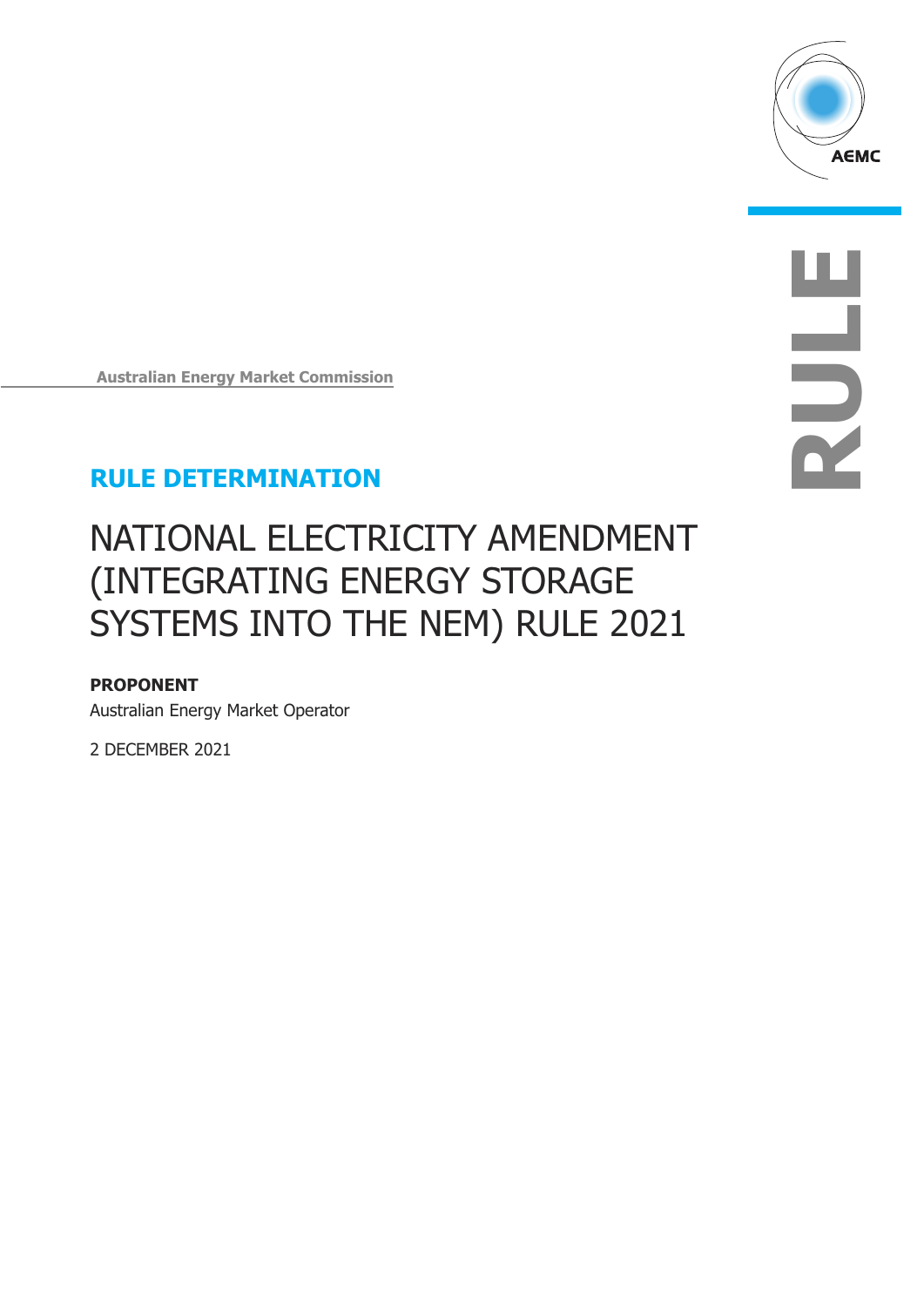### INQUIRIES

Australian Energy Market Commission GPO Box 2603 Sydney NSW 2000

E aemc@aemc.gov.au T (02) 8296 7800

Reference: ERC0280

### **CITATION**

AEMC, Integrating energy storage systems into the NEM, Rule determination, 2 December 2021

### ABOUT THE AEMC

The AEMC reports to the Energy Ministers' Meeting (formerly the Council of Australian Governments Energy Council). We have two functions. We make and amend the national electricity, gas and energy retail rules and conduct independent reviews for the Energy Ministers' Meeting.

This work is copyright. The Copyright Act 1968 permits fair dealing for study, research, news reporting, criticism and review. Selected passages, tables or diagrams may be reproduced for such purposes provided acknowledgement of the source is included.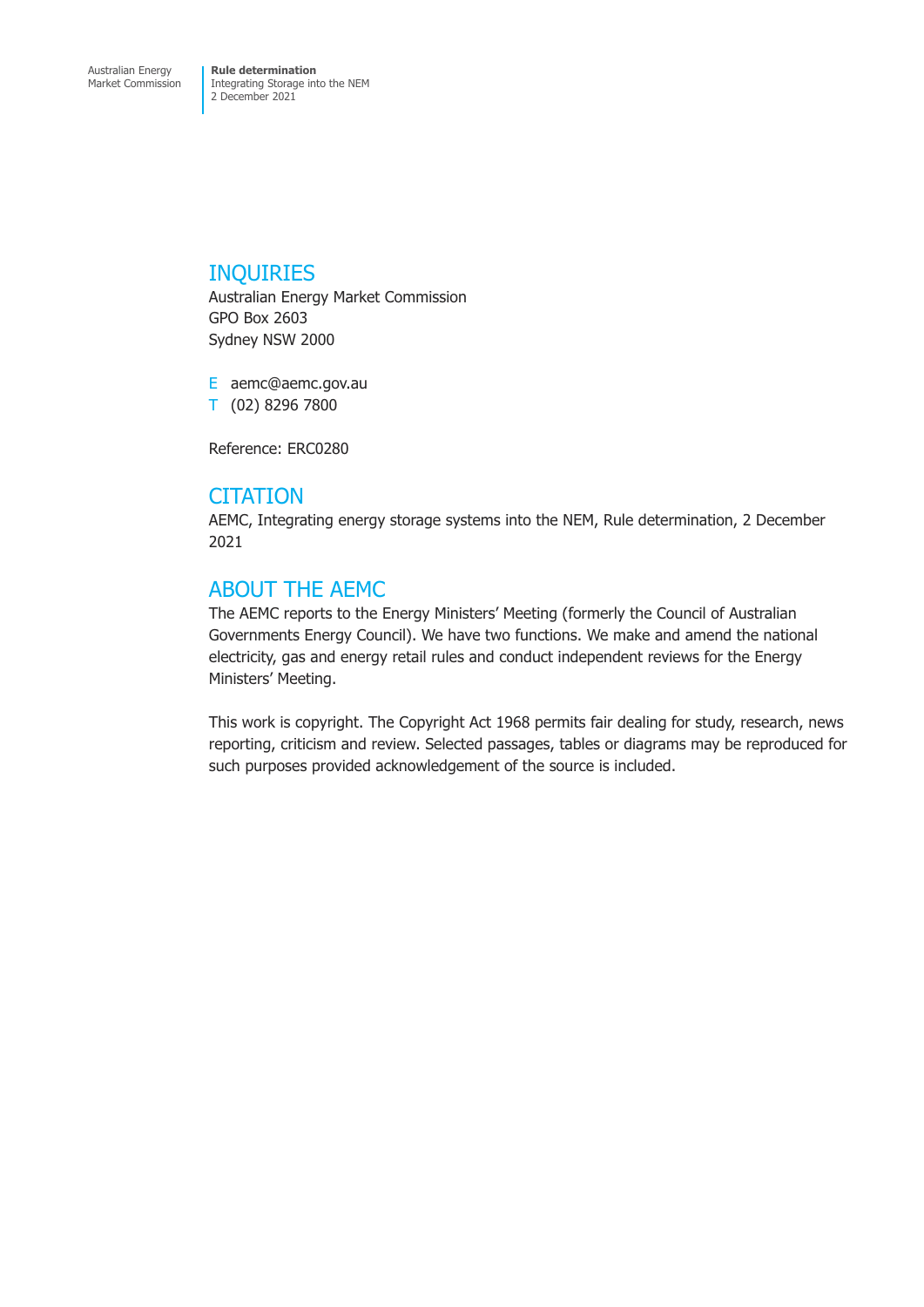Australian Energy Market Commission

**Rule determination**  Integrating Storage into the NEM 2 December 2021

## **SUMMARY**

- 1 As our electricity system transitions to a net zero system with very high proportions of variable renewable energy, energy storage is playing an increasingly important role in the national electricity market (NEM). The regulatory framework needs to facilitate this shift. The Australian Energy Market Commission (Commission or AEMC) has made a final determination and rule as a step to achieving this goal. The final rule, which is a more preferable final rule, introduces a new participant category, the Integrated Resource Provider (IRP), that will facilitate the efficient entry and operation of storage and hybrid facilities in a flexible and technology-neutral way.
- 2 The final rule also makes changes to the recovery of the non-energy costs framework that recognise many participants now have two-way energy flows. This change will better reflect how participants use and benefit from the non-energy services the Australian Energy Market Operator (AEMO) procures to operate the power system in a safe, secure and reliable manner. A range of other changes are also made throughout the National Electricity Rules (NER) to better integrate storage and hybrid facilities into the NEM, and to update and streamline the NER.
- 3 The final rule has been considered alongside the Energy Security Board's (ESB) two-sided market work which is looking at simplifying the participation framework more holistically, with a move towards a services-based model and a single trader participant category in the future. The changes made in this final rule solve the immediate issues relating to integrating storage that were raised by AEMO, and take important steps towards the two-sided market future being developed by the Energy Security Board.

### AEMO's rule change request

- 4 On 23 August 2019, AEMO submitted a rule change request to the Commission seeking to:
	- amend the NER to define storage
	- introduce a new participant category, the bi-directional resource provider
	- apply storage-specific obligations.
- 5 AEMO's proposal was intended to remove barriers and better facilitate the integration of storage and hybrid facilities into the NEM.

### A future-focused framework for a changing market

6 The market is moving towards a future that will be increasingly reliant on storage to firm up the expanding volume of renewable energy and deliver the growing need for critical system security services as thermal generators retire. While the existing storage capacity in the NEM is relatively small, it is forecast to increase significantly over the coming years. This rule change is critical not only to resolve immediate issues but also to create a framework that facilitates innovation to supply energy at the lowest cost to meet the long-term interests of energy consumers.

 $\mathbf{I}$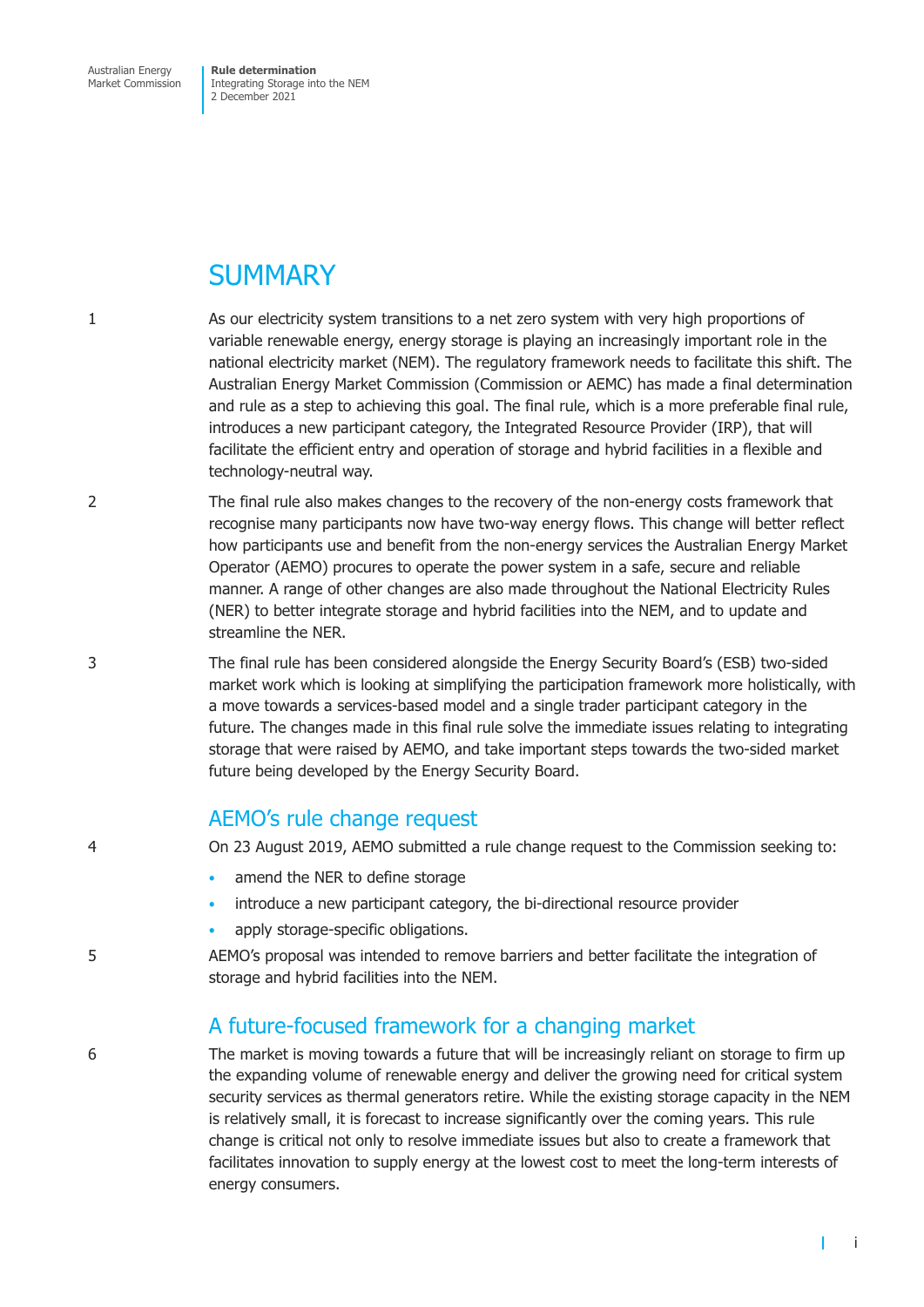Australian Energy Market Commission **Rule determination**  Integrating Storage into the NEM 2 December 2021

7 In the short-term, the final decision removes barriers to storage and hybrid systems participating in the market. This will primarily be achieved by introducing a new technology neutral participant category to accommodate participants with bi-directional energy flows. This new category allows aggregators to classify small storage units and provide energy and ancillary services. The reforms also level the playing field for all participants in relation to the recovery of non-energy costs. This will remove distortions in the market that would otherwise become greater and increasingly drive inefficient behaviour and outcomes.

8 The changes made in this final rule open the market up to greater participation by both small and large batteries. Greater participation will likely lead to lower prices for consumers through increased competition to supply energy and ancillary services. It will also allow customers with generators or storage units (e.g. home batteries) to achieve increased returns from these devices through access to a greater range of services and value streams.

#### 9 In the longer term, these changes:

- will remove barriers to entry for more flexible resources and services in the future power system, including providing flexibility to accommodate new forms of participants such as small and large storage units embedded into hybrid systems as well as standalone
- will facilitate innovative business models that deliver efficient market solutions to address the needs of the transitioning system
- provide a market signal to investors that the new category is being set up as the future universal category outlined in the ESB's post-2025 work
- are the first steps along the path towards a two-sided market in the NEM where technical obligations are placed on services not participant categories.

### The Commission has made changes to better integrate storage **Registration and participation**

- 10 The Commission's final determination creates a new technology neutral participant category, the IRP. It accommodates a variety of participants with bi-directional energy flows that may offer and consume energy and ancillary services. This includes grid-scale storage, hybrids and aggregators of small generation and storage units.
- 11 Introducing the IRP registration category addresses issues raised by AEMO and stakeholders by:
	- enabling storage and hybrids to register and participate in a single registration category rather than under two different categories. Figure 2 provides an overview of the classifications and services that can be provided by the new IRP category.
	- providing clarity for scheduling obligations that apply to different configurations of hybrid systems, including DC-coupled systems with different technologies behind a single inverter, who will have flexibility to choose whether those technologies are scheduled or semi-scheduled
	- providing aggregated dispatch conformance for hybrid systems, subject to system security limitations

ii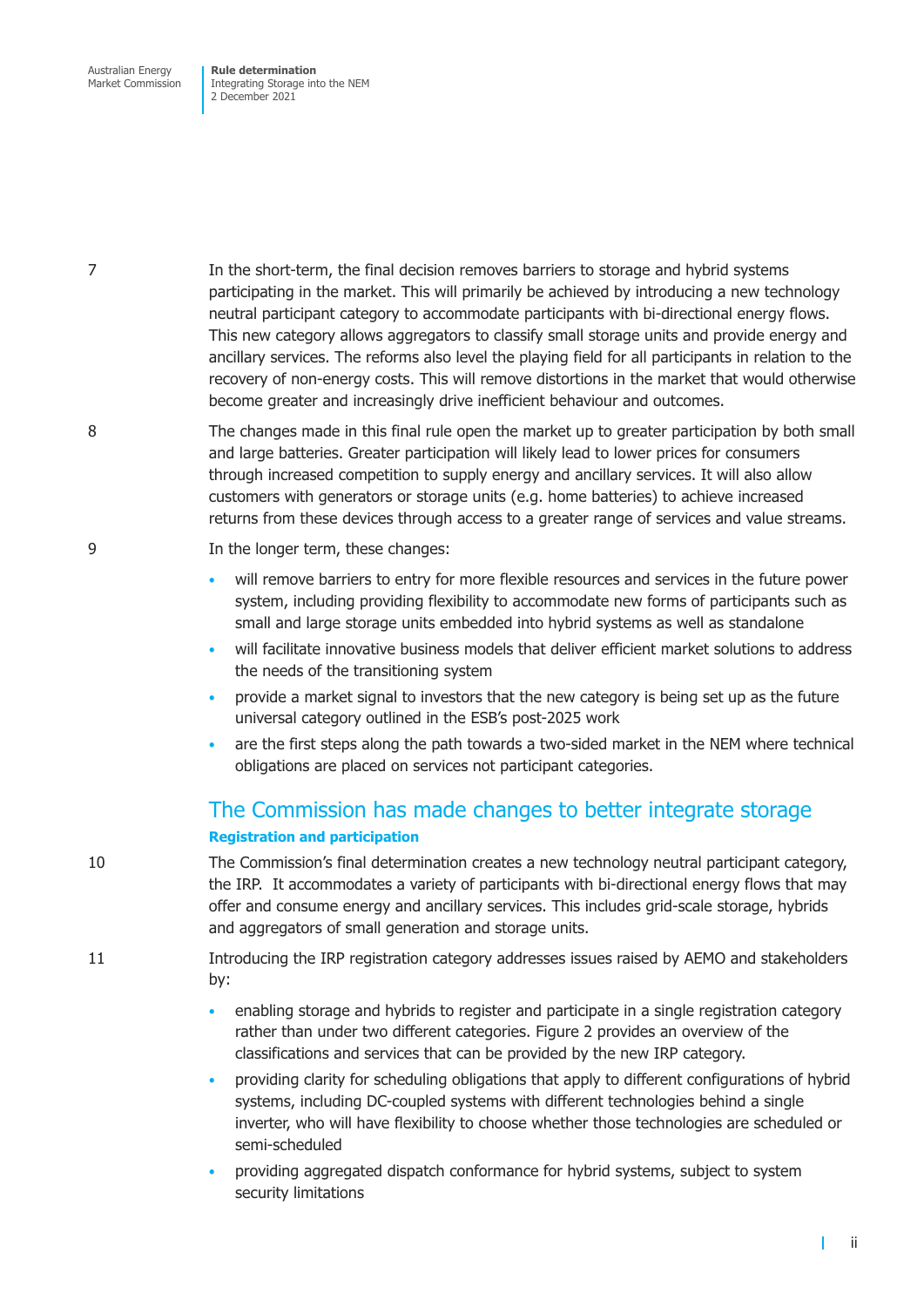Integrating Storage into the NEM 2 December 2021

- enabling batteries to participate in dispatch as a single bidirectional unit
- clarifying that the approach to performance standards that are set and measured at the connection point will apply for grid-scale storage units, including where part of a hybrid
- transferring existing small generation aggregators to the new category
- enabling new aggregators of small generating units and/or storage units to register in this new category or as Market Customers
- enabling aggregators registered in the new category to provide market ancillary services from generation and load.

12 Figure 1 shows the range of classifications and services that can be provided by the IRP. It is optional for Market Customers and Generators to join the IRP category. Figure 2 outlines a number of the key design features for hybrid systems.

 $\mathbf{I}$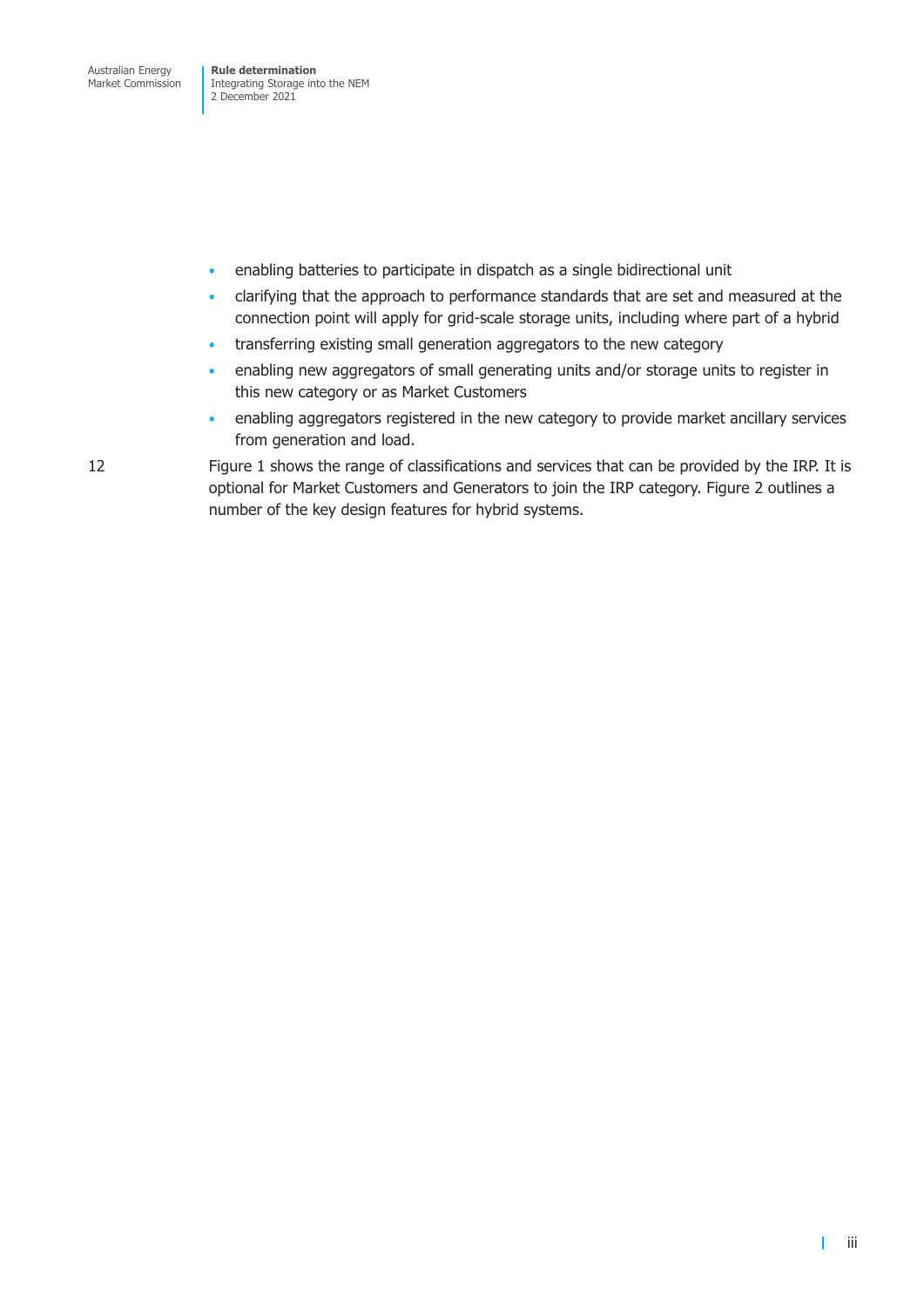#### <span id="page-5-0"></span>**Figure 1: Classifications and services that can be provided by Market Participants**



\*The classification will apply to the connection point for the small unit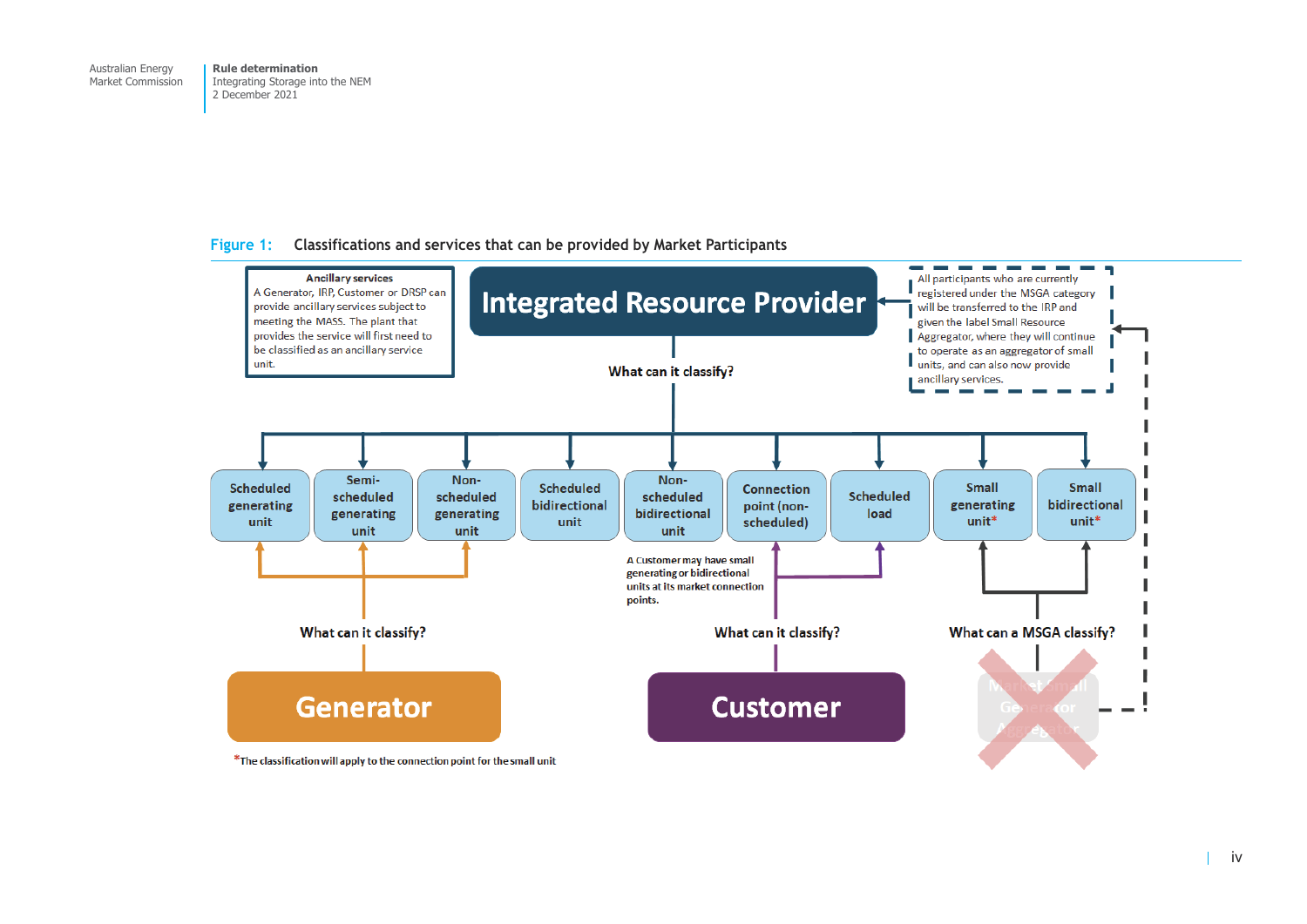#### <span id="page-6-0"></span>**Figure 2: An example of a hybrid facility registered as an IRP**



This diagram is an example of a potential hybrid facility. A hybrid facility could vary in the number and type of units behind its connection point.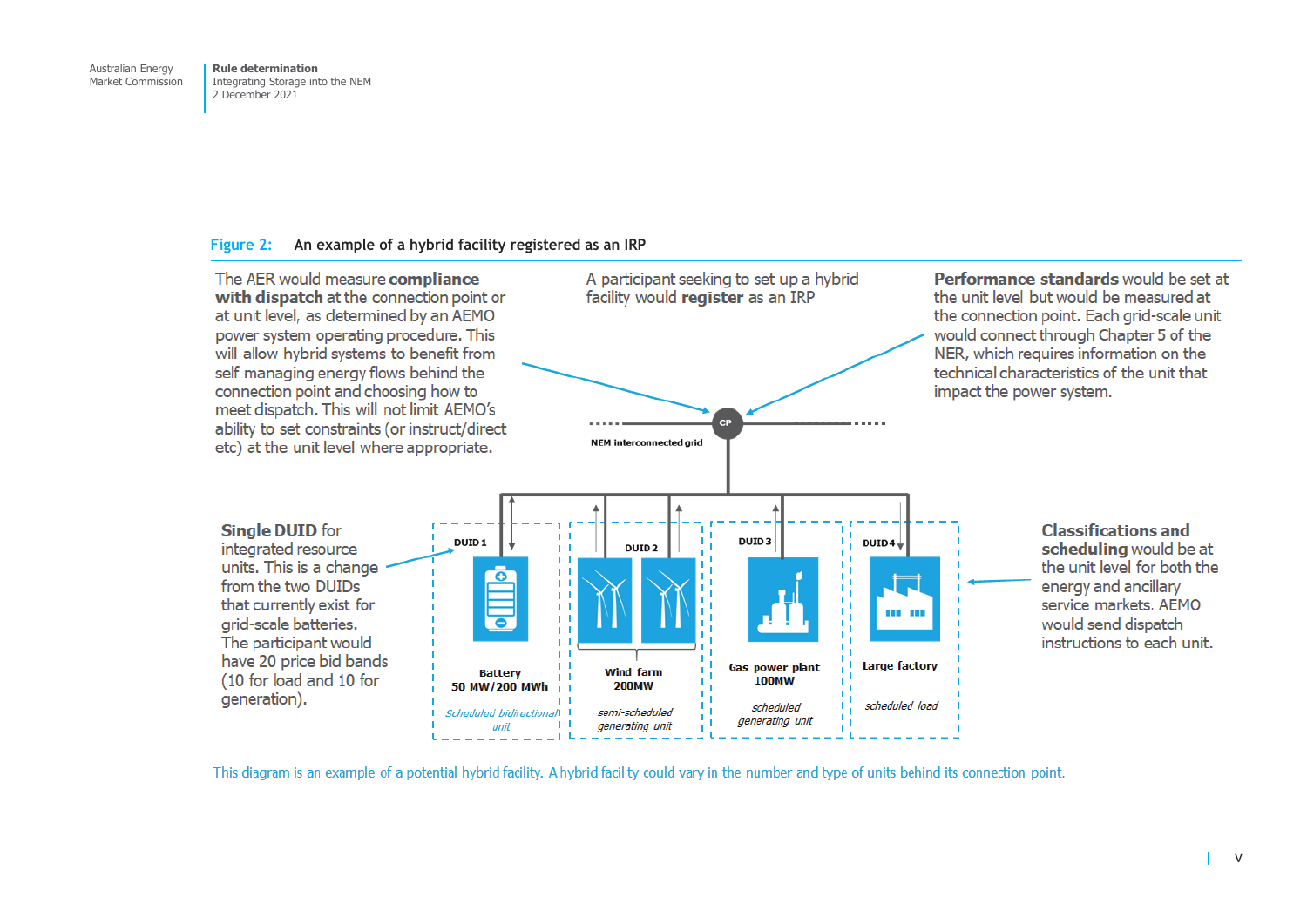Market Commission

Integrating Storage into the NEM 2 December 2021

#### **Recovery of non-energy costs**

1 The Commission's final determination amends the framework to recover non-energy costs based on a participant's consumed and sent out energy irrespective of the participant category in which it is registered. Consumed and sent out energy will be measured separately for all market participants and not netted at the connection point, or among a market participant's connection points.

#### 2 This change provides a number of benefits. It:

- **Aligns cost recovery with the principle of beneficiary and causer pays** as the cost of services to support the power system will be funded proportionally from those who benefit from or cause the need for them.
- **Provides incentives for more efficient behaviour** by charging participants based on an accurate accounting of their share of gross load or generation, where relevant. This may provide stronger incentives for these participants, or their customers, to mitigate this cost by providing the service themselves, where possible. Other participants will see reduced costs, lowering their costs of participating in the market.
- **Aligns with a service-based approach** by assigning costs to participants based on the service they receive from the market, and is an important step towards a more efficient two-sided market.

3 In addition, the final rule provides a longer term solution to the settlement and equity issues raised by **AEMO** and **Iberdrola** (then Infigen) on settlement at low and negative demand conditions.

### The fi[nal rule](https://www.aemc.gov.au/rule-changes/nem-settlement-under-low-zero-and-negative-demand-conditions) [maintain](https://www.aemc.gov.au/rule-changes/settlement-under-low-operational-demand)s the existing framework for network charges and should not impact existing connection agreements

4 The Commission's final decision maintains the existing framework to allow transmissionconnected storage to choose between connecting under a negotiated agreement at a negotiated price, or the prescribed service and corresponding prescribed transmission use of system (TUOS) charge. The Commission does not consider that storage should automatically pay network charges, including the prescribed TUOS charge. Rather, storage participants can choose the service they need and whether they go through the process of obtaining a negotiated or prescribed shared transmission service. New transmission–connected storage participants will be able to negotiate arrangements with Transmission Network Service Providers (TNSPs) in the same way existing storage participants have. The Commission notes that, in accordance with the NER, TNSPs will negotiate price and service levels that are consistent with those that have been negotiated for other transmission customers receiving the same service, which in the case of existing storage participants could be zero or close to zero.

5 Under the decision relating to registration, existing storage participants will be transferred to the IRP category with a quick and straightforward process. AEMO will not charge fees for this

 $\mathbf{I}$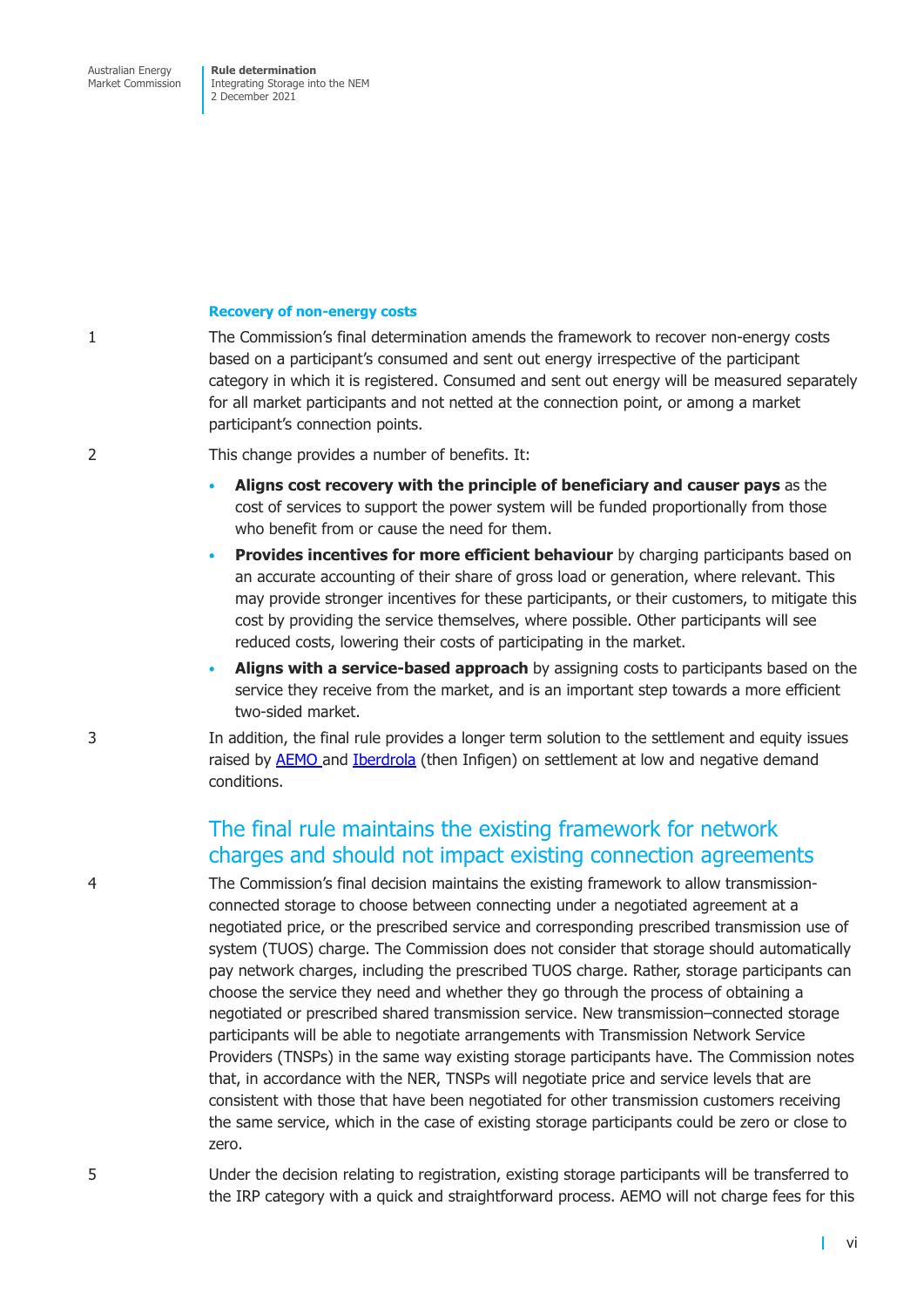re-registration and reclassification, and will not reopen existing performance standards or reexamine an existing unit's compliance with its performance standards.

- 6 The Commission's intent is that the shift to the new category would not change existing connection agreements, including existing performance standards, network services and network charging arrangements. This is specified in clauses 11.145.5 and 11.145.14. The Commission understands that many storage proponents have negotiated very low or zero network charges with their TNSP, and does not consider any changes made in this rule change should alter those agreed charges.
- 7 New storage participants who choose to connect to the distribution network will receive a direct control service tariff or a storage tariff trial option, where offered.

### Further work is needed to investigate network charging issues for storage and other participants

- 8 The Commission notes that the existing rules relating to prescribed transmission service tariffs were not designed for loads like storage that can respond to dynamic price signals and can be controlled to minimise their impact on, or indeed reduce, network congestion. The existing negotiated services framework can accommodate these types of loads without imposing prescribed TUOS charges.
- 9 The Commission considers there are broader issues that would need to be considered in relation to prescribed TUOS charges and this rule change is not the appropriate avenue to address these substantial and complex issues. Further work is needed on how network prices are set for storage and other large flexible loads (e.g. hydrogen) to provide them with efficient operational and investment incentives to support the energy market as it transitions to more renewables. The Commission anticipates a separate rule change request from interested participants that would allow us to consider these issues in more depth. The Commission will prioritise any such rule change request in the 2022-23 financial year.

### Costs, benefits and implementation

#### **Costs and benefits**

10 The Commission notes the final rule will require changes to a number of AEMO systems, procedures and processes. AEMO has provided an estimated range of upfront costs for these changes of \$20 million to \$29 million. This includes:

- \$8 million to \$10 million for the introduction of a new bidirectional participant category
- \$5 million to \$7 million for changes to the recovery of non-energy costs framework,
- the remaining \$6 million to \$11.7 million for a number of additional changes made to AEMO's systems, procedures and processes that will better integrated storage, including allowing DC coupled systems and aggregators of small generating and storage units to provide ancillary services.
- 11 The Commission considers that, over time, the extensive benefits of the final decision are likely to far outweigh the costs of the reforms and therefore the final determination promotes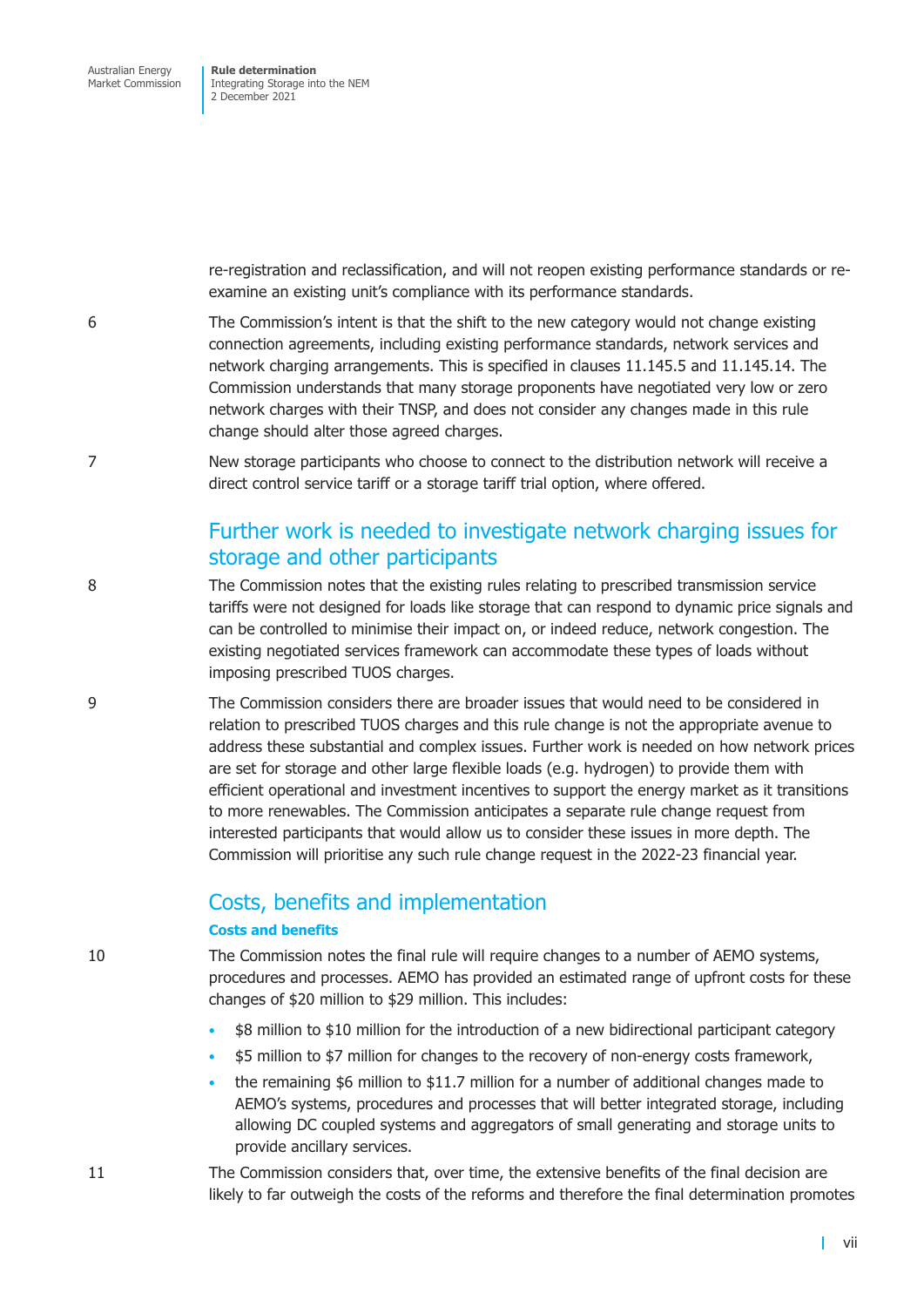the National Electricity Objective. In particular, the Commission has considered solutions that keep costs as low as possible while maximising the long term benefits for the market and consumers, and notes the final rule:

- implements enduring changes that, as part of this reform, set up some systems more efficiently for the flexibility needed to implement further post-2025 reforms, where future changes that fall out of the ESB work will be simpler and cheaper to implement
- avoids making modifications to existing categories that would:
	- not necessarily be materially cheaper,
	- not realise the benefits of a simple and clear framework created through a single category
	- likely need to be unwound as a result of future ESB reforms.

#### **Implementation**

12 The majority of changes made by the final rule will come into effect on 3 June 2024. There are two changes that will come in earlier on 31 March 2023:

- Allowing aggregators of small generating and storage units to provide ancillary services.
- Allowing hybrid systems to use aggregate dispatch conformance. While the IRP category will not be available until June 2024, participants will still be able to register hybrid systems in the existing categories, for example as generators and market customers, and classify their units under the existing framework.

13 The Commission notes stakeholders considered some changes should be prioritised and brought forward as soon as possible. However, AEMO considered that 18 months would be insufficient for it to implement all the changes set out in the draft determination and has provided more detailed information recommending an implementation timeline of 30 months.<sup>1</sup> AEMO's reasons for needing a longer implementation timeline are primarily due to:

- **Concurrent projects**. The existing pipeline of work for retail and metering systems, namely Global Settlements, is the key constraint driving the timing.
- **Project dependencies**. AEMO has identified a number of direct dependencies that need to be considered when planning the final rule implementation, including the Short-Term Projected Assessment of System Adequacy (STPASA) redevelopment project, as well other projects on flexible trading arrangements, scheduled lite, Fast Frequency Response and other ESB initiatives.
- 14 The Commission notes that while ideally the final rule would be implemented before June 2024, it recognises the wide range of regulatory changes that are happening and dependencies between current and future reforms. The Commission appreciates AEMO's work on the proposed implementation plan and notes that it is important for the final rule to be implemented thoughtfully and with consideration of the broader regulatory reform road map, on which the Commission has been working closely with AEMO.

<sup>1</sup> This is set out in the letter from AEMO dated [19] November 2021, published with this final determination.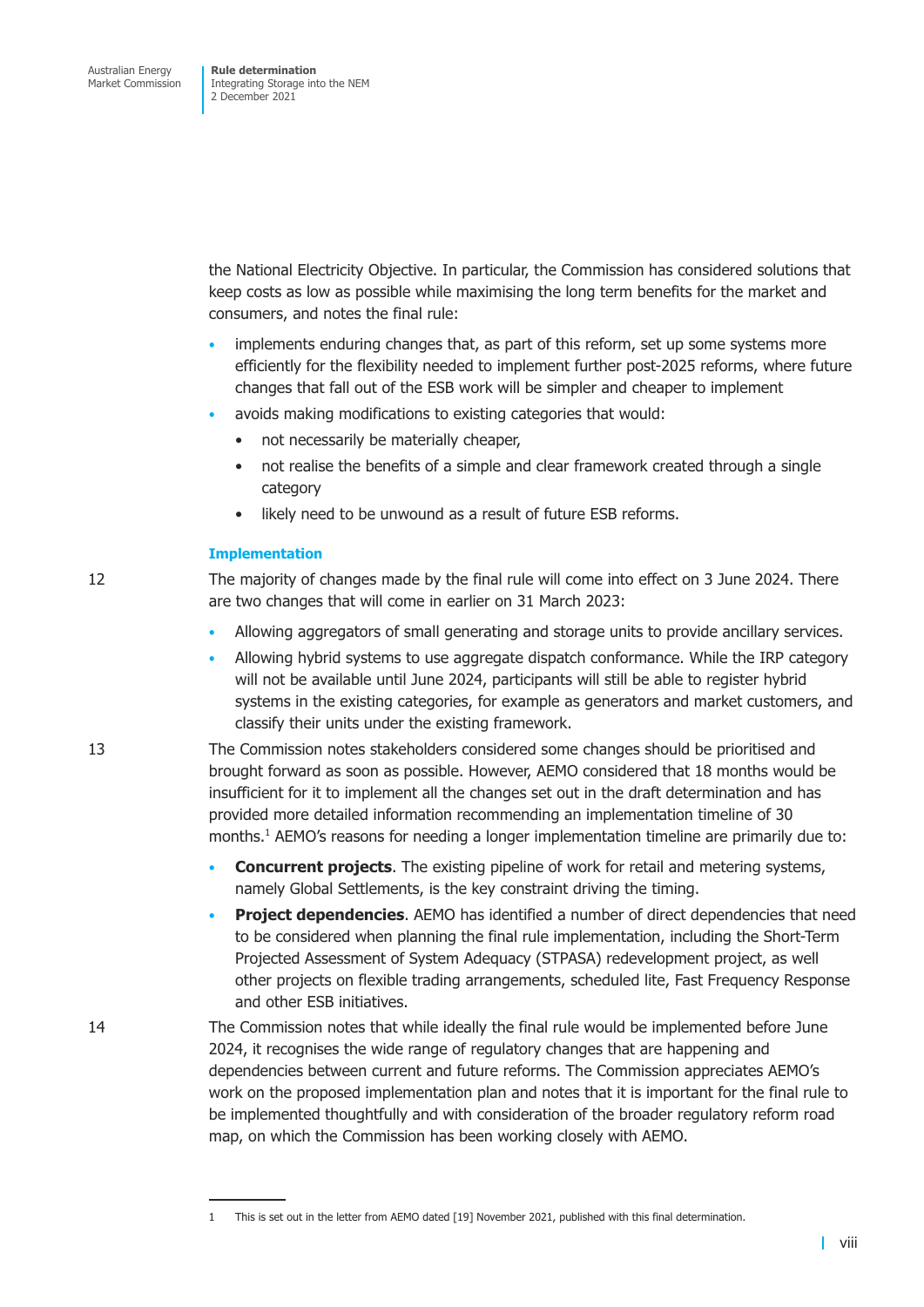### A guide to this determination

15 This final determination have various levels of detail on the final decisions and rules:

- Chapters 1 and 2 provide a summary of the rule change request and process, and the Commission's final decisions.
- Appendices A to D outline more detail on stakeholder views, and the Commission's analysis and final decisions on:
	- registration and participation
	- non-energy cost recovery
	- network use of system charges
	- Other issues raised in the rule change request
- Appendix F provides a summary of the rule
- Appendix G provides a description of changes from draft rule to final rule.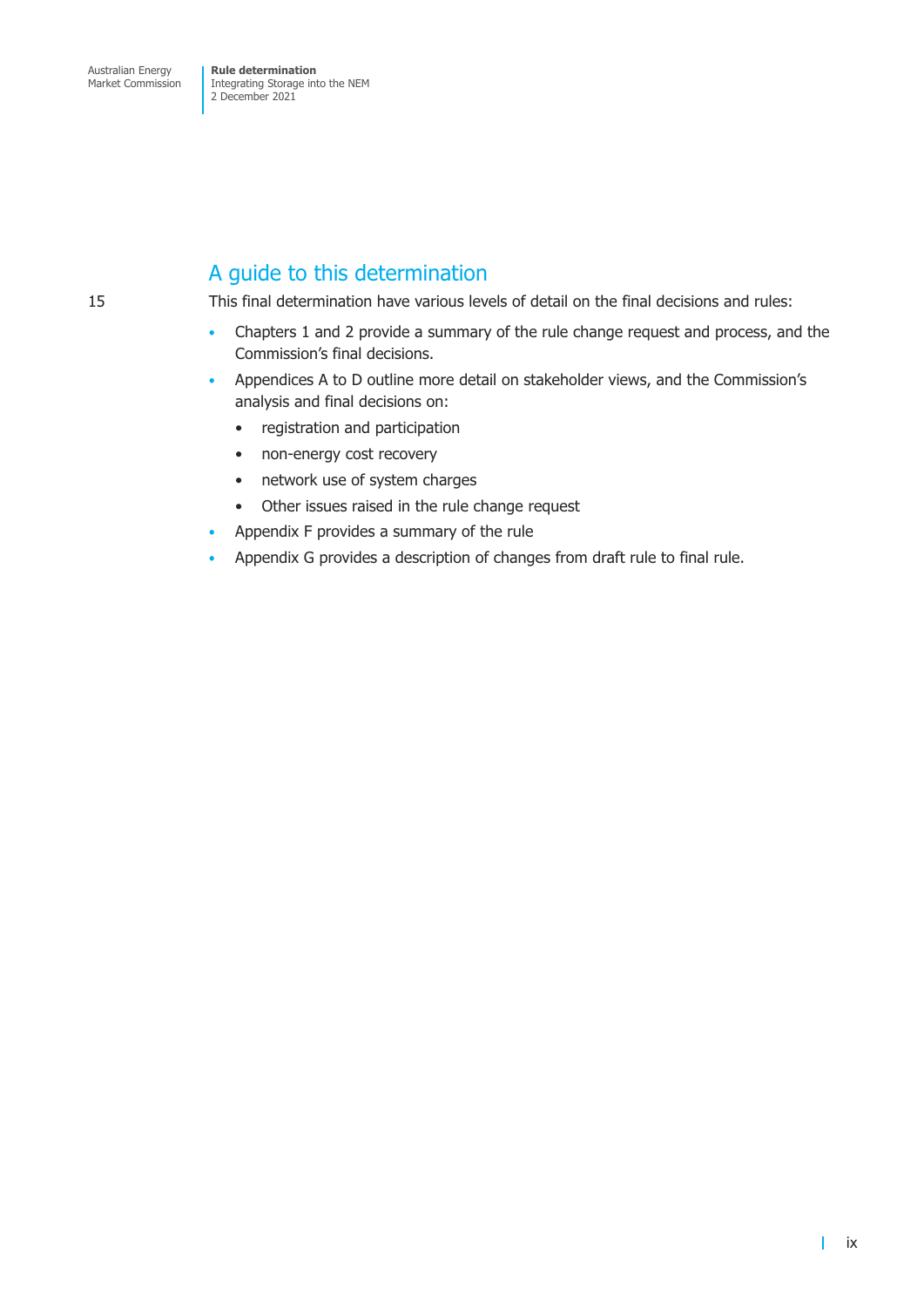## <span id="page-11-0"></span>A summary of the key parts of the final determination

| <b>TOPIC</b>                                                      | <b>FINAL DECISION</b>                                                                                                                                                                                                                                                                                                                                                                                                                                                                                                                 | <b>RATIONALE</b>                                                                                                                                                                                                                                                                                                                                                                                                                                                                                                              |
|-------------------------------------------------------------------|---------------------------------------------------------------------------------------------------------------------------------------------------------------------------------------------------------------------------------------------------------------------------------------------------------------------------------------------------------------------------------------------------------------------------------------------------------------------------------------------------------------------------------------|-------------------------------------------------------------------------------------------------------------------------------------------------------------------------------------------------------------------------------------------------------------------------------------------------------------------------------------------------------------------------------------------------------------------------------------------------------------------------------------------------------------------------------|
| Registration and<br>participation                                 | The changes to registration and participation include:<br>a new IRP participant category<br>treating storage as a single unit for the purposes of<br>dispatch and increasing the number of bid bands to 20<br>(10 for both load and generation)<br>allowing flexibility for DC coupled systems to register<br>and participate as scheduled, semi-scheduled or both<br>moving aggregators of small units and existing small<br>generation aggregators to the IRP and allowing them<br>to participate in the ancillary services market. | The final decision combines a number of reforms that<br>simplify the registration process for storage participants and<br>allows hybrid facilities a clear avenue to join the NEM. It:<br>enhances system reliability and security by promoting<br>the entry of storage capacity to help to firm up the<br>growing amount of renewable energy in the market<br>allows greater flexibility in how small storage units can<br>be used in the market<br>aligns with the ESB's future direction of the trader-<br>services model. |
| Recovery of non-energy<br>costs                                   | Two main changes:<br>The use of two new data streams in non-energy cost<br>recovery - adjusted sent out energy (ASOE) and<br>adjusted consumed energy (ACE).<br>Non-energy cost recovery would be based on a<br>participant's gross energy flows.                                                                                                                                                                                                                                                                                     | The final decision removes the outdated participant category<br>approach and provides a forward-looking framework that<br>incentivises participants to manage their demand for these<br>services by recovering non-energy costs proportionally from<br>those who benefit from or cause the need for them.                                                                                                                                                                                                                     |
| Addressing<br>inconsistencies in<br>aggregation and ramp<br>rates | Remove the 6 MW threshold for aggregating semi-<br>scheduled units, creating one aggregation approach for<br>semi-scheduled generating units and storage systems.<br>Set a minimum ramp rate at the lower of 3 MW or 3% of<br>capacity for scheduled units. An IRP may set separate up                                                                                                                                                                                                                                                | This change sets minimum ramp rates to:<br>be more equitable for scheduled generation and load<br>$\bullet$<br>be less complex for storage<br>$\bullet$<br>allow semi-scheduled participants to aggregate units<br>$\bullet$<br>above 6 MW.                                                                                                                                                                                                                                                                                   |

### **Table 1: A guide to key parts of the final determination**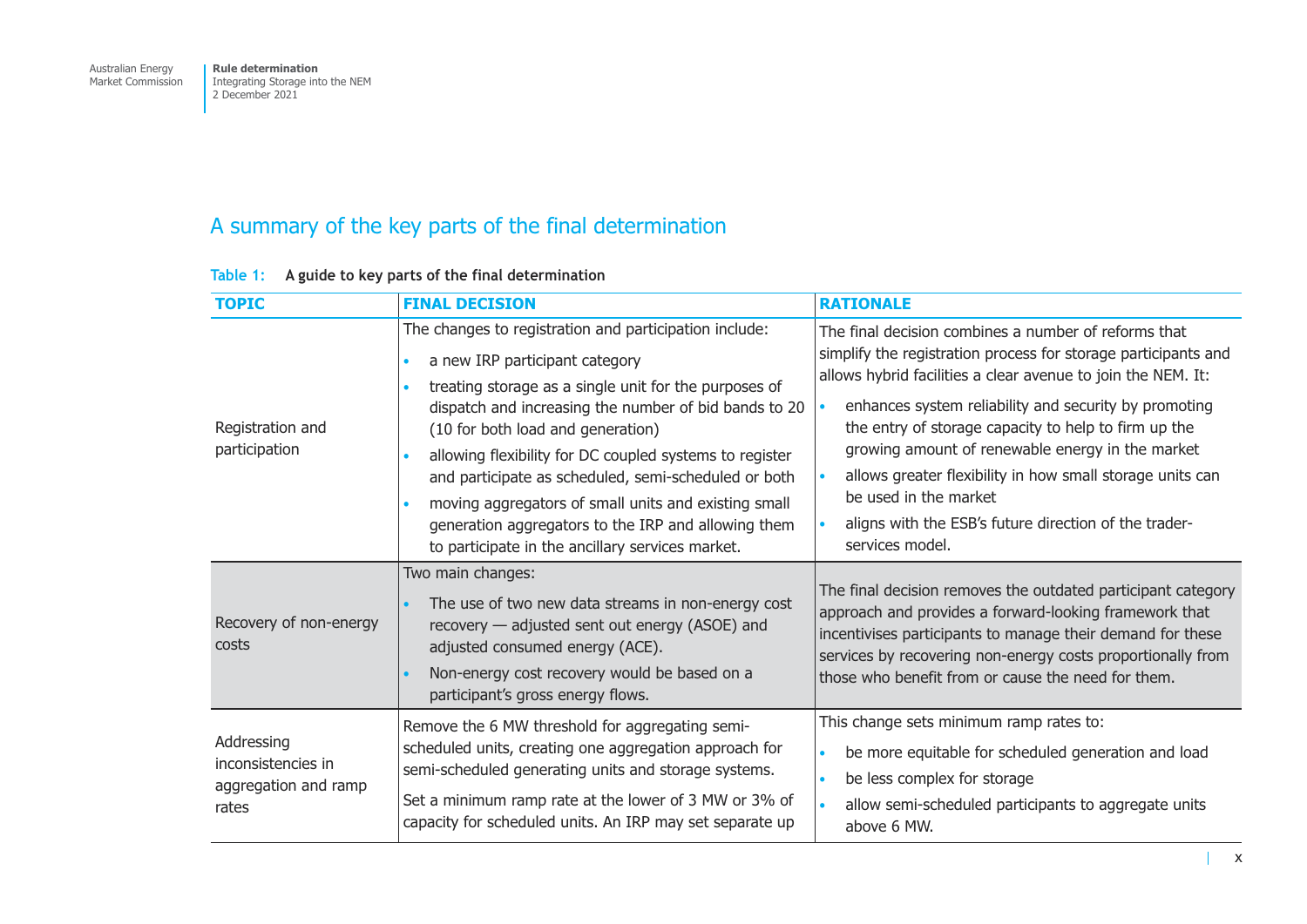| <b>TOPIC</b>                             | <b>FINAL DECISION</b>                                                                                                                                                                                                                                                                                                                                                                                                                                                                                                                                                      | <b>RATIONALE</b>                                                                                                                                                                                                                                                                                                                                                                                                                                                                                                                                                                                                                                                                                                                                                                                                                     |
|------------------------------------------|----------------------------------------------------------------------------------------------------------------------------------------------------------------------------------------------------------------------------------------------------------------------------------------------------------------------------------------------------------------------------------------------------------------------------------------------------------------------------------------------------------------------------------------------------------------------------|--------------------------------------------------------------------------------------------------------------------------------------------------------------------------------------------------------------------------------------------------------------------------------------------------------------------------------------------------------------------------------------------------------------------------------------------------------------------------------------------------------------------------------------------------------------------------------------------------------------------------------------------------------------------------------------------------------------------------------------------------------------------------------------------------------------------------------------|
|                                          | and down ramp rates for the load and generation of its<br>units.                                                                                                                                                                                                                                                                                                                                                                                                                                                                                                           |                                                                                                                                                                                                                                                                                                                                                                                                                                                                                                                                                                                                                                                                                                                                                                                                                                      |
| Network charges for<br>storage           | The final decision retains the current framework to allow<br>storage to connect under a:<br>negotiated agreement at the transmission level<br>direct control service tariff or a storage tariff trial<br>option, where offered, at the distribution level.<br>Minor amendments have been made to the NER to clarify<br>how the negotiated framework applies in relation to grid-<br>scale storage and hybrids, and to accommodate the new<br>IRP participant category. It also reduces barriers to the<br>uptake of shared transmission services on a negotiated<br>basis. | We consider that a change to the current framework that<br>would automatically exempt storage from any network<br>charges would not promote the NEO as it would not reflect<br>the costs and benefits storage may have on the system.<br>The Commission notes that the default position is not that<br>storage must pay network charges. Rather, storage<br>participants have the opportunity to choose the service they<br>need and whether they go through the process of having a<br>negotiated or prescribed shared transmission service.<br>The Commission notes the rules were not designed for loads<br>like storage that are price sensitive and can minimise impact<br>on network congestion. It would be appropriate for a future<br>rule change to address the broader issue of how network<br>costs should be recovered. |
| Intervention<br>compensation framework   | The final rule does not develop any unique arrangements<br>for storage and hybrids in the intervention compensation<br>frameworks, but does integrate the IRP market participant<br>category into these frameworks.                                                                                                                                                                                                                                                                                                                                                        | The benefits of the final rule are that it will:<br>consistently apply the intervention compensation<br>$\bullet$<br>framework across storage, hybrids, other generation and<br>loads<br>build on changes made in a parallel rule change process<br>$\bullet$<br>on the intervention compensation framework.                                                                                                                                                                                                                                                                                                                                                                                                                                                                                                                         |
| Retailer Reliability<br>Obligation (RRO) | The final rule makes IRPs liable entities under the RRO, in<br>respect of their load, if aggregate annual load exceeds<br>10GWh in a particular NEM region.                                                                                                                                                                                                                                                                                                                                                                                                                | The final rule will treat load of IRPs consistently with how<br>load of Market Customers is treated. That is, any liable<br>entity will be assessed to have a liable load where their                                                                                                                                                                                                                                                                                                                                                                                                                                                                                                                                                                                                                                                |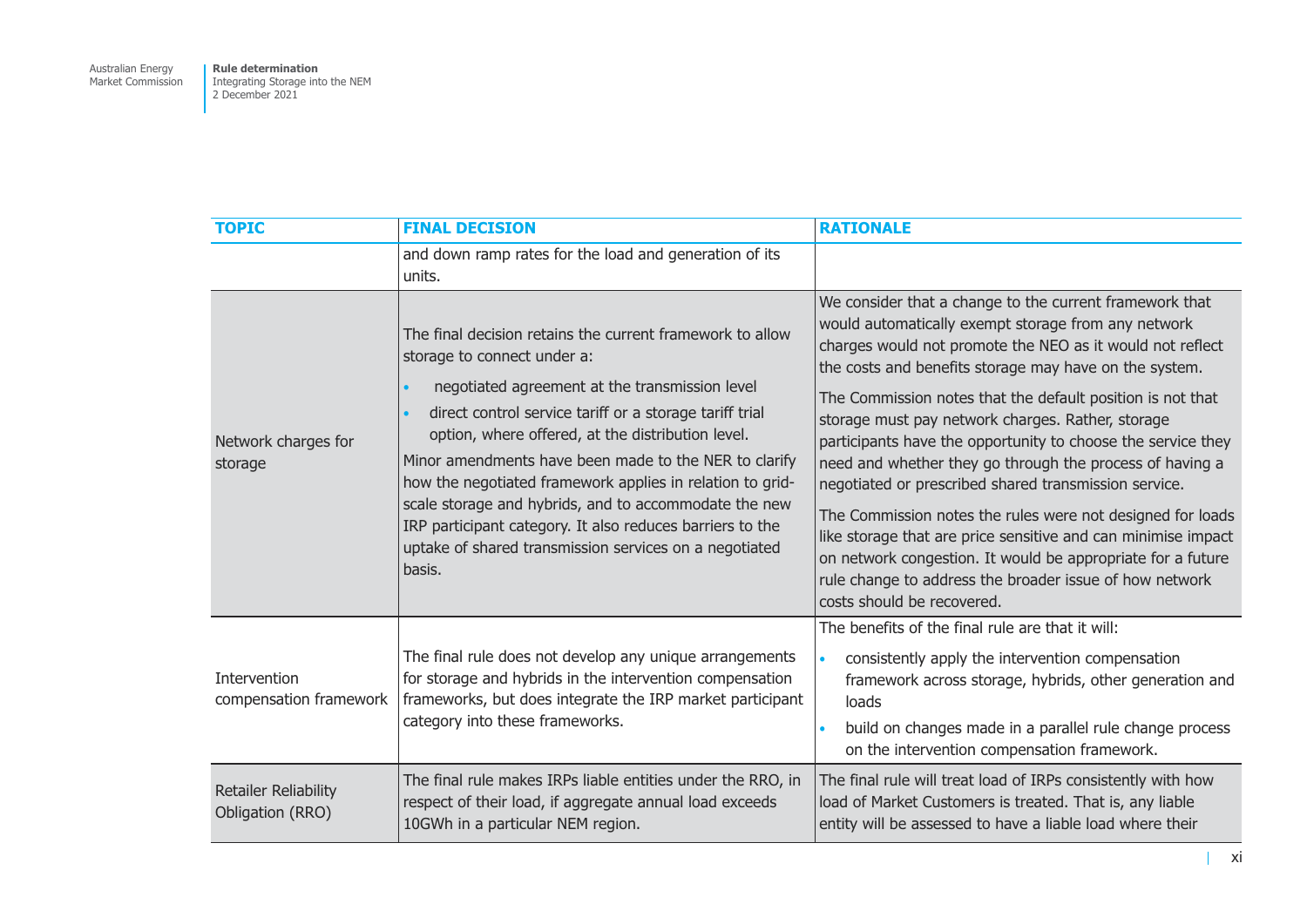| <b>TOPIC</b>                                                               | <b>FINAL DECISION</b>                                                                                                                                                                                                                                                                                                                                                                                               | <b>RATIONALE</b>                                                                                                                                                                                                                                                                                                                                                                                                                                                                                                                                                                                                                 |  |
|----------------------------------------------------------------------------|---------------------------------------------------------------------------------------------------------------------------------------------------------------------------------------------------------------------------------------------------------------------------------------------------------------------------------------------------------------------------------------------------------------------|----------------------------------------------------------------------------------------------------------------------------------------------------------------------------------------------------------------------------------------------------------------------------------------------------------------------------------------------------------------------------------------------------------------------------------------------------------------------------------------------------------------------------------------------------------------------------------------------------------------------------------|--|
|                                                                            |                                                                                                                                                                                                                                                                                                                                                                                                                     | aggregate load is greater than 10 GWh per annum.                                                                                                                                                                                                                                                                                                                                                                                                                                                                                                                                                                                 |  |
| Updating the language in<br>the Rules                                      | Using key terms such as load and generation in a more<br>consistent way, replacing all mentions of offer with bid in<br>Chapter 3 of the NER and providing generic references to<br>scheduled plants and market participants where possible.                                                                                                                                                                        | The benefits of the final rule are that it will:<br>improve the drafting of the rules by reducing the extent<br>$\bullet$<br>of technology specific, direction-specific and participant<br>category-specific language<br>address the ambiguity of how certain terms and<br>$\bullet$<br>concepts apply to energy storage and hybrids<br>avoid implementing new definitions in the rules which<br>$\bullet$<br>are unnecessarily prescriptive on the direction of the<br>flow of electricity<br>streamline the rules in a direction consistent with a<br>$\bullet$<br>potential future shift to a universal participant category. |  |
| Consolidating clauses in<br>Chapter 2 that relate to<br>ancillary services | This approach involves:<br>defining an umbrella term ('ancillary service unit') to<br>$\bullet$<br>replace the separate treatment of existing FCAS<br>providers from load and generation<br>allowing the relevant types of Market Participants,<br>$\bullet$<br>including small resource aggregators, to provide FCAS<br>under this umbrella term in accordance with the<br>Market Ancillary Service Specification. | The final rule is more consistent with the ESB P2025 policy<br>for a two-sided market. It creates frameworks that are more<br>adaptable to change and better able to facilitate innovation,<br>and reduce unnecessary differences in treatment between<br>load and generation.<br>The rule drafting is also streamlined as a result of this shift.                                                                                                                                                                                                                                                                               |  |
| Streamlining the Rules                                                     | Improving the drafting throughout the Rules, where this is<br>necessary or helpful, in clauses that are being amended for<br>the changes above.                                                                                                                                                                                                                                                                     | Given the final rule involves extensive drafting changes, this<br>is an opportunity a 'spring-clean' and fix drafting errors or<br>improve the clarity of provisions that are also being<br>amended for the reasons above. These changes will<br>contribute to the overall coherence of the Rules.                                                                                                                                                                                                                                                                                                                               |  |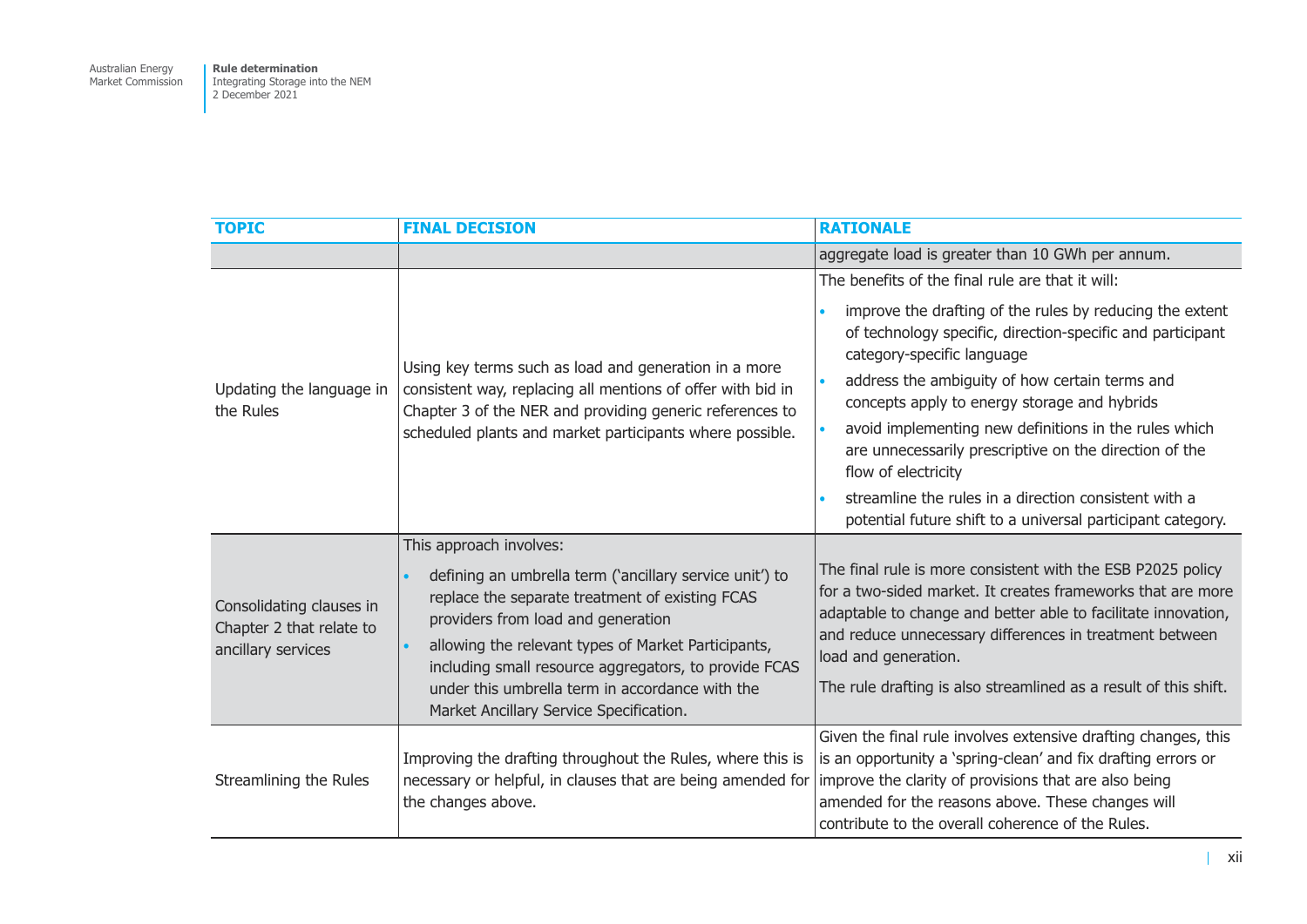Market Commission

Integrating Storage into the NEM 2 December 2021

## **CONTENTS**

| 1                             | AEMO's rule change request                                                                                                                                                                | $\mathbf{1}$               |
|-------------------------------|-------------------------------------------------------------------------------------------------------------------------------------------------------------------------------------------|----------------------------|
| 1.1                           | The rule change request                                                                                                                                                                   | $\mathbf{1}$               |
| 1.2                           | Key terms used in the final determination                                                                                                                                                 | $1\,$                      |
| 1.3                           | Current arrangements                                                                                                                                                                      | $\overline{2}$             |
| 1.4                           | Rationale for the rule change request                                                                                                                                                     | 3                          |
| 1.5                           | Solution proposed in the rule change request                                                                                                                                              | $\overline{4}$             |
| 1.6                           | Relevant background                                                                                                                                                                       | 5                          |
| 1.7                           | The rule making process                                                                                                                                                                   | $\overline{7}$             |
| 2                             | <b>Final rule determination</b>                                                                                                                                                           | 9                          |
| 2.1                           | The Commission's final rule determination                                                                                                                                                 | 9                          |
| 2.2                           | Rule making requirements under the NEL                                                                                                                                                    | 10                         |
| 2.3                           | Assessment framework                                                                                                                                                                      | 11                         |
| 2.4                           | Summary of reasons                                                                                                                                                                        | 12                         |
| 2.5                           | Implementation of the final rule                                                                                                                                                          | 14                         |
|                               | <b>Abbreviations</b>                                                                                                                                                                      | 16                         |
| A<br>A.1<br>A.2<br>A.3<br>A.4 | <b>APPENDICES</b><br>Registration and participation<br>Overview<br>Stakeholder views on the draft determination<br>The Commission's analysis and final decision<br>Background information | 17<br>19<br>20<br>25<br>45 |
| B                             | Recovery of non-energy costs                                                                                                                                                              | 46                         |
| B.1                           | Overview                                                                                                                                                                                  | 46                         |
| B.2                           | Stakeholder feedback to the draft determination                                                                                                                                           | 47                         |
| <b>B.3</b>                    | The Commission's analysis and final decision                                                                                                                                              | 48                         |
| <b>B.4</b>                    | Background information                                                                                                                                                                    | 50                         |
| C                             | Network use of system charges                                                                                                                                                             | 51                         |
| C.1                           | Overview                                                                                                                                                                                  | 51                         |
| C.2                           | The Commission's analysis and final decision on transmission network use of system charges                                                                                                | 54                         |
| C.3                           | The Commission's analysis and final decision on distribution network use of system charges                                                                                                | 63                         |
| D                             | <b>Other issues</b>                                                                                                                                                                       | 66                         |
| D.1                           | Retailer Reliability Obligation                                                                                                                                                           | 67                         |
| D.2                           | Ancillary service provisions in Chapter 2 of the NER                                                                                                                                      | 69                         |
| D.3                           | Technology specific drafting in the rules                                                                                                                                                 | 70                         |
| D.4                           | Other integration issues                                                                                                                                                                  | 72                         |
| D.5                           | Intervention compensation frameworks                                                                                                                                                      | 77                         |
| D.6                           | Network losses and marginal loss factors                                                                                                                                                  | 78                         |
| D.7                           | Reliability Panel representation                                                                                                                                                          | 78                         |
| D.8                           | Network service provider connection points                                                                                                                                                | 79                         |
| Е                             | Legal requirements under the NEL                                                                                                                                                          | 81                         |
| E.1                           | Final rule determination                                                                                                                                                                  | 81                         |
| E.2                           | Power to make the rule                                                                                                                                                                    | 81                         |
| E.3                           | Commission's considerations                                                                                                                                                               | 81                         |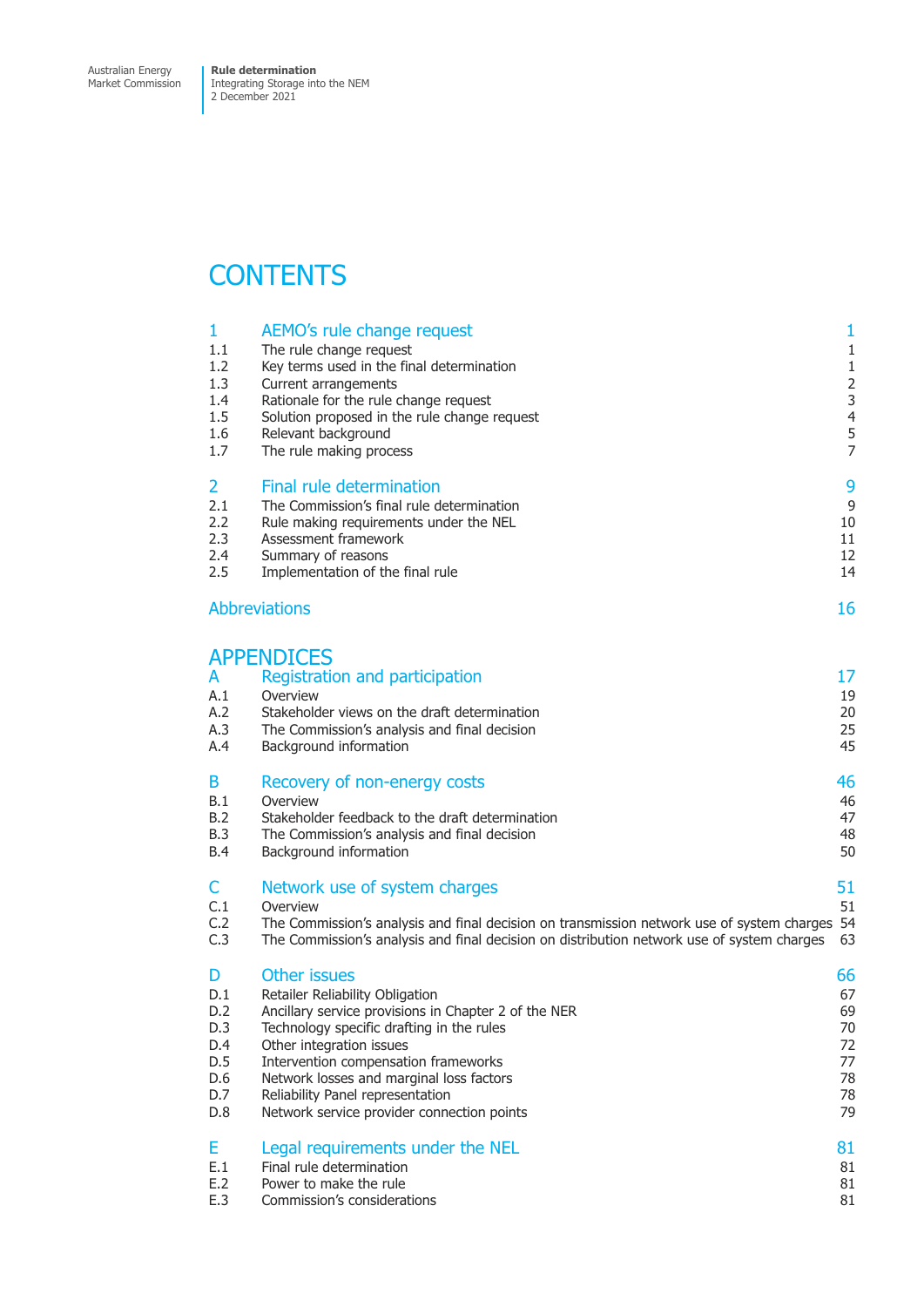Market Commission Integrating Storage into the NEM 2 December 2021

| Rule making in the Northern Territory                                                                                                                                                                                                                                                                                                                             | 82                                                                                             |
|-------------------------------------------------------------------------------------------------------------------------------------------------------------------------------------------------------------------------------------------------------------------------------------------------------------------------------------------------------------------|------------------------------------------------------------------------------------------------|
| Civil penalties                                                                                                                                                                                                                                                                                                                                                   | 83                                                                                             |
| Conduct provisions                                                                                                                                                                                                                                                                                                                                                | 87                                                                                             |
| Review of operation of the rule                                                                                                                                                                                                                                                                                                                                   | 87                                                                                             |
| Summary of amendments to the National Electricity Rules                                                                                                                                                                                                                                                                                                           | 88                                                                                             |
| Introduction to key concepts                                                                                                                                                                                                                                                                                                                                      | 88                                                                                             |
| Changes to Chapter 2                                                                                                                                                                                                                                                                                                                                              | 89                                                                                             |
| Changes to Chapter 3                                                                                                                                                                                                                                                                                                                                              | 94                                                                                             |
| Changes to Chapter 4                                                                                                                                                                                                                                                                                                                                              | 98                                                                                             |
| Changes to Chapter 4A                                                                                                                                                                                                                                                                                                                                             | 101                                                                                            |
| Changes to Chapter 5                                                                                                                                                                                                                                                                                                                                              | 102                                                                                            |
| Changes to Chapter 5A                                                                                                                                                                                                                                                                                                                                             | 103                                                                                            |
| Changes to Chapter 6                                                                                                                                                                                                                                                                                                                                              | 104                                                                                            |
| Changes to Chapter 6B                                                                                                                                                                                                                                                                                                                                             | 105                                                                                            |
| Changes to Chapter 7                                                                                                                                                                                                                                                                                                                                              | 105                                                                                            |
| Changes to Chapter 8                                                                                                                                                                                                                                                                                                                                              | 106                                                                                            |
| Changes to Chapter 9                                                                                                                                                                                                                                                                                                                                              | 107                                                                                            |
| Changes to Chapter 10                                                                                                                                                                                                                                                                                                                                             | 107                                                                                            |
| Changes to Chapter 11                                                                                                                                                                                                                                                                                                                                             | 113                                                                                            |
| Description of changes from draft rule to final rule<br>Changes in terminology<br>Changes to chapter 2<br>Changes to chapter 3<br>Changes to Chapter 4<br>Changes to Chapter 4A<br>Changes to Chapter 5<br>Changes to Chapters 5A and 6B<br>Changes to Chapter 6<br>Changes to Chapter 7<br>Changes to Chapter 8<br>Changes to Chapter 9<br>Changes to Chapter 10 | 115<br>115<br>117<br>118<br>119<br>120<br>120<br>121<br>121<br>121<br>121<br>121<br>122<br>122 |
|                                                                                                                                                                                                                                                                                                                                                                   | Changes to Chapter 11                                                                          |

### **TABLES**

| Table 1:       | A quide to key parts of the final determination                                          | X   |
|----------------|------------------------------------------------------------------------------------------|-----|
| Table $A.1$ :  | Estimated cost of implementing the final for registration and participation              | 43  |
| Table $D.1$ :  | Summary of the Commission's final decisions for other issues                             | 66  |
| Table D.2:     | Commission response to other drafting issues in the NER identified by AEMO               | 72  |
| Table $E.1$ :  | New provisions in more preferable final rule proposed to be recommended as civil penalty |     |
|                | provisions                                                                               | 83  |
| Table $F.1$ :  | Market Participant labels                                                                | 93  |
| Table $G.1$ :  | New terminology introduced in the final rule                                             | 116 |
| <b>FIGURES</b> |                                                                                          |     |
| Figure 1:      | Classifications and services that can be provided by Market Participants                 | iv  |
| Figure 2:      | An example of a hybrid facility registered as an IRP                                     | v   |
| Figure $21$    | of the final rule Implementation of the final rule                                       | 15. |

| Figure 2.1: Implementation of the final rule                                              | 15  |
|-------------------------------------------------------------------------------------------|-----|
| Figure A.1: Classifications and services that can be provided by Market Participants      | 28  |
| Figure A.2: An example of a hybrid facility registered as an IRP                          | 29  |
| Figure A.3: How a grid scale DC coupled facility will register and participate            | 32. |
| Figure A.4: An example of how a hybrid system's performance would be assessed against its |     |
| performance standards                                                                     | 39  |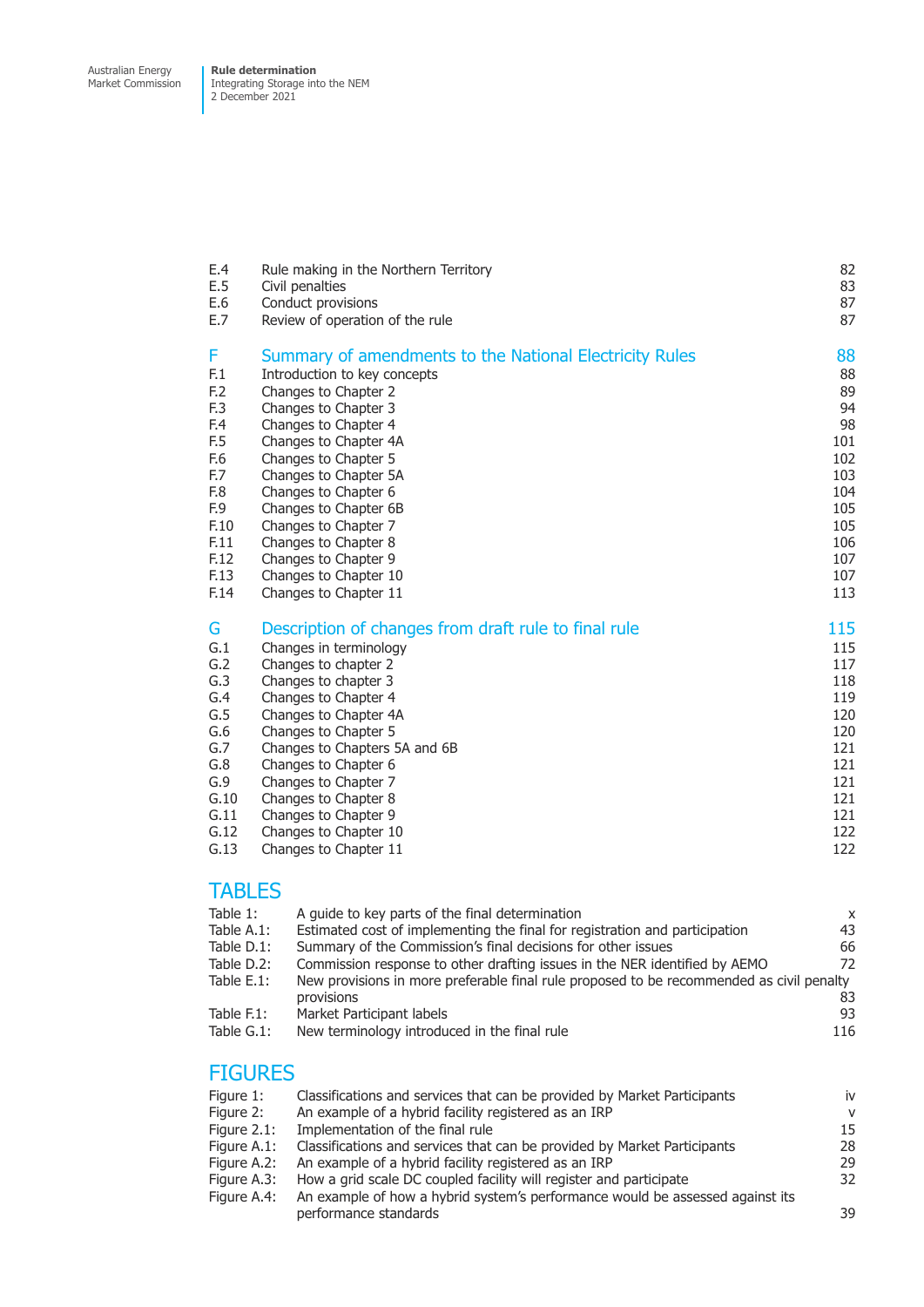Market Commission

Integrating Storage into the NEM 2 December 2021

Figure C.1: Network charges for bi-directional units connected to the transmission network 60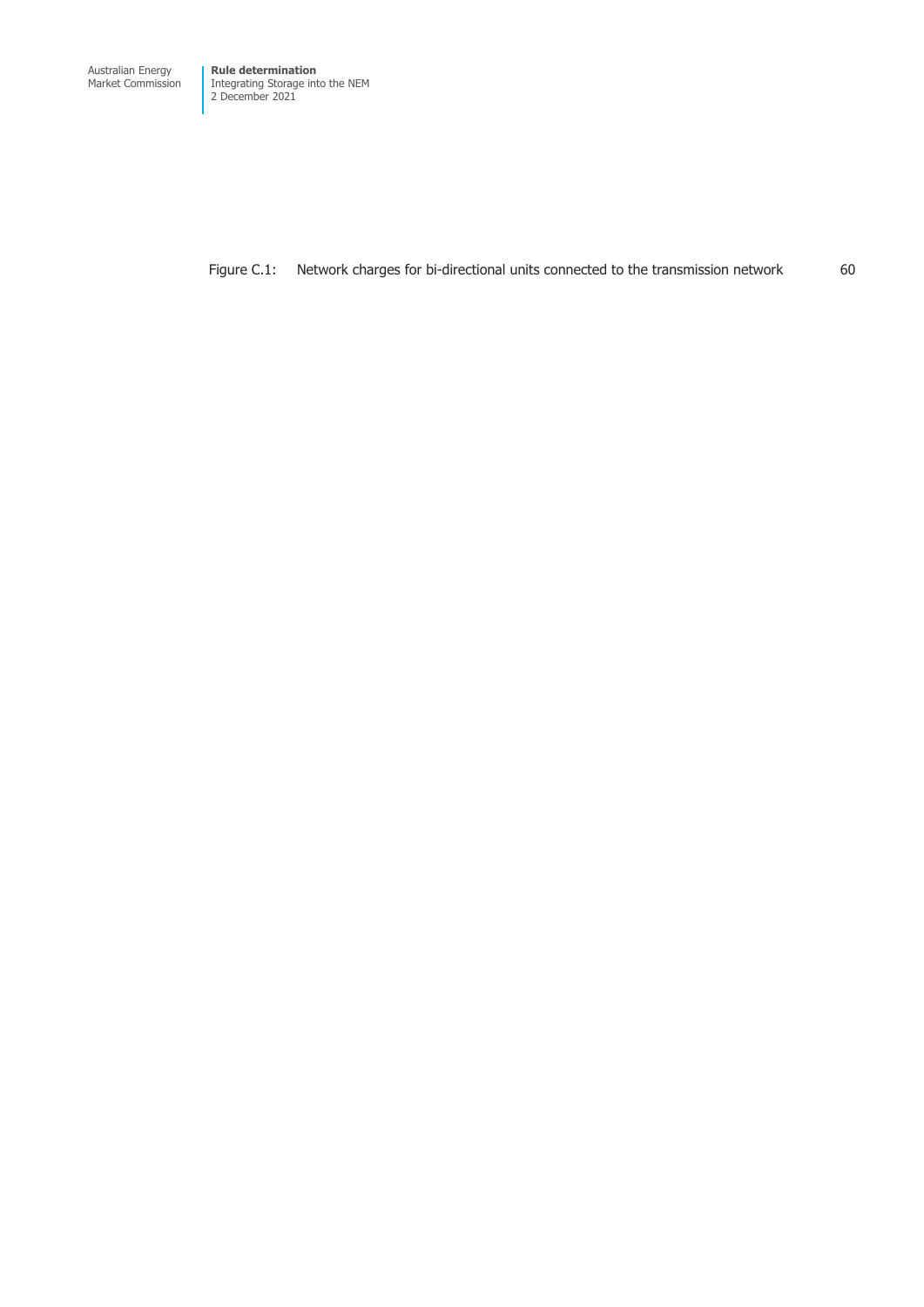## <span id="page-17-0"></span>1 AEMO'S RULE CHANGE REQUEST

### 1.1 The rule change request

On 23 August 2019, the Australian Energy Market Operator (AEMO) submitted a rule change request to the Australian Energy Market Commission (AEMC or the Commission) seeking to amend the National Electricity Rules (NER or Rules) to support the participation of energy storage systems as both standalone units and within hybrid facilities in the national electricity market (NEM). This included defining storage systems in the NER.

The Commission has completed three rounds of consultation on the rule change request. The consultation paper, options paper and draft determination stages are described below.

This chapter (**chapter 1**):

- outlines the rule change request
- explains its context and in particular, the relationship between the rule change request and the Energy Security Board's (ESBs) Post 2025 strategic policy direction
- gives an overview of the rule making process so far.

**Chapter 2** sets out the Commission's final determination, including how the rule change request was assessed against the assessment framework and the reasons for the Commission's final determination.

The appendices provide more background information and a detailed overview of stakeholder feedback to the final determination and the Commission's analysis. The appendices are arranged as follows:

- Registration and participation framework (**Appendix A**)
- Recovery of non-energy costs (**Appendix B**)
- Network use of system charges (**Appendix C**)
- Other issues (**Appendix D**)
- The legal requirements under the National Electricity Law (NEL) for the final determination (**Appendix E**)
- Summary of the final rule (**Appendix F**).

### 1.2 Key terms used in the final determination

The following terms are used in this final determination:<sup>2</sup>

• **Storage:** encompasses different electricity storage technologies such as pumped hydro, batteries (grid-scale and exempt) or flywheels. It is an alternative term to Energy Storage Systems which AEMO uses in its rule change request. The Commission is no longer using Energy Storage Systems to refer to storage because the acronym is used by the ESB's post-2025 market design in its work on Essential System Services.

<sup>2</sup> Additional defined terms can be found in the Abbreviations.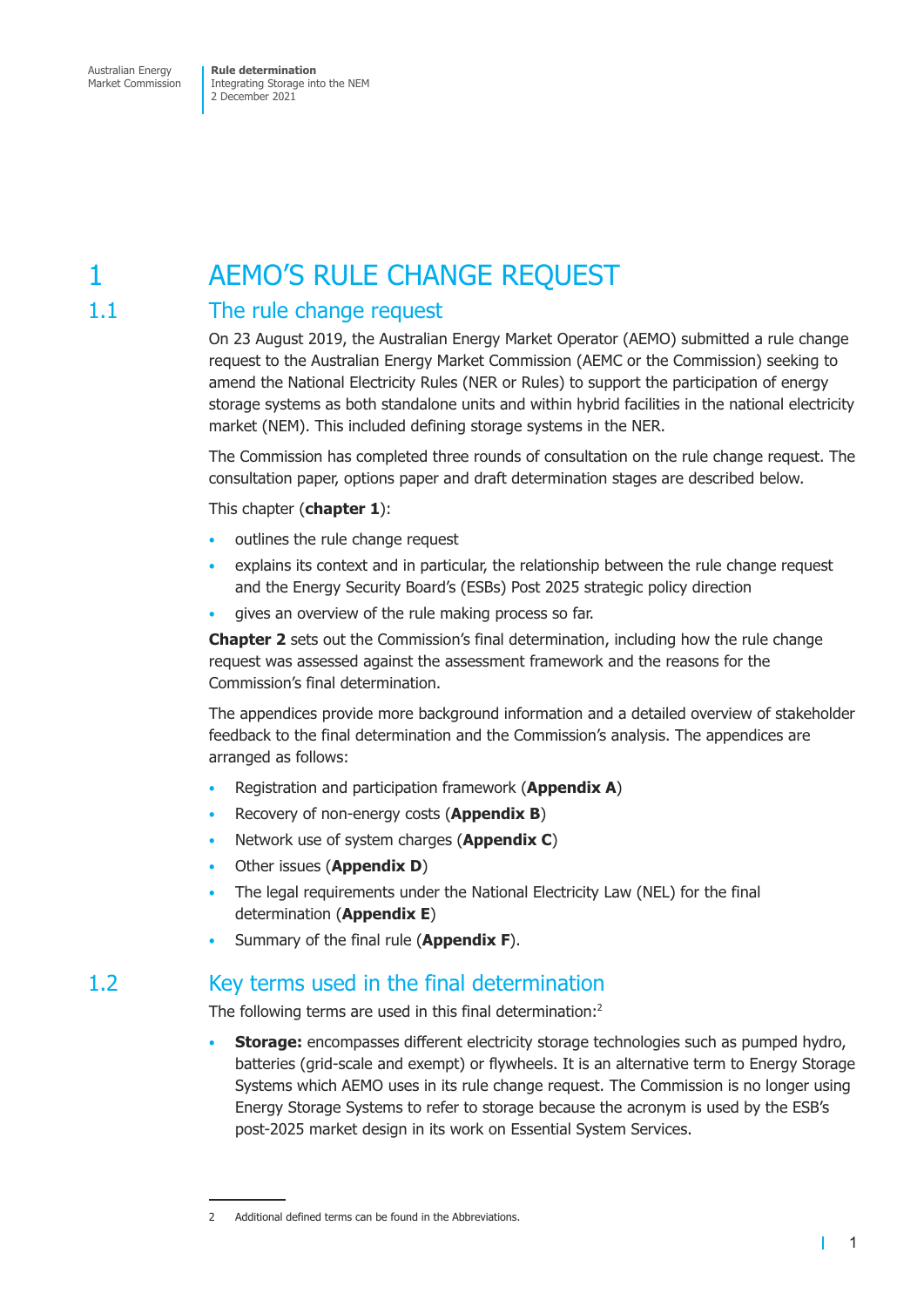- <span id="page-18-0"></span>• **Grid scale batteries:** batteries that are 5 MW and above, the owners, operators or controllers of which are currently required under AEMO's policy to register in the NEM as a Market Generator (the battery being classified as a scheduled generating unit) and as a Market Customer (the battery being classified as a scheduled load). $3$
- **Exempt batteries:** batteries less than 5 MW, the owners, operators or controllers of which AEMO exempts from registering in the NEM.<sup>4</sup>
- **Hybrid facilities:** a grid-scale facility that has a group of assets that are co-located behind a single connection point that allow a registered participant to both consume and export significant amounts of electricity from or to the grid. This does not refer to aggregators of small customers with solar panels and batteries.

### 1.3 Current arrangements

When the NER were first drafted there was little storage in the system and the concept of single connection points with the potential for significant energy flows in both directions was not anticipated. As a result the NER do not define storage technologies or the ability to have bi-directional energy flows and there are no specific registration categories and classifications for storage units and hybrid facilities. This means that storage and hybrids must register in two separate categories.

In addition to being required to register and participate under two different categories, nonenergy costs are currently recovered from storage differently compared to other market participants.<sup>5</sup> Grid-scale batteries are charged based on the two participant categories in which they are registered (market generator and market customer). This results in charges incurred for both consumed and sent out energy (based on gross meter data with two data streams). Other registered participants including market generators, market customers and Market Small Generator Aggregators (MSGAs) are charged based on being registered in a single participant category, where the consumed and sent out energy is netted within an interval (net meter data with one data stream). $67$ 

Other relevant arrangements for grid scale batteries and hybrids are set out below:

- Batteries are currently liable as Market Customers under the Retailer Reliability Obligation (RRO) where their annual load exceeds the 10GWh threshold.
- Batteries are treated as both load and generation under the intervention compensation framework and so are compensated as two separate participants.
- They are currently subject to two different marginal loss factors (MLFs), one MLF on the load side and another for the generation side.

<sup>3</sup> AEMO's policy is set out in its 2017 paper *Interim Arrangements for Utility Scale Battery Technology*, available on its website www.aemo.com.au*.*

<sup>4</sup> AEMO, Integrating energy storage systems into the NEM — rule change request, August 2019, p. 9.

<sup>5</sup> A full list of the NEM non-energy costs and the parties from whom these costs are currently recovered can be found in Appendix C.

<sup>6</sup> This net meter data provides an energy value for market settlement, fees and non-energy cost recovery calculations. This arrangement has been in place since the commencement of the NEM and is reflected in the NER settlement formula as adjusted gross energy (AGE).

<sup>7</sup> AEMO, *Integrating energy storage systems into the NEM - rule change request*, p. 15.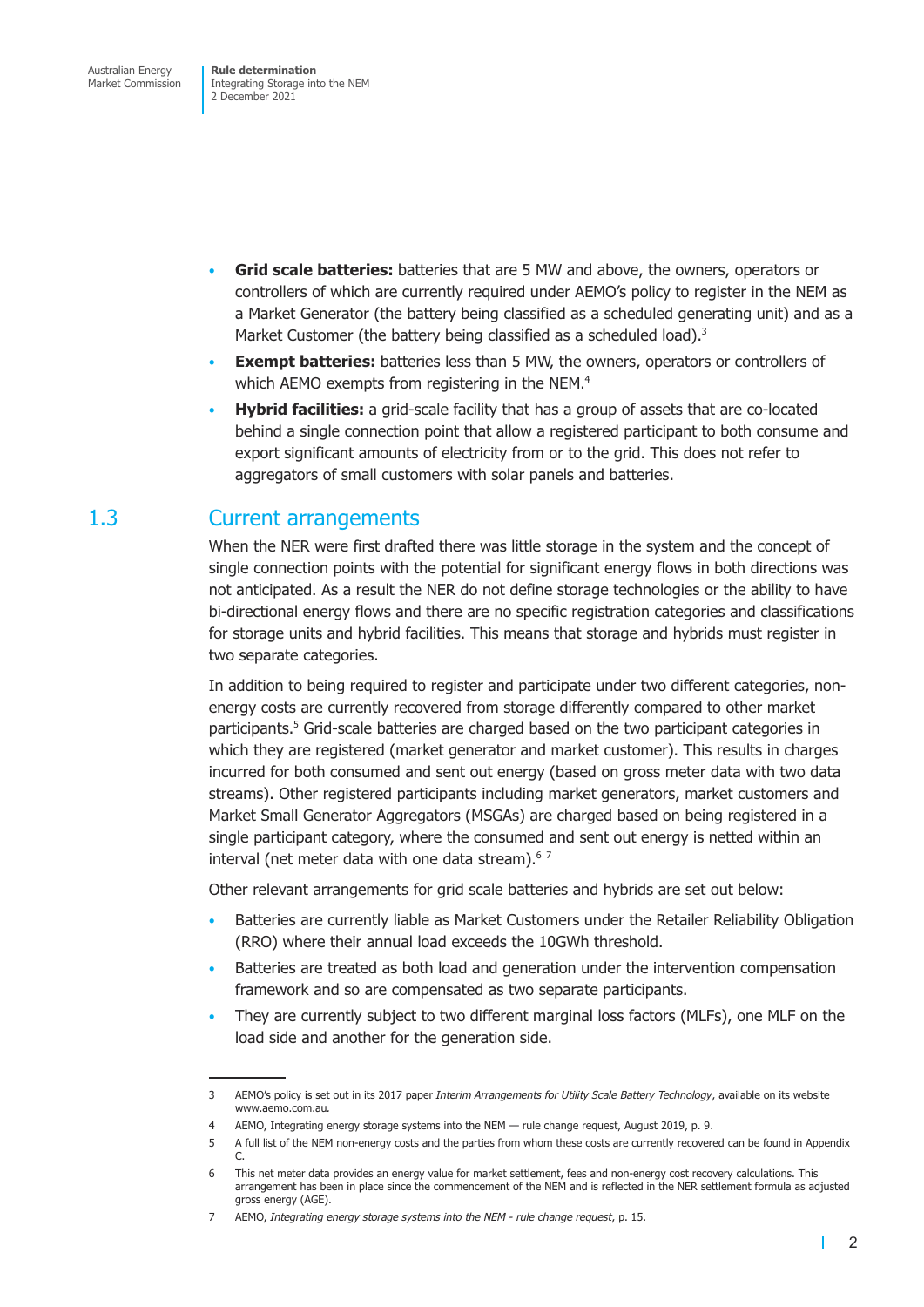- <span id="page-19-0"></span>• Batteries are required by AEMO to be scheduled for their load and generation, if above the 5MW threshold.
- Batteries must bid in separately for load and generation; they cannot combine this into a single bid.
- For hybrids, the scheduling and dispatch obligations depend on the individual technologies and hybrids are required to issue separate bids for each different technology within the hybrid facility.
- The technical performance standards treat batteries as scheduled generation and load.
- Storage and hybrids are not explicitly represented on the Reliability Panel as they do not have a participation category that is represented on the Panel.
- Battery proponents are currently negotiating the application of network charges with network services providers (NSPs) at the distribution and transmission levels, on a caseby-case basis.

Smaller batteries that are less than 5MW are treated as generation and are currently included in the portfolios of MSGAs as though they were small generators. This treatment does not recognise that batteries also have a load side and can also offer these services in addition to generation.

### 1.4 Rationale for the rule change request

In the rule change request AEMO sought to provide greater clarity for how new technologies and business models, such as batteries and hybrid systems, register and participate in the NEM. AEMO considered this to be important in the context of:<sup>8</sup>

- growing grid scale battery storage connections<sup>9</sup>
- increasing numbers of applications and interest in registering storage systems and hybrid  $facilities<sup>10</sup>$
- an expectation that there will be a growing role for storage into the future.<sup>11</sup>

While AEMO has made changes to its processes to accommodate batteries and hybrids, it says that issues remain because the NER create problems. In its rule change request, AEMO noted that categorising storage systems and hybrid facilities as both load and generation is having unintended consequences. The consequent impacts will be discussed in greater detail in subsequent chapters. However, in summary, AEMO is concerned that the current rules cause:12

• a lack of clarity in the NER for proponents regarding how to register and participate in the NEM

<sup>8</sup> AEMO, *Integrating energy storage systems into the NEM* — rule change request, p. 4.

<sup>9</sup> See Appendix A for information about the numbers of grid scale batteries.

<sup>10</sup> See Appendix A for information about upcoming storage and hybrid projects.

<sup>11</sup> See Appendix A for information about AEMO's recent reports regarding the expected role of storage into the future, including the *2020 Renewable Integration Study* and the *2020 Integrated System Plan*.

<sup>12</sup> AEMO, *Integrating Energy Storage Systems into the NEM —* rule change request, p. 17.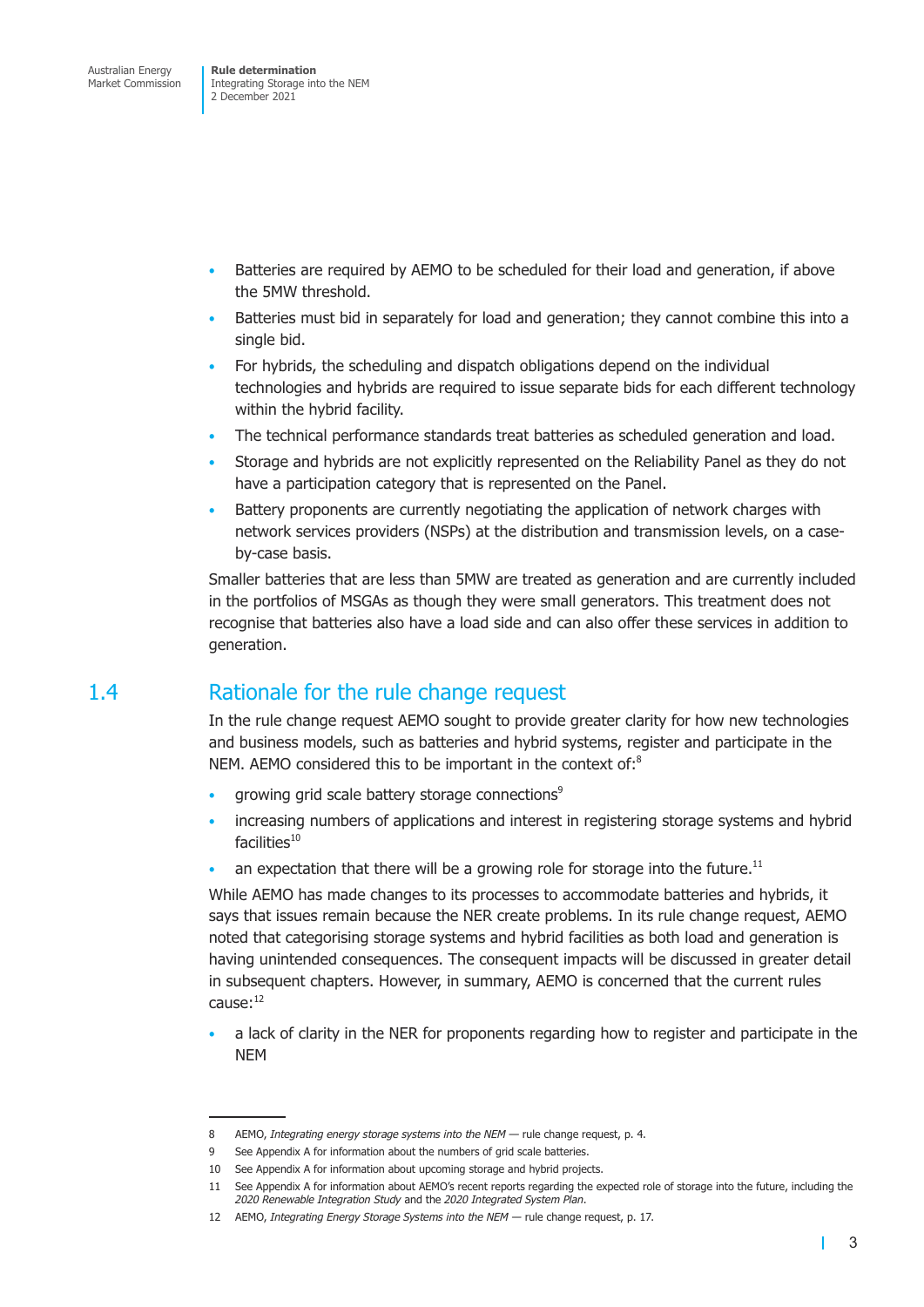- <span id="page-20-0"></span>• increased operational complexity and inefficiency involved in treating a single asset as two components because the unit is treated as load and generation (in particular the need for storage to participate in dispatch with separate and simultaneous bids)
- possible issues where the technical requirements applicable at the grid connection point are not symmetrical for the same asset (for example ramp rates differ for the generation category compared to the load category)
- complicated IT arrangements for registered participants and AEMO
- difficulty for AEMO and other parties understanding and analysing market data, because it is necessary to reference two dispatchable unit identifiers (DUID) (one DUID for the generation category and one DUID for the load category) to understand the operation of the single storage asset
- uncertainty regarding the application of network charges at the transmission and distribution levels
- the recovery of non-energy costs not taking a technology neutral approach
- insufficient information provided on the limited energy capacity reserves of a storage system.

AEMO argued that the above combine to make the registration process slower, more expensive, complex and uncertain for batteries and hybrids, and increase AEMO's administrative costs and could impact on its role as market operator.<sup>13</sup> In addition, AEMO suggested that the existing NER contain barriers to entry for storage and hybrid facilities. Given the importance of storage and hybrids in supporting variable renewable energy (VRE), this is an issue that needs to be resolved to help facilitate the current transition in the NEM.<sup>14</sup>

AEMO also considered that the NER need to be changed to better recognise bi-directional flows. AEMO noted that the NER were written for an industry that was structured around one way energy flows from large generators to customers. However, the NEM is increasingly characterised by two-way energy flows where participants are both buying and selling electricity.<sup>15</sup>

### 1.5 Solution proposed in the rule change request

AEMO sought to resolve the issues discussed above by proposing a rule (proposed rule) to define storage and hybrid facilities, so that the NER can better recognise storage and connection points with bi-directional flows. To do this AEMO proposed that the NER should establish a new registration category called a "bi-directional resource provider" that could accommodate storage and hybrids with bi-directional flows and enable:

- storage and hybrids to register in one participation category instead of two
- batteries to be treated as a single scheduled asset and able to submit both load and generation tranches in the same bid

<sup>13</sup> AEMO, *Integrating energy storage systems into the NEM* rule change request, pp. 17, 18.

<sup>14</sup> AEMO, *Integrating Energy Storage Systems into the NEM* — Rule Change Request, p. 54.

<sup>15</sup> AEMO, *Integrating energy storage systems into the NEM* — rule change request, pp. 4-5.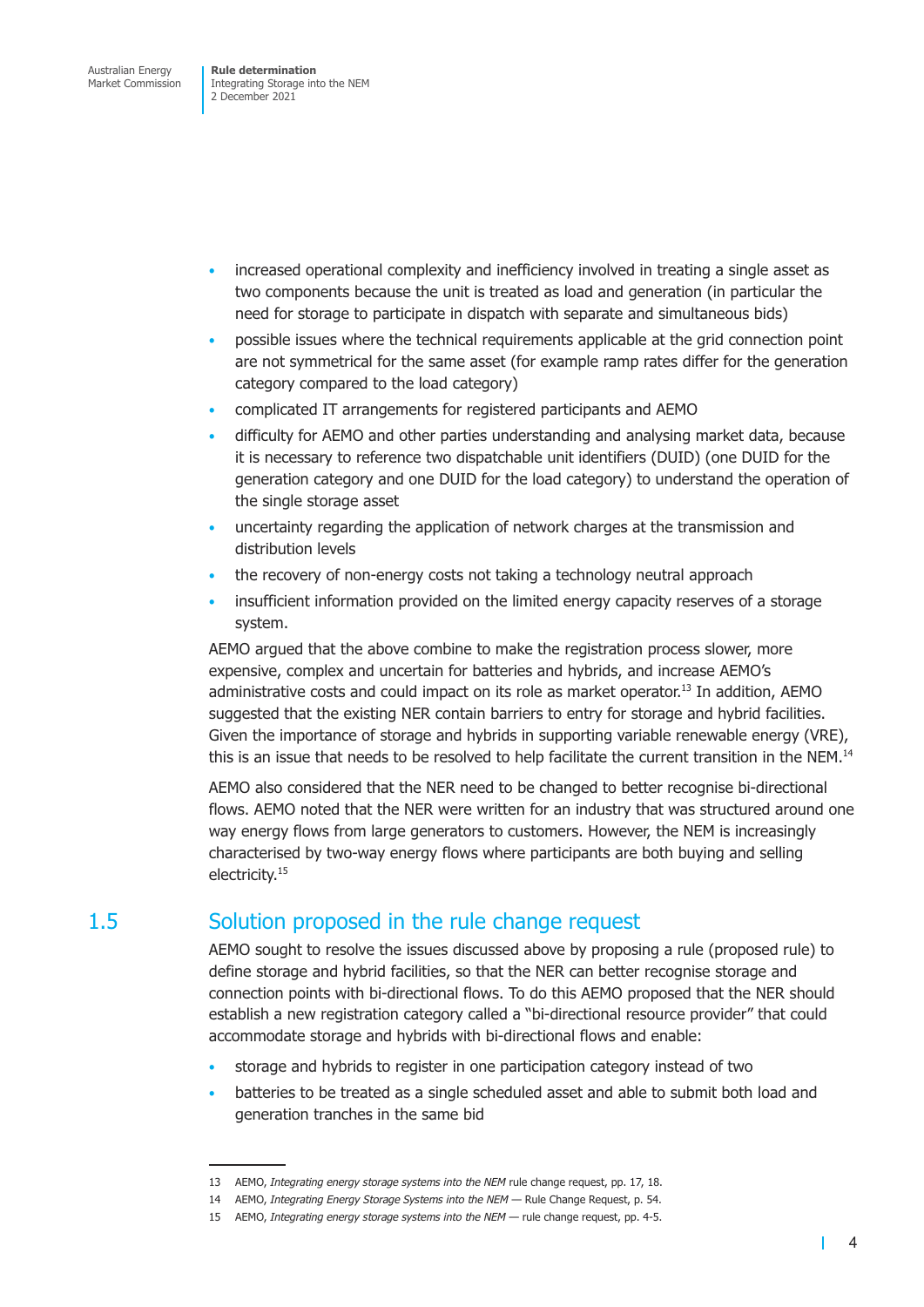<span id="page-21-0"></span>Integrating Storage into the NEM 2 December 2021

- storage to be treated equitably compared to other participants in the recovery of nonenergy costs
- batteries to be exempt from being charged transmission use of system fees (TUOS) and for it be clarified that they will continue to be charged distribution use of system fees (DUOS)
- any necessary updates to be made to the performance standards for the connection of batteries and hybrids to the grid
- batteries to be exempt for being liable entities under the RRO
- the intervention compensation framework to specifically take into account batteries and hybrids
- the representation of storage and hybrid facilities on the Reliability Panel, if considered appropriate.

In addition, the proposed rule specified that with the definition of storage units in the NER, it would be possible to clarify that smaller batteries (less than 5 MW) can be included in the portfolios of MSGAs.

More broadly, the proposed rule also sought to update the language in the NER, which has become outdated as a range of market participants have significant bi-directional flows. AEMO noted that the NER were written in the context of generators that primarily sent out electricity and customers that primarily consumed electricity. Now, generation can be part of a battery or hybrid system that also draws from the grid and customers have installed growing amounts of behind the meter generation, and so they also export in increasing quantities.

AEMO's proposed solutions are discussed in greater detail in the relevant appendices of the draft determination, which can be accessed here.

### 1.6 Relevant background

#### **1.6.1 Relationship with the Energy Security Boar[d's Po](https://www.aemc.gov.au/rule-changes/integrating-energy-storage-systems-nem)st 2025 market design**

AEMO's proposed rule predates the work of the ESB post-2025 market design, which is considering a move away from defining specific technologies and assets in the rules towards a technology-neutral approach that attaches obligations to services and activities. One of the objectives of the ESB's work is to promote a two-sided market design, which includes better valuing the latent demand flexibility already existing within the system and increasing the quantity of flexible demand that is emerging with the growth in distributed energy resources (DER). When the demand side can better respond to price signals, it behaves in ways that benefit the system, reducing load when prices are high and increasing when prices are low. This reduces the need for investments in peaking generation and unnecessary network infrastructure upgrades.

There are many issues that need to be addressed on the path to a two-sided market. One of the key challenges is removing barriers to entry for more active participation on both sides of the market. The ESB's policy approach is to create a participation framework that supports the development of a two-sided market that focuses on addressing the costs and complexity

 $\mathbf{I}$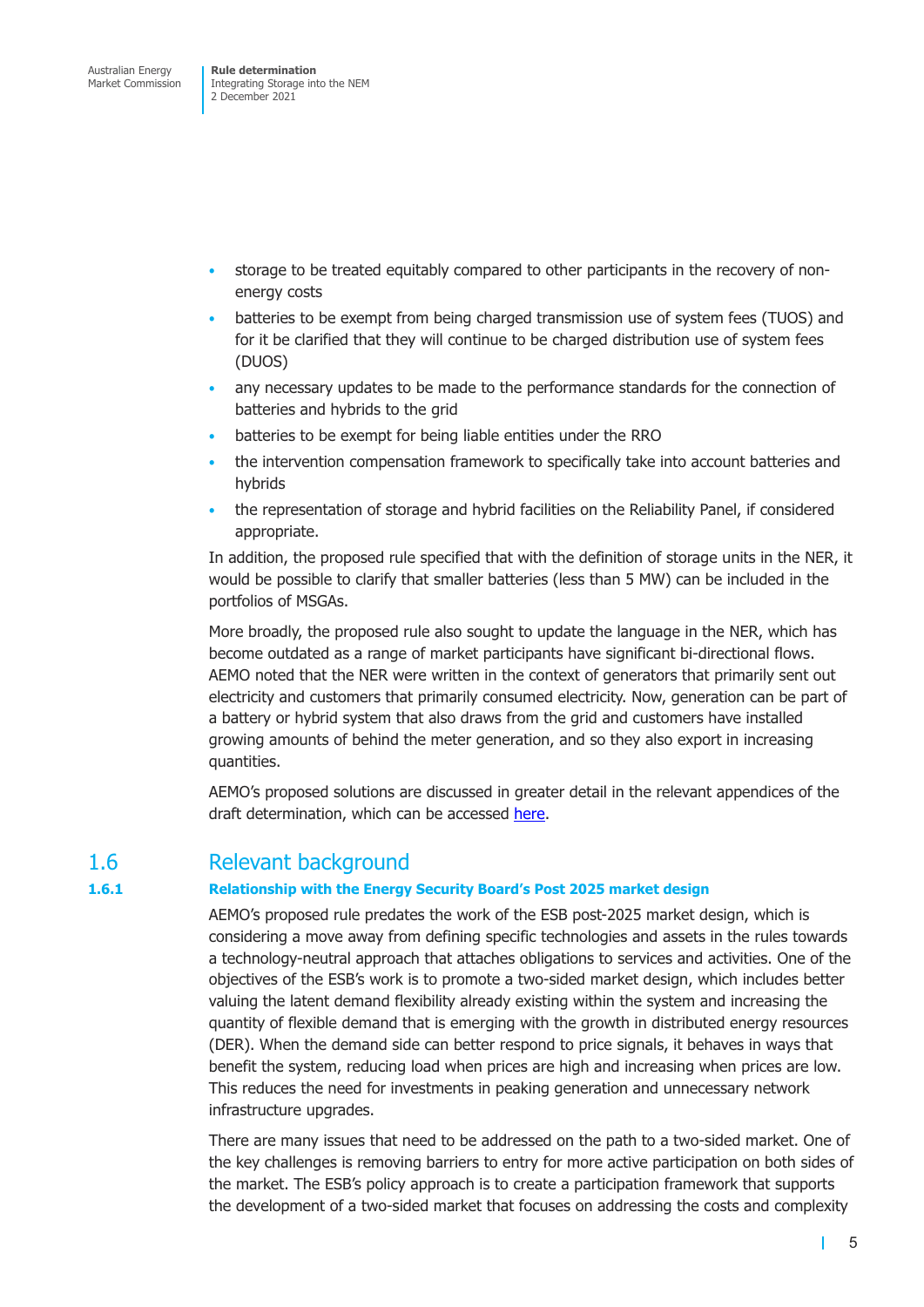of market entry. It also includes considering how to facilitate new business models and technologies, such as energy storage systems and those that involve aggregating customers' capability to provide demand response and other services, e.g. virtual power plants.

This is a similar objective to AEMO's proposed rule which seeks to remove barriers to entry for storage and business models that incorporate a mix of technology types, such as storage and different renewable generation, behind a connection point. Therefore, addressing the issues that AEMO has identified in its proposed rule can be considered as an important milestone on the path to a two-sided market.

The proposed design for a two-sided market promotes a trader-service model, which could:

- Simplify the existing registration process in the NEM by accommodating existing categories (other than network service providers) in a single 'trader' category. This would be one universal registration category covering all commercial parties participating in the NEM (e.g. retailers, aggregators, generators, scheduled loads, ancillary service providers). This would enable 'traders' to deliver a range of services to customers without having to register in multiple categories.
- Provide for greater regulatory flexibility that supports innovation by seeking to attach obligations to services at connection points as opposed to attaching them to registration categories and assets.
- Enable new participation models that allow customers to obtain services from more than one trader at a site. For example, a customer may have a contract with a trader providing standard retail services for the end user's uncontrolled load, and a separate arrangement with another trader that trades the end user's DER output or controlled load and buys and sells services on their behalf in the wholesale market.

The NER have been amended in recent years to add new categories of registered participant, resulting in one entity potentially needing to register in different categories in order to provide a range of services. This generally adds complexity and potential ambiguity for market participants and new entrants. There is also increasing overlap of formerly distinct categories (e.g. Market Customers representing 'load' connection points can be net exporters of energy at some intervals due to solar and other DER uptake). The trader-services model is an alternative to *ad hoc* changes to accommodate new business models and technologies. It is a framework that reflects the broader changes occurring in the NEM, where market participants are increasingly both consumers and generators of electricity. The intention is to make the arrangements in the rules keep pace and facilitate the changes in participation in the market, so they continue to be cost effective and meet the needs of market participants.

Additionally, the NEM arrangements, particularly for wholesale market participation, use 'asset focused' regulation. That is, participant categories (and the associated regulatory obligations) are based on the assets present, as opposed to the services bought or sold, at the connection point. This approach will become more complex as the number of services and service providers increase and new asset combinations emerge (e.g. hybrid facilities with load, generation and storage all behind a single connection point). The trader-services model allows innovations in services, without rigid market designs linking services back to physical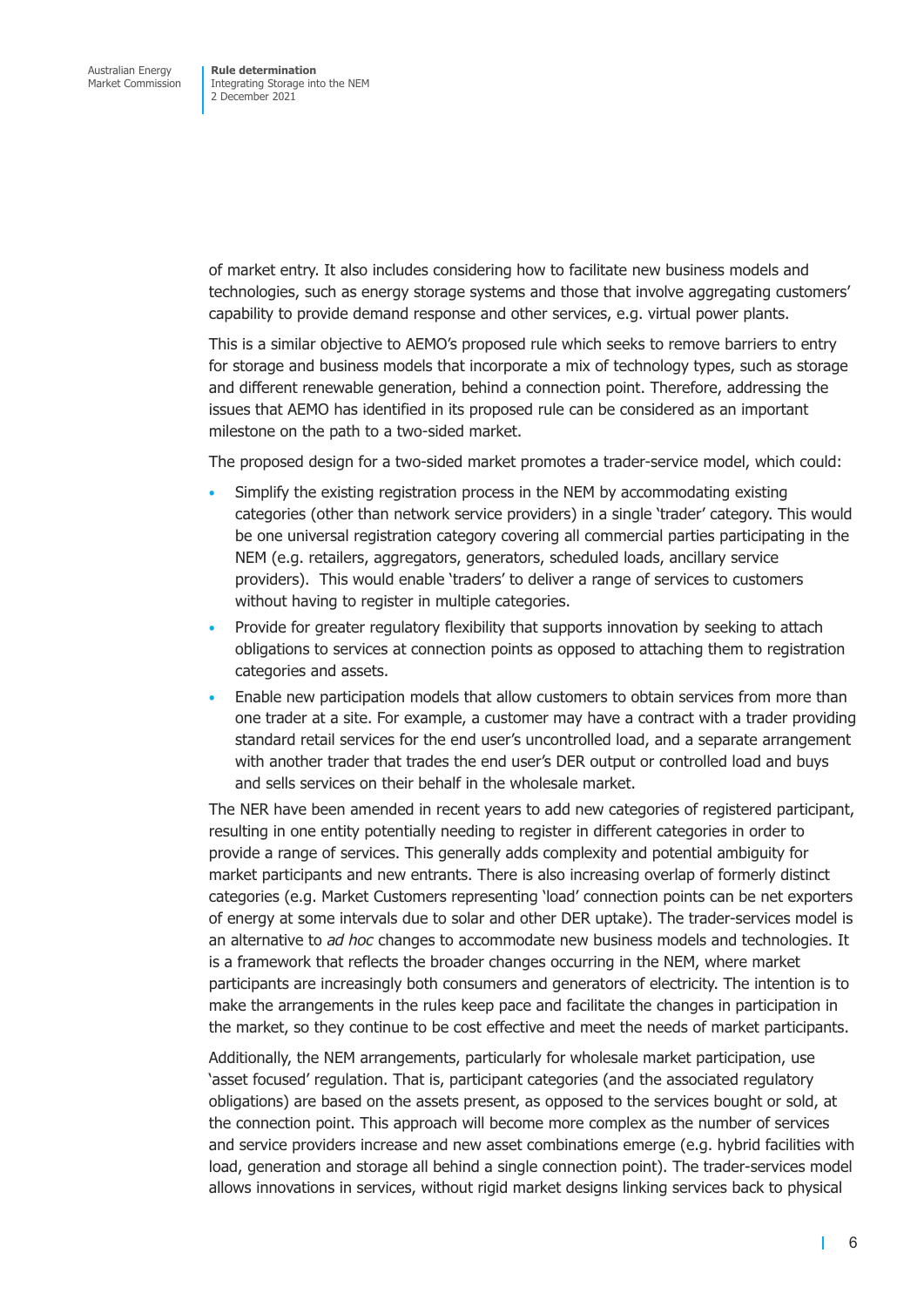<span id="page-23-0"></span>types of generators, loads or storage devices. Technical capabilities and the set of services offered could then evolve without requiring incremental rule change processes.

The Commission has considered AEMO's proposed rule in the context of this broader reform. This has involved assessing additional solutions to AEMO's proposal to ensure that the NER are amended in line with the overarching policy direction. It is noted that implementing the trader-services model in full is a long-term reform that needs to be well sequenced and phased in over time. The final rule is a step towards the trader-services model that is within the scope of, and addresses, the issues AEMO raised in its rule change request.

### 1.7 The rule making process

#### **1.7.1 The Consultation Paper**

On 20 August 2020, the Commission published a notice advising of its commencement of the rule making process and consultation in respect of the rule change request.<sup>16</sup> A consultation paper identifying specific issues for consultation was also published. Submissions closed on 15 October 2020.

The Commission received 38 submissions as part of the first round of consultation.<sup>17</sup> Stakeholders had mixed views on the best solution to deal with the issues AEMO identified and a number raised the link between the proposed rule and the ESB's post-2025 market design initiative. AEMO also raised further issues relating to storage in its submission, on which other stakeholders had not yet had an opportunity to comment.

#### **1.7.2 The Options Paper**

In light of the feedback and the link with the ESB's work, the Commission granted an extension of time for this rule change to allow further engagement on alternative solutions that better align with the two-sided market design. $18$  The Commission consulted further on several issues through an options paper. This paper was released on 17 December 2020 and submissions closed eight weeks later on 11 February 2021.<sup>19</sup>

Through the options paper, the Commission consulted further on the issues below:

- *Registration and participation*: The Commission sought feedback on four options for how storage and hybrid facilities could register and participate in the NEM. These covered a spectrum of options ranging from no change to more significant changes that attempt to move the market towards the trader-services model proposed in the two-sided market project.
- *Scheduling, dispatch, and performance standards*: The Commission sought feedback on how generation and load from storage and hybrid facilities should be scheduled and

 $\mathbf{I}$ 

<sup>16</sup> This notice was published under s.95 of the NEL.

<sup>17</sup> You can find the consultation paper and submissions to it on the project page here, under Initiation.

<sup>18</sup> The date to publish the draft determination was extended to 29 April 2021. You can find the Notice of extension on the project page here.

<sup>19</sup> The options paper and submissions on the options paper are on the project page here.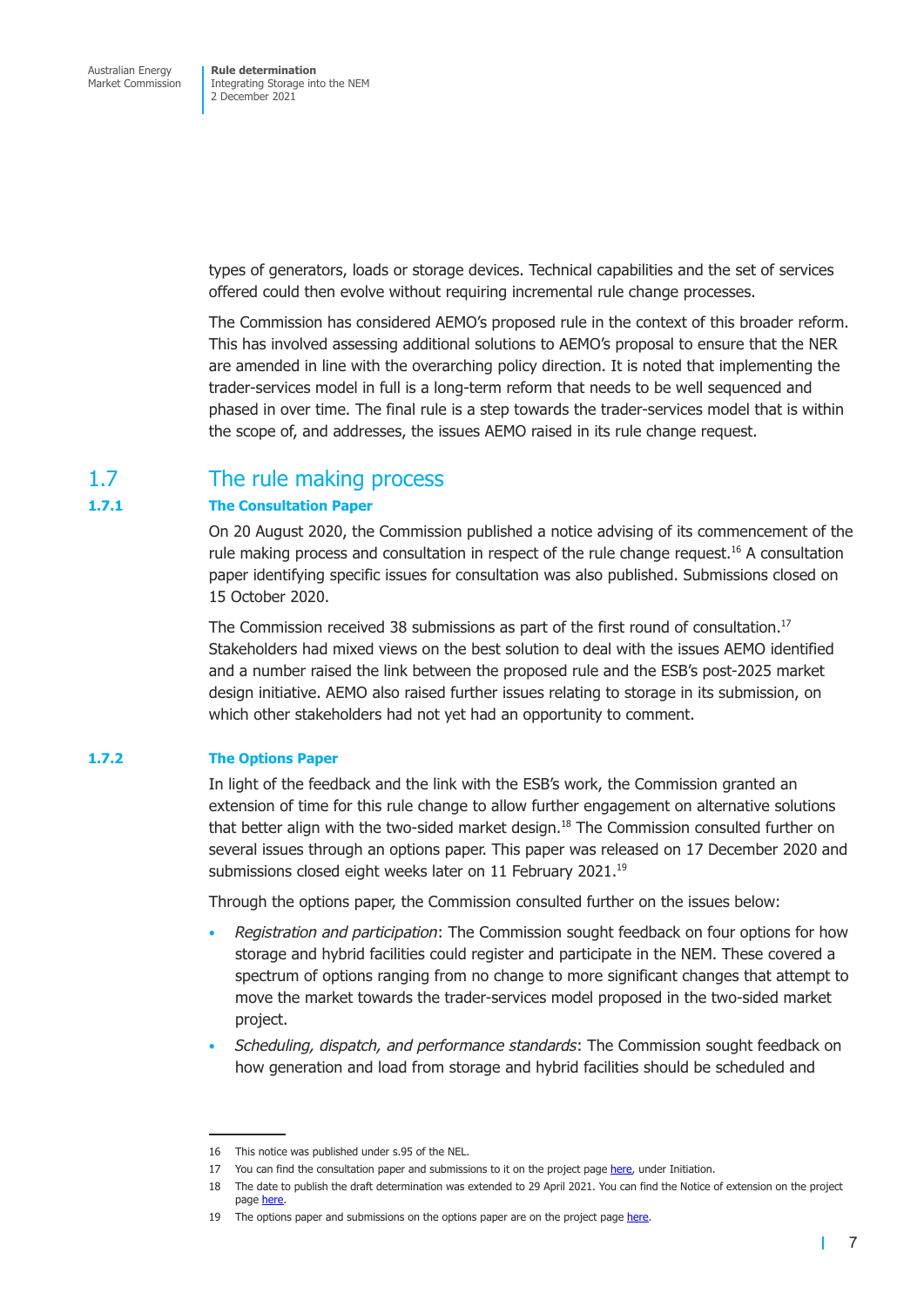dispatched, and where performance standards should be set for hybrid facilities, i.e. at the connection point or the asset level.

- *Non*-*energy cost recovery*: The Commission asked how non-energy costs should be recovered from all market participants, including storage and hybrid facilities.
- *Additional storage-related issues raised by AEMO in its submission to the consultation paper:* 
	- connection issues arising where the owner of a storage system is also the local network service provider
	- suggestions for simplifying the ancillary services provisions in the NER
	- opportunities to clarify how DC-coupled systems should register and participate in the NEM.

The Commission held a briefing for the options paper on 4 February 2021.<sup>20</sup> The Commission received 31 submissions in response to the options paper.

The Commission considered feedback provided by stakeholders in submissions. Issues raised in submissions are discussed and responded to throughout the draft rule determination, which can be accessed here.

#### **1.7.3 Further consideration of implementation**

On 29 April 2021, the [Comm](https://www.aemc.gov.au/sites/default/files/2021-07/integrating_energy_storage_systems_into_the_nem_-_erc0280_-_draft_determination.pdf)ission extended the time to publish the draft determination as AEMO requested more time to consider potential impacts from issues which it had previously not incorporated into its considerations, particularly on its operating systems and procedures. $21$  AEMO had subsequently provided input on the cost breakdown of the key design features and this information has been included in Chapter 2.

#### **1.7.4 The draft determination**

On 15 July 2020, the Commission published the draft determination and draft rule. Submissions closed on 16 September 2020.

The Commission received 46 submissions as part of this third round of consultation.<sup>22</sup> Stakeholders were generally supportive of most of the draft decisions but many did not support the draft decision to not exempt storage participants from TUOS. Some of these stakeholders also raised alternative options for the Commission to consider.

#### **1.7.5 Further consideration of stakeholder feedback to the draft determination**

On 28 October 2021, the Commission extended the time to publish this final determination and final rule to consider the issues raised by stakeholders in their submissions.

<sup>20</sup> The briefing session slides on the options paper are on the project page here.

<sup>21</sup> AEMO's letter requesting the extension of time is on the project page here.

<sup>22</sup> You can find the draft determination, draft rule and submissions to it on the project page here, under draft determination.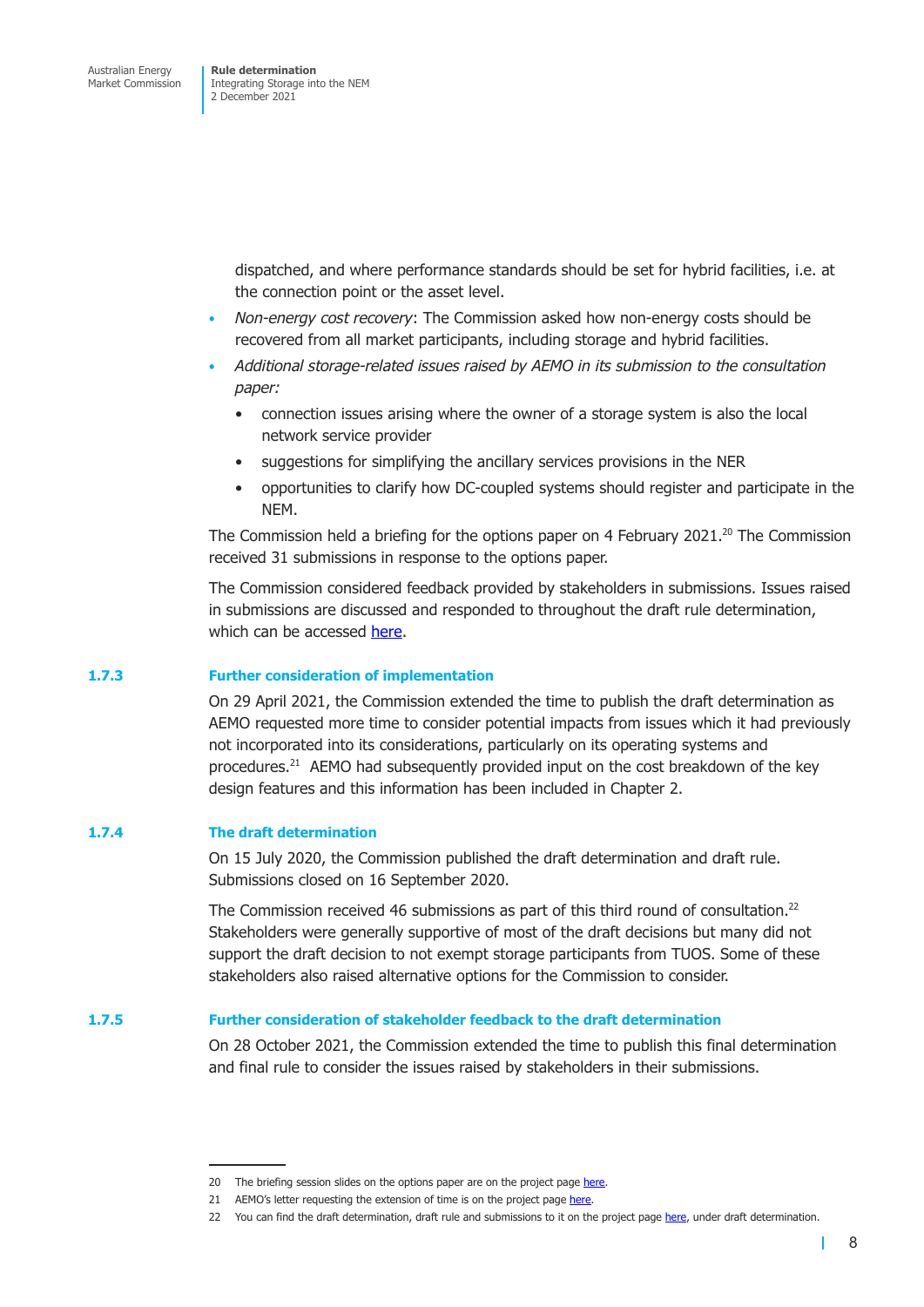## <span id="page-25-0"></span>2 FINAL RULE DETERMINATION

This chapter provides:

- a summary of the Commission's final determination
- the relevant rule making requirements under the NEL, including the national electricity objective (NEO) and the more preferable rule test
- the Commission's assessment framework for considering the rule change request
- the Commission's consideration of the more preferable final rule against the NEO.

Further information on the legal requirements for making this final rule determination is set out in Appendix E.

### 2.1 The Commission's final rule determination

The Commission's final rule determination is to make a more preferable final rule, which is attached to and published with this final determination. The more preferable final rule includes the creation of a new technology neutral participant category called the integrated resource provider (IRP). This accommodates a variety of participants with bi-directional flows that provide and consume energy and may also offer ancillary services. It includes new grid scale storage, hybrids and aggregators of small generators and storage units. The final rule amends provisions throughout the NER to reflect this new participant category. In particular, the changes to registration and classification:

- enable storage and hybrids to register and participate in a single registration category rather than under two different categories
- provide clarity for scheduling obligations that apply to different configurations of hybrid systems
- introduce greater flexibility for storage, including allowing DC-coupled systems (which have different technologies behind a single inverter) who will be able to choose whether their coupled system is scheduled and/or semi-scheduled
- provide the ability for hybrid systems to store or consume energy when some constraints apply through aggregated dispatch conformance, subject to system security limitations
- enable storage to participate in dispatch as a single unit, facilitated by the proposed new term in the Rules — the bidirectional unit
- transferring existing small generation aggregators to the new category and allow these aggregators to provide market ancillary services from generation and load (aggregators of small generating units and/or storage units could continue to register as Market Customer).

The final rule also makes changes to a number of others areas in the rules. It:

• Amends the non-energy costs recovery framework so that recovery is based on a participant's gross consumed energy and/or gross sent out energy in an interval across its connection points. This is irrespective of the participant category in which it is registered.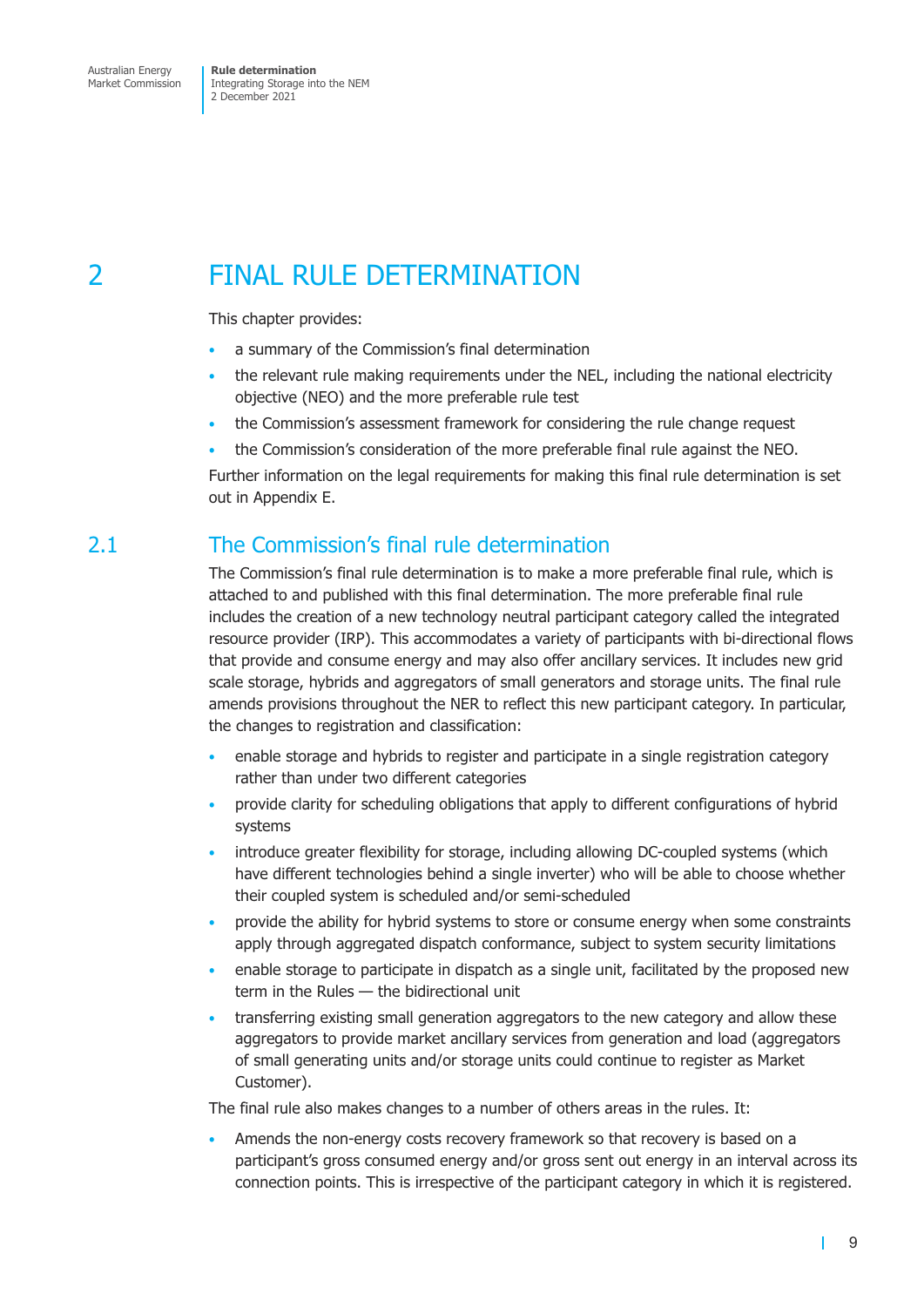<span id="page-26-0"></span>The final rule removes the ability for a participant to net energy flows at a connection point or among its connection points.

- Retains the current framework to allow storage to choose between connecting under a negotiated agreement which may incur some network charges or the prescribed service and TUOS charge. The Commission notes that the default position is not that storage must pay network charges, including TUOS. Rather, storage participants may choose the service they need via the process of obtaining a negotiated or prescribed shared transmission service. In maintaining the current framework, the Commission's final rule does make minor amendments to the NER to clarify how the negotiated framework applies in relation to grid-scale storage and hybrids, and to accommodate the new IRP participant category. In particular, the final rule sets out the following transitional rule to reduce the risk of this final rule impacting on existing participants' connection agreements and agreed charges, see clause 11.145.14(a).
- Defines a new umbrella term for the provision of ancillary services to replace the separate clauses which relate to ancillary service generating units and ancillary service loads. The required changes to the definition of load have been made to achieve this. Additional changes have also been made to properly integrate the IRP in these provisions, including small resource aggregators (currently MSGAs).
- Updates technical performance standards with new terminology, including IRP and bidirectional unit, and provides clarity on how performance standards will apply to stand alone storage and hybrid facilities without any significant policy changes to the way in which standards are currently established and applied under chapter 5 of the NER.
- Change all mentions of 'offer' to 'bid' in Chapter 3 of the NER and to make generic references to scheduled plants and registered market participants throughout the rules where possible. It makes a more preferable rule to address the ambiguity of the terms 'load' and 'generation' as they apply throughout the NER.

A detailed description of the final rule is set out in Appendix F, and a summary of the changes between the draft and final rule is set out in Appendix G. Key differences between the proposed rule and the more preferable final rule are noted in the appendices.

The Commission's reasons for making this final determination are set out in section 2.4 below, as well as being discussed in more detail in the appendices and where relevant it has referred to the draft determination.

### 2.2 Rule making requirements under the NEL

#### **2.2.1 Achieving the NEO**

Under the NEL the Commission may only make a rule if it is satisfied that the rule will, or is likely to, contribute to the achievement of the NEO.<sup>23</sup> This is the decision-making framework that the Commission must apply.

The NFO  $is: ^{24}$ 

<sup>23</sup> Section 88 of the NEL.

<sup>24</sup> Section 7 of the NEL.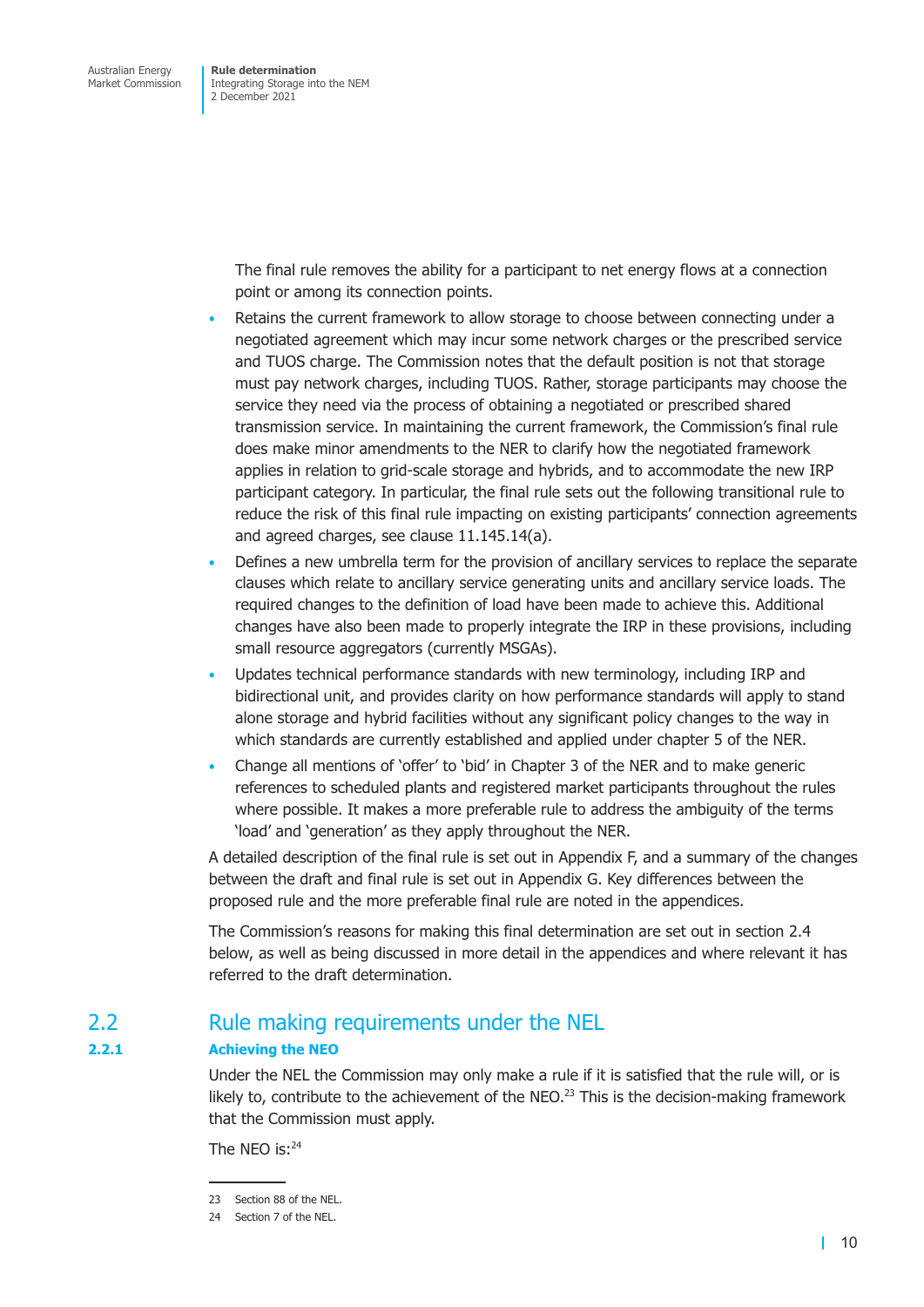> <span id="page-27-0"></span>to promote efficient investment in, and efficient operation and use of, electricity services for the long term interests of consumers of electricity with respect to:

- (a) price, quality, safety, reliability and security of supply of electricity; and
- (b) the reliability, safety and security of the national electricity system.

#### **2.2.2 Making a more preferable rule**

Under s.91A of the NEL, the Commission may make a rule that is different (including materially different) to a proposed rule (a more preferable rule) if it is satisfied that, having regard to the issue or issues raised in the rule change request, the more preferable rule will or is likely to better contribute to the achievement of the NEO.

In this instance, the Commission has made a more preferable final rule. The reasons are summarised below. More detailed reasons for making this more preferable final rule, including analysis of the issues raised and responses to them, are set out in the appendices.

#### **2.2.3 Rule making in the Northern Territory**

The NER, as amended from time to time, apply in the Northern Territory, subject to modifications set out in regulations made under the Northern Territory legislation adopting the NEL.<sup>25</sup>

For this rule change request, the Commission has determined that the reference to the "national electricity system" in the NEO includes the local electricity systems in the Northern Territory as well as the national electricity system.

This final rule relates to parts of the NER that apply in the Northern Territory. In making the final rule, the Commission has considered whether a uniform or differential rule should apply to the Northern Territory. The final rule determination is to make a uniform rule because the different physical characteristics of the Northern Territory's network would not affect the operation of the final rule in such a way that a differential rule would better achieve the NEO in this instance.

See Appendix E for further information on these determinations.

### 2.3 Assessment framework

In assessing whether the final rule is likely to contribute to the achievement of the NEO, the Commission has considered the following assessment criteria, in light of the current and future interests of consumers in a transitioning electricity system:

- **Promotes competition:** Will the rule remove barriers to entry and reduce operating costs?
- **Promotes transparency:** Will the clarifications to the obligations and charges in the rules reduce information asymmetry and improve the decision-making of participants?

<sup>25</sup> *National Electricity (Northern Territory) (National Uniform Legislation) Act 2015* (NT Act). The regulations under the NT Act are the *National Electricity (Northern Territory) (National Uniform Legislation) (Modification) Regulations 2016*.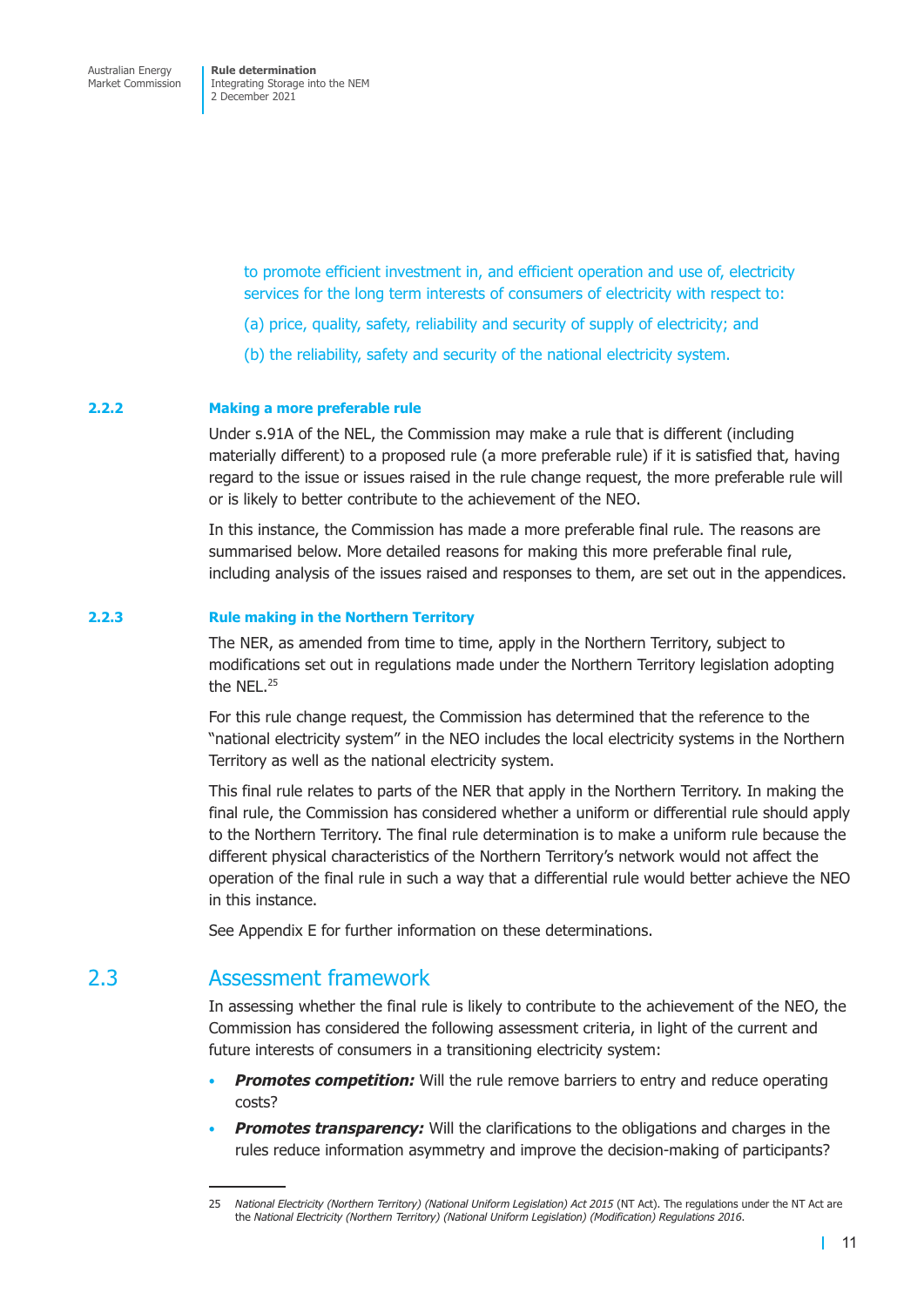- **C***reates a level playing field:* Are the obligations in the rule proportional, technologyneutral and do they provide participants efficient incentives across categories?
- *Appropriately allocates risks:* Will the appropriate parties be assigned responsibility for costs under the approaches in the final rule for cost recovery?
- *Minimises administrative and regulatory burden:* Will the changes reduce the administrative burden on AEMO and participants?
- *Enhances system reliability and security:* Will the obligations on storage improve reliability and security?

Promoting competition, including through enhanced transparency and enabling a level playing field, is in the long-term interests of consumers. This is because it increases choice for consumers, improves the service they receive and puts downward pressure on prices. In addition, ensuring appropriate allocation of risks and minimising administrative and regulatory burden contribute towards the efficiency of the market and in turn benefits consumers through fewer inefficient costs being passed onto them.

More broadly, the Commission considered how the rule change would benefit the reliability and security of the system (albeit indirectly) in light of the potential for new technologies and business models to assist in balancing the power system as the NEM continues its transition.

The assessment framework is consistent with that set out in the consultation paper and draft determination for this rule change process.

### 2.4 Summary of reasons

These changes will open the market up to greater participation by both small and large batteries. Greater participation from storage is essential to firm up the expanding volume of renewable energy as well as deliver the growing need for critical system security services as the ageing fleet of thermal generators retire. This will also likely lead to lower costs being passed onto end consumers through supporting cheaper renewable generation and increased competition to supply energy and ancillary services.

Having regard to the issues raised in the rule change request and during consultation, the Commission is satisfied that the more preferable final rule will, or is likely to, better contribute to the achievement of the NEO than the rule proposed by AEMO. The final rule:

#### **Promotes competition:**

- By removing barriers to entry for proponents of storage, hybrid facilities, and aggregators of small generating units and batteries. The more preferable rule promotes competition and removes barriers more effectively than AEMO's proposal because it:
	- accommodates aggregators as well as storage and hybrids in the proposed new participant category
	- gives hybrids more flexibility to manage electricity flows behind the connection point
	- accommodates DC coupled hybrids through clarifying the choices these configurations have regarding scheduling, allowing lower-cost system configurations to enter the market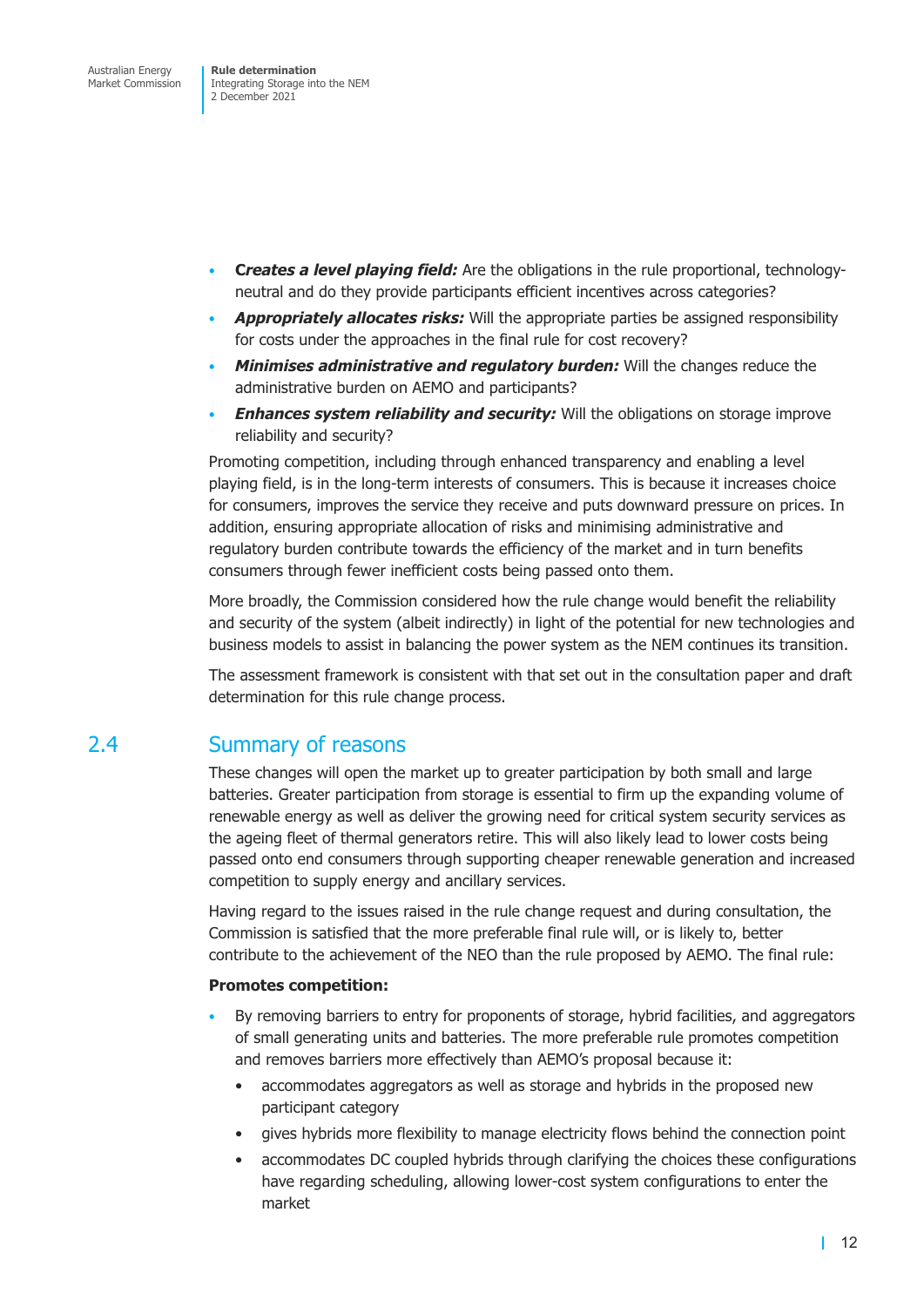- enables aggregators of small units to provide ancillary services from those units.
- By providing a signal to the industry that the NER are being streamlined for the purpose of accommodating new technologies, business models and services that offer greater choice for consumers. The more preferable rule provides a stronger more enduring signal because it is technology-neutral and is consistent with the ESB's long term goal of a twosided market for energy services.

#### **Promotes transparency:**

- By clarifying the obligations that apply to storage and hybrids, including:
	- that batteries can participate in dispatch through a single bid (making it easier to interpret market data)
	- how performance standards will be set for hybrids that have a mix of synchronous and non-synchronous technologies
	- how the minimum ramp rates apply.
- By updating the language and streamlining the NER so that it more appropriately accommodates new technologies and participants with significant bi-directional flows and makes the NER easier to read and understand.

#### **Creates a level playing field:**

- By introducing a new participant category. The more preferable rule more effectively contributes to a level playing field by avoiding the inclusion of additional technologyspecific terms in the NER, such as a definition for storage. It takes a substantial step towards the trader-services model (part of the ESB's proposed P2025 reforms) that aims to achieve a technology-neutral services-based approach to applying obligations.
- By confirming the existing negotiated transmission framework which has been used by storage participants to date is to continue to apply to future storage and hybrids. This final decision to not change the existing framework and provide clear guidance on the intent of this rule provides some clarity for new storage and hybrids connecting to the NEM in the near term. However, the Commission considers, that there are broader issues with network charging for storage and other participants, and this should be addressed in a separate rule change.
- By amending the non-energy cost framework to ensure a consistent and efficient approach across participant categories and technology types in light of increasing bidirectional flows. The more preferable rule provides efficient incentives through applying a consistent approach to all participant categories, rather than only providing efficient incentives between grid-sized and smaller (exempt) batteries that are operated by MSGAs.
- By confirming that existing mechanisms in the NER, including the intervention and compensation framework and the RRO, will apply to storage and hybrids in the same way that they apply to other generators and loads.

#### **Appropriately allocates risks:**

• By amending the non-energy cost recovery framework so that participants have costs recovered from them when they contribute to a security or reliability event. The non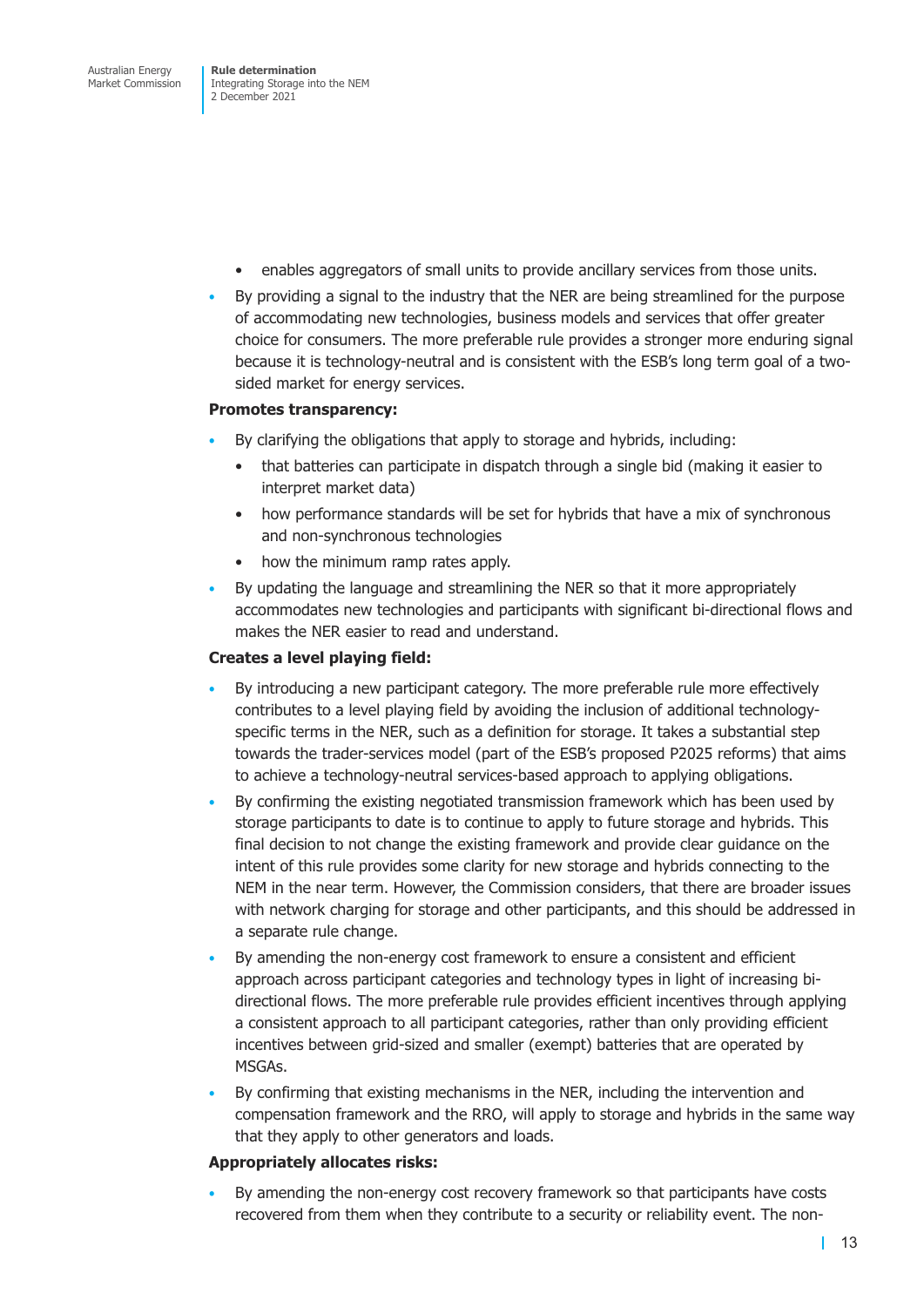<span id="page-30-0"></span>energy cost changes strengthen the causer pays signals to participants to encourage them to behave in ways that help promote the reliability and security of the system.

#### **Minimises administrative and regulatory burden:**

- By clarifying the registration and classification process for storage and hybrid facilities.
- By consolidating and streamlining the registration and classification provisions for market participants.
- By making it easier for AEMO's systems to receive bids from batteries and interpret market data (by enabling hybrids and energy storage systems to be a single unit, in certain circumstances).
- By clarifying the meaning of key terms such as "load", and ensuring these terms are used consistently throughout the NER and are not used in such a way as to be unnecessarily restrictive given the prevalence of two-way electricity flows.

#### **Enhances system reliability and security:**

• By facilitating storage to participate in the NEM and thereby helping to increase the proportion of fast-responding dispatchable resources, which are needed to support increasing amounts of renewable generation.

### 2.5 Implementation of the final rule

The majority of the final rule will take effect on 3 June 2024, due to the time required by AEMO for implementation activities. However, some key benefits have been brought forward and will be available from the end of March 2023. Figure 2.1 sets out the implementation of the rule.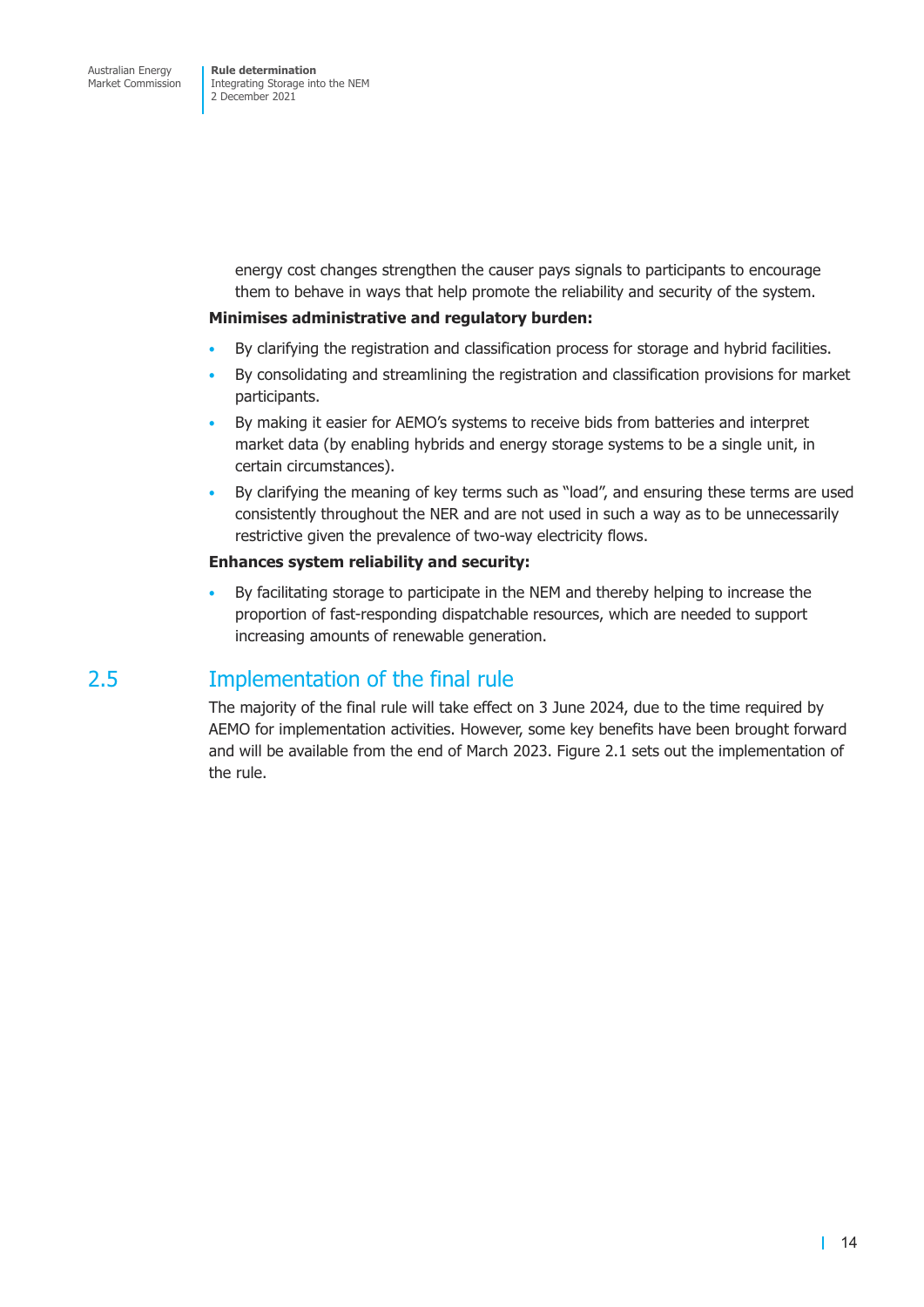<span id="page-31-0"></span>Australian Energy Market Commission

**Rule determination**  Integrating Storage into the NEM 2 December 2021

#### **Figure 2.1: Implementation of the final rule**

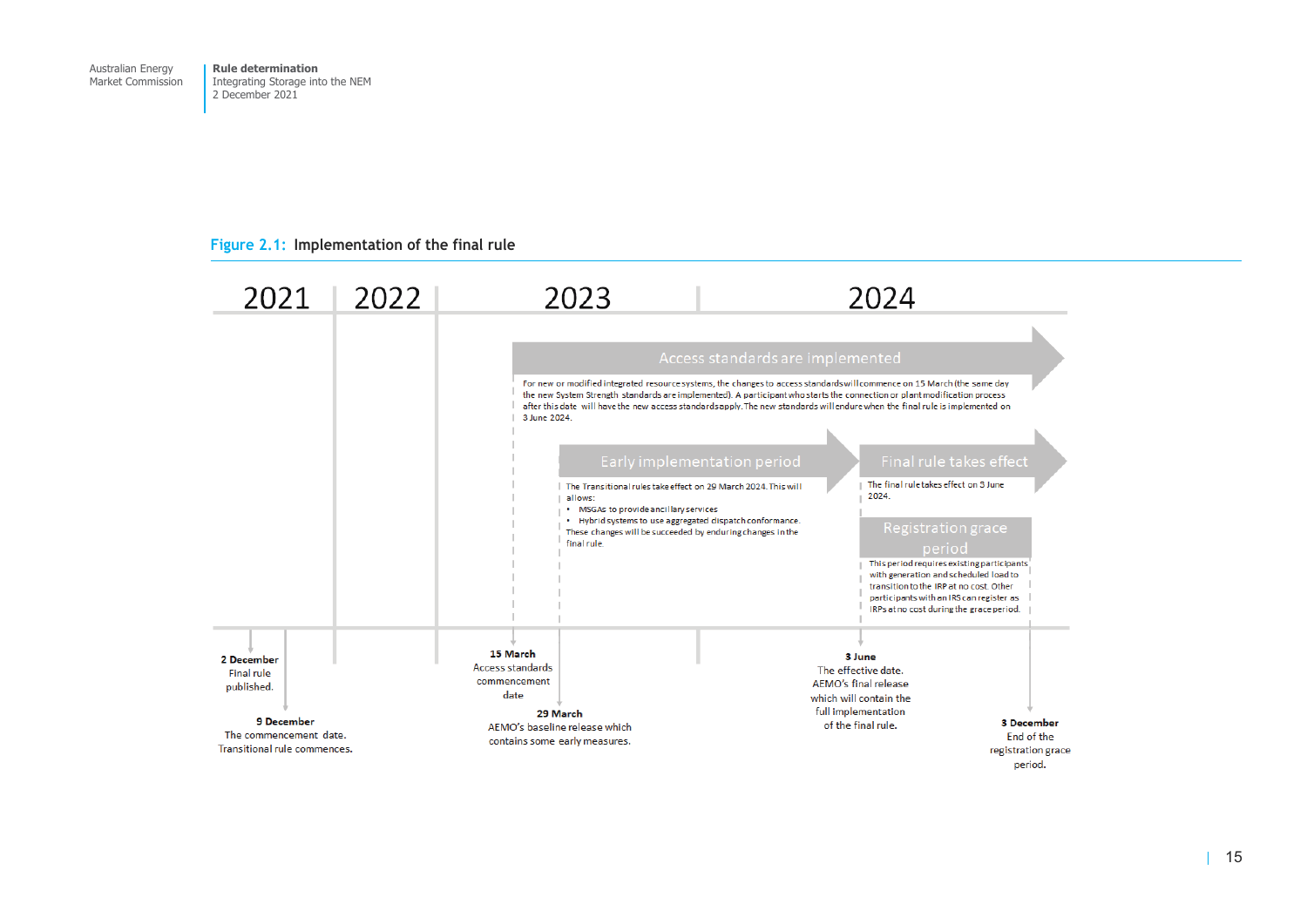## <span id="page-32-0"></span>ABBREVIATIONS

| AC                        | Alternating current                         |
|---------------------------|---------------------------------------------|
| <b>ACE</b>                | Adjusted consumed energy                    |
| <b>AEMC or Commission</b> | Australian Energy Market Commission         |
| <b>AEMO</b>               | Australian Energy Market Operator           |
| <b>AER</b>                | Australian Energy Regulator                 |
| <b>AGE</b>                | Adjusted gross energy                       |
| <b>ASOE</b>               | Adjusted sent out energy                    |
| DC                        | Direct current                              |
| <b>DER</b>                | Distributed Energy Resources                |
| <b>DNSP</b>               | Distribution network service provider       |
| <b>DUID</b>               | Dispatchable Unit Identifier                |
| <b>DUOS</b>               | Distribution use of system                  |
| <b>ESB</b>                | <b>Energy Security Board</b>                |
| <b>FCAS</b>               | <b>Frequency Control Ancillary Services</b> |
| <b>IRP</b>                | <b>Integrated Resource Provider</b>         |
| <b>IRU</b>                | <b>Integrated Resource Unit</b>             |
| <b>ISP</b>                | Integrated System Plan                      |
| <b>MASS</b>               | Market Ancillary Service Specifications     |
| <b>MLF</b>                | Marginal loss factor                        |
| <b>MSATS</b>              | Market Settlement and Transfer Solution     |
| <b>MSGA</b>               | Market Small Generation Aggregator          |
| <b>MW</b>                 | Megawatt                                    |
| <b>MWh</b>                | Megawatt-hour                               |
| <b>NEL</b>                | National Electricity Law                    |
| <b>NEM</b>                | National electricity market                 |
| <b>NEMDE</b>              | <b>NEM Dispatch Engine</b>                  |
| <b>NEO</b>                | National electricity objective              |
| <b>NER</b>                | National electricity rules                  |
| <b>NSP</b>                | Network service provider                    |
| <b>PASA</b>               | Projected assessment of system adequacy     |
| <b>REZ</b>                | Renewable Energy Zone                       |
| <b>RRO</b>                | Retailer Reliability Obligation             |
| <b>SAPS</b>               | Stand-alone Power Systems                   |
| <b>SGA</b>                | Small Generator Aggregator                  |
| <b>TNSP</b>               | Transmission network service provider       |
| <b>TUOS</b>               | Transmission use of system                  |
| <b>VRE</b>                | Variable renewable energy                   |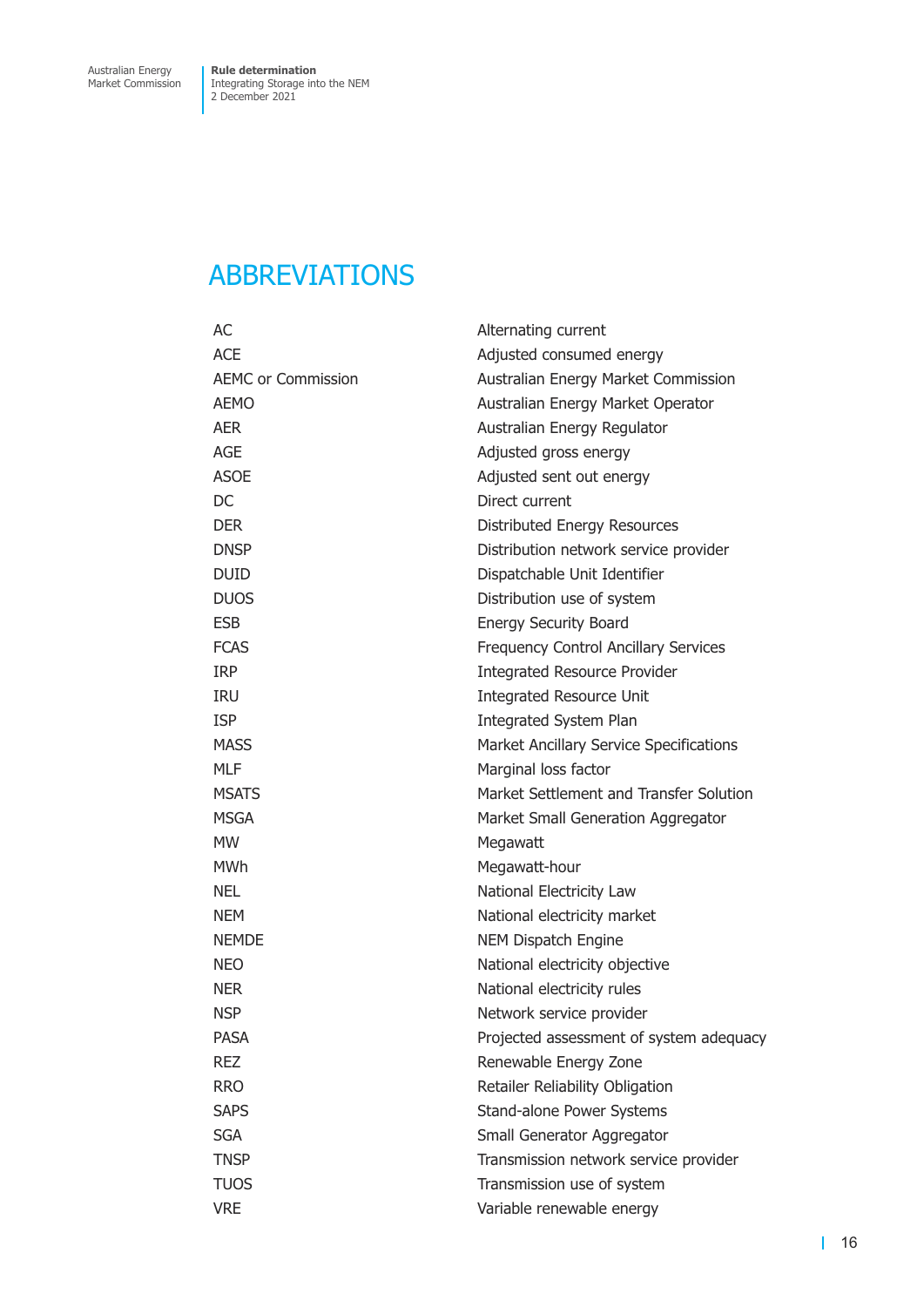## <span id="page-33-0"></span>A REGISTRATION AND PARTICIPATION

### BOX 1: FINAL RULE — REGISTRATION, CLASSIFICATION AND PARTICIPATION FRAMEWORK

The key features of the final rule are:

- the introduction of a new IRP participant category for storage and hybrid system operators
- the introduction of a new classification category, the bidirectional unit, which will be utilised by IRPs to classify storage (this is a change in name from the draft decision  $-$  we have replaced the proposed term 'integrated resource unit' with 'bidirectional unit' in response to stakeholder feedback)
- scheduling and dispatch obligations are set at the unit level, with conformance with dispatch for hybrids measured in aggregate where possible and appropriate
- inclusion of small unit aggregators in the IRP category, with the ability to provide ancillary services.

A more detailed summary of the final rule can be found in Appendix F.

#### **Definition of storage in the NER**

The Commission's final decision is for a technology-neutral approach for any new definitions in the NER to accommodate storage and hybrid facilities. This involves establishing a new term, bidirectional unit, for a unit that has both load and generation that does not refer to energy storage specifically. Energy storage is not defined as a service separate from generation and load. Instead of defining a new service, a bidirectional unit generates and consumes electricity.

#### **Registration and classification**

The Commission's final decision is to create a new participant category, the IRP, for storage and hybrid proponents, including aggregators of small units. It would be optional for any existing Generator or Customer to, with the consent of AEMO, change its registration category to IRP. From the effective date, it would be mandatory for any new participant to register as an IRP if, behind a single connection point, it has both:

- generation capability, that on its own would see it register as a Market Generator
- consumption from the connection point above auxiliary load (which is now defined to exclude load used to charge a battery or pump water in hydro facilities).

It is also mandatory for an existing participant that has scheduled load as well as generation in the same facility to transition to the IRP category. This will be a relatively quick and straightforward process. AEMO will not charge fees for this re-registration and reclassification, and will not re-examine an existing unit's compliance with its performance standards.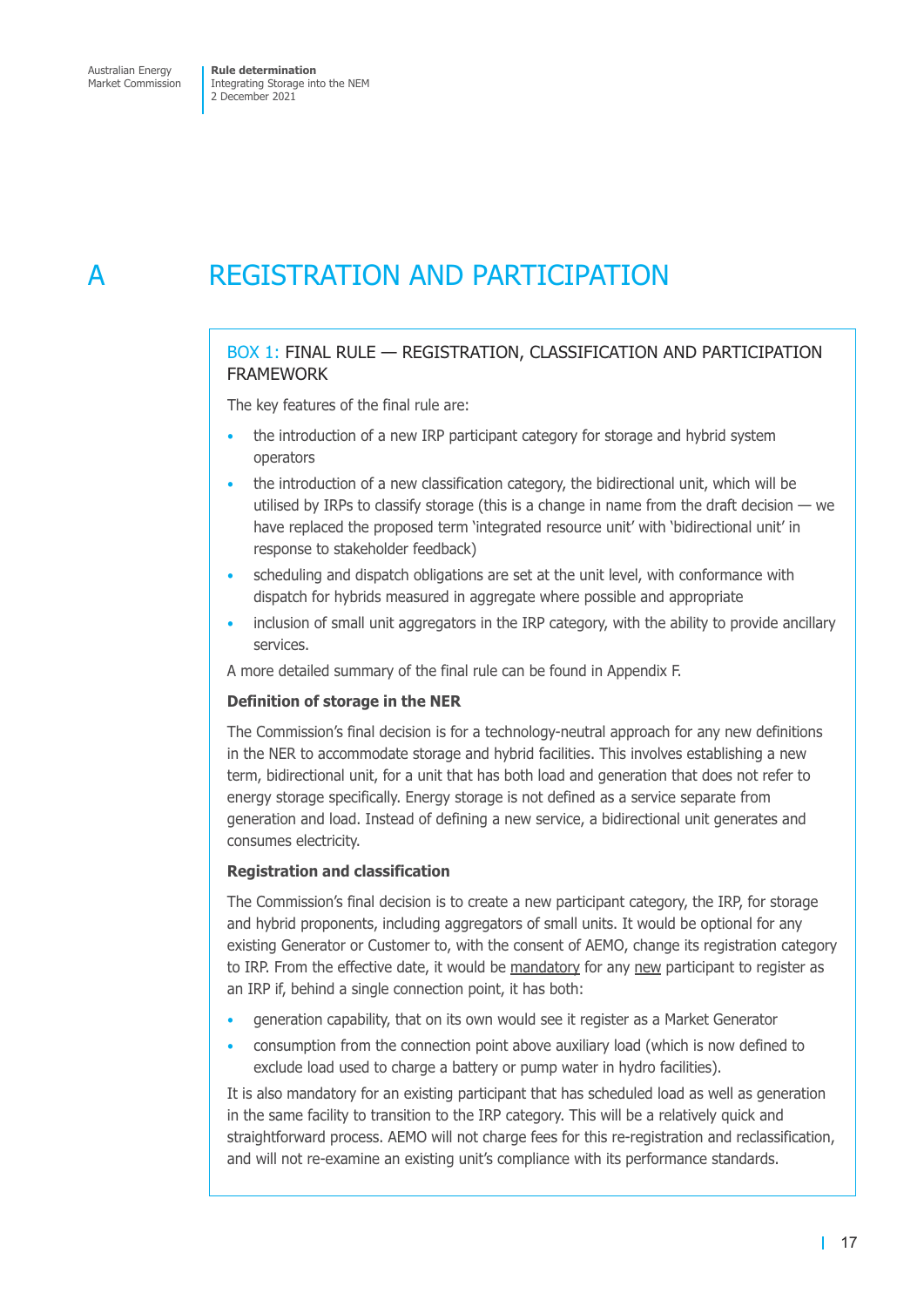> Participants registered as Small Generation Aggregators will be automatically transferred to the IRP category, and as such would be Small Resource Aggregators in respect of each of their small generating units.

An IRP:

- must classify standalone storage, 5 MW and above, as a scheduled bidirectional unit
- may classify storage under 5 MW as a non-scheduled bidirectional unit
- must classify each generating unit or bidirectional unit separately within a hybrid system, where scheduling requirements apply
- may classify connection points that do not have grid-scale generation or storage facilities as its market connection points, if it chooses to do so
- may classify loads as scheduled loads, if it chooses to do so
- may classify ancillary service units
- must classify a system that doesn't transition linearly through zero as a scheduled generating unit and scheduled load.

Aggregators of small storage units below 5 MW and small generating units below 30 MW will be allowed to register in the IRP category, under the new label Small Resource Aggregator. As well as selling unscheduled generation from these units in the spot market, this would allow them to provide market ancillary services from generation and load, where they meet the technical requirements to do so. This change includes moving the existing MSGA category into the IRP.

#### **Participation**

Under the final rule a bidirectional unit will have 20 price bands.

A storage unit that is unable to participate as a single unit (for example, certain types of hydro facilities that have a dead band when transitioning between generation and consumption) would continue to participate as a scheduled load and a scheduled generating unit, separately.

Aggregators of small units will not be required to participate in central dispatch.

Hybrid facility proponents will be required to register as an IRP and each unit within the facility will participate in central dispatch to the extent required by its classification. AEMO will be required to develop a new approach to assessing dispatch conformance for hybrid facilities in aggregate, where that does not risk the stable operation of the system.

For operational and technical issues raised by AEMO, the Commission made the these final decisions:

**Ramp rates and aggregation** — Create one aggregation approach for semi-scheduled generating units and storage systems, reflecting NER clause 3.8.3. Set a minimum ramp rate at the lower of 3 MW or 3 per cent of capacity for scheduled units and remove the 6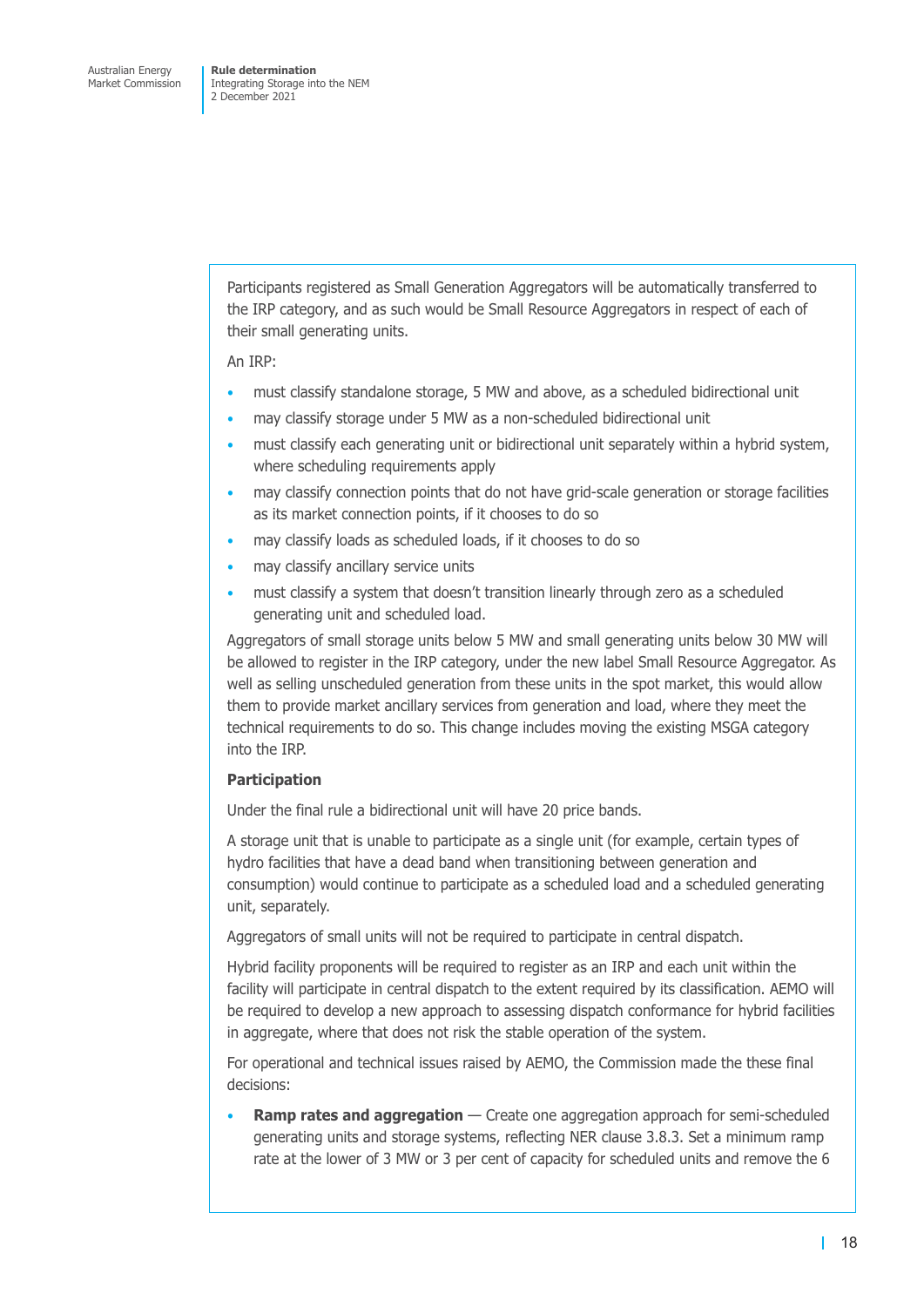> <span id="page-35-0"></span>MW threshold for aggregating semi-scheduled units. An IRP may set separate up and down ramp rates for the load and generation of its units.

**Bidding parameters and forecasting** — Made minor changes to integrate the IRP effectively. Three provisions included in the draft rule, that would have required storage units to provide interval-level energy availability forecasts, have been removed in the final rule. Broader issues with forecasting and unit availability, for all participants not just those with storage, have not been further considered in this final rule.

#### **Benefits of the final rule**

The benefits of the final rule include:

- lower barriers to entry for new storage participants as a result of:
	- creating a clear regulatory framework for storage and hybrid participants to register, classify and participate in the NEM
	- reducing the administrative burden to register and classify storage units and hybrid facilities
- reducing system costs for AEMO by setting clear registration pathways and more efficient operational integration of storage and hybrids
- increasing operational efficiency through providing flexibility for hybrid facilities to manage energy flows between units behind the connection point
- improving competition in the ancillary services market by allowing Small Resource Aggregators to provide these services which will likely reduce system costs of procuring them.

### A.1 Overview

The Commission's final decision largely retains the draft decision to introduce the new IRP participant category and a technology-neutral approach for any new definitions in the NER to accommodate storage and hybrid facilities. All existing and new grid-scale storage and hybrid systems will be required to register in this category. Aggregators of small units, and entities that would otherwise register as Generators or Market Customers, will also be allowed to register under the IRP category and provide energy and ancillary services into the market.

The final decision lowers barriers to entry for new storage participants, small and large, by creating a clear and simple regulatory framework for participation in the NEM. It increases operational efficiency by providing flexibility for hybrid facilities to manage energy flows between units behind the connection point. This decision aligns with the ESB's longer term view of a trader-services model for participation in the NEM with a universal participant category. Establishing the IRP is a no-regrets first step toward that longer-term outcome.

This appendix discusses the following about registration, classification and participation:

stakeholder feedback to the draft determination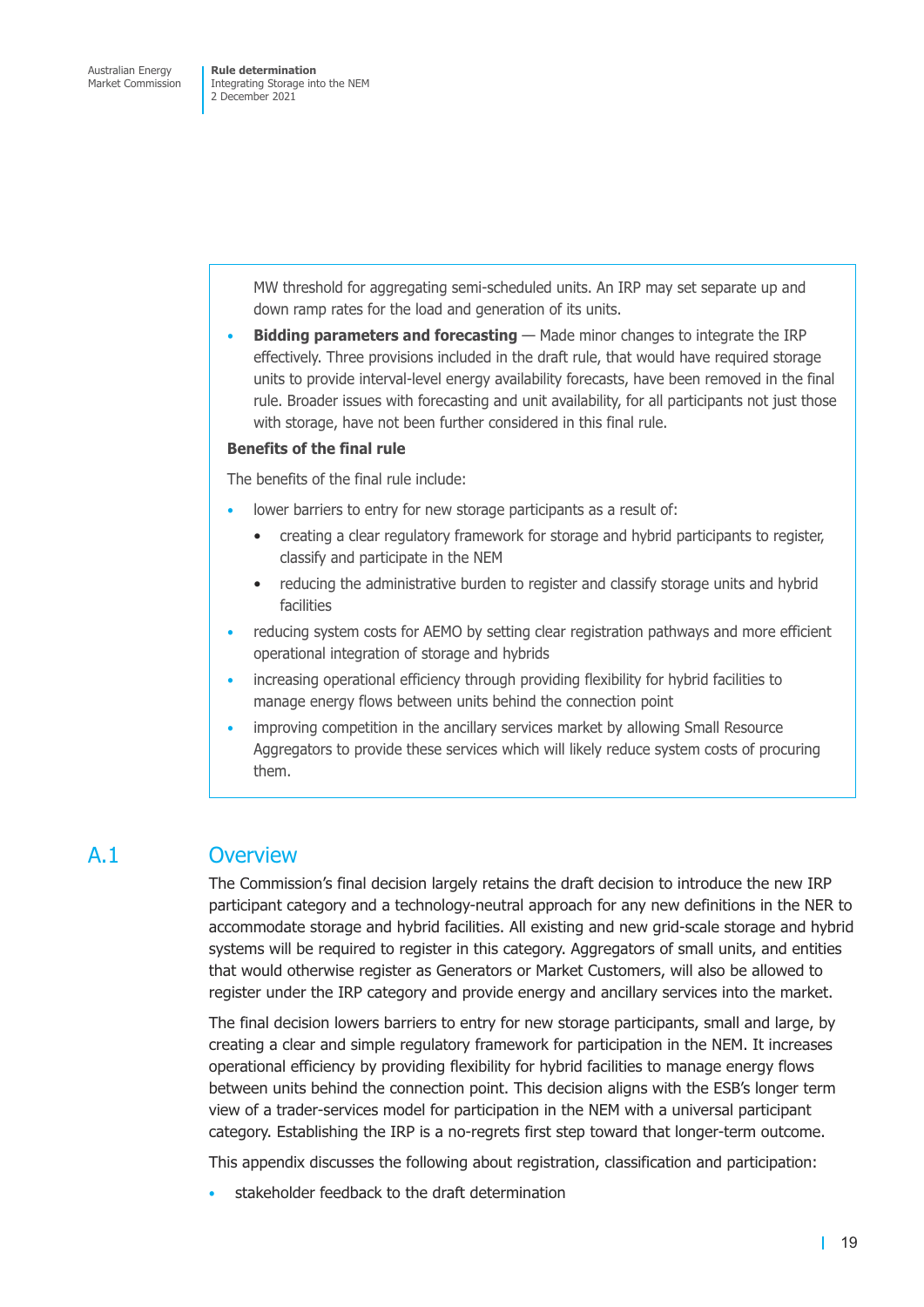- the Commission's analysis and final decision
- background information.

# A.2 Stakeholder views on the draft determination

## **A.2.1 Registration and classification**

## **Registration and classification**

A majority of stakeholders supported the introduction of the IRP registration category and IRU classification for storage and hybrid system participants, and noted these options would:

- simplify the NER by removing barriers and streamlining the registration and classification process for storage and hybrids<sup>26</sup>
- provide greater investment certainty<sup>27</sup>
- allow for a broad range of emerging business models, including AC and DC-coupled hybrid units and batteries used for behind the meter smoothing<sup>28</sup>
- provide a clear framework for hybrids<sup>29</sup>
- align with the trader-services model under the ESB's two-sided market reform proposals $30$
- complement other major reforms, including the *Access, pricing and incentive arrangements for distributed energy resources* and *Wholesale demand response mechanism* rule changes<sup>31</sup>

Iberdrola supported the draft decision to not impose a fee on those participants who would need to transition to the IRP. Endeavor Energy supported maintaining existing Generator and Customer obligations on IRPs.<sup>32</sup>

Other stakeholders considered that existing storage participants should not be forced to reregister as IRPs and therefore should be grandfathered across in the Rules because it:

- was unclear what benefits the IRP offered them<sup>33</sup>
- would avoid unnecessary administrative burdens and re-registering risks<sup>34</sup>

A number of stakeholders noted it was not clear that the benefits outweighed the cost and considered that the Commission should:

• set out what the stand-alone benefits of introducing the category are over tweaking existing categories, even in the absence of two-sided market reforms as it is too early to conclude this will be the outcome<sup>35</sup>

<sup>26</sup> Submissions to the draft determination: Flow Power, p.2; Simply Energy, p. 1; CEC, pp. 1-2.

<sup>27</sup> Submissions to the draft determination: AusNet Service, p.1; CEC, pp. 1-2.

<sup>28</sup> Iberdrola, submission to the draft determination, p. 6.

<sup>29</sup> Submissions to the draft determination: SA Dept. Energy and Mining, p. 2; Meridian Energy, p. 2; CEC, pp. 1-2; Enel Green Power, p. 1.

<sup>30</sup> Submissions to the draft determination: SA Dept. Energy and Mining, p. 2; Simply Energy, p. 1; Endeavour Energy p. 1.

<sup>31</sup> AusNet Services, submission to the draft determination, p. 1.

<sup>32</sup> Submissions to the draft determination: Iberdrola, p. 6; Endeavour Energy, p. 1.

<sup>33</sup> Submissions to the draft determination: CleanCo, p. 6; AGL, p. 2; Origin Energy, pp. 1-2.

<sup>34</sup> Submissions to the draft determination: AEC, p. 3; Origin Energy, pp. 1-2

<sup>35</sup> Submissions to the draft determination: Origin Energy pp. 1-2; Alinta Energy, p. 1.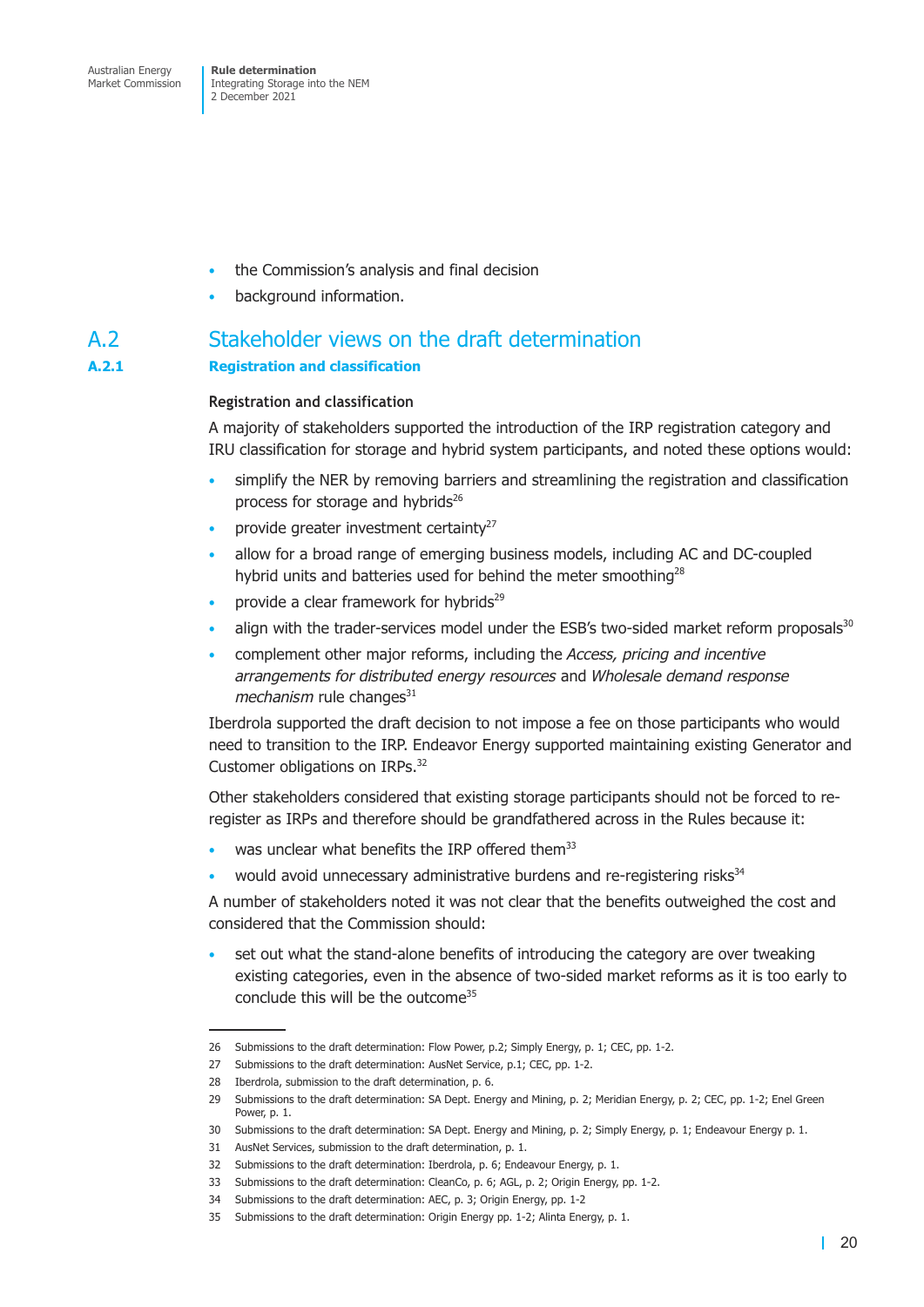clarify how the benefits outweigh the cost to implement. $36$ 

Neoen did not support introducing the IRP, stating it provided no benefit to its operations, reduced functionality and created implementation costs.<sup>37</sup>

In submissions and discussion forums, many stakeholders sought clarity and certainty on the re-registration process and how this would impact on existing generator performance standards.<sup>38</sup>

Stakeholders also sought clarity on:

- whether it was necessary to include non-registered IRPs, as non-registered IRPs cannot operate without changes to retail rules to allow a party other than a retailer to sell electricity to a customer<sup>39</sup>
- if the rule will continue to provide flexibility for existing SGAs (that will become IRPs) to offer services to customers using the embedded network configuration, or any future configuration that may be developed as part of the ESB's consideration of flexible trader  $models<sup>40</sup>$
- the need to clearly separate out the treatment of facilities that are designed to provide services to the wider system and consumers and those that are intended for use behind the connection point. $41$

Both AEMO and Sun Metals considered the term Integrated Resource Unit (IRU) could create confusion for participants when compared with other similar terms like IRP and integrated resource system. AEMO noted that while it may not be a material issue at this time, clarity would become increasingly important as participants look to utilise and expand the nature of their asset installations. AEMO suggested a different term, bidirectional resource unit, could be used instead.42

AEMO also noted that introducing the new IRP category will drive changes to its process and systems as it will break the existing links between a registration category and the participant's role in the market, access to systems and the processes that AEMO manages such as prudential requirements and settlements.<sup>43</sup>

## **DC-coupled systems**

All stakeholders who commented on the flexibility and options created for DC-coupled systems were supportive $44$ , noting the draft decision would:

<sup>36</sup> Shell, submission to the draft determination, p. 2.

<sup>37</sup> Neoen, submission to the draft determination, pp. 3-4.

<sup>38</sup> Submissions to the draft determination: Engevity, p. 3; Origin Energy, p. 4; Shell, p. 10.

<sup>39</sup> AusNet Services, p. 3.

<sup>40</sup> Fnel X, submission to the draft determination, p. 2.

<sup>41</sup> Sun Metals, submission to the draft determination, p. 4.

<sup>42</sup> Submissions to the draft determination: AEMO, p. 6; Sun Metals, p. 4.

<sup>43</sup> AEMO, submission to the draft determination, p. 8.

<sup>44</sup> Submissions to the draft determination: Engevity, p. 2; Terrain solar, p. 3; EnergyAustralia, p. 2; Fluence, p. 4; Firm Power, p. 4; CEC, p. 2.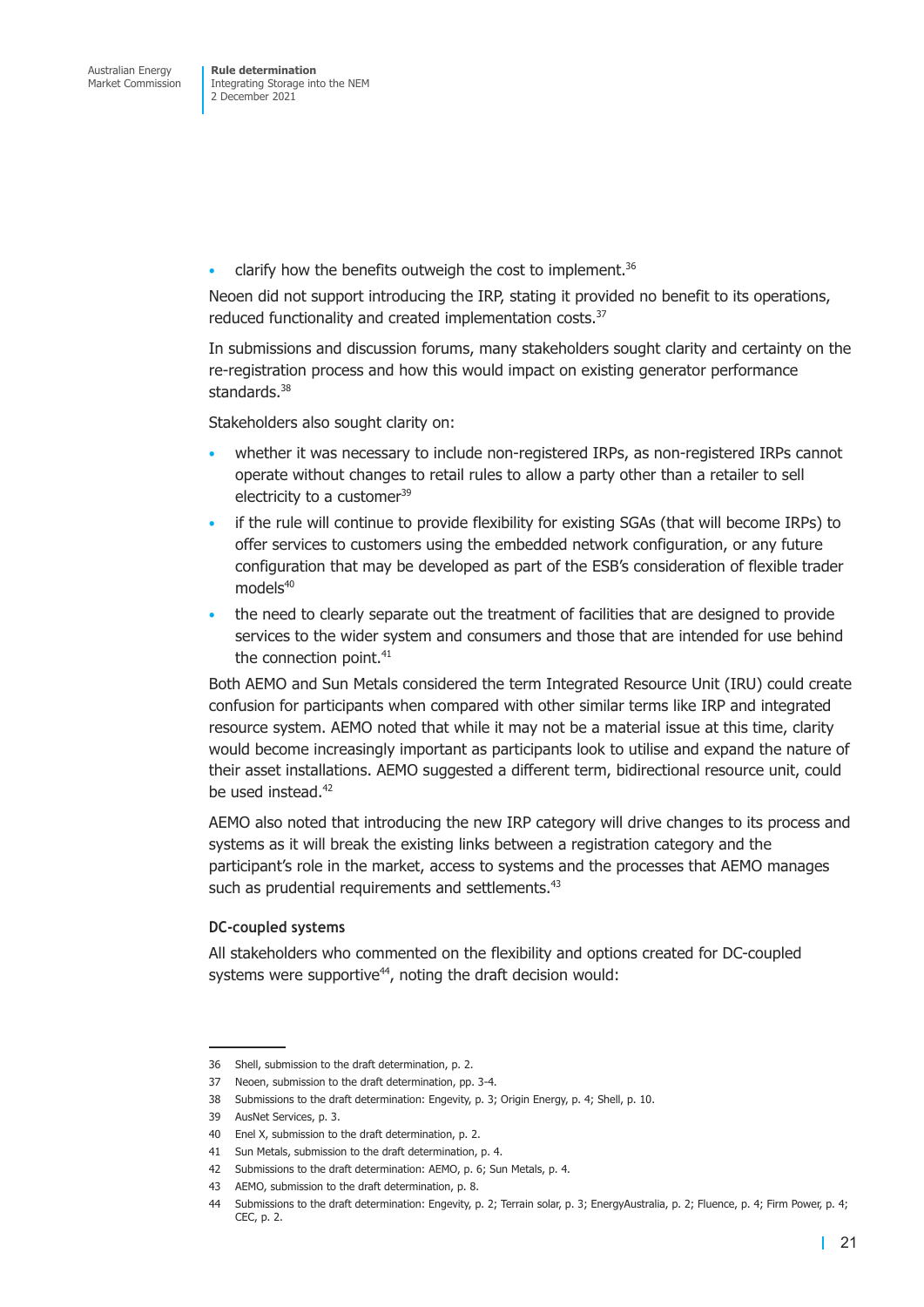- provide participants with flexibility to pursue innovative business models<sup>45</sup>
- incentivise greater uptake and provide numerous cost saving opportunities by sharing resources and assets between the coupled units.46

Both Terrain Solar and Firm Power considered that no specific changes are required to performance standards for DC-coupled systems compared to other forms of hybrid facilities. Both encouraged AEMO to release further guidance on the assessment of DC-coupled system performance standards and the telemetry and metering requirements shortly after the final rule is published.<sup>47</sup>

While supportive of the changes, Shell considered there is the potential for unintended consequences for the semi-scheduled DC-coupled option where the battery may be able to operate unconstrained. Shell suggested changes to remove this risk:

- require every dispatch instruction issued to be a semi-dispatch interval
- require the registered capacity of the facility to be capped at the size of the intermittent generator(s)
- allow the facility to consume from the grid as a semi-scheduled load.<sup>48</sup>

AEMO was supportive of a framework that allows DC-coupled systems. However, it noted that to maintain a consistent approach with AC-coupled battery systems it intends to fully schedule any DC-coupled battery systems with a capacity of 5MW or greater.<sup>49</sup>

#### **Generator performance standards**

Most stakeholders who commented on generator performance standards were more concerned with ensuring that there would be no reopening of performance standards for storage participants re-registering as IRPs, or existing generators who wanted to added storage.<sup>50</sup>

EnergyAustralia and Origin Energy supported the draft decision to maintain the existing arrangement of generally measuring performance at the connection point, but allowing flexibility in how this is applied to cater for different assets and configuration.<sup>51</sup>

Sun Metals raised concerns about how the new term, integrated resource system, was integrated into various parts of rules. It considered that it is unreasonable to extend the generator performance standards to scheduled and non-scheduled loads that are part of a hybrid system e.g. unreasonable to expect load to provide voltage control, or maintain active power, or continuous uninterrupted operation.<sup>52</sup>

<sup>45</sup> Engevity, submission to the draft determination, p. 2.

<sup>46</sup> EnergyAustralia, submission to the draft determination, p. 2.

<sup>47</sup> Submissions to the draft determination: Terrain solar, p. 3; Firm Power, p. 4.

<sup>48</sup> Shell, submission to draft determination, pp. 8-9.

<sup>49</sup> AEMO, submission to draft determination, pp. 17-18.

<sup>50</sup> Submissions to the draft determination: Origin Energy, p.4; Engevity, p. 3; Shell, p. 10, Iberdrola, p. 6. CEC, p. 2.

<sup>51</sup> Submissions to the draft determination: EnergyAustralia, p. 2; Origin Energy, p. 4.

<sup>52</sup> Sun Metals, submission to the draft determination, p. 4.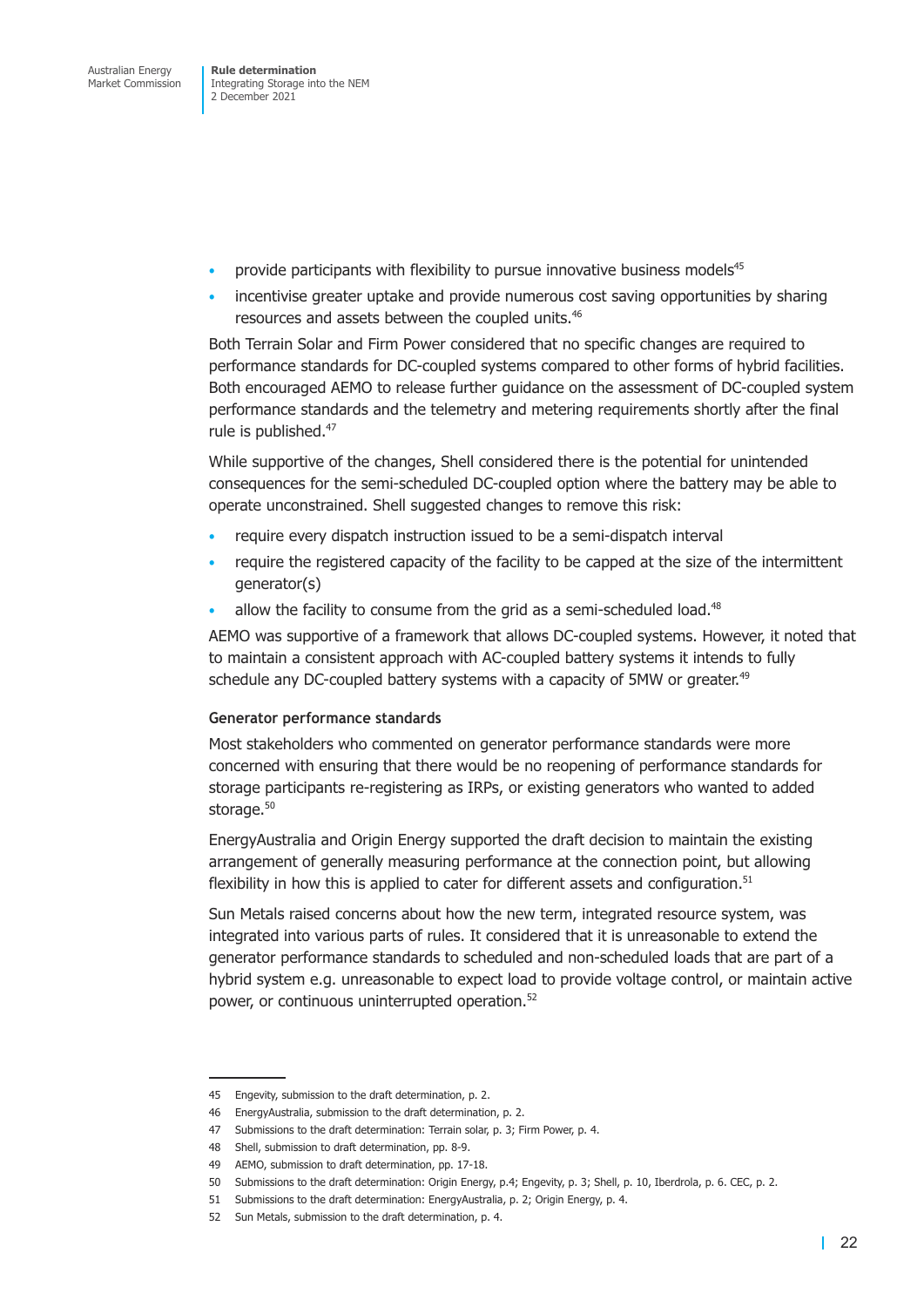Firm Power considered the final rule should clarify the approach to assessing performance standards for hybrid and IRP projects, particularly DC-coupled systems or otherwise clarify that the existing performance standards will apply to hybrid systems.<sup>53</sup> While Shell considered it was unclear how practical and achievable it would be to assess performance standards at the connection point when they could apply to a number of different technologies within the hybrid system.<sup>54</sup>

## **A.2.2 Participation**

#### **Central dispatch**

## *Number of dispatchable unit identifiers and bid bands*

Only a few stakeholders commented on the number of DUIDs. Flow Power, Fluence and AGL questioned if the benefits outweighed the costs, while Shell considered that if a single DUID was maintained for the final rule, participants should be given the choice of a single DUID or two DUIDs.<sup>55</sup>

All stakeholders who commented on the number of bid bands agreed with 20 bid bands if the decision was made to move to a single DUID.<sup>56</sup>

AEMO supported the move to a single DUID and noted it expects it could implement this approach largely by applying existing functionality. This would minimise the complexity and cost. Further, while its current thinking is an IRP would bid and be dispatched under a single 'parent' DUID for its bidirectional units, NEM Dispatch Engine (NEMDE) itself could continue to optimise separate (but linked) child DUID bids for the load and generation components of the battery.<sup>57</sup>

## *Dispatch aggregate conformance*

Those stakeholders who commented were generally supportive of allowing hybrids systems to meet dispatch conformance in aggregate.<sup>58</sup> However, some considered that greater clarity is needed on how it would apply:

- Sun Metals wanted the scope broadened to include unscheduled resources, so that a hybrid could use a single scheduled resource to supply its load at any level, except where dispatch compliance is required.59
- Fluence and Iberdrola considered that the framework needed to be clear on when and how it would be applied to give developers and investors confidence. For example, how

<sup>53</sup> Firm Power, submission to the draft determination, p. 3.

<sup>54</sup> Shell, submission to the draft determination, pp. 7-8.

<sup>55</sup> Submissions to the draft determination: Flow Power, p. 2; Fluence, pp.4, 12; AGL, p. 1; Shell p. 10.

<sup>56</sup> Submissions to the draft determination: Snowy Hydro, p. 3; Origin, p. 4; CEC, pp. 1-2.

<sup>57</sup> AEMO, submission to the draft determination, p. 13.

<sup>58</sup> Submissions to the draft determination: AEMO, pp. 16-17; SA Dept. Energy and Mining, p. 2; Sun Metals, pp. 8-9; Fluence, pp. 5- 9; Iberdrola, pp. 6-7.

<sup>59</sup> Sun Metals, submission to the draft determination, pp. 8-9.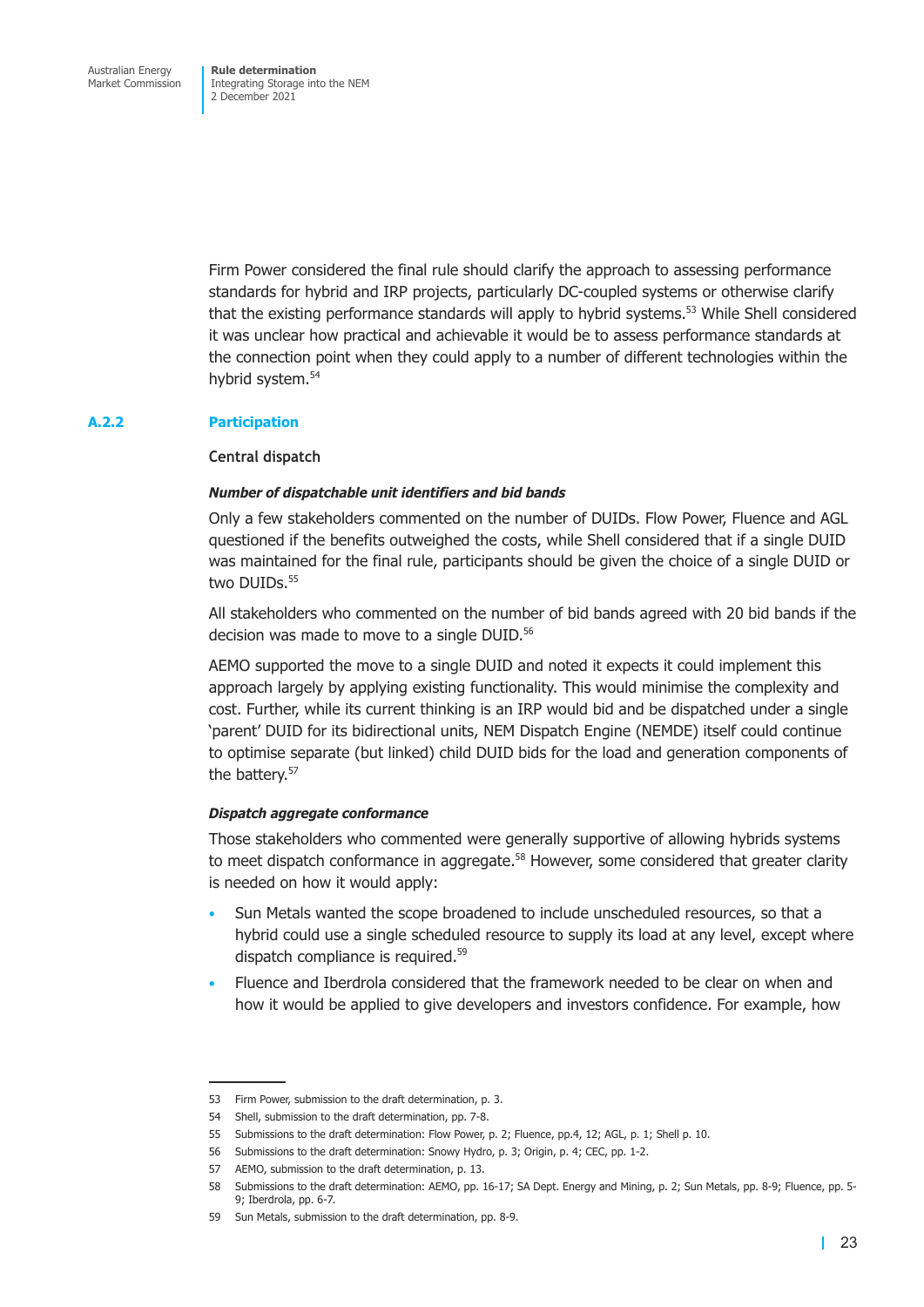> would aggregate conformance work when thermal and system strength constraints applied?<sup>60</sup>

AEMO supported introducing dispatch aggregate conformance for hybrid systems, but noted the NEM is becoming less stable to operate and this provides a challenge for implementation. AEMO considered that:

- it needs the ability to carry out due diligence on hybrid facilities, including consideration of potential locational issues such as system strength or voltage disturbance
- it needs the ability to reject the use of an aggregated conformance approach for a hybrid generating system where these issues are acute
- the aggregated conformance should be made available for hybrid generating systems on application, and may be rejected by AEMO in specific circumstances.<sup>61</sup>

Alinta Energy suggested more generally that a registration framework that allows aggregation, should also allow facilities behind the connection to withdraw from these arrangements and register separately so that they are not unduly locked into uneconomic arrangements. That is, registration as an IRP should not be a 'one-way gate' for incumbents, nor new entrants.

Shell considered it was not clear the benefits outweighed the costs, noting implementation would be complex and costly, and it was unclear how it would work for Frequency Control Ancillary Services (FCAS) as it is measured at the unit terminal.<sup>62</sup> Neoen considered the IRP framework more broadly was complex and costly, and that greater flexibility would be a better approach, for example, an exemption framework that allowed participants to integrate batteries with larger renewable generator where they would be under a single control system, and therefore not disincentivised by having to scheduling the battery separately.<sup>63</sup>

## *Aggregators providing ancillary services*

Those stakeholders who commented on the change to allow aggregators of small generating or storage units to provide ancillary service were supportive and noted it:

- removes regulatory barriers to small generation aggregators<sup>64</sup>
- will allow community batteries to participate in providing FCAS<sup>65</sup>
- is an important step forward in enabling battery and hybrid units to support system security through the provision of regulation FCAS services.<sup>66</sup>

Both Enel X, and Citipower, Powercor and United Energy considered this a priority change that should be brought forward in the implementation.<sup>67</sup>

<sup>60</sup> Submissions to the draft determination: Fluence, pp. 5-9; Iberdrola, pp. 6-7.

<sup>61</sup> AEMO, submission to the draft determination, pp. 16-17.

<sup>62</sup> Shell, submission to the draft determination, p. 7.

<sup>63</sup> Neoen, submission to the draft determination, p. 4.

<sup>64</sup> Submissions to the draft determination: Flow Power, p. 2; Origin Energy, p.2; Yes Energy p. 1; Tesla, p. 14; Enel X, p. 3; AusNet Services, pp. 2-3; Citipower, Powercor, United Energy, pp. 1-2; Simply Energy, p. 1.

<sup>65</sup> Submissions to the draft determination: SA Dept. Energy and Mining, p. 2; Citipower, Powercor, United Energy, pp. 1-2.

<sup>66</sup> AusNet Services, submission to the draft determination, pp. 2-3.

<sup>67</sup> Submissions to the draft determination: Enel X, p. 3; Citipower, Powercor, United Energy, pp. 1-2.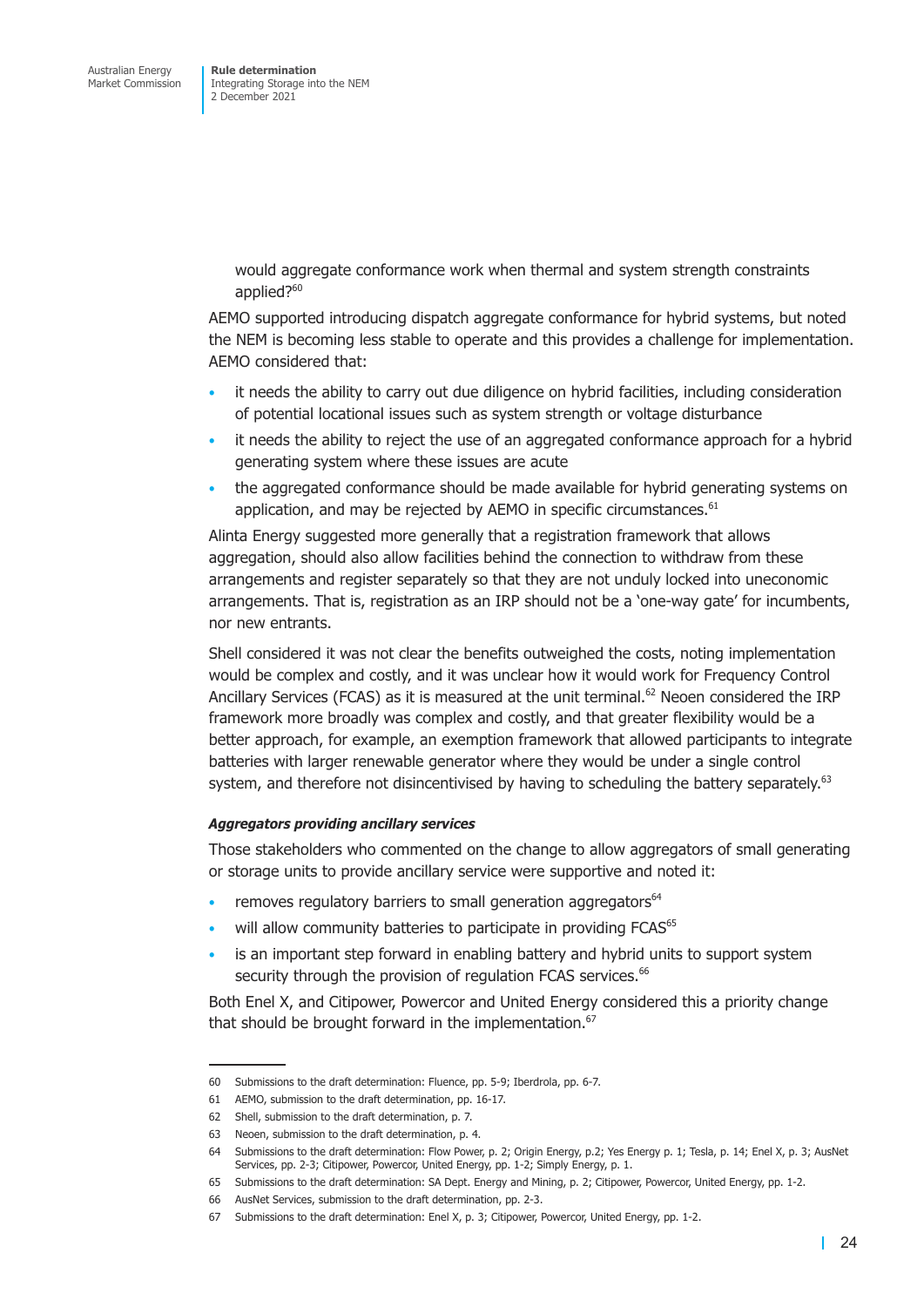Some stakeholders sought clarity on how community batteries will be affected by this rule change and if retailers will be able to continue operating them under the existing retailer VPP framework before and after the final rule is implemented.<sup>68</sup>

## **Ramp rates and aggregating semi scheduled unit**

Stanwell and Fluence supported the draft changes to address inconsistencies in ramp rates and thresholds for aggregating semi-scheduled units, to ensure consistency between storage and non-storage participants, load and generation units, and scheduled and semi-scheduled units. $69$ 

#### **Bidding parameters and forecasting**

Shell noted if the single DUID bid form for an IRU was not clear it would replicate the existing bidding arrangements, and recommended that the final determination allows an IRU to provide separate:

- maximum and projected assessment of system adequacy (PASA) availability values
- up and down ramp rates for dispatch as a generator (i.e. when providing active energy) and as a scheduled load (consuming active power). $70$

Shell and Neoen raised concerns on the new subclauses, 3.7.3(e)(5), 3.8.4(c)(3A) and 3.8.6(g2), in the draft rule that would require batteries to forecast future energy availability for each 228 trading intervals across the day. Their concerns were that batteries could not accurately forecast future availability as it would be directly dependent on what they are dispatched for in the preceding interval, and this would represent a compliance trap.<sup>71</sup>

# A.3 The Commission's analysis and final decision

## **A.3.1 Registration and classification**

The Commission's final decision is to create a new participant category, the IRP, and a new classification, the bidirectional unit. These changes will simplify the registration and classification process for storage and hybrid systems. The final decision retains the draft decision, with minor amendments to address issues raised by stakeholders.

The following sections provide the Commission's analysis including addressing stakeholder feedback to the draft determination. Further background and analysis supporting the Commissions final decision can be found in the draft determination here, see appendix B, section B.6.

## **Amendments to registration and classification provisions**

The amendments from the draft to final decision are:

<sup>68</sup> Submissions to the draft determination: Simply Energy, p. 1; Citipower, Powercor, United Energy, pp. 1-2.

<sup>69</sup> Submissions to the draft determination: Stanwell, p. 1; Fluence, p. 4.

<sup>70</sup> Shell, submission to the draft determination, p. 9.

<sup>71</sup> Submissions to the draft determination: Shell, p. 9; Neoen, p.4.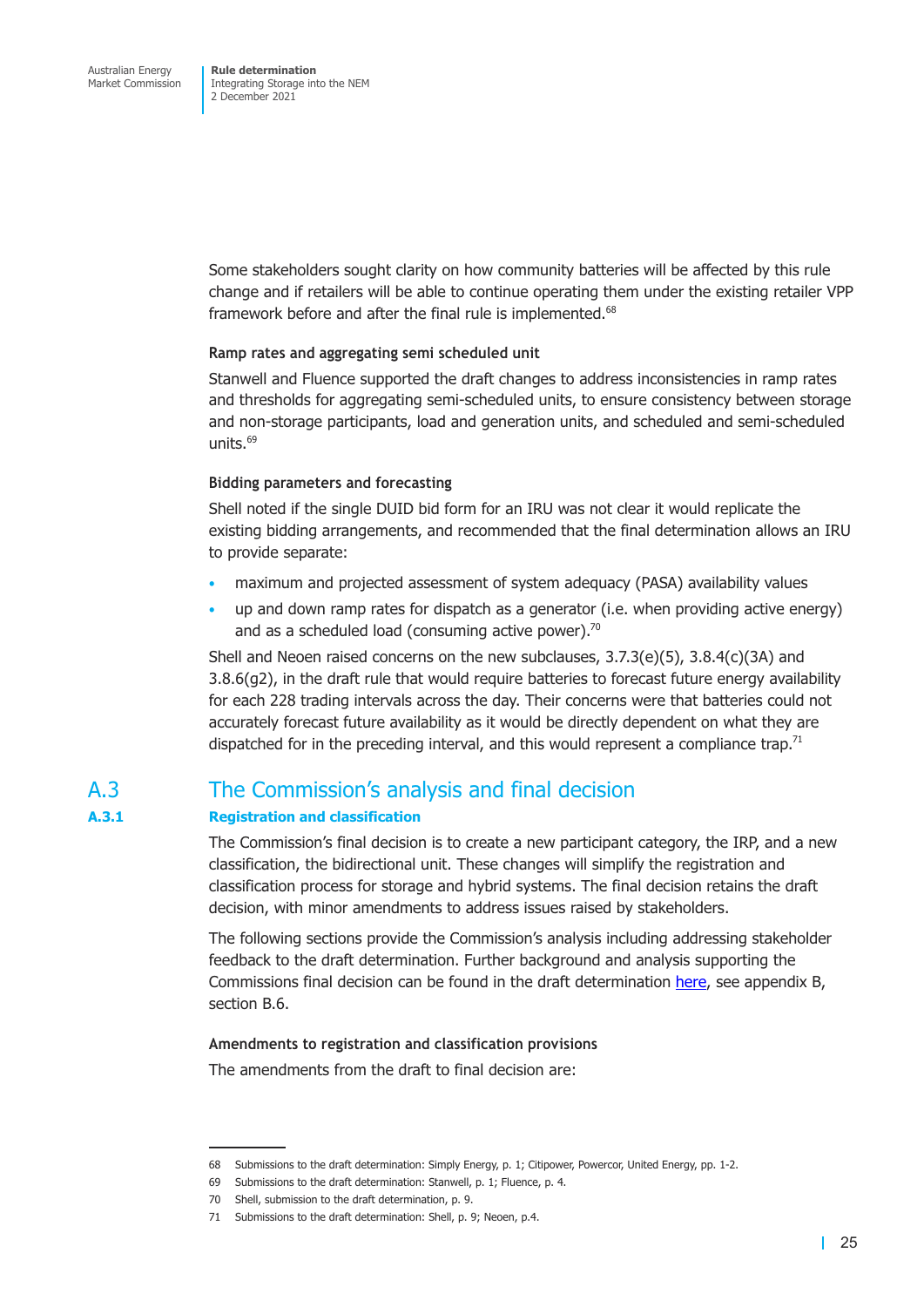- Simplification of the process for existing grid scale storage participants to transition to the IRP, including specifying that the participant will not have to satisfy AEMO that its existing facility will be capable of meeting its performance standards, and AEMO is not required to be satisfied that the participant will be able to fulfil the applicable financial obligations and has demonstrated an ability to comply with the rules.<sup>72</sup> The Commission considers these changes address the risk stakeholders identified with the re-registering process outlined in the draft determination. Additionally, the transitional rule states that this final rule, and any changes in registration or classification for existing participants, are not intended to re-open performance standards, service levels or other terms of transitioning participants' connection agreements.73
- Small resource aggregators will only be able to classify exempt generating units/bidirectional units where there is a separate connection point (ie no retail load).<sup>74</sup> This change supports the continuation of current aggregator business models (which do not involve retail authorisation).
- The proposed term for the new classification 'integrated resource unit' has been changed to 'bidirectional unit' for greater clarity in the rules. The new name highlights the key characteristic of such units (the two-way flow of energy). The difference between the new name for the unit and the participant category name (integrated resource provider) avoids the impression that IRPs can only classify these units; IRPs can classify a range of units.

## **Other key features of the new framework**

The other key features of the final decision on registration and classification are:

- It will be mandatory for each existing and new participant with scheduled load as well as generation in one facility to become an IRP.
- Storage participants whose units have a dead band around their zero point of generation/consumption, typically hydro units, will be required to register as IRPs. These participants' facilities will, however, maintain dual classifications as a scheduled generating unit and scheduled load.
- Operators of hybrid systems will register as IRPs and will classify each unit or load behind the connection point separately, according to their technical capabilities.
- It will now be possible to couple separate generation and bidirectional units together on the DC side of the inverter (a DC-coupled system). There will be flexibility available in how these register and classify. This is explained in more detail further below.
- Operators of small generating and storage units, currently registered as MSGAs, will be moved to the IRP under the label "small resource aggregator". They will have no change to their scheduling or dispatch obligations for energy, but will now be able to provide ancillary services where they meet the MASS and classify the relevant plant as ancillary service units.

<sup>72</sup> Final rule, new clause 11.145.2.

<sup>73</sup> Final rule, new clauses 11.145.5 and 11.145.14.

<sup>74</sup> Final rule, new definition of "small resource connection point" in chapter 10.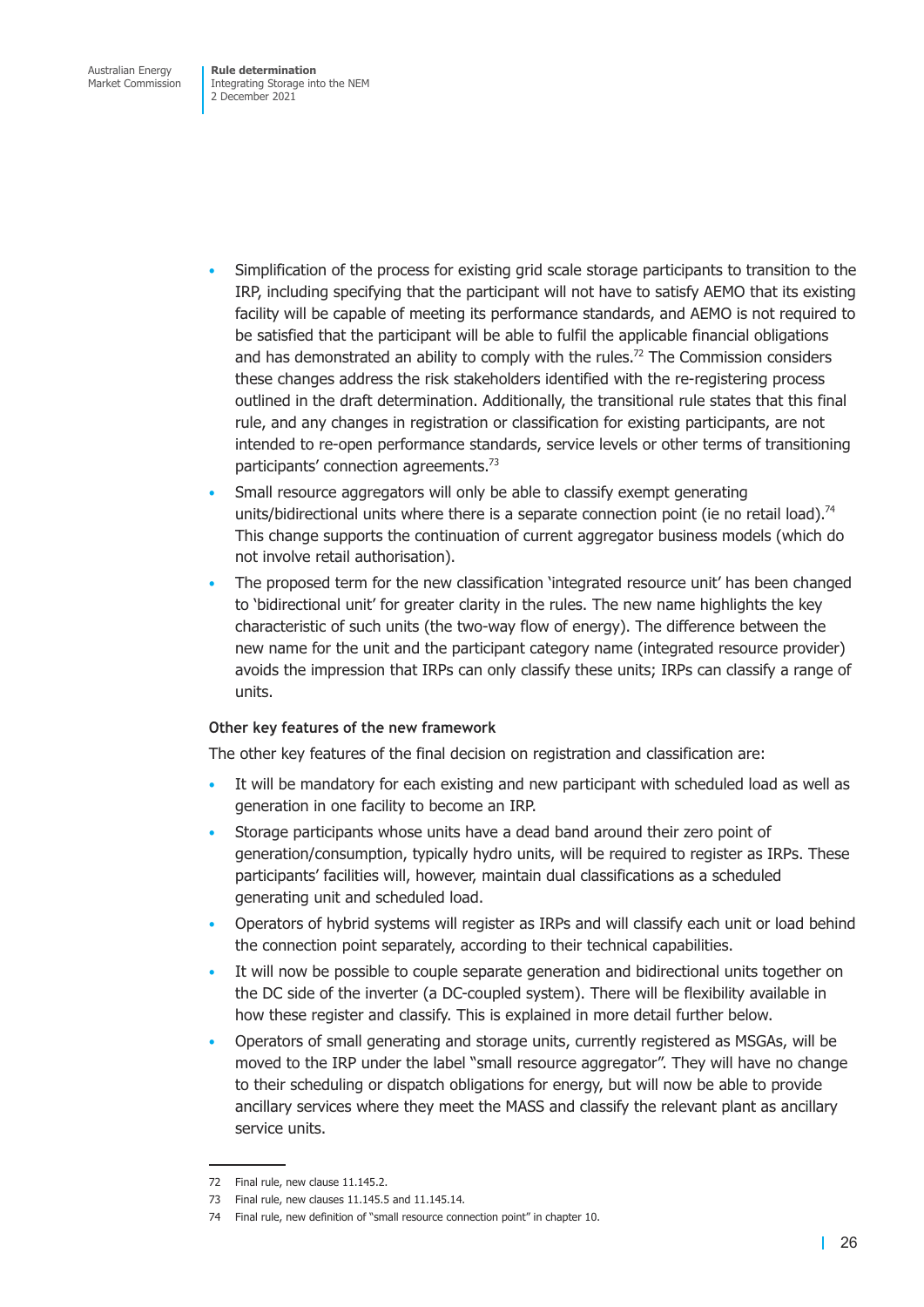Integrating Storage into the NEM 2 December 2021

The IRP category can accommodate a variety of participants with bidirectional energy flows that may offer and consume energy and ancillary services. This includes grid-scale storage, hybrids and aggregators of small generation and storage units. Figure A.1 outlines the range of classifications and services that can be provided by the IRP. It is optional for Market Customers and Generators to join the IRP category. Figure A.2 outlines a number of key design features for hybrid facilities.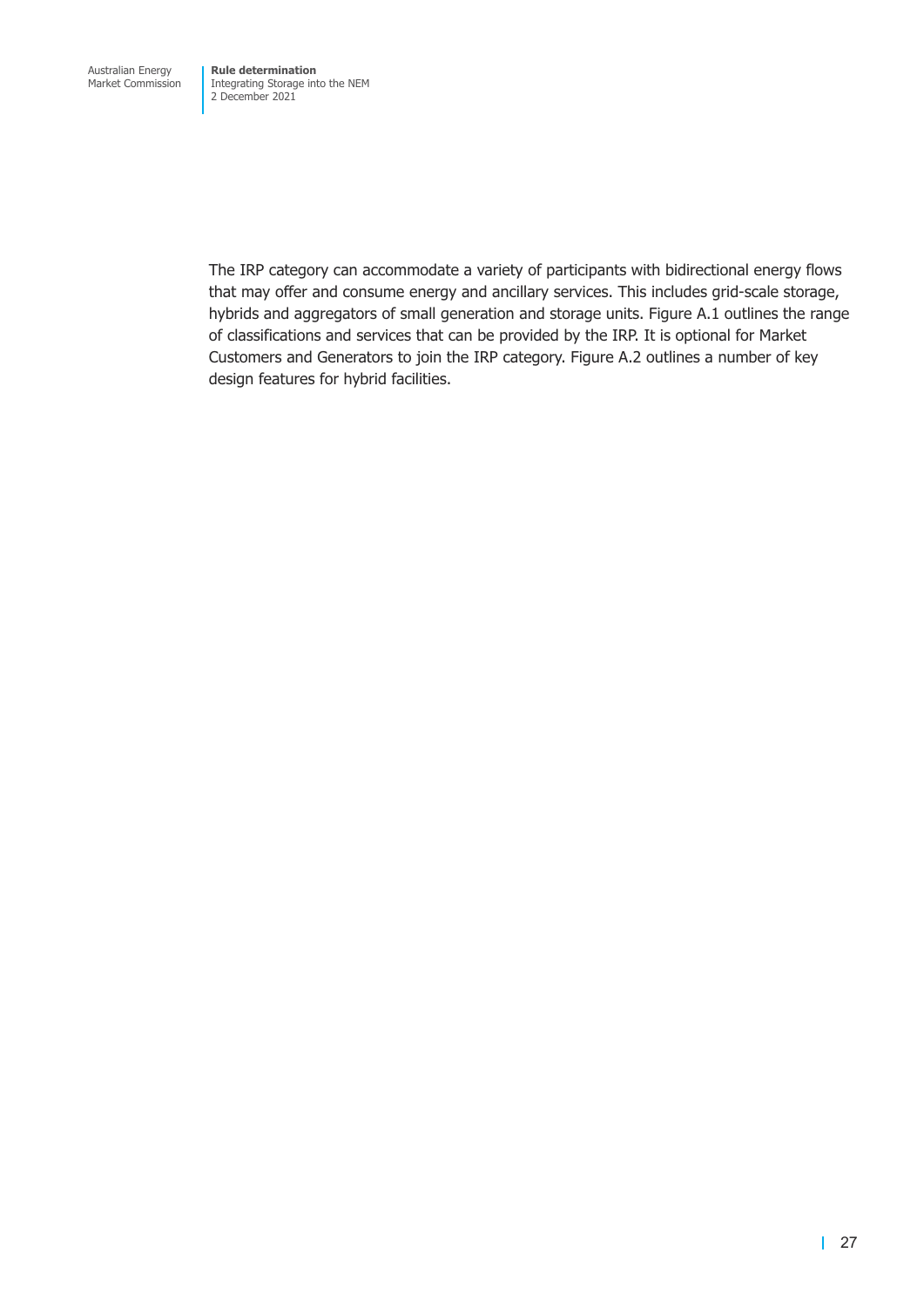## **Figure A.1: Classifications and services that can be provided by Market Participants**



Source: AEMC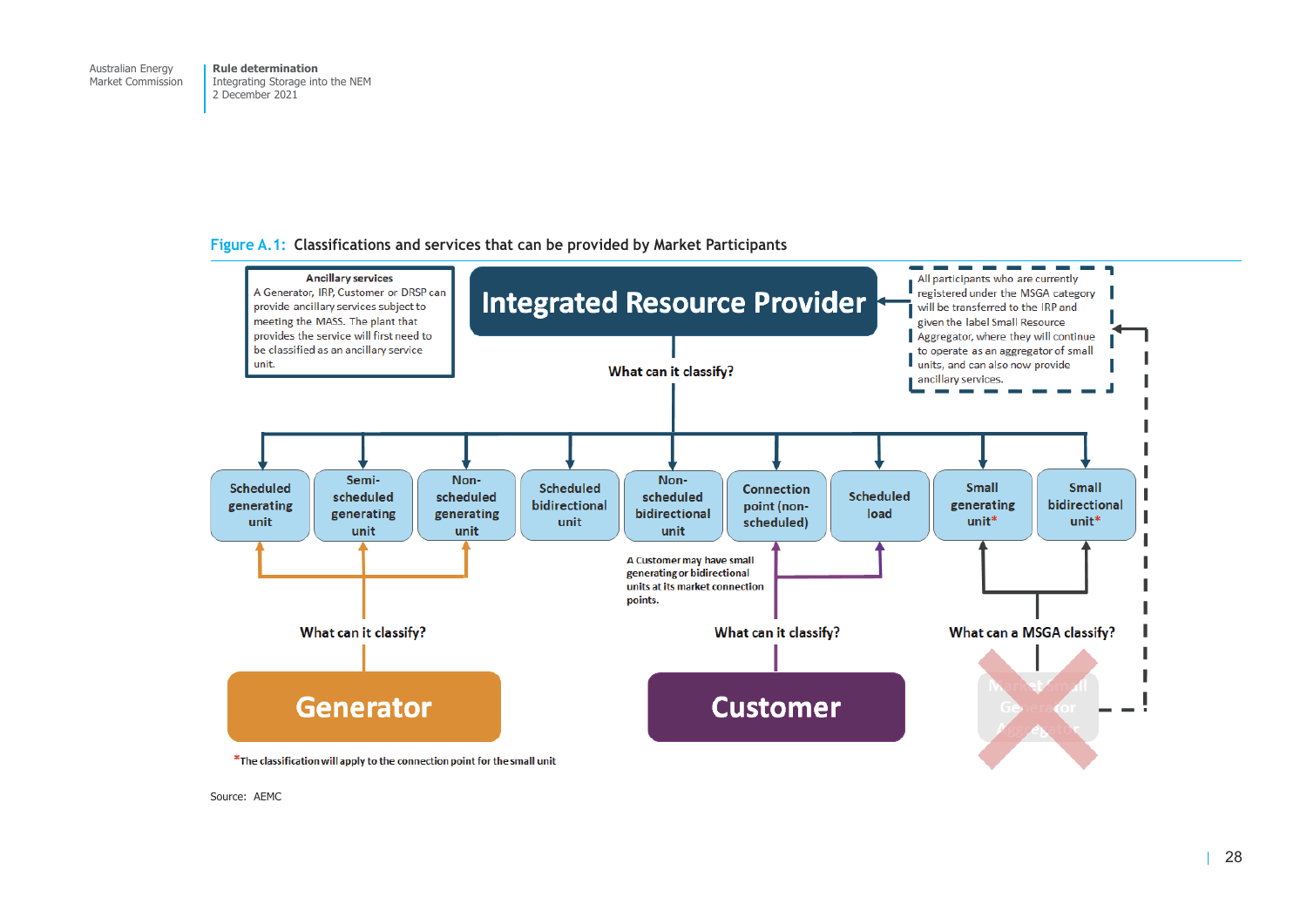#### **Figure A.2: An example of a hybrid facility registered as an IRP**



This diagram is an example of a potential hybrid facility. A hybrid facility could vary in the number and type of units behind its connection point. Source: AEMC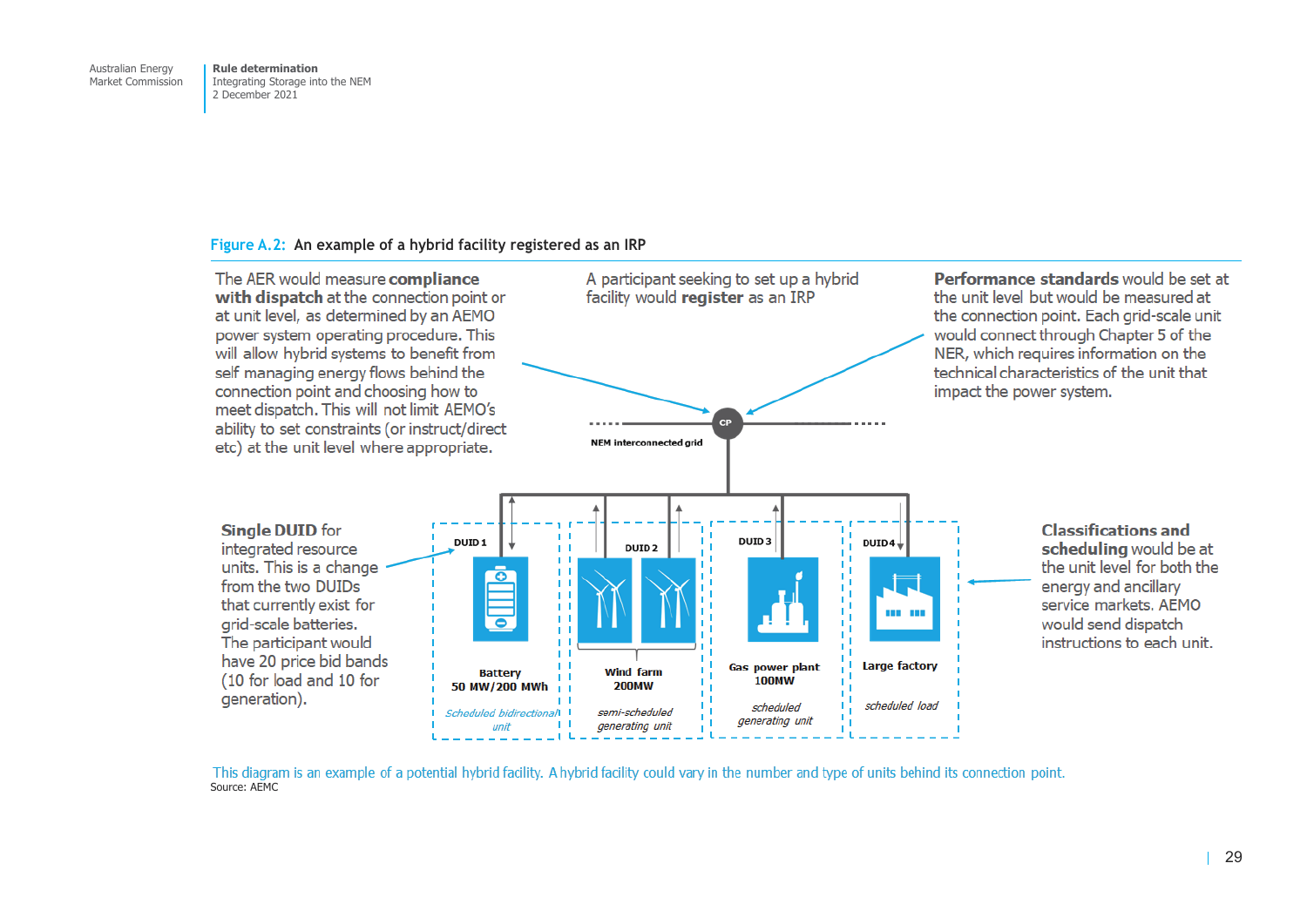#### **The benefits of creating the IRP over amending existing categories**

The Commission considers the IRP category provides a clear and simple framework for storage and hybrid systems to register and participate in the NEM, and that it is more preferable over the alternative approaches that were explored in the options paper.<sup>75</sup> The Commission provides the following analysis in response to stakeholders' request for clarity around the benefits of the final decision:

- Introducing a new single registration category for storage and hybrid systems creates a clear, simple and flexible framework that reduces the complexity of the existing framework. If the Commission only modified existing registration categories, some existing issues of complexity and lack of clarity would still persist. This is because there would be multiple registration combinations that would be possible, depending on what size and classifications of load and generation an intending participant is pursuing.
- The IRP adopts many of the same design features that would likely have been made under the option to modify existing registration categories. However, it implements these through a single category which is an easier framework for participants to navigate. The IRP does not implement a number of features explored in the options paper that were pitched at the 'greater change' end of the spectrum as these were a significant step change for industry and participants.76
- Importantly, the final decision includes clearer rules and allows greater participation from small storage units through allowing IRPs to classify small units and provide ancillary services from these and small generating units. This is a material change for aggregators of small generating and storage units and provides a strong market signal to investors that the new category is being set up to accommodate and promote innovation.
- The IRP has been designed to solve existing issues for storage and hybrid systems but also aligns with the longer term direction towards a two-sided market which would have a universal participant category based on services rather than assets. The Commission's view, as well as many stakeholders, is that an incremental approach that aligned with the ESB's direction is preferred. This is an approach that sees enduring changes made now that will not need to unwound in the near future.
- The final decision is still considered to best address the issues and concerns raised in the rule change request and by stakeholders, irrespective of a universal category being created in the future. This is because:
	- discussions with AEMO noted it is not clear that modifying existing registration categories would be a materially cheaper solution as many of the changes being made under the final rule would still need to be made, including changes to AEMO's processes and procedures

<sup>75</sup> Further detail on the registration and participation options the Commission explored during the rule change process can be found in the options paper here, see Chapter 2.

<sup>76</sup> These 'greater change' features included moving to a service based set of rules and allowing hybrid systems to classify whole integrated resource systems as one 'service provider' as opposed to separate classifications for each unit.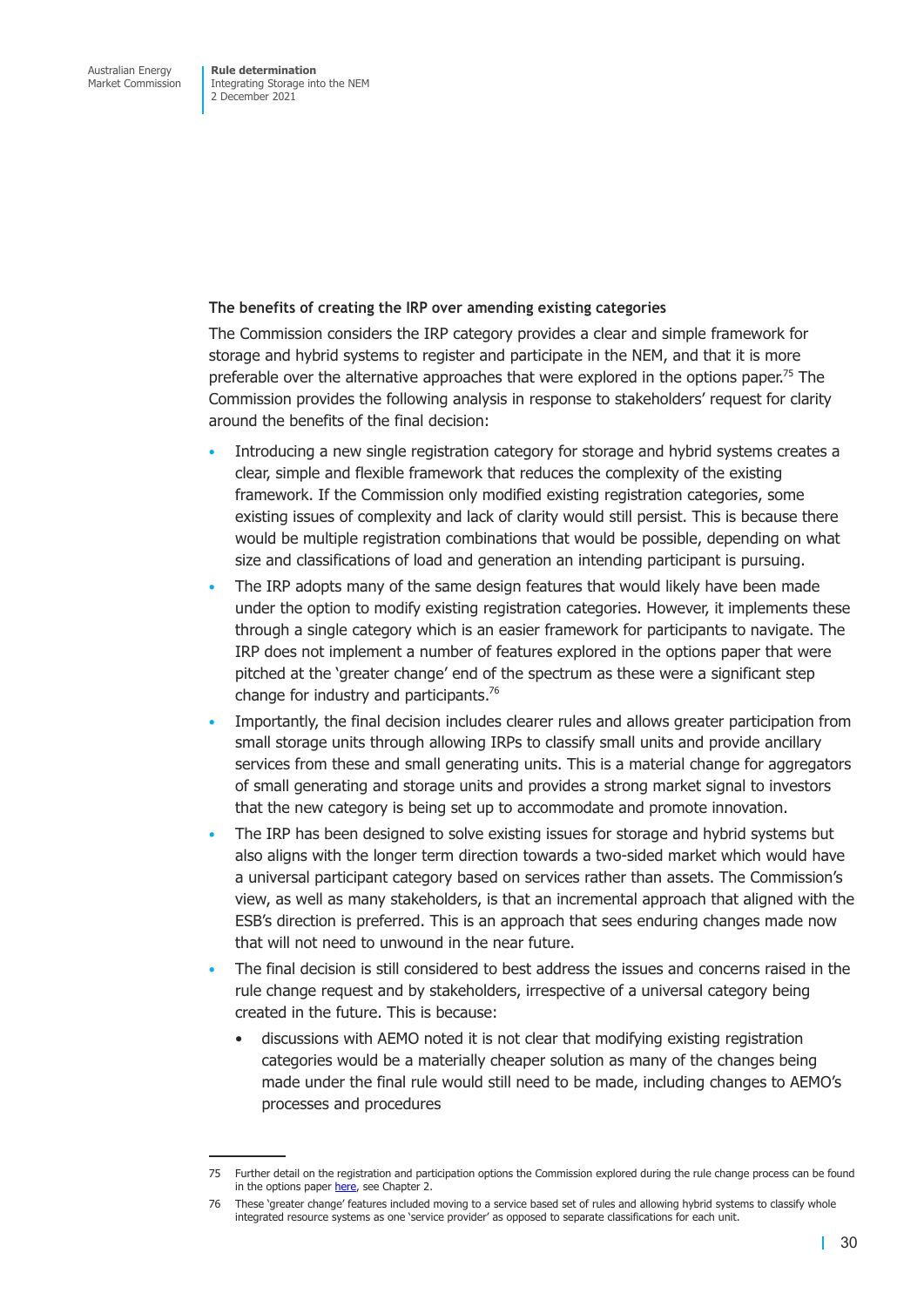Integrating Storage into the NEM 2 December 2021

> • the benefits of a simple and clear framework created through a single category to accommodate storage and hybrid systems would not be realised if existing registration categories were modified.

## **DC-coupled systems**

The Commission's final decision introduces flexibility in how participants can classify DC coupled systems. It allows proponents of DC coupled systems the ability to choose from four different options for classifying DC coupled systems within an integrated resource system. DC coupled system proponents would register as an IRP and would then have the option to classify the system as either a:

- non-scheduled bidirectional unit (only for systems under 5 MW)
- scheduled bidirectional unit
- semi-scheduled generating unit
- dual classification approach where two units are separately classified as a scheduled bidirectional unit and a semi-scheduled generating unit, and treated as two separate units in dispatch.

Figure A.3 outlines the options for classifying grid scale DC coupled systems.

The final decision maintains the draft decision with one amendment to the option of classifying a DC-coupled systems as semi-scheduled, which is to require the registered [capacity of](#page-48-0) the facility to be capped at the size of the intermittent generator(s). This caps the maximum amount of allowed generation to the intermittent renewable energy forecast (for wind or solar, as applicable).

The Commission considers this change still allows participants to install small batteries coupled with renewable generators. This will primarily assist in complying with dispatch and nothing more. This change will ensure storage units that are semi-scheduled cannot operate unconstrained.

AEMO has informed the Commission that it does not intend to allow a DC-coupled system with a storage unit that is 5 MW or above to be classified under the semi-scheduled generating unit option. AEMO considered this would reduce potential operational issues with forecasting generation for DC coupled systems.<sup>77</sup> This would effectively limit the size of a storage unit to under 5 MW if it was DC-coupled and the semi-scheduled classification option was chosen. The Commission considers this approach by AEMO would not materially impact on the uptake of DC-coupled options, and that no additional changes are required to the rules to allow AEMO to take this approach.

<sup>77</sup> AEMO noted in discussions with the AEMC that where a storage unit is coupled with an intermittent generator and classified as semi-scheduled, there will exist uncertainty about the proportion of energy provided by the storage unit that feeds back into the forecast model, and the larger this storage unit is the greater the uncertainty in the forecast model output.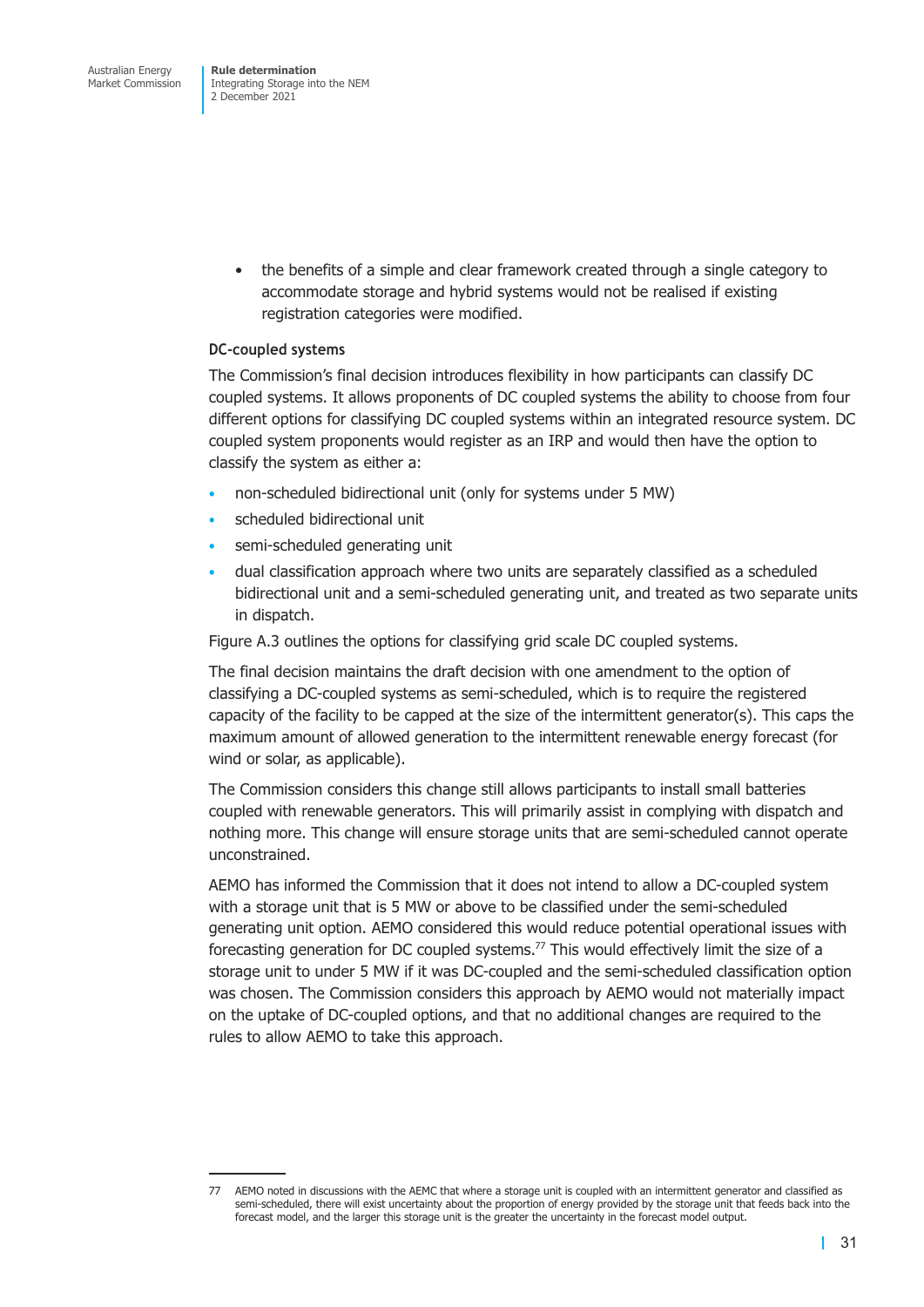#### <span id="page-48-0"></span>**Figure A.3: How a grid scale DC coupled facility will register and participate**

DC-coupled system proponents (above 5MW) would register as an IRP and would then have the option to classify the units in their system in one of the following ways:

#### **Scheduled bidirectional unit:** Semi-scheduled generating unit: • Participate in the same way a grid-scale • Participate in the same manner as an existing stand battery (over 5MW) would as a scheduled alone grid scale intermittent generator (over 30MW) as a semi-scheduled generating unit. **TRU**  $\bullet$ Single DUID with 20 price bid bands (10 for Registered capacity would be limited to the size of  $\ddot{\phantom{a}}$ load and 10 for generation). the intermittent generator(s).  $\bullet$ Dispatch limited by AEMO's unconstrained  $\bullet$ intermittent generation forecast (UGIF) as well as  $\ddot{\phantom{a}}$ the level specified by AEMO during 'semi-dispatch' intervals (as per existing requirements). Consumption from the grid limited to auxiliary load;  $\ddot{\phantom{a}}$

# **Multiple classifications:**

- Plant behind the inverter classified as separate units with individual DUIDs allowing independent operation.
- Plant that satisfies existing criteria to be classified as a semi-scheduled generating unit.
- Plant that satisfies the draft rule's new criteria can be classified as an integrated resource unit.
- Specific requirements (telemetry/metering etc) to be set out in an AEMO quide to registration.





This diagram is an example of a stand alone DC coupled system. These options could also be used in a hybrid facility. A DC coupled system could vary in the number and type of plant behind the inverter.

Source: AEMC

 $\ddot{\phantom{0}}$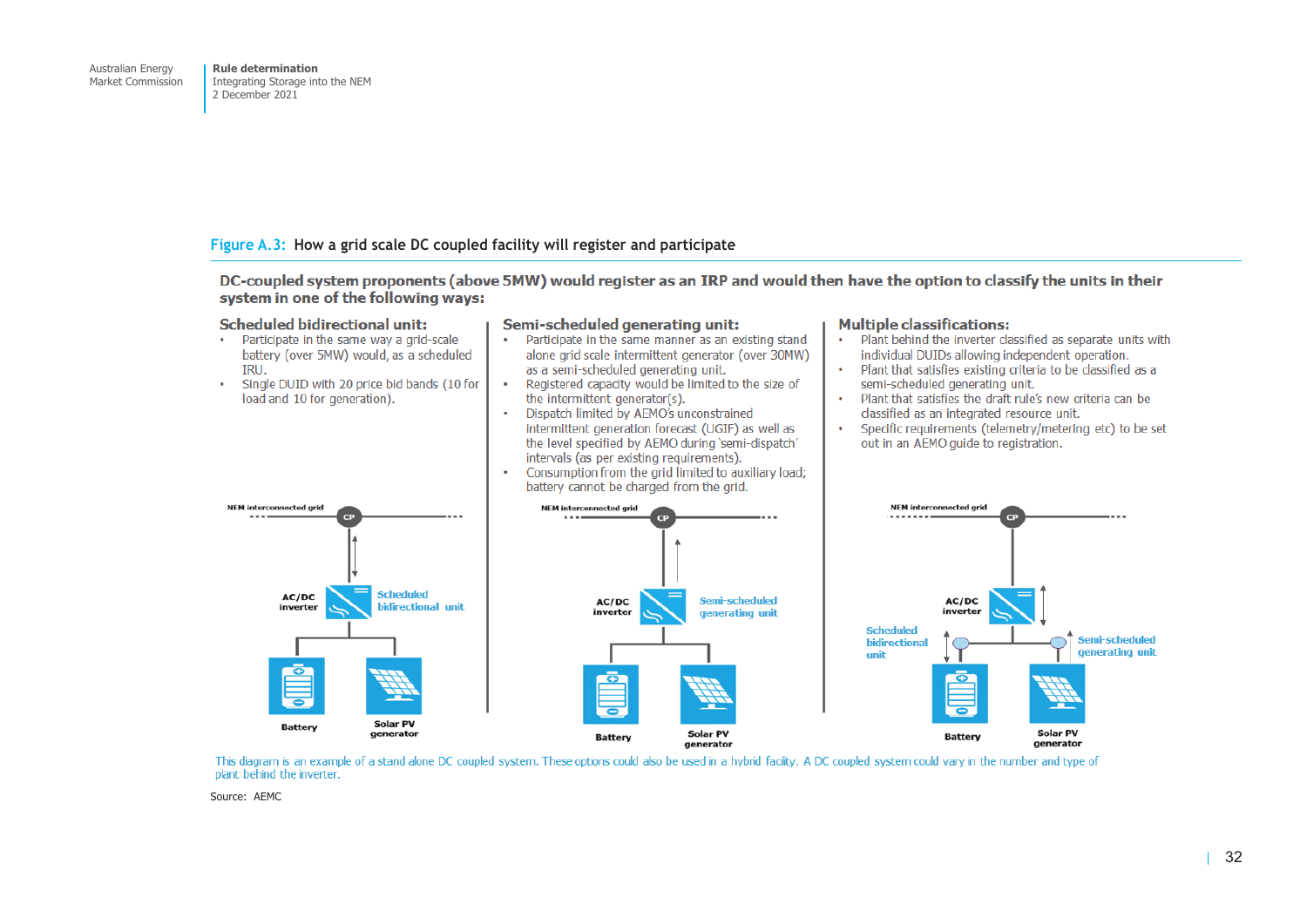The Commission considers the benefits of the decision on DC-coupled systems include potential savings on connection costs in the order of 10-20 per cent, as noted in Table A.1, and contribute to achieving the NEO by:

- promoting competition by removing barriers to allow storage greater flexibility in how it can be classified in the market
- improving investor certainty through providing more streamlined rules that accommodate a broader range of business models
- enhancing system reliability and security by better facilitating storage to participate in the NEM and helping increase the proportion of fast-responding dispatchable resources, which are needed to support increasing amounts of renewable generation.

Further analysis and details on DC-coupled systems can be found in the draft determination here, see appendix G, section G.5.

## **A.3.2 Participation**

## **[Centr](https://www.aemc.gov.au/sites/default/files/2021-07/integrating_energy_storage_systems_into_the_nem_-_erc0280_-_draft_determination.pdf)al dispatch**

The Commission's final decision is to retain the draft decision in how storage and hybrid systems participate in central dispatch, with clarification added to the final rule as to how aggregate dispatch conformance will apply. The key features are:

- Scheduled storage assets (5 MW and above):
	- that can transition between generation and consumption linearly (with no dead band around zero) will participate in central dispatch with a single bidding form and single DUID, and will be labelled as a scheduled bidirectional unit
	- that have a dead band around their zero point of generation/consumption, typically hydro units, will maintain dual bidding forms and DUIDs, one for each of its classifications as a scheduled generating unit and scheduled load.
- Each unit within a hybrid facility will participate in central dispatch separately to the extent required by its classification, but aggregate dispatch conformance will be allowed for hybrid systems except in certain circumstances, as discussed below.
- Market Small Generation Aggregators are permitted to provide ancillary services from the end of March 2023, ahead of the implementation of the remainder of the rule.<sup>78</sup>

## *Bidding form for storage units*

The Commission's final decision is to maintain the draft decision, which is to introduce a new unit classification, the scheduled bidirectional unit, which would participate in central dispatch as a single unit across generation and consumption. The number of price bid bands is maintained at 20 (that is, 10 for the load side and 10 for the generation side of the bidirectional unit).

<sup>78</sup> Final rule, new clause 11.145.15.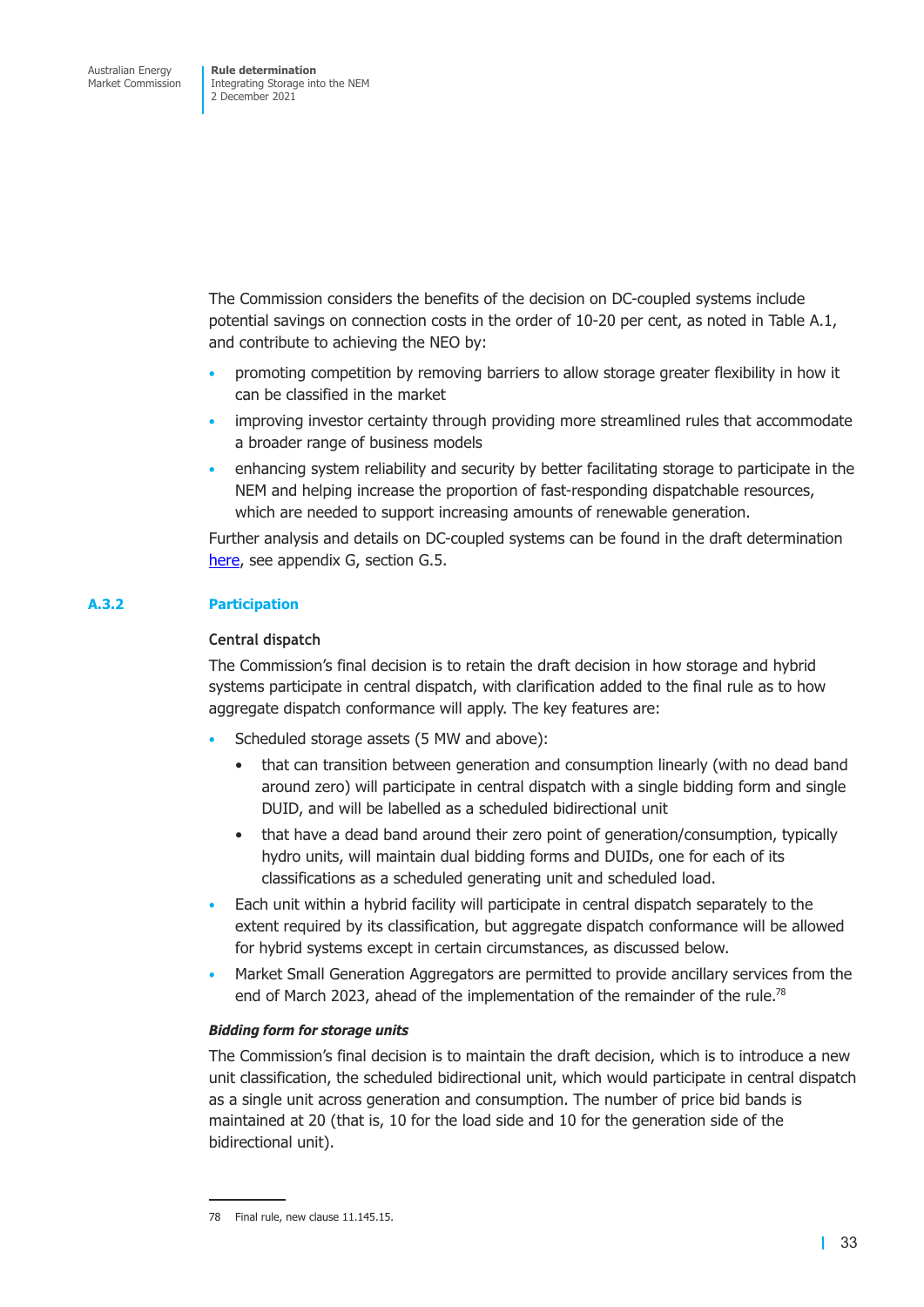Some stakeholders questioned if the benefits of this change outweighed the costs. The Commission tested these views with AEMO, and AEMO noted it expects it could implement this approach largely by applying existing functionality, which would minimise the complexity and cost.

The Commission considers the rule is likely to provide a number of benefits which align with the assessment criteria for the rule change, including:

- Minimises administrative and regulatory burden Reducing administrative cost on AEMO dealing with two separate units. This includes initially in the registration and classification stage but also ongoing in various IT and system processes such as forecasting and constraint formulation.
- Promotes competition Reduces the set-up costs and ongoing operational complexity of participating in central dispatch for participants.
- Promotes transparency Transparency of information in the market will increase as storage will be more visible compared to if it was two relatively unrelated DUIDs.

The Commission considers the final rule on bidding provides a simple and clear framework for participants, in alignment with a single registration and classification process. The Commission agrees with AEMO that the current arrangements, in the context of the introduction of the IRP in this final determination, makes participation unnecessarily complex and expensive for AEMO and scheduled storage units. This could create barriers to entry and impact on efficient investment and operation. Consequently, the Commission considers the final rule is in the long-term interests of consumers.

Further background and analysis on bidding can be found in the draft determination here, see appendix B, section B.6.3.

## *Aggregate dispatch conformance for hybrid systems*

The Commission's final decision is to allow hybrid systems the ability to manage thei[r ene](https://www.aemc.gov.au/sites/default/files/2021-07/integrating_energy_storage_systems_into_the_nem_-_erc0280_-_draft_determination.pdf)rgy flows (i.e. deviate from unit level dispatch instructions) to comply with dispatch in aggregate. However, AEMO will be able to require hybrid facilities to comply with dispatch at the unit level in specified dispatch intervals in certain circumstances, for example where required for stable power system operation.

In response to stakeholder feedback, the final rule provides more clarity on when AEMO may require unit-level conformance with dispatch. The new rule 4.9.2A effectively requires AEMO to consider a more tailored approach to how network constraints apply to hybrid systems; see Box 2 for further detail.

## BOX 2: A MORE CONSIDERED APPROACH TO CONSTRAINTS AND HYBRID **[SYSTEM](#page-50-0)S**

<span id="page-50-0"></span>Under the existing approach NEMDE applies all constraints at a DUID level regardless of whether those DUIDs are co-located with load behind a connection point. Using a simple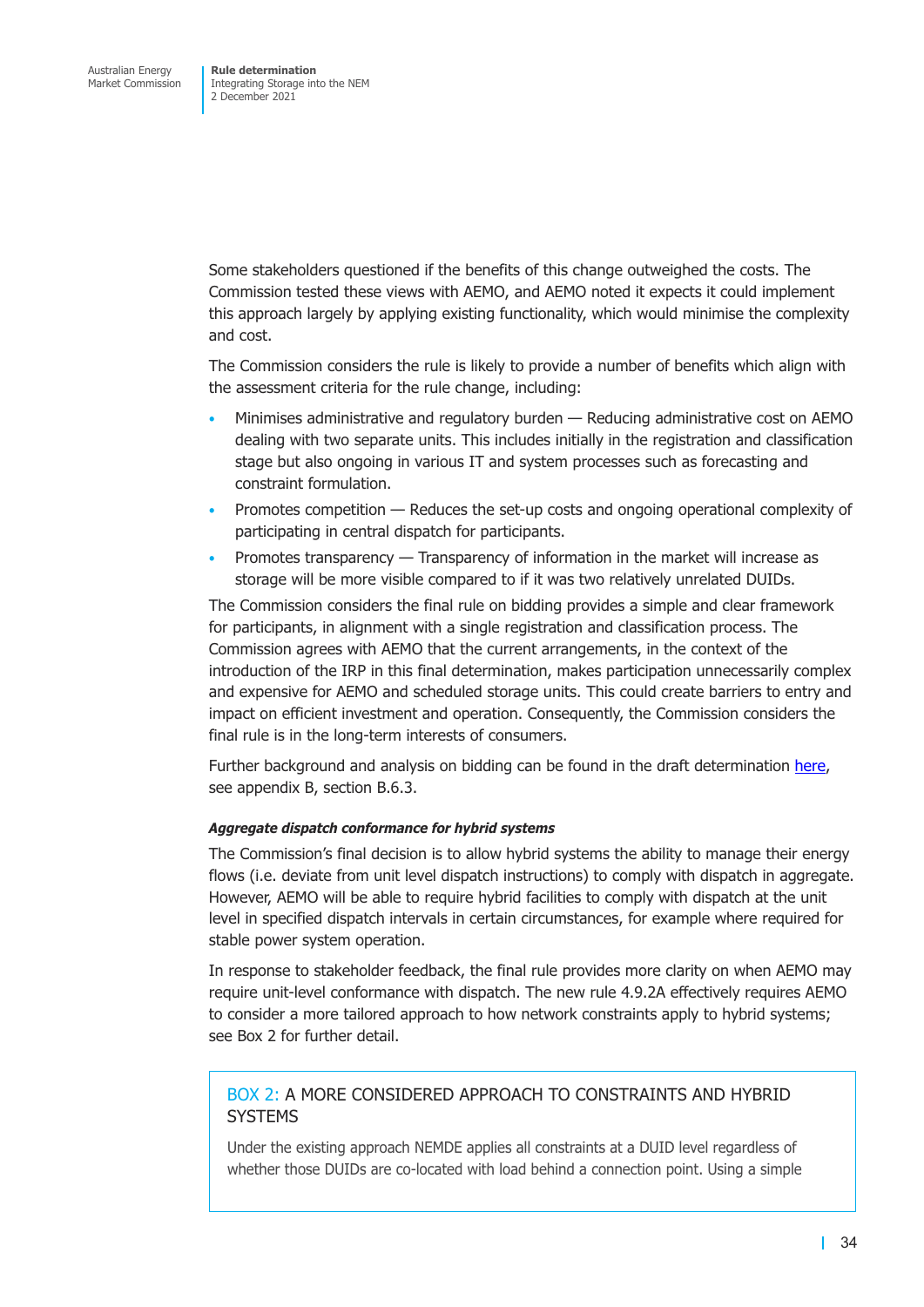> hybrid system with a scheduled generating system and scheduled load behind the same connection point as an example, when a thermal constraint is binding this would mean the scheduled generating system would be constrained down/off, even if the scheduled load would have consumed all of that generation. That is, in aggregate, the hybrid system would not have been exporting energy through its connection point but would still have its generation constrained down and the operator would need to purchase energy from the grid to meet its load instead.

The new rule 4.9.2A will require AEMO to reconsider how constraints apply for hybrid systems and apply these to the aggregate or net flow of energy, other than where the technical attributes of a hybrid system are a factor in AEMO managing the network constraint (in which case unit-level conformance can be specified).

The Commission's final rule intends to achieve the following outcomes, for example:

- When a thermal constraint is binding, a hybrid system would continue to be able to generate and consume energy behind its connection point to the extent it still complies with aggregate dispatch conformance. This is because contributing to a thermal constraint issue is directly related to how much energy is exported at the connection point (and is not affected by the amount of energy generated and used behind a connection point).
- When a system strength constraint is binding, a hybrid system would need to comply with dispatch as instructed for each unit. This is because contributing to a system strength issue is not dependent on how much energy is being exported or consumed at the connection point, but on whether system strength-demanding units are operating (system strength demanding units are otherwise referred to as inverter-based resources). In practice, when a system strength constraint is binding AEMO will constrain down system strength demanding units to allocate more system capacity to generation from system strength providing units.

The Commission engaged extensively with AEMO on this issue and notes AEMO's support for this approach. AEMO will develop further detail on how this approach will be implemented through NEMDE and will include this in its power system operating procedure.

The final rule allows for early application of aggregated dispatch conformance (for systems that include a scheduled or semi-scheduled generating unit and a scheduled load) from the end of March 2023, ahead of the commencement of the remainder of the rule in June 2024.<sup>79</sup>

The Commission considers this final decision will reduce barriers to the integration of storage and hybrids by increasing operational flexibility and reducing curtailed energy. Specifically, this approach would allow a hybrid system operator to:

• Use a storage or generation unit to firm up intermittent generation output up to its semischeduled dispatch target. This would allow it to reduce causer pays liabilities. Practically,

<sup>79</sup> Final rule, new clause 11.145.16.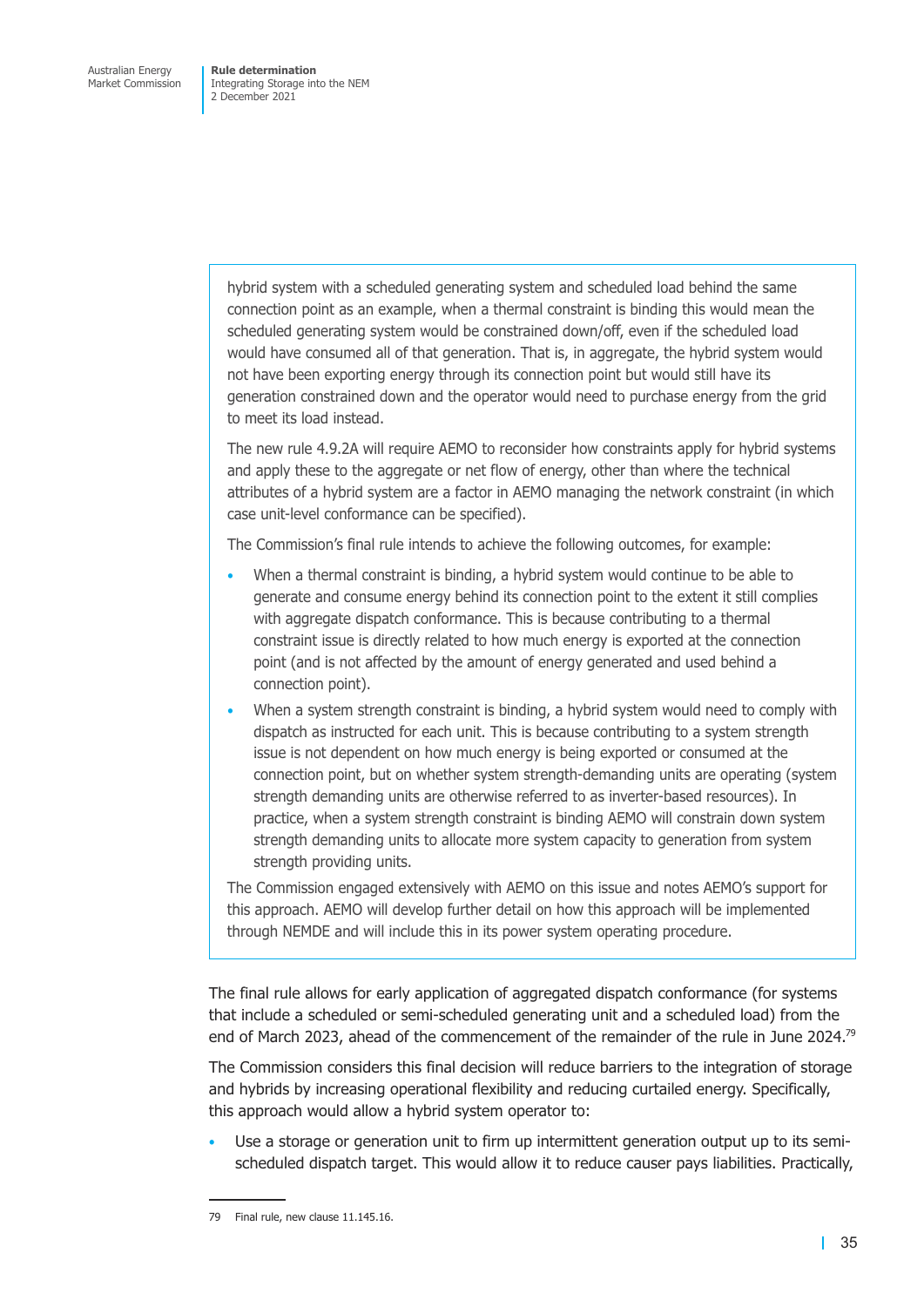this would involve the scheduled bidirectional unit or generating unit exceeding its dispatch target, where this action does not impact FCAS enablement or response, to firm up a semi-scheduled generating unit.

- Exceed a unit's semi-scheduled dispatch target to charge a storage unit within a hybrid facility, for example if:
	- forecast output is lower than actual output
	- it is constrained off from exporting to the grid
	- prices are negative.
- Continue to allow a scheduled load or bidirectional unit to consume generation behind a connection point when some constraints are applied, as this constraint would apply to the net sent out energy from the hybrid system.

Further background and analysis on aggregate dispatch conformance can be found in the draft determination here, see appendix B, section B.6.3.

#### *Aggregators providing energy and ancillary services*

The Commission's fi[nal de](https://www.aemc.gov.au/sites/default/files/2021-07/integrating_energy_storage_systems_into_the_nem_-_erc0280_-_draft_determination.pdf)cision is to retain the draft decision, which is to:

- Require no additional scheduling or central dispatch participation obligations on aggregators of small units, in relation to energy. The current approach for MSGAs' small generating units to be non-scheduled will be maintained for aggregators of small generating and storage units, who will be transitioned into the IRP. The longer term path for the trader-services model will consider how this may change in the future.
- Allow aggregators of small generating units and/or storage units to provide market ancillary services from generation and load.

In response to stakeholders' requests for clarity, the Commission notes the following:

- this final rule will continue to allow retailers to operate VPPs
- where community batteries are used to compete in contestable markets (providing energy and FCAS) they will need to be operated by a market participant (such as a retailer) rather than the DNSP
- interested parties may contact AEMO for further information in relation to scheduling and operational requirements for FCAS provisions from VPPs and community batteries.

Further background and analysis on aggregators providing ancillary services can be found in the draft determination here, see appendix B, section B.6.3.

## **Ramp rates and aggregating semi scheduled units**

The Commission's final [decisi](https://www.aemc.gov.au/sites/default/files/2021-07/integrating_energy_storage_systems_into_the_nem_-_erc0280_-_draft_determination.pdf)on is to allow one aggregation approach for semi-scheduled generating units and storage systems, reflected in NER clause 3.8.3. The Commission agrees that it is appropriate for the NER to allow AEMO the discretion to consider whether different technology types can be aggregated for dispatch under Chapter 3 of the NER (noting the separate provisions on aggregate conformance with dispatch, discussed above; where there is aggregated conformance under clause 4.9.2A(b), AEMO still provides dispatch instructions to each unit).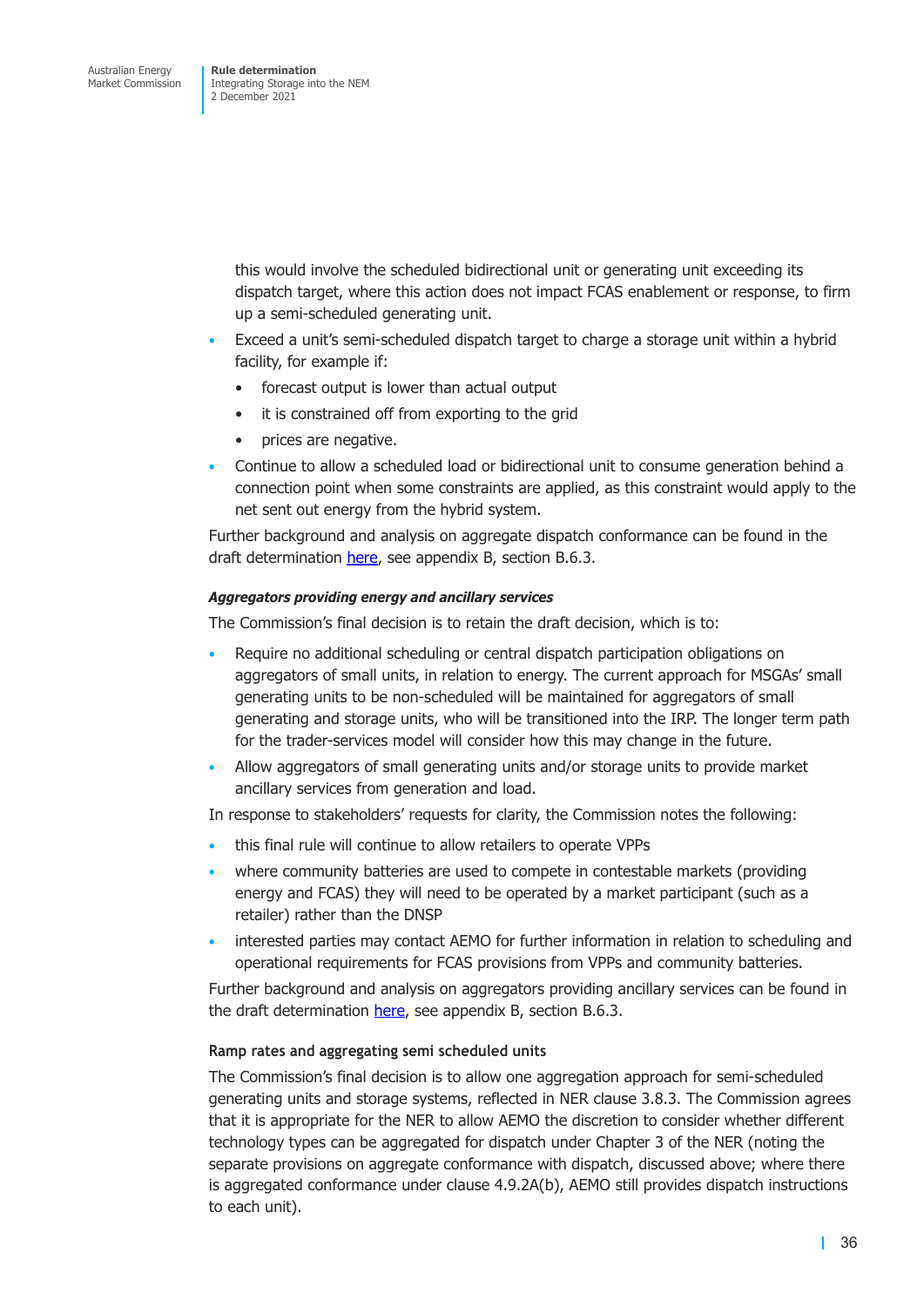The Commission's final decision retains the draft decision, which is to set a minimum ramp rate at the lower of 3 MW or 3 per cent of scheduled load capacity and remove the 6 MW threshold for aggregating semi-scheduled units in NER chapter 2. For participants with the same number of units and total MW capacity, this would see a consistent method for setting the minimum ramp rate for:

- storage and non-storage participants
- load and generation units
- scheduled and semi scheduled units.

The Commission considers setting minimum ramp rates in this way will have the following benefits:

- set a more level playing field for scheduled generation and load
- make storage participation less complex
- allow semi-scheduled participants to aggregate units above 6 MW
- better align with the longer-term two-sided market vision (more consistent treatment of load and generation).

This a minor change from draft to final rule to clarify that an IRP can set different ramp rates for load side & generation side of a bidirectional unit. $80$ 

Further background and analysis on ramp rates and aggregating semi scheduled units can be found in the draft determination here, see appendix B, section B.6.3.

## **Bidding parameters and forecasting**

The Commission's final decision [would](https://www.aemc.gov.au/sites/default/files/2021-07/integrating_energy_storage_systems_into_the_nem_-_erc0280_-_draft_determination.pdf) continue to require each unit, regardless of whether it is standalone or in a hybrid facility, to provide forecast information into the pre-dispatch, short-term and medium-term PASA processes, to the extent that is required by its classification (as scheduled, semi-scheduled or non-scheduled).

This final decision does include minor amendments from draft to final based on stakeholder feedback. These amendments are:

- The removal of draft rule clauses  $3.7.3(e)(5)$  and  $3.8.4(c)(3A)$  that would have required energy constrained scheduled bidirectional units to provide forecast energy availability per interval. Taking into account stakeholder feedback, the Commission considers these requirements may be impractical for storage units to meet as well as having the potential to create compliance issues.
- The amendment of existing clauses  $3.7.3(e)(4)$ ,  $3.8.4(c)(3)$  and  $3.8.6(q2)$  to require energy constrained scheduled bidirectional units to provide daily energy availability (as storage units currently do as scheduled generating units).

<sup>80</sup> Final rule, new clause, 3.8.3A(b).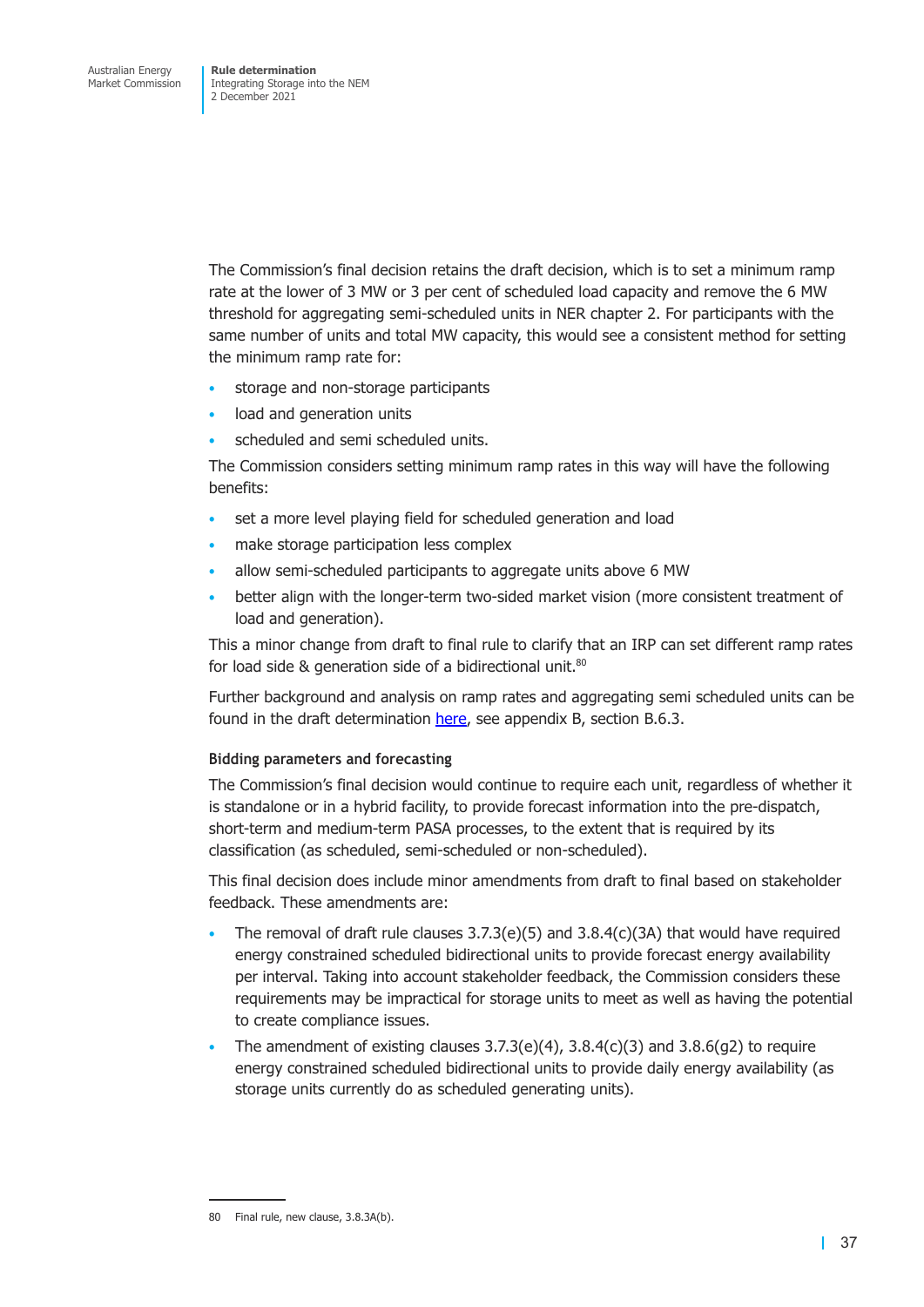Market Commission

Integrating Storage into the NEM 2 December 2021

#### **A.3.3 Generator performance standards**

The Commission's final decision retains the draft decision, which is to maintain the existing approach of setting performance standards at the connection point. An IRP will have a single performance standard apply to its facility. However, this performance standard would reflect the technical and performance capabilities of each unit behind the connection point. This approach provides clarity on how performance standards will apply to stand alone storage and hybrid facilities without any significant policy changes to the way in which standards are currently established and applied under chapter 5 of the NER. This approach is consistent with AEMO's proposal and is generally supported by stakeholders. The next section provides a worked example of how a hybrid system's performance would be assessed.

## **An example of how a hybrid system's performance standards would be assessed**

The below scenario demonstrates how performance standards are intended to be assessed for a hybrid system.

A generating system or integrated resource system is required to have capabilities to meet an agreed level of performance, which will depend on whether the system is:

- meeting the automatic or minimum access standard
- a scheduled, non-scheduled, or semi-scheduled unit
- synchronous or asynchronous.

A hybrid system that has both a scheduled bidirectional unit (e.g. a battery) and a semischeduled generating unit (e.g. a wind farm) will have technical requirements set and assessed against both units or either unit, depending on the hybrid system's operating mode. This hybrid system has three operating modes (when at least one unit is operating):

- 1. both the battery and wind farm are operating
- 2. only the battery is operating
- 3. only the wind farm is operating.

Figure A.4 outlines the hybrid system's operating modes and describes how its performance would be assessed.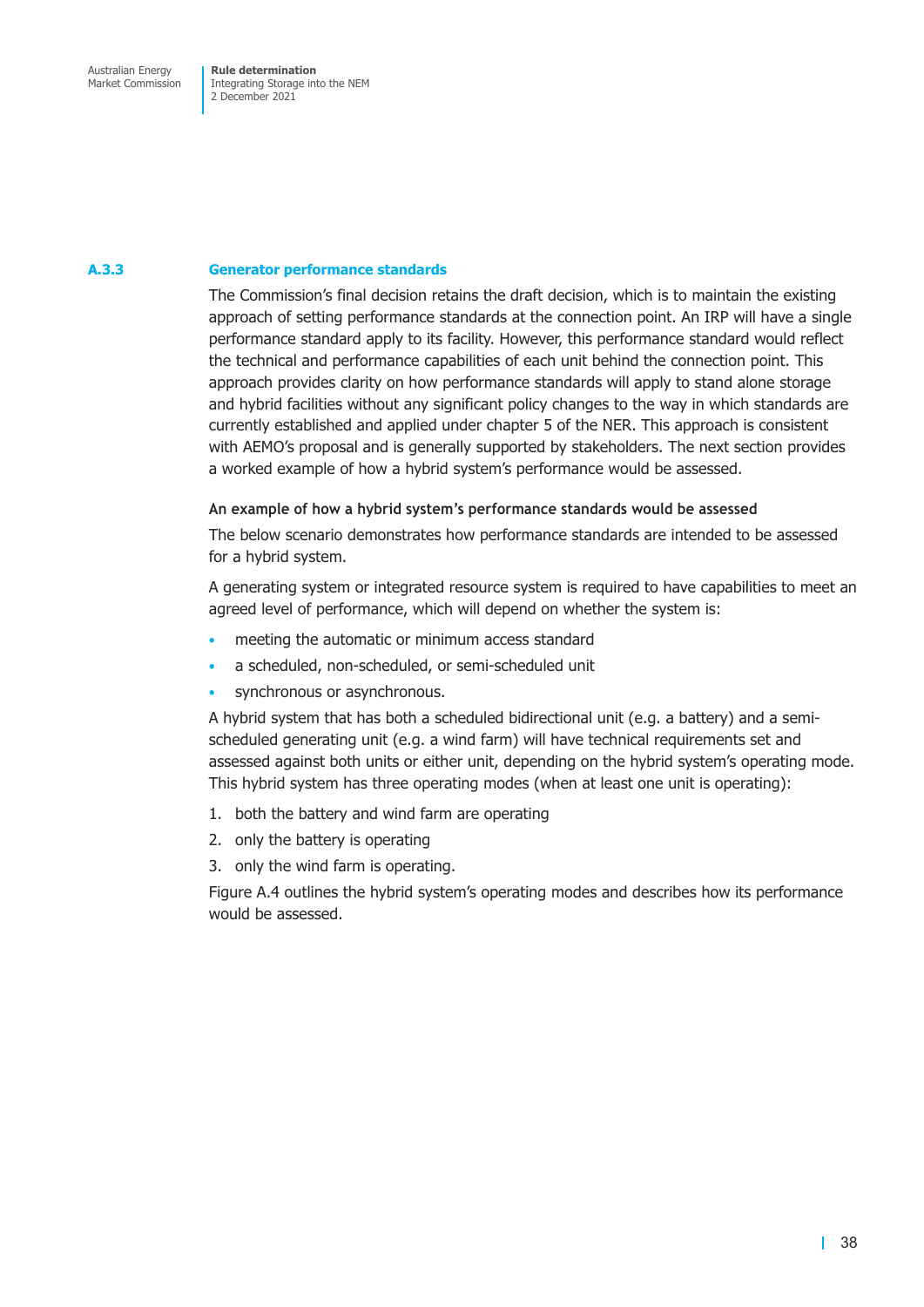## **Figure A.4: An example of how a hybrid system's performance would be assessed against its performance standards**

In the mode where **both** the battery and wind farm are in service, the performance will be assessed against a composite response corresponding to the agreed performance of both the scheduled bidirectional unit and semi-scheduled generating unit. That is. AEMO would consider the requirements together at the point of obligation, as well as measure them separately.  $CP$ 

**Wind farm Battery** 50 MW/200 MWh 200MW semi-scheduled **Scheduled** bidirectional unit generating unit In the mode where only the battery is in service, the performance will be assessed against the requirements for a scheduled bidirectional unit. That is, AEMO would only consider the requirements for the battery at the point of obligation.

In the mode where only the wind farm is in service, the performance will be assessed against the requirements for a semi-scheduled unit. That is, AEMO would only consider the requirements for the wind farm at the point of obligation.



Source: AEMC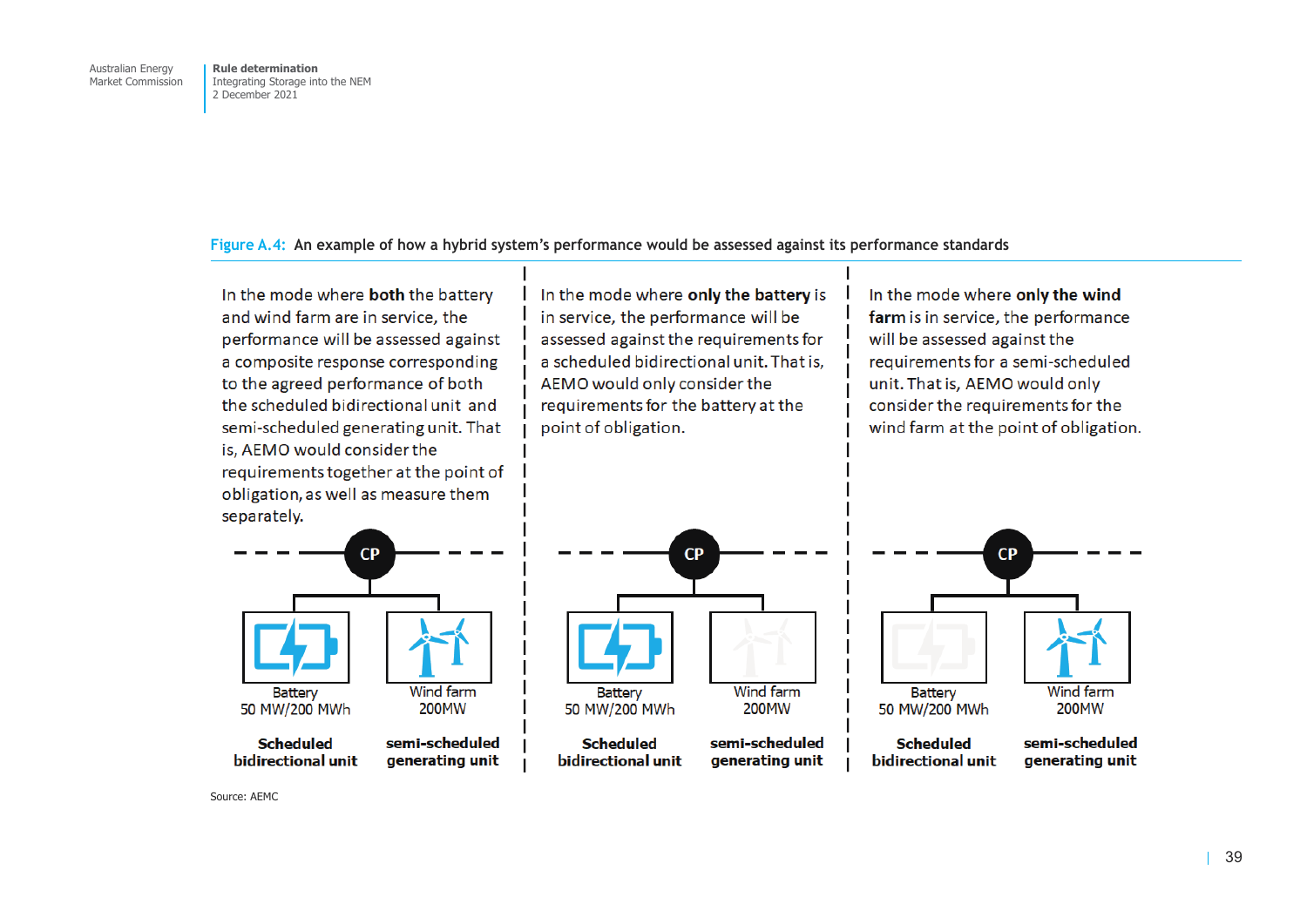**Concerns raised and clarity sought by stakeholders on re-registration and performance standards** 

The Commission notes concern expressed by existing storage participants in relation to the requirement to change registration categories and whether this may pose a risk of re-opening their connection agreements and generator performance standards. The Commission does not intend for the change in registration to create these risks, and has clarified this in the transitional rules. $81$ 

In response to stakeholders seeking clarity in relation to performance standards, the Commission notes:

- It sought expert advice to ensure that changes made to Chapter 5 of the NER (which includes the provisions for connecting IRPs and bidirectional units to the network and setting their performance standards) to incorporate the new category and classifications do not change outcomes unnecessarily or result in unintended outcomes. Our technical experts considered that there are no unreasonable performance expectations placed on loads that are part of hybrid systems.
- For the purpose of setting and assessing performance standards, DC-coupled systems will be treated according to their chosen classification: as a semi-scheduled generating unit, a scheduled bidirectional unit, or both where they choose the dual classification option.
- Where an existing Generator wants to add a battery to its generating system (whether through having a separate inverter or creating a DC-coupled system) it will be changing the characteristics and technical capability of its system. The final rule maintains the existing arrangement where this type of activity would trigger NER clause 5.3.9, which is the procedure to be followed by a Generator proposing to alter a generating system. This issue is being considered as part of the Connection Reform Initiative, jointly sponsored by AEMO and the Clean Energy Council.<sup>82</sup>

#### **A.3.4 Implementation, cost and benefit considerations**

All changes made by the final rule, except those noted below, will come into effect 30 months and one day after the final determination is published - that is, 3 June 2024. The changes that will come in earlier have transitional rules to allow their implementation on 31 March 2023. These are:

- Allowing aggregators of small generating units (including small storage units) to provide ancillary services. 83
- Allowing hybrid systems to use aggregate dispatch conformance. $84$  While the IRP category will not be available until June 2024, participants will still be able to register hybrid systems and classify their units under the existing framework.

<sup>81</sup> Final rule, new clauses 11.145.5 and 11.145.14.

<sup>82</sup> For the latest on the Connection Reform Initiative, the web page can be accessed here.

<sup>83</sup> Final rule, clause 11.145.15.

<sup>84</sup> Final rule, clause 11.145.16.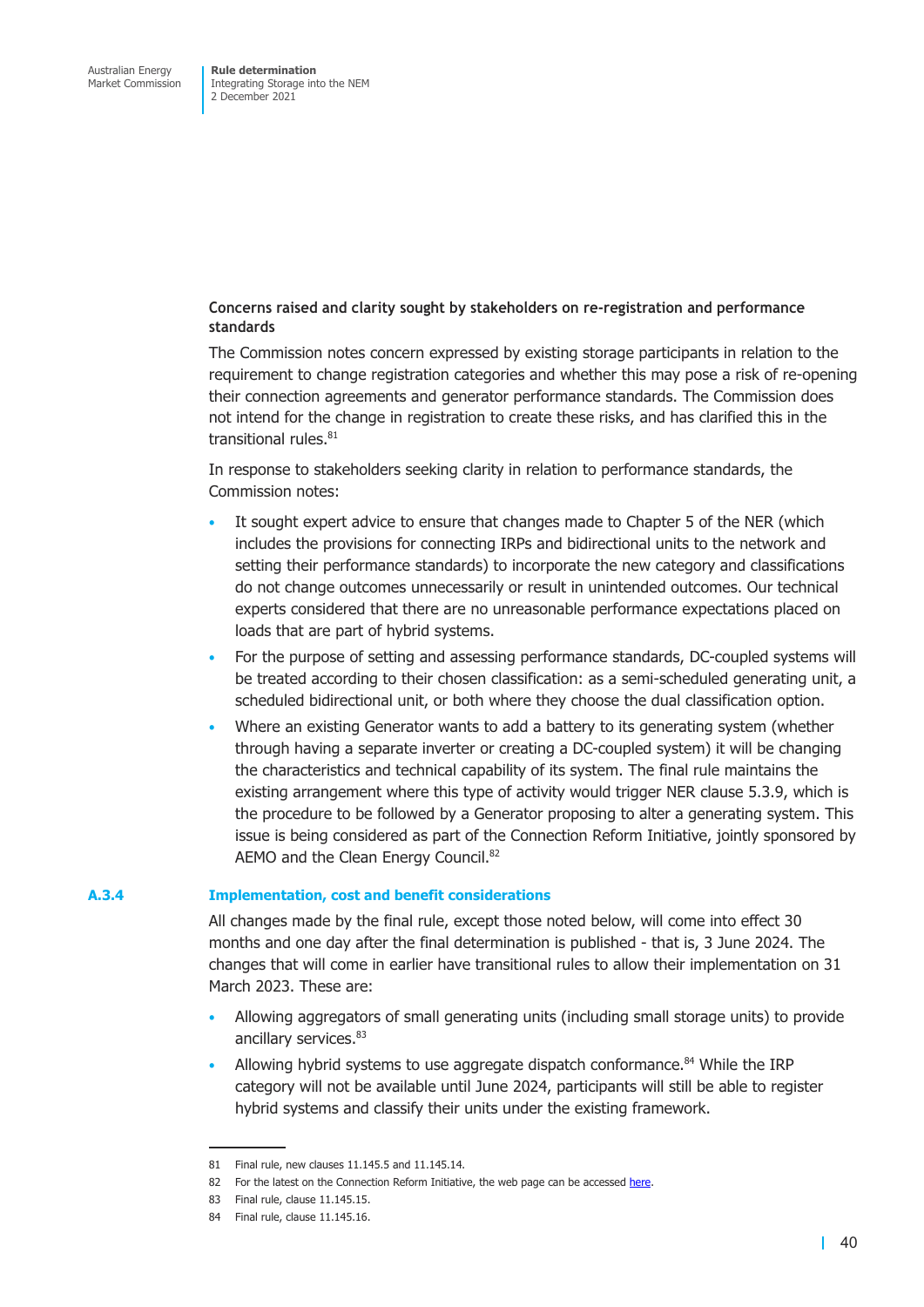Integrating Storage into the NEM 2 December 2021

**Implementation to be completed by June 2024** 

In submissions to the draft determination, stakeholders considered some changes should be prioritised and brought forward as soon as possible, but AEMO considered that 18 months would be insufficient for it to implement all the changes set out in the draft determination.<sup>85</sup>

The Commission engaged further with AEMO to understand what changes could be implemented earlier, and subsequently AEMO has provided a letter outlining that it recommends an implementation timeline of 30 months. $86$  AEMO considered that, under its recommended approach, the final rule would be implemented through two releases:

- A baseline release by 31 March 2023, which will include the main components of the registration and dispatch functionality, and changes to allow SGA to be ancillary service providers, but noted the latter was subject to further consideration through the detailed planning phase of work.
- A final release on 3 June 2024, which will consist of retail and settlement systems, as well as full integration of all market systems. AEMO also noted it will run a market trial from February to May 2024 to provide an opportunity for participants to test changes to registration, bidding and dispatch prior to the commencement of the rules.<sup>87</sup>

AEMO identified the main drivers of a two and half year implementation timeline are:

- **Concurrent projects**. The existing pipeline of work for retail and metering systems is the key constraint driving the timing of the delivery of the IESS rule change. Concurrent retail and metering projects include:
	- Global Settlements (GS)
	- Metering coordinator planned interruptions (MCPI)
	- Market Settlement and Transfer Solutions (MSATS) Standing Data Review
	- Stand-Alone Power Systems (SAPS)
	- Consumer data right (CDR)

AEMO noted a number of the changes made by the final rule will need to be staggered one after another. That is, the concurrent changes to AEMO's processes and systems means that the development of the metering solution cannot commence until May 2022 following the completion of the GS project. In turn, the settlements solution cannot commence until the metering solution has been completed.<sup>88</sup>

- **Project dependencies**. AEMO has identified a number of direct dependencies that need to be considered when planning the final rule implementation, including the:
	- STPASA redevelopment project as well as other changes to the bidding and dispatch systems are co-requisites to this rule change

<sup>85</sup> AEMO, submission to the draft determination, p. 1.

<sup>86</sup> AEMO's supplementary letter to this rule change regarding implementation can be accessed on the project page here.

<sup>87</sup> AEMO's supplementary letter to this rule change regarding implementation can be accessed on the project page here.

<sup>88</sup> AEMO's supplementary letter to this rule change regarding implementation can be accessed on the project page here.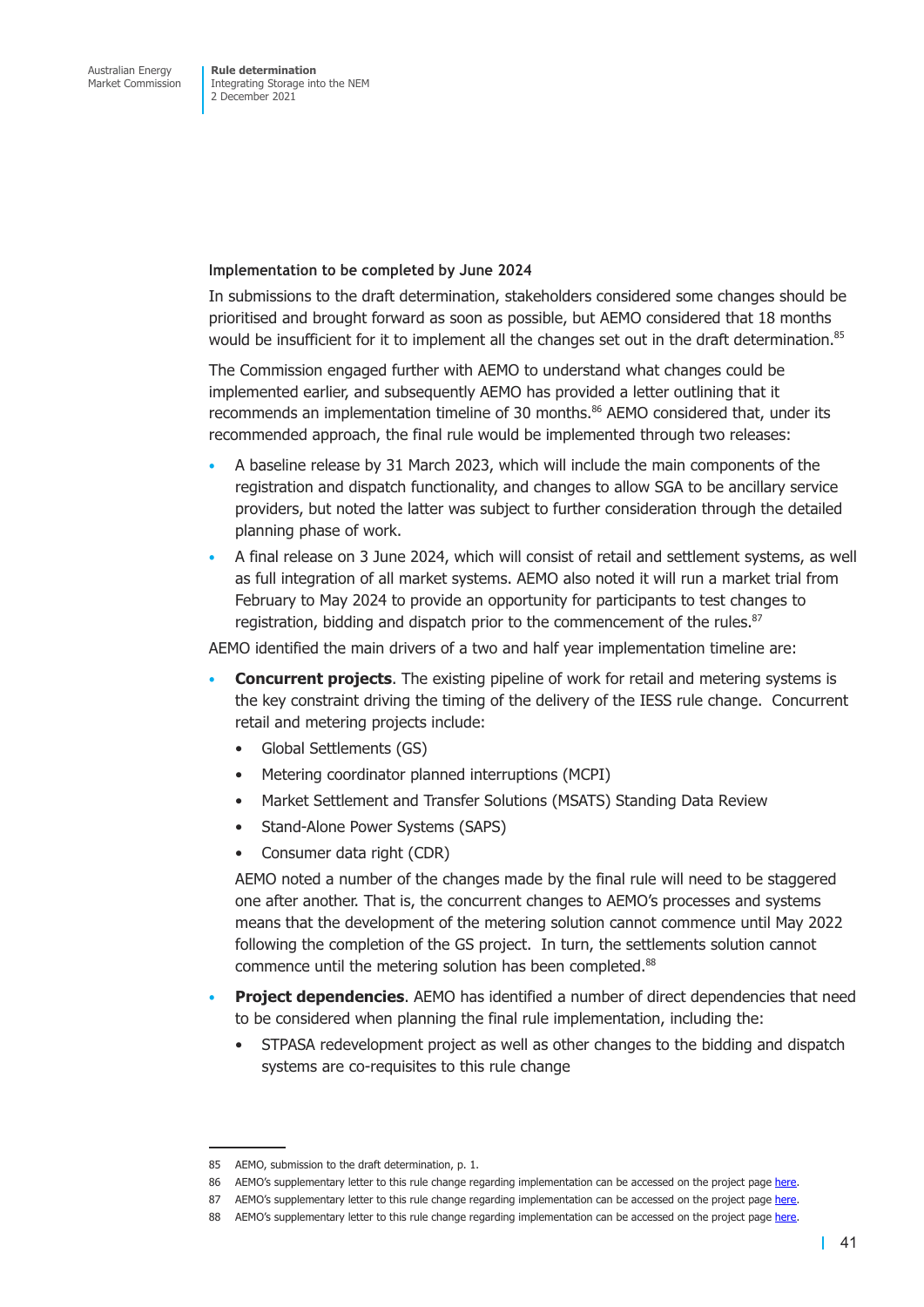• registration model developed by this rule change will be a co-requisite to Flexible Trading Arrangements (FTA), Scheduled Lite, Fast Frequency Response and other ESB initiatives.

AEMO noted it will adopt a tranche delivery approach where a 'baseline' release on 31 March 2023 will allow for dependent initiatives to build upon the functionality delivered in the IRP registration model. The complex set of dependencies requires careful planning and well considered solution design to minimise the delivery risk associated with the implementation project.<sup>89</sup>

The Commission notes that while it is imperative that these changes are introduced as soon as possible, it recognises the wide range of changes that are happening and dependencies between current and future reforms. The Commission agrees with AEMO's proposed implementation plan and notes that it is important for the final rule to be implemented thoughtfully and with consideration of the broader regulatory reform road map.

## **Costs and benefits**

AEMO provided a cost estimate for the draft decision to introduce the IRP and make changes to the registration and participation framework, of \$14 million to \$21.7 million.<sup>90</sup> This cost estimate has not been revised for the final determination. The Commission considers the benefits of these reforms are likely to outweigh the costs and will therefore promote the NEO. In the current circumstances, they are the best combination of reforms to integrate storage and hybrid facilities into the market. Table A.1 shows a breakdown of the costs and estimated benefits associated with each design feature.

<sup>89</sup> AEMO's supplementary letter to this rule change regarding implementation can be accessed on the project page here.

<sup>90</sup> This does not include the \$5 million to \$7 million cost estimate for implementing changes to the recovery of non-energy cost framework, which is presented in Appendix B.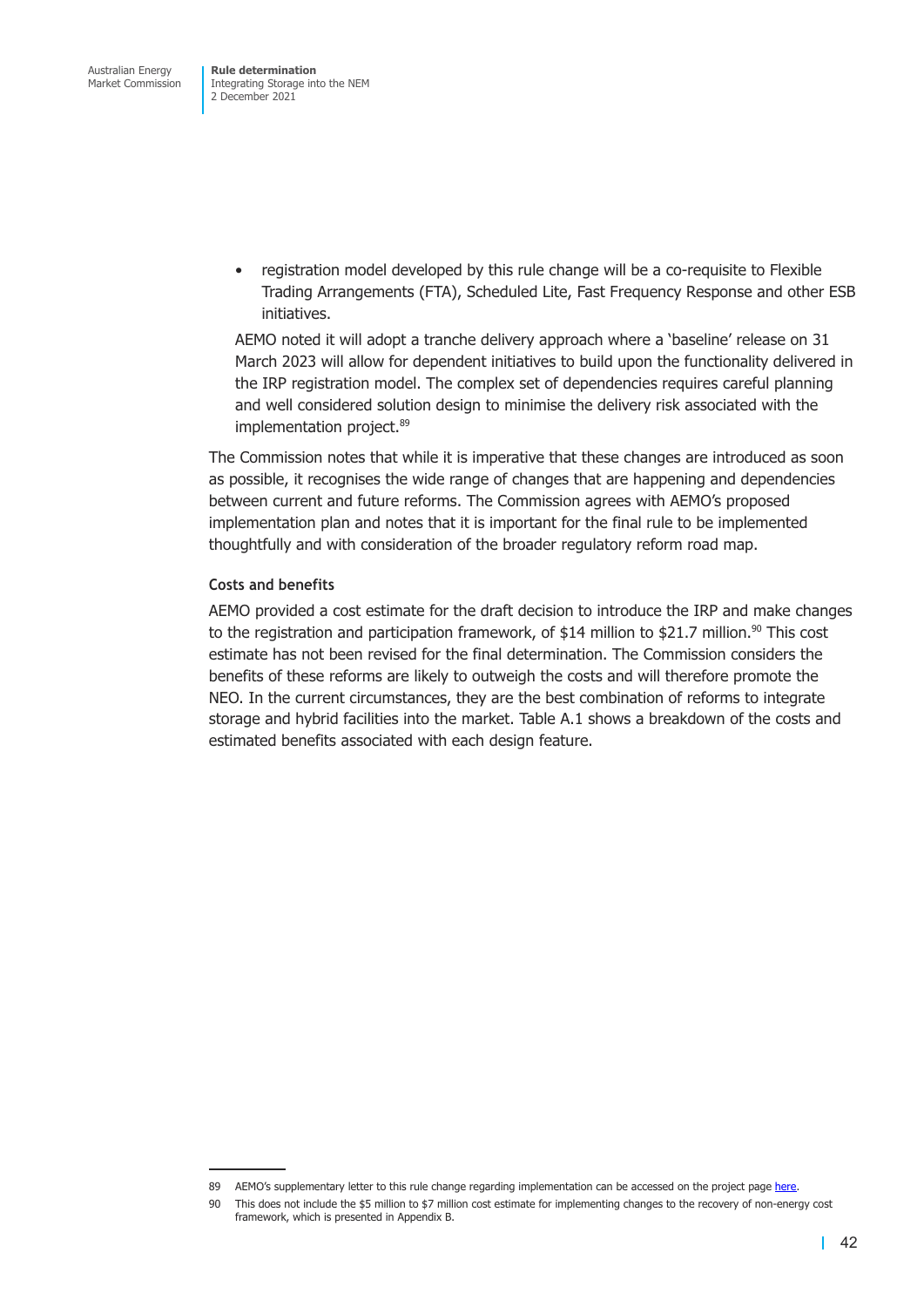## **Table A.1: Estimated cost of implementing the final for registration and participation**

| <b>DESIGN FEATURE</b>                                                         | <b>AEMO'S ESTIMATED COST RANGE</b>                                                                                                                                                                                                                                                                                                                                                                                                             | <b>ESTIMATED BENEFIT</b>                                                                                                                                                                                                                                                                                                                                                                                                                |
|-------------------------------------------------------------------------------|------------------------------------------------------------------------------------------------------------------------------------------------------------------------------------------------------------------------------------------------------------------------------------------------------------------------------------------------------------------------------------------------------------------------------------------------|-----------------------------------------------------------------------------------------------------------------------------------------------------------------------------------------------------------------------------------------------------------------------------------------------------------------------------------------------------------------------------------------------------------------------------------------|
| New participant category                                                      | \$8 to \$10 million - This is the original and<br>lowest cost estimate from AEMO to introduce<br>a new bidirectional market participant<br>category. This cost is necessary to set up a<br>new category that specifically caters for<br>participants with bidirectional energy flows,<br>minimises the administrative burden that<br>currently exists for storage participants and<br>allows hybrid facilities to register and<br>participate. | This change would also:<br>enhance system reliability and security as it would encourage<br>and promote the entry of new storage capacity that would<br>help to firm up the growing amount of renewable energy in<br>the market<br>allow greater flexibility in how small storage units can be used<br>in the market<br>align with the possible future direction foreshadowed by the<br>ESB towards a trader-services model.            |
| Increasing number of bid bands<br>for IRPs to 20                              | \$1.5 to \$2 million                                                                                                                                                                                                                                                                                                                                                                                                                           | Moving to 20 bid bands for IRPs would allow a level playing field<br>for storage participants as they will have 10 bid bands for each of<br>their load and generation, the same as other scheduled load and<br>scheduled or semi-scheduled generators. Recognising storage as a<br>single bidirectional unit also complements a simplified registration<br>and classification process through the IRP.                                  |
| Allowing flexibility for DC<br>coupled systems to register and<br>participate | \$1 to \$2.5 million                                                                                                                                                                                                                                                                                                                                                                                                                           | Participants have noted that, by allowing DC connected systems<br>(rather than registering and connecting a renewable generator<br>and battery separately), there are savings in the order of 10 to 20<br>per cent for setup and connection costs. Setting up a clear<br>framework for hybrid systems to register and participate in the<br>market is important as it is anticipated hybrid systems will become<br>increasingly common. |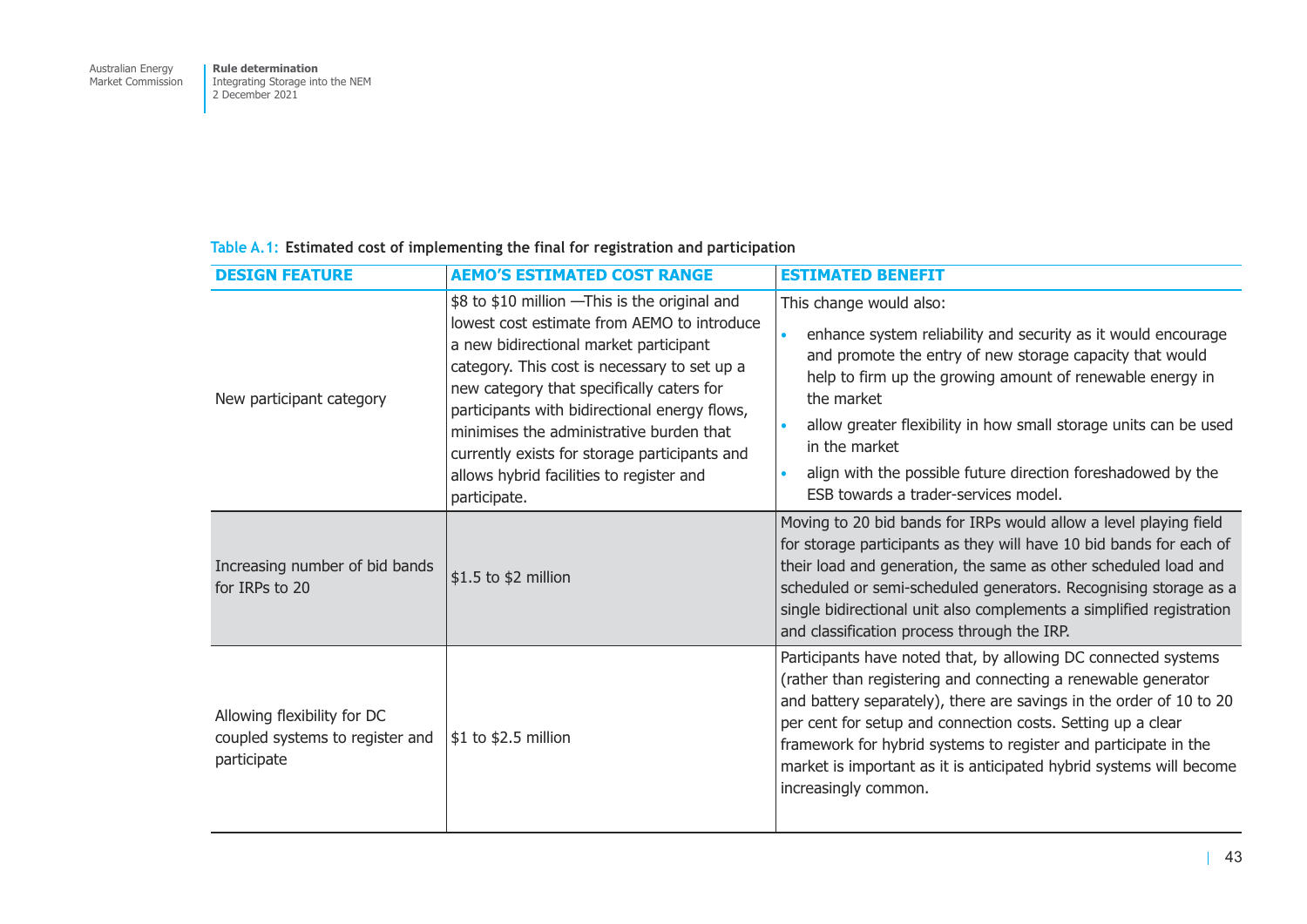| <b>DESIGN FEATURE</b>                                                                                                  | <b>AEMO'S ESTIMATED COST RANGE</b>                                                                                                                                                                            | <b>ESTIMATED BENEFIT</b>                                                                                                                                                                                                                                                                                                                                                                                                                                                                                                                                                   |
|------------------------------------------------------------------------------------------------------------------------|---------------------------------------------------------------------------------------------------------------------------------------------------------------------------------------------------------------|----------------------------------------------------------------------------------------------------------------------------------------------------------------------------------------------------------------------------------------------------------------------------------------------------------------------------------------------------------------------------------------------------------------------------------------------------------------------------------------------------------------------------------------------------------------------------|
| Moving SGAs into the IRP and<br>allowing them to participate in<br>the ancillary services market                       | $$1$ to \$2 million                                                                                                                                                                                           | This change would send clearer investment signals in allowing<br>aggregators of small generating and storage units to provide more<br>services, including the ability to provide ancillary services. It is a<br>relatively low cost change that will allow more participants access<br>to more revenue streams, and deliver services the market needs.<br>This change aligns with an important element of the ESB's two-<br>sided market work on developing a universal participant category<br>(trader-services model) and establishing flexible trading<br>arrangements. |
| Amending Generator<br>Performance Standards for<br>integrated resource units                                           | \$0.5 to \$1 million                                                                                                                                                                                          | This is a relatively low cost that is necessary to integrate and<br>allow storage and hybrid systems to connect to the system and<br>participate in the market                                                                                                                                                                                                                                                                                                                                                                                                             |
| Review of AEMO's procedures<br>and guidelines                                                                          | \$0.5 to \$1 million                                                                                                                                                                                          | This is a relatively low cost that is necessary to review and update<br>AEMO's procedures and processes to implement the Integrated<br>Resource Provider participant category and bidirectional unit<br>classification.                                                                                                                                                                                                                                                                                                                                                    |
| Other system changes needed<br>for this rule change that also set<br>up flexibility to implement post-<br>2025 reforms | \$1.5 to \$3.2 million<br>Note: Some of these costs could be attributed<br>to other design features, but it is not always<br>possible to break out costs that are incurred<br>because of a number of changes. | Incurring these costs now, as part of this reform, sets up some<br>systems more efficiently for the flexibility needed to implement<br>further post-2025 reforms. Future changes that fall out of the ESB<br>work would be simpler and cheaper to implement.                                                                                                                                                                                                                                                                                                               |

Source: The costs have been provided by AEMO. The benefits have been developed through AEMC analysis, including stakeholder feedback.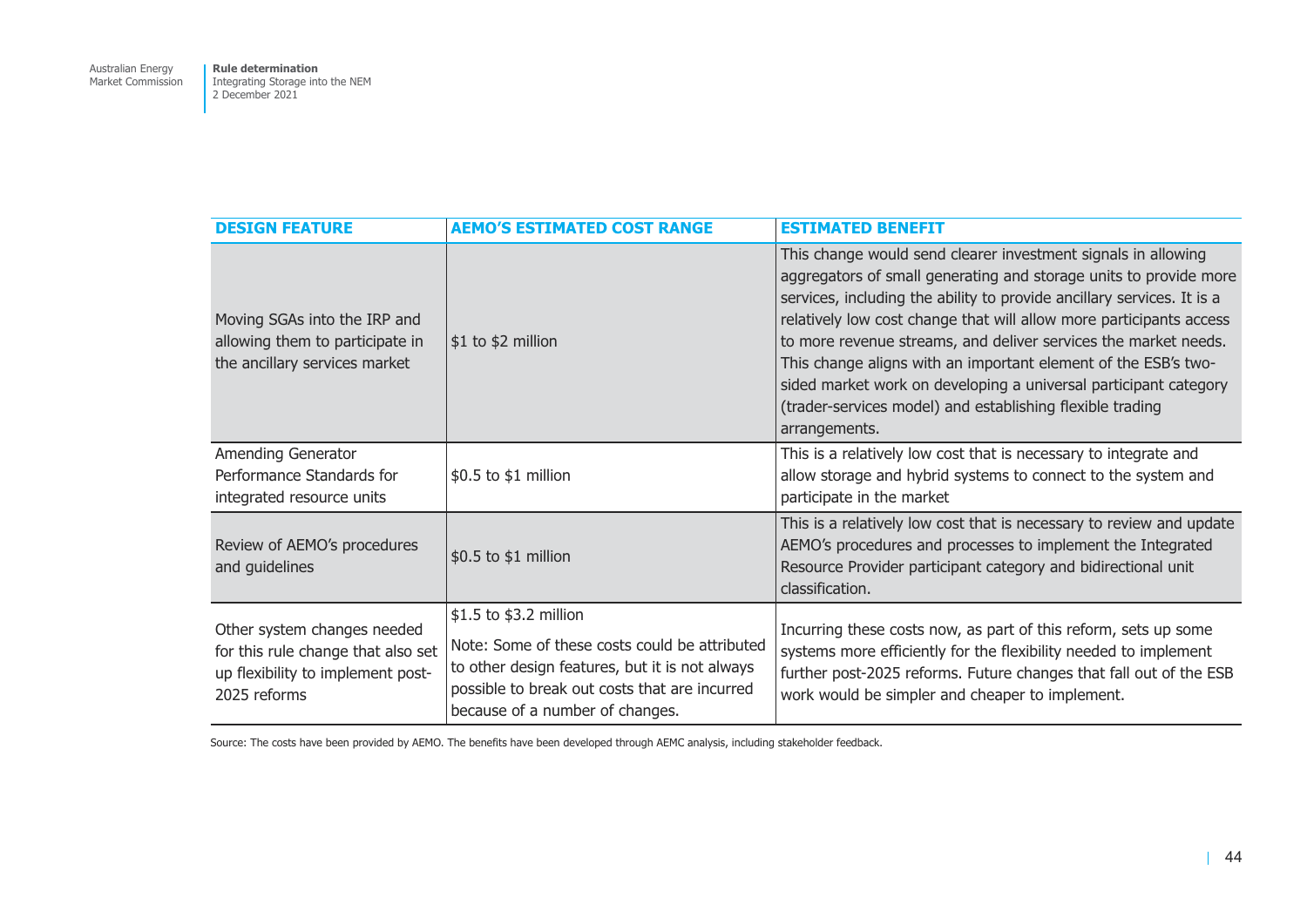Market Commission

Integrating Storage into the NEM 2 December 2021

# A.4 Background information

Further background and analysis on the registration and participation can be found in the draft determination here as follows:

| <b>TOPIC</b>                                                            | <b>SECTION OF APPENDIX C</b> |
|-------------------------------------------------------------------------|------------------------------|
| How registration, classification and participation occurs in<br>the NEM | B.2                          |
| Issues and proposed solution raised by AEMO                             | <b>B.3 and B.4</b>           |
| Previous stakeholder feedback                                           | <b>B.5</b>                   |
| The Commission's draft determination analysis                           | B.6                          |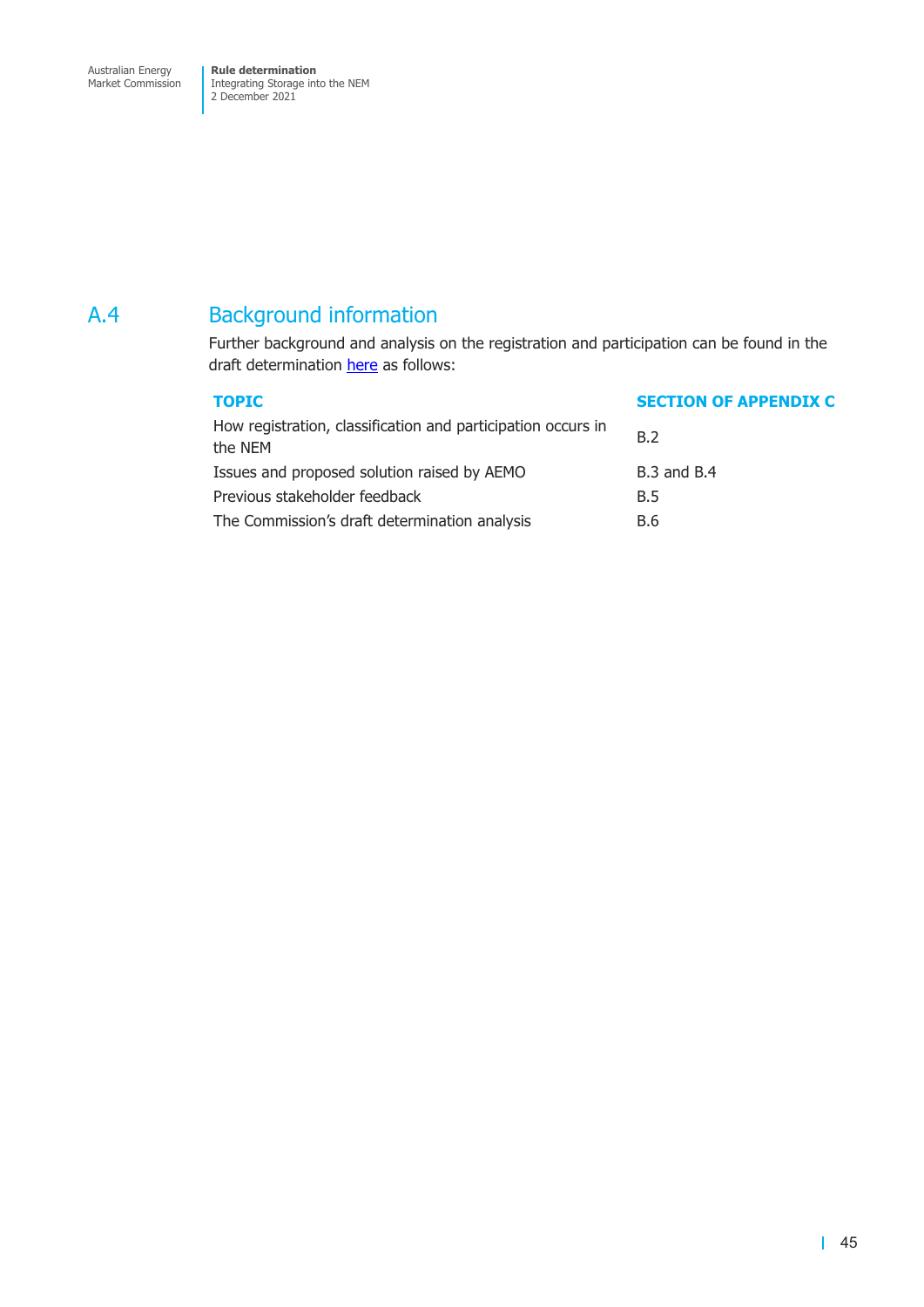# B RECOVERY OF NON-ENERGY COSTS

## BOX 3: FINAL RULE — RECOVERY OF NON-ENERGY COSTS

The final rule amends the non-energy costs recovery framework so that recovery is based on a participant's gross consumed energy and/or gross sent out energy in an interval across its connection points. This is irrespective of the participant category in which it is registered. The final rule removes the ability for a participant to net energy flows at a connection point or among its connection points.

## **Benefits of the final rule**

The final rule will remove inefficient outcomes that may favour participants with large bidirectional energy flows and create a more level playing field for all participants, including storage and hybrid facilities.

## B.1 Overview

The Commission's final rule retains the draft rule, which will remove inefficient outcomes that may favour participants with large bi-directional energy flows and therefore create a more level playing field all participants, including storage. The final decision aligns with the Energy Security Board's two-sided market work as it looks to treat all participants based on their interactions with the market.

In its rule change request, AEMO identified that non-energy cost recovery is inconsistent between grid-scale storage and other participants including small storage participants. This is because, currently, the recovery of non-energy costs for:

- grid-scale storage is based on registration in two categories (market customer and market generator), and separately measured energy flows that are not netted
- small storage participants is based on registration in the MSGA category, and a single measurement of net metered energy flow.

AEMO considered that this inconsistency creates inefficient outcomes that includes the ability for MSGA participants to reduce their share of non-energy costs compared to a grid-scale storage participant. AEMO also noted that the existing framework may:

- Provide incentives to register in certain participant categories to avoid the financial cost of non-energy services, and potentially other services like DUOS.
- Result in the burden of non-energy services being borne by customers that cannot afford to own and connect 'exempt' generating units or storage systems behind their connection point. This would be made worse if the base of registered participants to recover costs from diminishes further.

The Commission agrees with AEMO that there is an inconsistency with how non-energy costs are recovered from all participants due to the increasing amount of bidirectional energy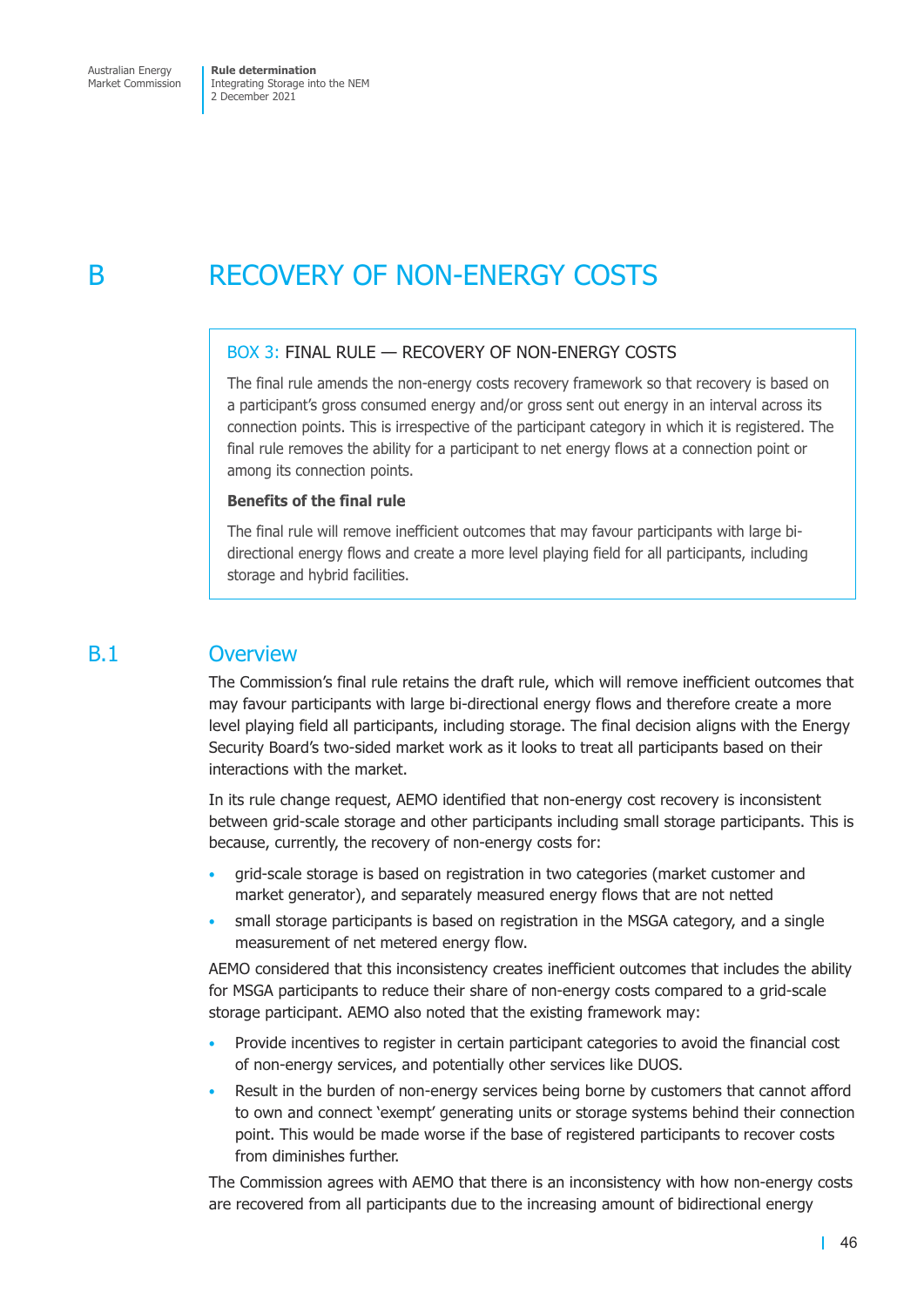flows. The Commission notes that some participants with bi-directional energy flows can reduce their share of non-energy costs through netting. This increases the share paid by other participants who do not have bidirectional energy flows.

The Commission's final decision is to amend the non-energy costs recovery framework so recovery of these costs is based on a participant's gross consumed energy and/or gross sent out energy in an interval (as applicable), irrespective of what participant category they are registered in. The Commission has made one amendment from the draft to final decision. That is, to remove demand response service providers from being liable for non-energy costs as they are not financially responsible market participants.

This appendix discusses the following, in relation to non-energy costs:

- stakeholder feedback to draft determination
- the Commission's analysis and final decision
- background information.

## B.2 Stakeholder feedback to the draft determination

<span id="page-63-0"></span>Stakeholders were generally supportive of the draft changes to the recovery of non-energy costs. Some stakeholders proposed that more needs to be done to remove inequity issues in how these costs are recovered. One stakeholder did not support aspects of the draft changes.

Those stakeholders who supported the draft decision considered these changes would:

- create an effective, enduring solution for an increasingly bidirectional power system<sup>91</sup>
- more clearly link costs to how a participant interacts with the system, not the registration category<sup>92</sup>
- are a long-term solution for both the settlement and low demand issues raised in other AEMO and Infigen rule changes.<sup>93</sup>

While supportive of the draft changes which reduce the inequity issues, a number of stakeholders considered more needs to be done to address the inequity issues will still be present in how non-energy costs are allocated.

- Some stakeholders supported a broader review of how non-energy costs are allocated.<sup>94</sup>
- Shell considered that the threshold for minimum demand when calculating non-energy cost brought in by the rule change, NEM settlement under low, zero and negative demand conditions needs to be enduring to avoid inequitable outcomes.<sup>95</sup>
- Neoen noted the draft changes are welcome, but argued that by continuing to allow netting of energy flows behind a co[nnection, a participant can reduce their liability](https://www.aemc.gov.au/rule-changes/nem-settlement-under-low-zero-and-negative-demand-conditions) in

<sup>91</sup> Submissions to the draft determination: Flow Power, p. 2; Origin Energy, p. 3; EnergyAustralia, p. 6.

<sup>92</sup> Submissions to the draft determination: SA Dept of Mining and Energy, p. 2; Yes Energy, p. 1; Stanwell, p. 1; Alinta Energy, p.2; Endeavour Energy, p. 1; Fluence, p. 4.

<sup>93</sup> Submissions to the draft determination: SA Dept of Mining and Energy, p. 2; CEIG, p. 2; EnergyAustralia, p. 6.

<sup>94</sup> Submissions to the draft determination: AEC, p. 4; Bay Wa, p. 2; Iberdrola p. 7.

<sup>95</sup> Shell, submission to the draft determination, pp. 10-11.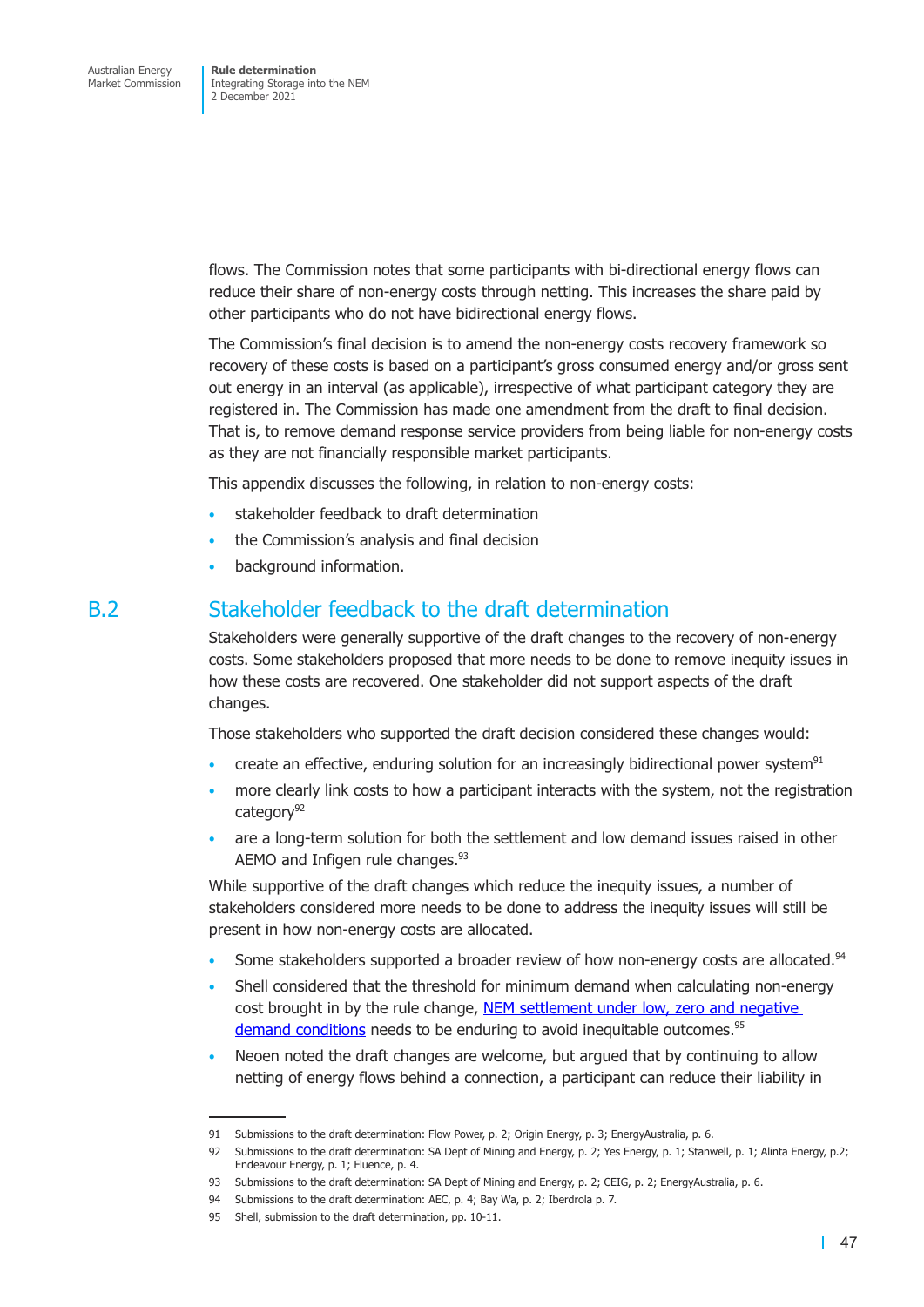> paying for the costs that are recovered but it does not reduce their contribution to the need for the non-energy services provided.<sup>96</sup>

Enel X did not support two aspects of the draft changes as it appeared it would create outcomes that saw customers double-charged for non-energy costs:

- 1. demand response service providers should not be *Cost Recovery Market Participants* as they are not financially responsible for the connection point and the final rule on the Wholesale demand response rule change determined that demand response service providers would not be liable for FCAS costs
- 2. child connection points should not be liable for recovery of non-energy costs as the parent connection point is already incurring these costs.<sup>97</sup>

# B.3 The Commission's analysis and final decision

The Commission's final decision maintains the draft decision with one minor amendment (and a limited number of drafting corrections). The minor amendment is to remove demand response service providers from the definition of cost recovery market participants. That is, to maintain the existing approach where demand response service provides are not liable for the recovery of non-energy costs.

The final decision amends the non-energy costs recovery framework to align with the overarching principle that recovery of these costs should be on a beneficiary/causer pays approach, or if that is not possible then costs should be dispersed as broadly as possible. Therefore, the recovery of non-energy costs will be based on a participant's gross consumed energy and/or gross sent out energy in an interval (as applicable), irrespective of what participant category it is registered in. Consumed and sent out energy will be measured separately for all market participants i.e. consumed and sent out energy data in an interval will be measured separately and not netted among different connection points nor at a single connection point in any interval during which energy has been both sent out and consumed.

This approach will not count energy that is both produced and consumed behind the connection point for the purposes of calculating non-energy costs, for example, rooftop solar production that is consumed on site.

This decision requires two main changes:

- The use of two new data streams in non-energy cost recovery  $-$  adjusted sent out energy (ASOE) and adjusted consumed energy (ACE), which will be available after global settlement is implemented in May 2022 where the necessary metering is in place.
- Non-energy cost recovery would be based on a participant's gross energy flows i.e. gross consumed (i.e. ACE) or exported (i.e. ASOE) during relevant intervals, rather than the category a participant is registered in.

This final rule will replace the interim solutions that were implemented under:

<sup>96</sup> Neoen, submission to the draft determination, p. 4.

<sup>97</sup> Enel X, submission to the draft determination, pp. 3-4.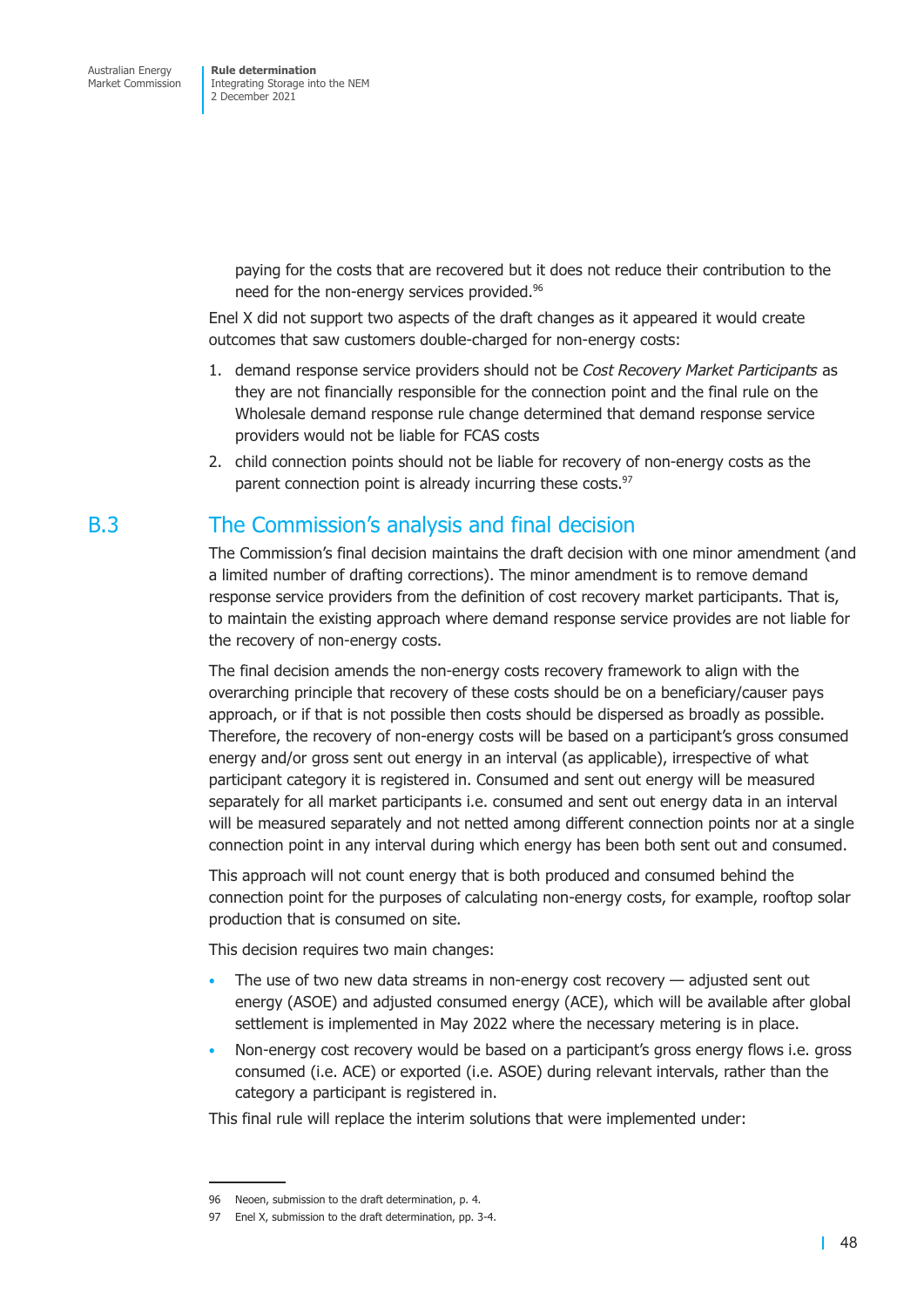Integrating Storage into the NEM 2 December 2021

- AEMO's rule change NEM settlement under low, zero and negative demand conditions<sup>98</sup>
- Iberdrola's (then Infigen) rule change Settlement under low operational demand.<sup>99</sup>

The following sections address stakeholder feedback on the draft determination.

#### **Stakeholders support further work on the recovery of non-energy costs**

The Commission notes a number of stakeholders argued that even with the draft decision inequities still exist in the approach to recovering non-energy costs. This is because participants with both generation and load behind a connection point are able to reduce their share of the non-energy costs recovered.

The Commission considers the primary objective of this rule change is to better integrate storage and hybrid facilities into the NEM. The final rule achieves this by realigning the nonenergy costs recovery framework to create a consistent approach for all participants.

Further, the Commission considers:

- This rule change has only engaged stakeholders on how to share the existing allocation of costs, not on changing the allocation of costs between the supply and demand sides of the market, or basing the recovery of these costs on behind the meter energy flows.
- It is not appropriate to retain the 150 MW threshold (as suggested by Shell, see appendix B.2). This was only intended as an interim measure and the Commission has not engaged on or assessed this approach as a long-term solution.
- Future work could focus on looking at how each of the non-energy costs should [be](#page-63-0)  [allo](#page-63-0)cated, including the option to separate energy flows behind a connection point when calculating who benefits from the provision of non-energy services.
- $\bullet$  This work is not currently a part of the AEMC's priority work program.<sup>100</sup> Stakeholders should consider if, how and when this issue should be addressed.

## **Demand response service providers removed from the definition of cost recovery market participant**

The Commission agrees with the arguments put forward by Enel X and has removed demand response service providers from the definition of cost recovery market participants. The Commission notes:

- demand response service providers are not the financially responsible market participant for their connection point
- this change ensures non-energy costs are not double-charged, and are only recovered from the financially responsible market participant.

## **Non-energy costs in embedded networks**

The Commission has tested Enel X's view (see appendix B.2) with AEMO, and considers that embedded network arrangements with parent and child connection points are not being

<sup>98</sup> This rule change can be accessed here.

<sup>99</sup> This rule change can be accessed here.

<sup>100</sup> The AEMC's priority areas of reform can be accessed here.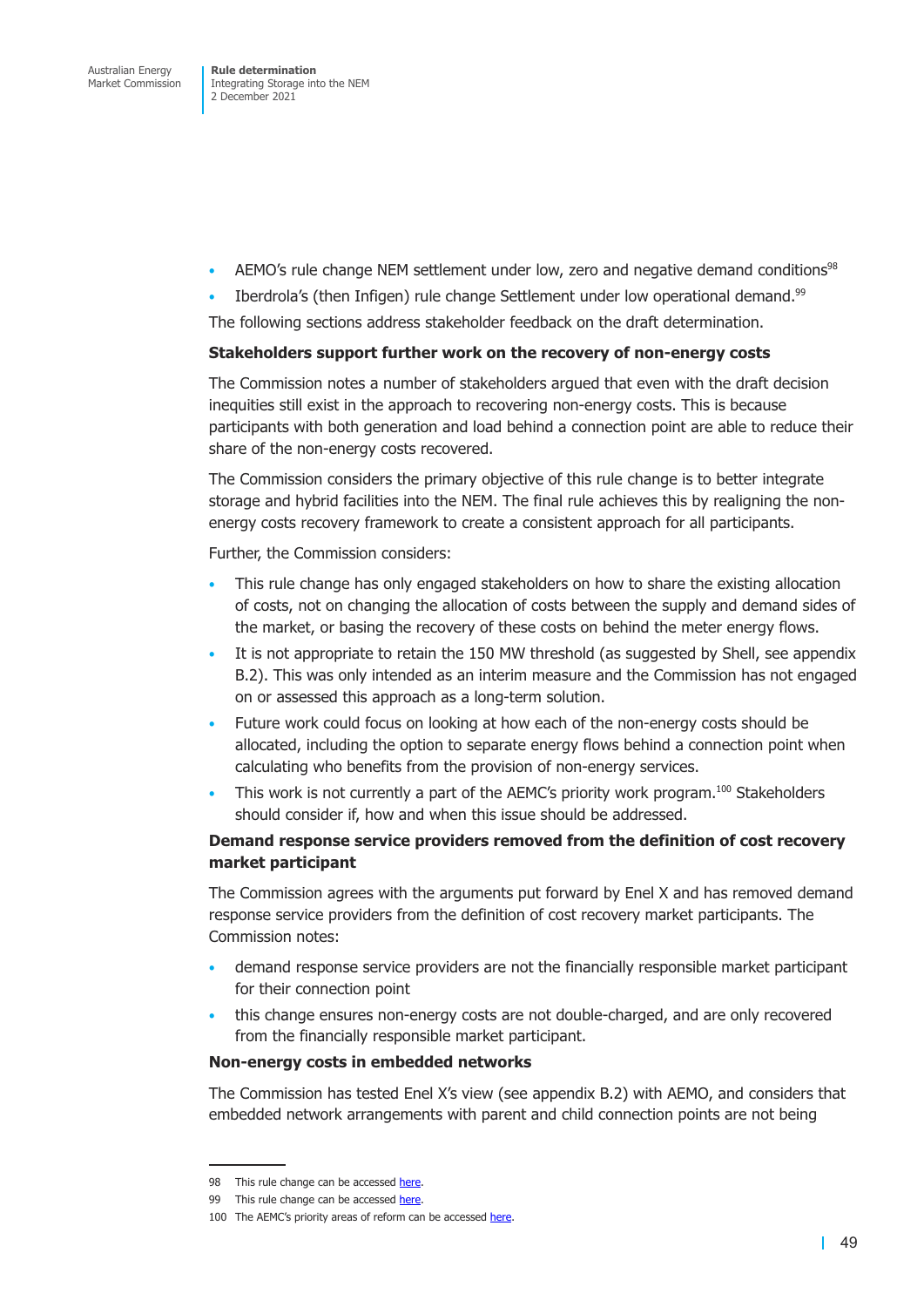double charged for non-energy costs, and nor will the final rule result in double charging. The Commission notes that:

- The calculations of adjusted sent out energy and adjusted consumed energy are based on the amount of electrical energy flowing to or from a transmission network connection point in a trading interval, as recorded in the metering data in respect of that connection point and that trading interval.
- The types and configurations of metering installations at the parent and child connection points on embedded networks, and the subtractive or other arrangements used in those metering installations, must be maintained by the embedded network manager under clause 7.5A.2 of the NER.
- The metering provisions in the NER provide sufficient flexibility for market participants that are financially responsible for child or parent connections points to establish metering arrangements with the embedded network manager. This allows for recovery of non-energy costs on the basis of the amount of energy consumed or generated for which the market participant at the relevant connection point is financially responsible.

## **B.3.1 Implementation and cost**

As noted in Chapter 2, the final rule will come into effect 30 months and one day after the final determination is published, that is 3 June 2024.

There are still a significant number of Type 6 accumulation metering installations, AEMO estimates up to 8.5 million across the NEM, which cannot separately measure bi-directional energy flows. Under the final rule these sites would continue to have non-energy cost recovery calculated on net energy flow, until meters are replaced with smart meters.

AEMO provided a cost estimate of \$5 million to \$7 million for the changes to the recovery of the non-energy costs framework. The Commission considers the benefits of removing inefficient cross subsidies and providing a long-term solution to the settlement issues raised in the AEMO and Infigen rule changes mentioned above, are likely to outweigh the cost to implement these changes to the framework for the recovery of non-energy costs.

# B.4 Background information

Further background and analysis on the recovery of non-energy costs can be found in appendix C of the draft determination here as follows:

## **TOPIC SECTION OF APPENDIX C**

| Non-energy costs<br>C.2                                                                           |  |
|---------------------------------------------------------------------------------------------------|--|
|                                                                                                   |  |
| Issues and proposed solution raised by AEMO<br>$C.3$ and $C.4$                                    |  |
| Previous stakeholder feedback<br>C.5                                                              |  |
| The Commission's draft determination analysis<br>C.6                                              |  |
| How this final decision will impact on the different categories<br>$\sim$ 7<br>of non-energy cost |  |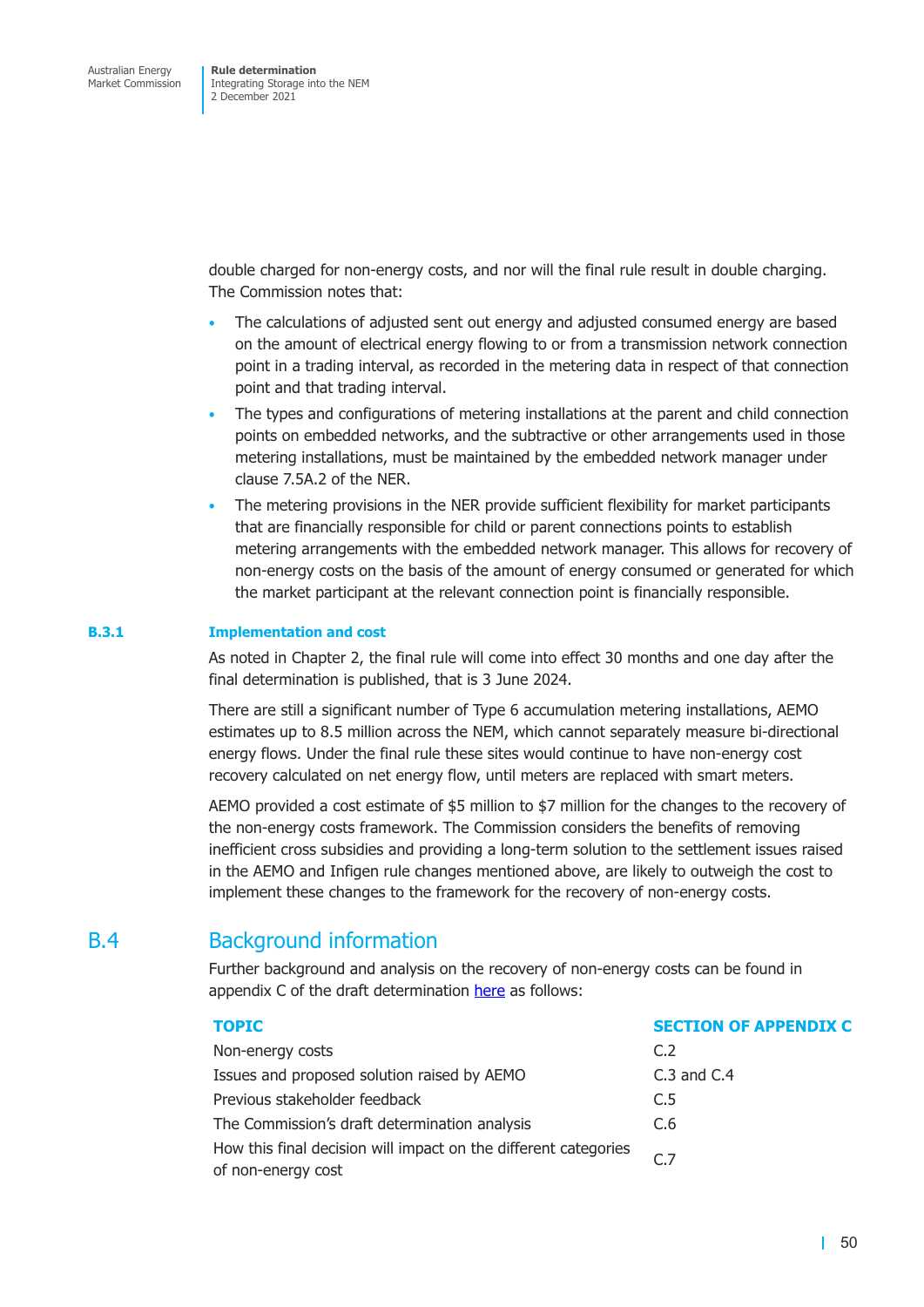Market Commission

Integrating Storage into the NEM 2 December 2021

# NETWORK USE OF SYSTEM CHARGES

## BOX 4: FINAL RULE — NETWORK USE OF SYSTEM CHARGES FOR STORAGE

## **The final rule makes minor amendments to transmission network charging arrangements**

The new IRP participant category will be a Transmission Customer for the purposes of NER Chapters 5 and 6A in relation to electricity taken from the grid. An IRP is therefore required to decide whether to seek a prescribed transmission service and pay the associated charges, or a different level of service under the framework for negotiated shared transmission services.

The final rule reduces barriers to the use of negotiated shared transmission services. Where a connection applicant seeks a shared transmission service and jurisdictional legislation is, or may be, an impediment to the provision of a negotiated transmission service, the Transmission Network Service Provider (TNSP) must, where requested:

- 1. provide information to the connection applicant about the nature of the issue and how it may be addressed; and
- 2. provide reasonable assistance with any governmental or regulatory approvals or coordination with the jurisdictional planning body required to address the issue.

## **The final rule amends distribution network charging arrangements**

Amendments relate to the application of NER Chapter 6 pricing principles to non-retail distribution customers under the tariff structure statement process (including the objective that tariffs should reflect efficient costs).

This appendix sets out the Commission's analysis, final decision and stakeholder views on the draft determination relating to network use of system charges for storage. Additional information and background on network charges can be found in appendix D of the draft determination, which can be accessed here.

# C.1 Overview

## **We are retaining the current fra[mewor](https://www.aemc.gov.au/sites/default/files/2021-07/integrating_energy_storage_systems_into_the_nem_-_erc0280_-_draft_determination.pdf)k on network charges**

Our final decision retains the current framework to allow storage to connect under a negotiated agreement for any network charges.101 We consider that a change to the current framework that would exempt storage would not promote the NEO as it would not send storage proponents and operators price signals that reflect:

the efficient cost of providing network services

<sup>101</sup> Storage may choose between a prescribed service or to negotiate. To date, all storage have connected under a negotiated agreement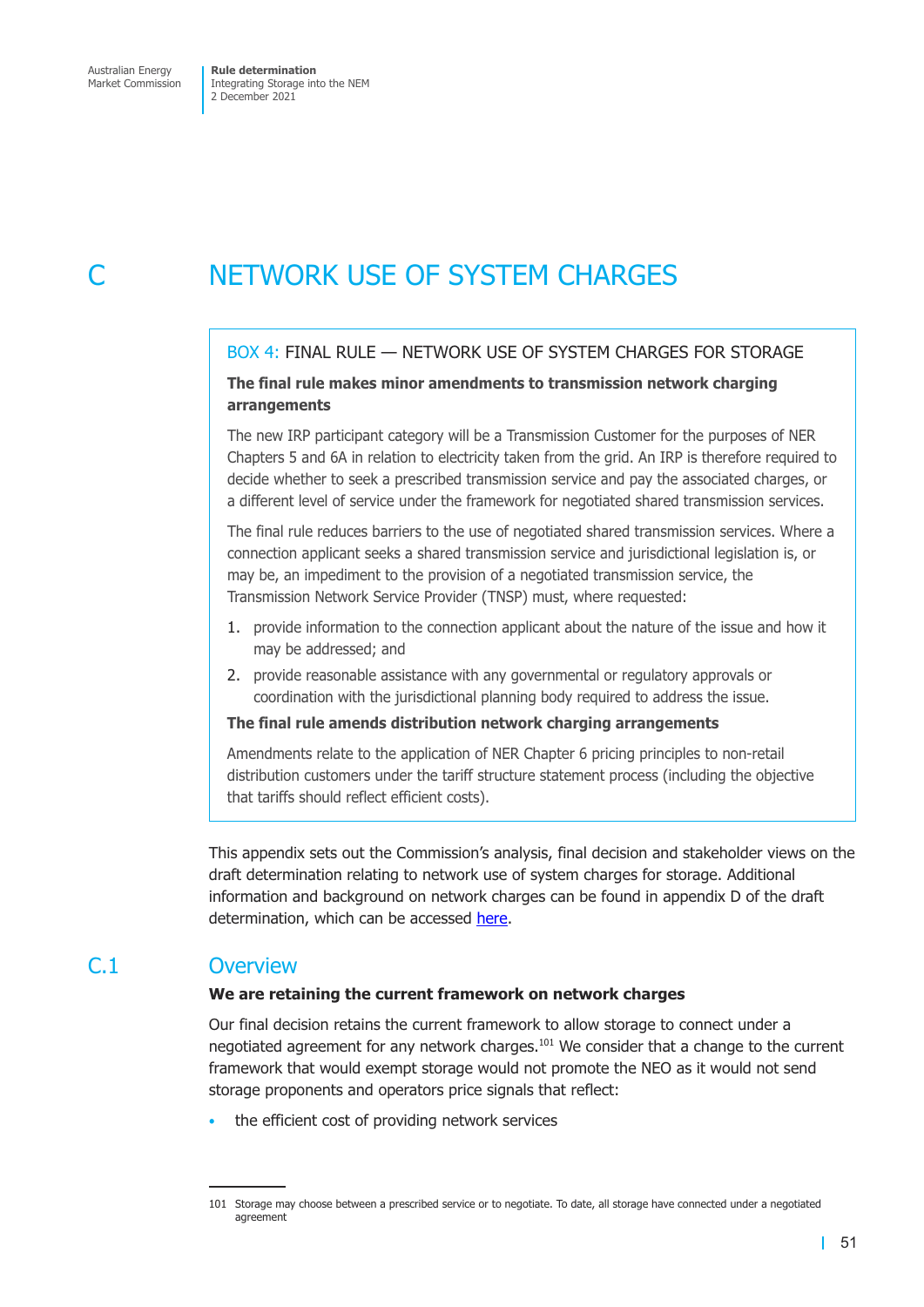• the benefit storage may have on the network (where a cost-reflective charge may result in storage being paid for the benefits they provide at certain times).

The Commission notes that the default position is not that storage must pay network charges, including TUOS. Rather, storage participants can choose the service they need and whether they go through the process of obtaining a negotiated or prescribed shared transmission service.

In maintaining the current framework, the Commission's final rule does make minor amendments to the NER to clarify how the negotiated framework applies in relation to gridscale storage and hybrids, and to accommodate the new IRP participant category. It also reduces barriers to the uptake of shared transmission services on a negotiated basis.

## **AEMO proposed to define storage and exempt storage from TUOS charges**

In its rule change request, AEMO considered that there was a lack of clarity on how network use of system charges apply to grid-scale storage and hybrids because they are not defined in the NER.<sup>102</sup> To address these issues, AEMO proposed to define storage and exempt it from TUOS charges. AEMO considered that an exemption would increase investor certainty and eliminate inefficient storage location decisions.

AEMO did not propose a similar exemption for storage connected at the distribution level from paying distribution use of system (DUOS) charges.<sup>103</sup>

## **Our draft decision did not define storage or exempt storage from network charges**

The draft rule did not define storage and kept the current framework for how load and generation face network charges. However, it did make minor amendments to clarify the current arrangements. The Commission received extensive feedback on the draft rule, while network businesses, the Australian Energy Regulator (AER), SA government and the MEU supported the decision, many others including storage proponents and operators strongly opposed it.

#### **Further work is needed on network charging issues**

The pricing of transmission services should be considered as the energy market transitions to more storage and other large flexible load (e.g. hydrogen). This includes determining the most efficient approach that sends the right price signals to storage to locate in the right areas, use the network and provide network services at the right times, and reward storage for doing so. As noted in appendix C.1.4, the Commission anticipate a rule change will be submitted to address these issues, and it will prioritise this work.

## **C.1.1 Benefits of the final rule**

The Commission considers that the decision to maintain the current framework with amendments to support the negotiation of charges with TNSPs has the following benefits:

<sup>102</sup> AEMO Integrating Energy Storage Systems into the NEM rule change request, 23 August 2019, p. 20.

<sup>103</sup> Ibid, p. 29, 54.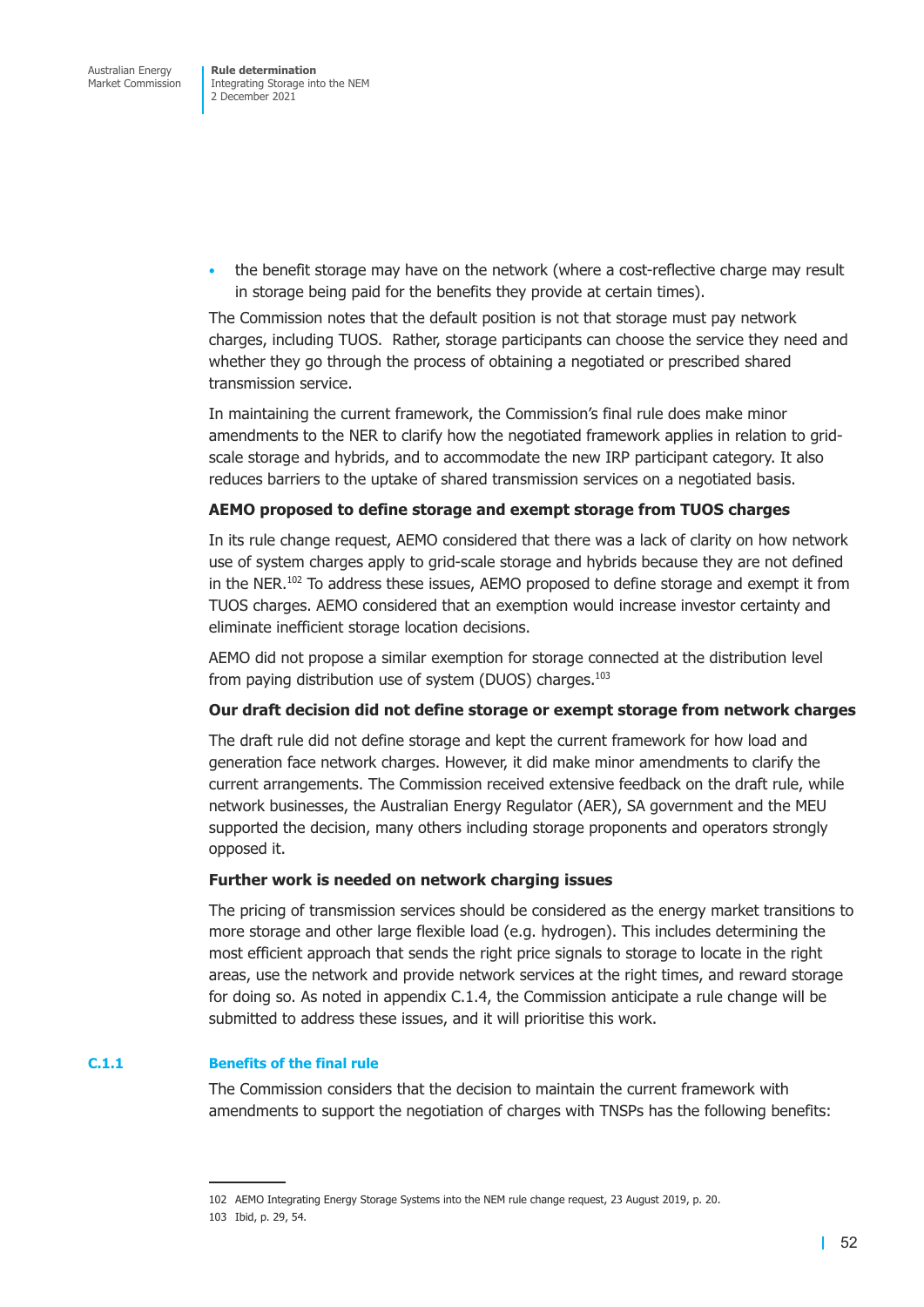- improves clarity on the treatment of distribution and transmission network charges for storage
- retains the flexibility for storage applicants to choose between negotiated and prescribed agreements for shared transmission services
- reduces barriers to the uptake of shared transmission services on a negotiated basis
- provides certainty to existing storage proponents. While existing storage will be transitioned across to the new IRP participant category, no changes will be made to existing network charging arrangements, allowing existing negotiated arrangements to remain in place.

## **C.1.2 The Commission does not intend the move to the IRP will impact current agreements**

Under the decision relating to registration, existing storage participants, both transmission and distribution-connected, will need to move to the IRP category.<sup>104</sup> However, the intent of this decision is that the shift to the new category would not change existing connection agreements (including existing network services or charging arrangements) as specified in clause 11.145.18. The Commission understands that many storage proponents have negotiated very low or zero network charges with the TNSP, and does not consider that any changes made in this rule change should alter those agreed charges.

## **C.1.3 New storage participants**

New transmission–connected storage participants will be able to negotiate arrangements with TNSPs in the same way existing storage participants have. The Commission expects that, in accordance with the NER, TNSPs will negotiate price and service levels that are consistent with those that have been negotiated for existing storage participants.

New storage participants who choose to connect to the distribution network will receive a direct control service tariff or a storage tariff trial option, where offered.

## **C.1.4 Further work is needed to investigate network charging issues for storage and other large flexible loads**

<span id="page-69-0"></span>The Commission notes that the existing rules relating to prescribed transmission service tariffs were not designed for loads like storage that can respond to dynamic price signals and can be controlled to minimise their impact on, or indeed reduce, network congestion. The existing negotiated services framework accommodates these types of loads without imposing prescribed TUOS charges. However, there are broader issues still to be considered, including how to better provide network price signals to incentivise efficient operation and location signals to storage operators and investors.

The Commission considers that these broader issues would need to be considered in relation to network charges more broadly and this rule change is not the appropriate avenue to address these substantial and complex issues. The Commission notes that these issues are relevant for other large flexible loads (e.g. hydrogen) which are entering the NEM. Changes

<sup>104</sup> Final rule, new clause 11.145.2.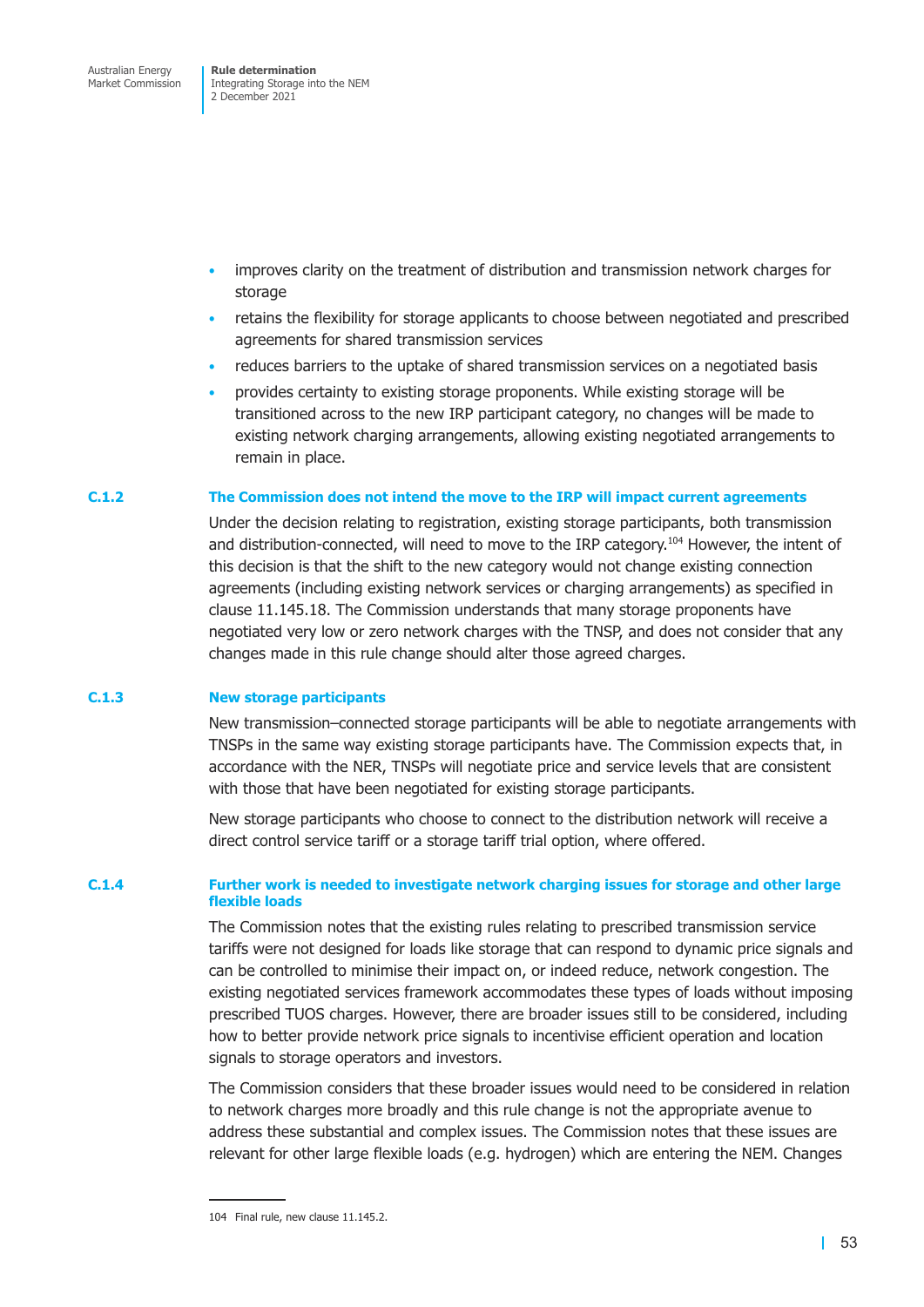to the Rules should be technology-neutral and thereby provide efficient price signals to all such loads, rather than specific regulations for storage.

The Commission considers this is an important issue that needs to be addressed and further work is needed on providing efficient network prices signals to storage and other market participants to support the energy market as it transitions to more renewables. Some stakeholders have indicated to the Commission they will submit a rule change on this issue following the final determination. The Commission agrees this is the right approach to dealing with such a significant reform area and anticipates a separate rule change request from interested participants that would allow us to consider these issues in more depth. The Commission will prioritise any such rule change request in the 2022-23 financial year.

The Commission also notes that other reforms may need to be considered alongside a future rule change, including:

- the ESB's recommended Congestion Management Model-Renewable Energy Zone (CMM-REZ) which proposes to put in place real time dynamic pricing to reflect the locational price of using the transmission network
- the AER's review of the transmission ring-fencing guidelines which is expected to be started in 2022.

# C.2 The Commission's analysis and final decision on transmission network use of system charges

This section provides:

- a summary of stakeholder feedback on the draft rule that retained the current arrangements, with minor amendments
- an explanation of why the final determination does not exempt storage participants from going through the usual process of obtaining a shared transmission network service
- an explanation of why the final determination retains the current arrangements and makes a minor amendment to improve the negotiating process for shared transmission services
- a summary of other reform processes that will work alongside the final rule by improving signals for efficient investment and use of the electricity network.

#### **C.2.1 Summary of stakeholder feedback on the draft rule that retained the current arrangements, with minor amendments**

The draft rule retained the current arrangements and made minor amendments to provide additional clarity. Additional information can be found in the draft determination here, see appendix D, section D.6.

The key stakeholder feedback on the draft rule is summarised below.

• Many stakeholders, including storage proponents and operators, did not sup[port t](https://www.aemc.gov.au/sites/default/files/2021-07/integrating_energy_storage_systems_into_the_nem_-_erc0280_-_draft_determination.pdf)he draft rule. Generally, these stakeholders preferred one of the following outcomes:

| 54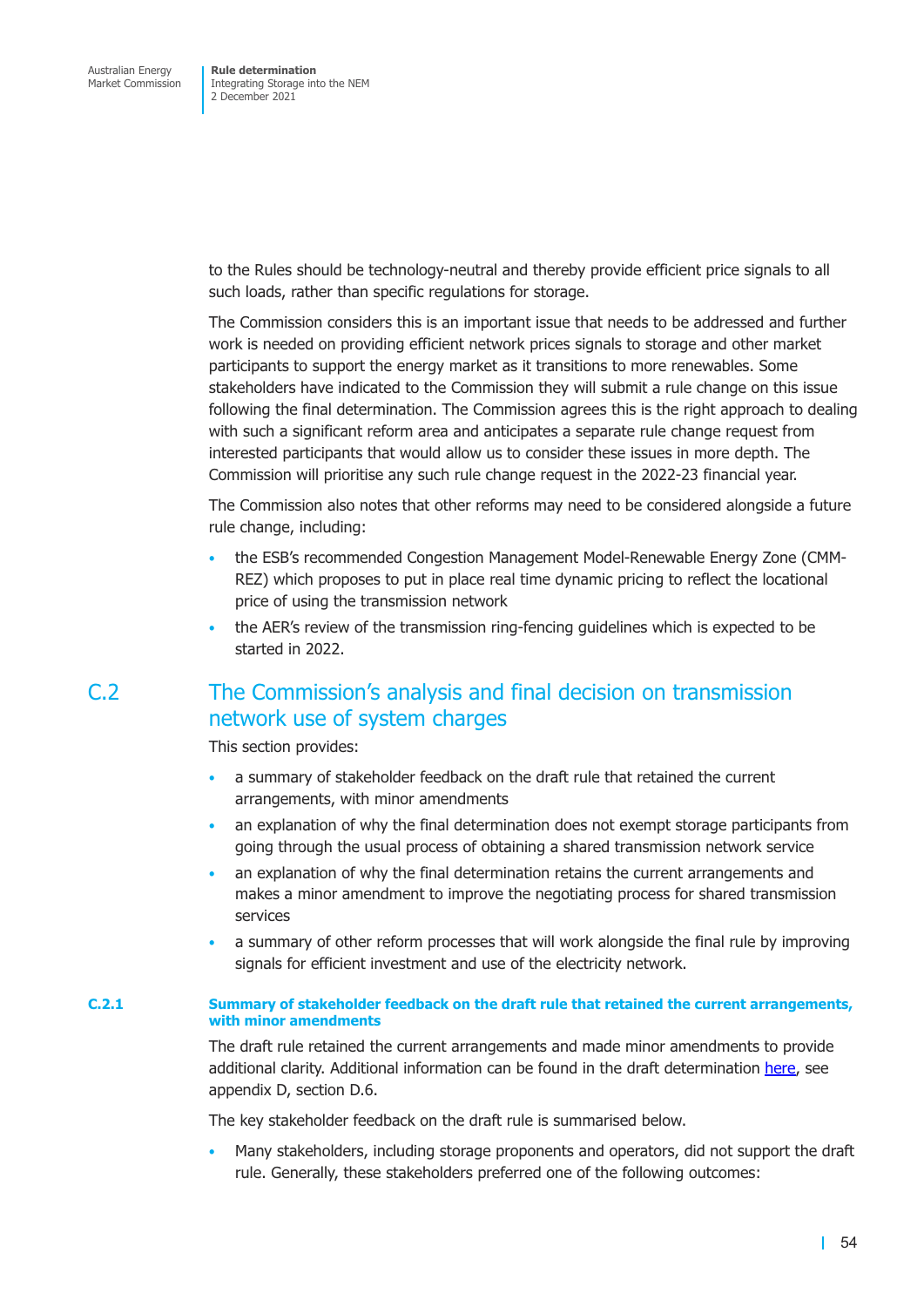Integrating Storage into the NEM 2 December 2021

- a full exemption from network charges for transmission connected storage participants<sup>105</sup>
- $\bullet$  introducing more cost reflective services<sup>106</sup> with lower performance standards and lower tariffs, such as an interruptible service for transmission connected storage and other scheduled loads.<sup>107</sup>
- Network businesses, the AER, South Australian Government and the MEU supported the draft rule as it allowed storage to connect and negotiate an outcome that reflected their impact on the network.108 The AER and ENA did not consider that a blanket exemption on network charges was appropriate for transmission connected storage.<sup>109</sup>

More detail on stakeholder feedback on the draft rule is provided in appendix C.2.2, appendix C.2.3 and appendix C.2.4.

#### **C.2.2 The final rule does not exempt storage from the process of obtaini[ng a shared tran](#page-71-0)[smission](#page-74-0)  network service**

<span id="page-71-0"></span>[The fi](#page-74-0)nal [rule retains the d](#page-78-0)raft rule to not exempt storage from network charges. This means that storage participants can choose whether to seek a prescribed or negotiated transmission service, and follow the relevant pathway for the determination of any charges, noting that negotiated charges may be set at zero.

Many stakeholders, including storage proponents and operators, considered that the rules should specify that storage is exempt from paying TUOS for a number of reasons. The Commission's analysis in response to these reasons is outlined below.

## **A blanket exemption of storage from network charges would not be cost reflective or technology neutral**

The Commission's position is that it is important for the rules to adopt a technology-neutral approach and not create cross subsidies. Incentivising the uptake of particular technologies or the provision of particular services is best determined by governments as an overlay to the technology-neutral framework the NER seeks to provide.

Stakeholder views on this were mixed. For example, Tesla suggested that the application of network charges for storage creates a cross-subsidy to end consumers of energy.110 On the other hand, Endeavour Energy considered that exempting storage from network charges, as a default position, would require "networks to initiate a process to unwind cross-subsidies that are introduced from the outset."<sup>111</sup>

<sup>105</sup> Australian Energy Council, p. 1; AGL, p. 1; Alinta, p. 2; AEMO, p. 19; ARENA, p. 1; ATCO, p. 1; BayWa, p. 1; CleanCo, p. 1; EnergyAustralia, p. 1; Flow Power, p. 1; Clean Energy Investor Group, p. 1; Hydro Tasmania, p. 1, Iberdrola, p. 1; Meridian, p. 1; Neoen, p. 2; Origin, p. 1; Snowy Hydro, p. 2; Stanwell, p. 1; Tesla, p. 4; Tilt Renewables, p. 1; Windlab, p. 1

<sup>106</sup> Akaysha submission, p. 1.

<sup>107</sup> Shell Energy submission p. 1.

<sup>108</sup> Submissions on draft determination from: AER, p. 1; AusNet Services, p. 2; Energy Networks Australia, p. 1; SA Department of Energy and Mining, p. 3; Major Energy Users, p. 3; Endeavour Energy, p. 1; TasNetworks, p. 1

<sup>109</sup> Submissions from AER, p.1; ENA, p. 1.

<sup>110</sup> Tesla submission, p. 3.

<sup>111</sup> Endeavour Energy submission, p. 2.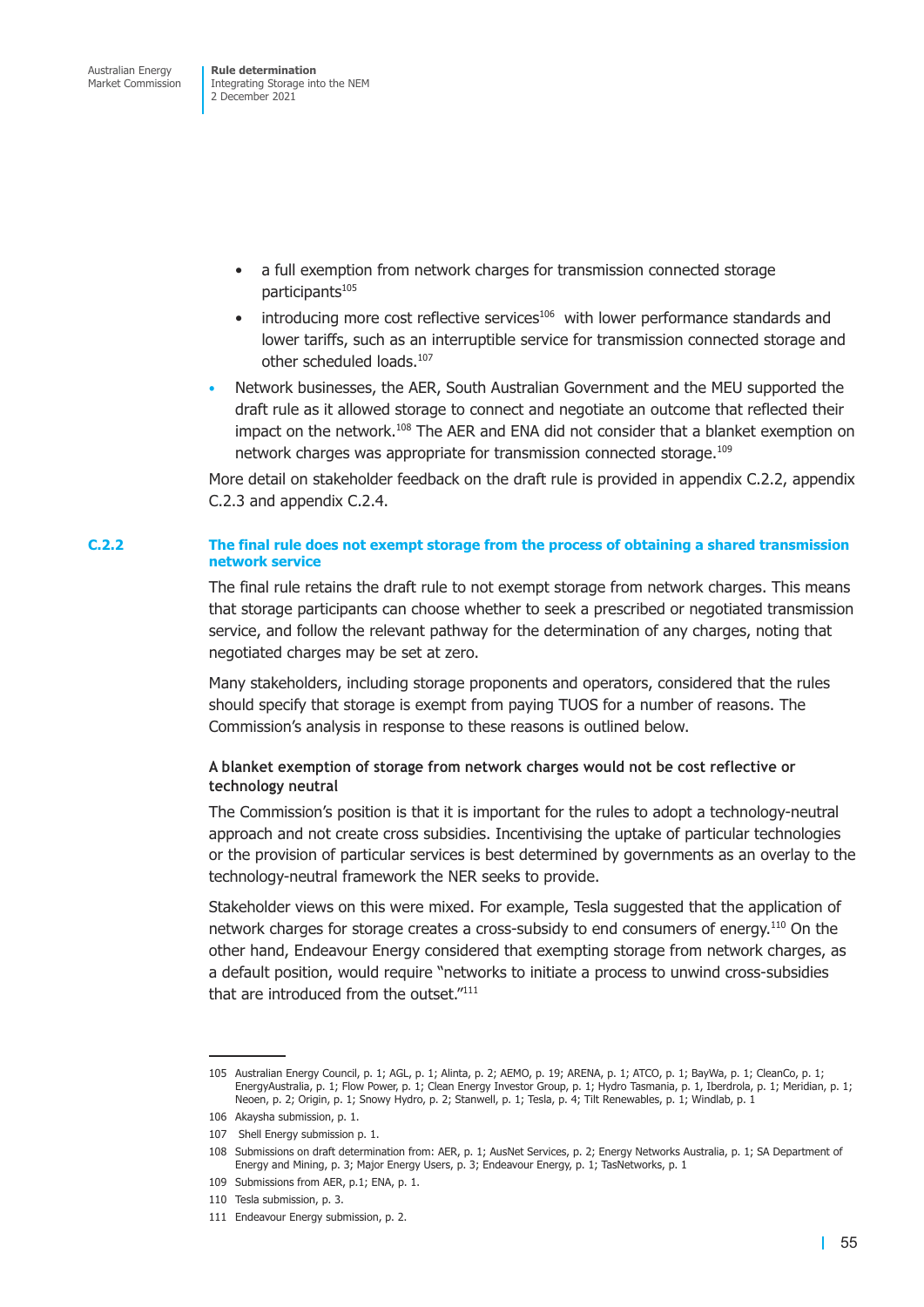Our final position is not to provide a blanket exemption from network charges. The Commission considers that AEMO's proposed technology specific exemptions will not contribute to the NEO. A blanket exemption would not reflect the efficient cost of providing the service to a bi-directional unit or the benefit or cost impact it may have on the network.

Other reforms will also seek to provide a level playing field for all participants by focusing on services rather than the technology that provides it, including the ESB two-sided market design and the CMM-REZ. More information on the CMM-REZ is set out in appendix C.2.4.

#### **Exempting storage from network charges would not support efficient location decisions**

Exempting storage from network charges, as proposed by AEMO, would n[ot address conc](#page-78-0)erns about the potential for inefficient locational or operational decisions made by storage. However, other reform processes outside of this rule change, detailed in appendix C.2.4, may address AEMO's concerns by providing more efficient and consistent network charges for storage.

The MEU considered that storage should pay for its use of the network [as it may cause "](#page-78-0)a need for augmentation of the network to accommodate its peak import demands".<sup>112</sup> On the other hand, AusNet Services considered that transmission augmentation expenditure is currently driven primarily by new renewable projects.<sup>113</sup>

### **Investment incentives and clarity**

AusNet Services, Meridian and Stanwell noted that the rules should support investment in storage, as it provides dispatchable generation and network support services.<sup>114</sup>

CleanCo and Tesla suggested that not exempting storage may impede the commercial viability of storage projects.115 Snowy Hydro did not support the draft rule as "storage assets would be liable for TUOS, subject to their ability to negotiate TUOS charges under a negotiated service."116 AEMO noted that an exemption from TUOS "would provide certainty for TNSP planners to contract with every IRU".<sup>117</sup>

The Commission notes that the default position is not that storage must pay TUOS, but that storage participants must go through the process of obtaining a shared transmission service. In doing so, storage participants can choose whether to seek a negotiated or prescribed shared transmission service. The final rule does not change the existing arrangements in which storage participants can obtain a negotiated service, and existing storage participants have been able to negotiate low or no network charges under this framework. Incentivising the uptake of particular technologies or the provision of particular services is best determined by governments as an overlay to a technology-neutral framework the Commission is seeking to provide in the rules.

116 Snowy Hydro submission, p. 1.

<sup>112</sup> MEU, p. 3.

<sup>113</sup> AusNet Services, Transmission-Connected Storage and TUOS slides, October 2021.

<sup>114</sup> AusNet Services, Transmission-Connected Storage and TUOS slides, October 2021; Meridian, p. 1; Stanwell, p. 3.

<sup>115</sup> Submissions from CleanCo, pp. 4-6; Tesla p. 4.

<sup>117</sup> AEMO submission, p. 19.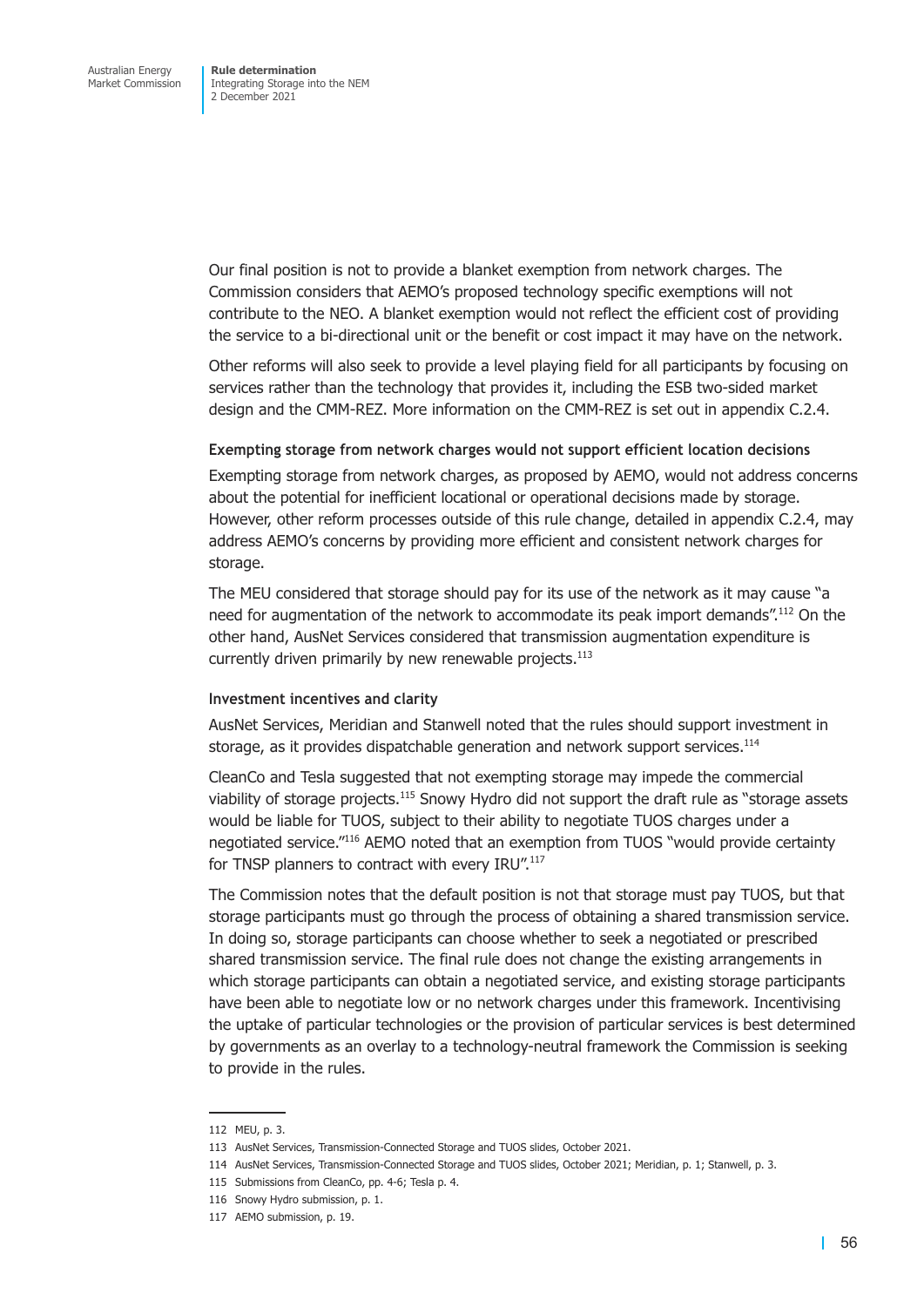Tesla suggested that if the AEMC's "end goal is to create a framework of cost reflective tariffs under a two-way trading participant model, it would be better for the AEMC to provide certainty" in the interim by exempting storage from paying TUOS and DUOS.118 The Commission notes that exempting storage would not promote the NEO as explained above and the issue of how network costs should be recovered from storage and other participants are broader than this rule change and should be addressed in a specific rule change, which the Commission will prioritise.

AEMO and AusNet considered that the risk associated with uncertain shared transmission service charges needs to be priced by storage providers, and will flow through to higher costs for consumers.<sup>119</sup> The Commission notes that the intent of the final decision is that:

- there would be no change to existing connection agreements, including existing network charging arrangements, for storage participants, some of which do no pay network charges
- new transmission–connected storage participants can negotiate arrangements with TNSPs in the same way existing storage participants have. The Commission expects that TNSPs will negotiate price and service levels that are consistent with those that have been negotiated for existing storage participants.

### **The status quo maintains a level playing field**

The Commission considers that the status quo approach maintains a level playing field. Some stakeholders suggested that storage should be exempt from network charges as they are competing to supply services with generators that do not pay network charges. However:

- when exporting energy, storage is treated in the same way as other generators and does not pay TUOS
- when importing energy, the current framework allows the storage proponent to negotiate the level of service it wishes to receive and the commensurate charge, which can be zero.

AusNet Services suggested that a level playing field was not necessary as there are different drivers and benefits of storage at the transmission and distribution level.<sup>120</sup> The Commission intends there to be a level playing field in terms of incentives to invest in storage at the transmission and distribution levels.

### **Appropriately allocating risks related to shared network costs**

AEC, EnergyAustralia, Neoen and Snowy Hydro considered that network charges should be allocated downstream to end use consumers and not to storage, which are consuming energy for later discharge.<sup>121</sup> However the AEC "also recognised that there will be complexities with hybrid facilities and that a blanket rules based exemption, while beneficial for investor confidence in upstream storage, may unintentionally create avoidance

<sup>118</sup> Tesla submission, p. 4.

<sup>119</sup> AEMO submission, p. 19; AusNet Services, Transmission-Connected Storage and TUOS slides, October 2021

<sup>120</sup> AusNet Services, Transmission-Connected Storage and TUOS slides, October 2021

<sup>121</sup> Submissions from AEC, pp. 1-3, EnergyAustralia, p. 1; Neoen, p. 2; and Snowy Hydro, p. 2.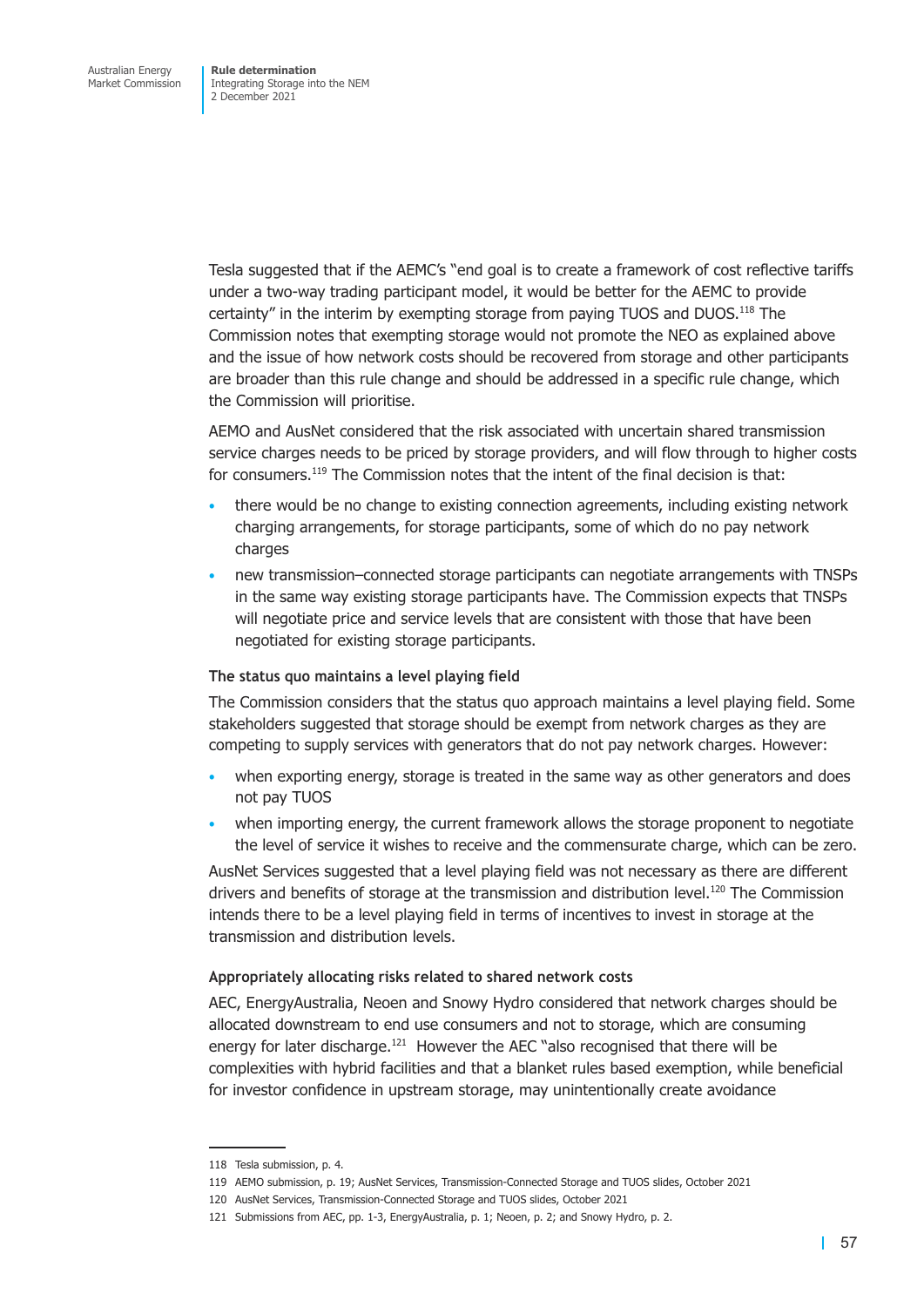opportunities".122 Therefore, the AEC suggested "incorporating within the rules clear principles about the intent of TUOS charging".<sup>123</sup>

The Commission decided to keep the current framework for the reasons explained above, and did not add principles around network charges. Such new principles could be considered in a separate rule change, which the Commission considers a priority in the near future, as explained further in appendix C.2.4.

### **Auxiliary loads**

Snowy Hydro consi[dered that "as th](#page-78-0)e new rules would effectively no longer recognise the concept of auxiliary supply for pumped storage, pumped hydro assets will bear an unfair allocation of the costs of the transmission system, harming competition".<sup>124</sup>

The Commission notes, in addition to defining auxiliary load to exclude load used to charge storage, that the final rule clarifies that all existing pumped hydro providers will be moved to the IRP category. New integrated resource providers will need to go through the process of obtaining a negotiated or prescribed shared transmission service, consistent with all other types of storage and other transmission customers. However, moving existing participants to the new participant category is not intended to require them to renegotiate existing connection agreements; existing arrangements (which may provide for zero charges) could continue, subject to their own terms.

#### **Alternative options**

Shell Energy suggested the introduction of an interruptible transmission shared service for storage and other scheduled loads that are flexible and connected to the transmission network.125 This could be defined with a lower network performance standard and lower network charges, compared to a prescribed transmission service, to reflect that it is a nonfirm service that "is willing to be constrained off during times of peak network utilisation or localised network congestion".<sup>126</sup> The Commission notes that the introduction of an interruptible shared transmission service in the NER would require further consideration of a range of issues, including potential implications for transmission network planning, cost allocation, pricing principles and compliance.

The Commission notes that there are likely to be other alternative approaches to network charging that should be considered. This may include alternative approaches for distribution network charging, as explained in appendix C.3.4.

#### **C.2.3 The final rule retains the current arrangements and makes amendments to improve the negotiating process**

The final rule retains the current [arrangements an](#page-81-0)d makes amendments to:

<sup>122</sup> That is, the potential to try to avoid network charges. AEC submission, p. 3.

<sup>123</sup> AEC submission, p. 3.

<sup>124</sup> Snowy Hydro submission, p. 2.

<sup>125</sup> Shell Energy submission, p. 4.

<sup>126</sup> Ibid, p. 4.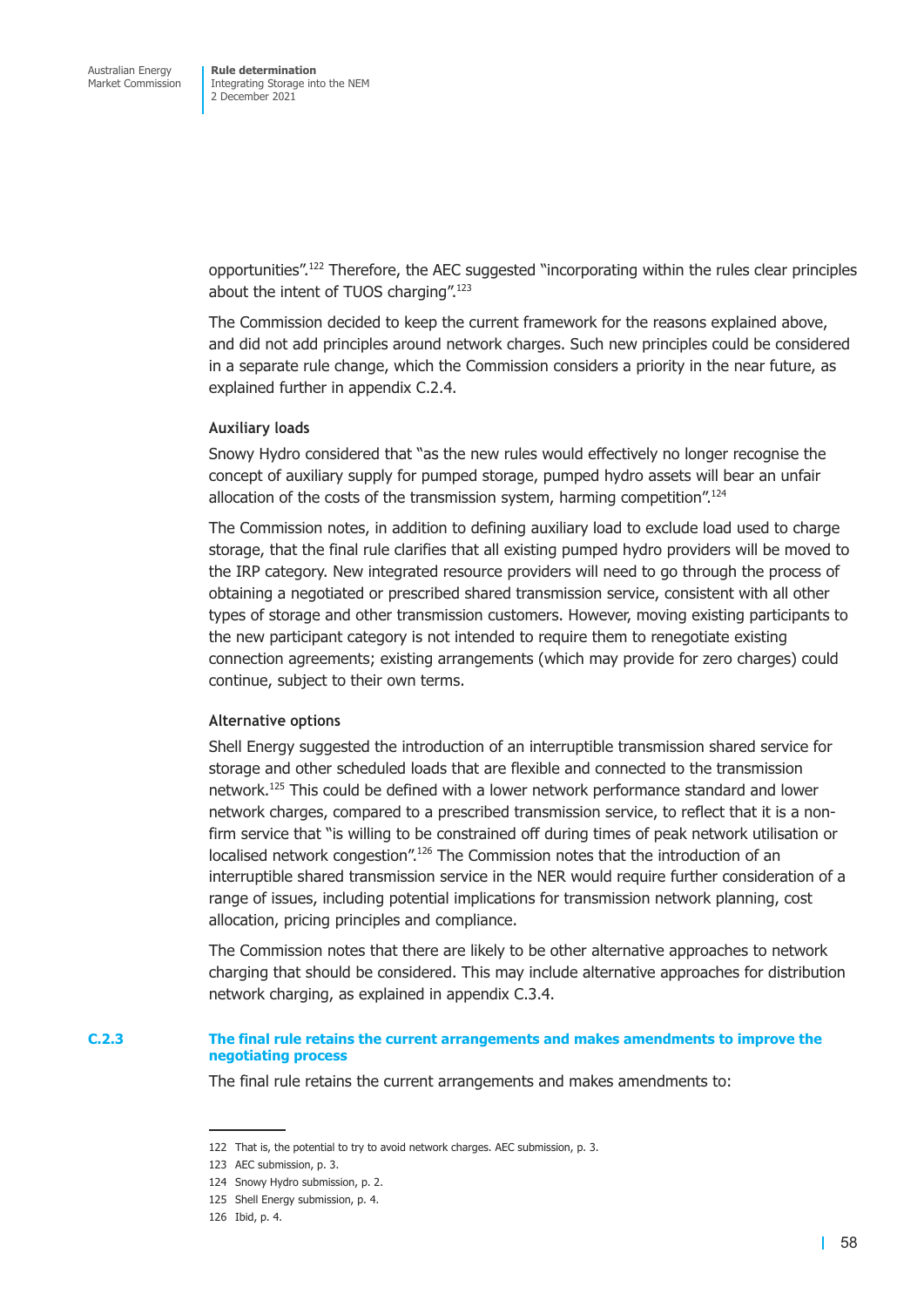- specify that the new IPR market participant category is a Transmission Customer for the purposes of NER Chapters 5 and 6A in relation to electricity taken from the grid, and so will need to go through the process of obtaining a negotiated or prescribed transmission service<sup>127</sup>
- reduce barriers to the uptake of shared transmission services on a negotiated basis.<sup>128</sup>

### **Summary of stakeholder feedback on the draft determination**

Storage participants were concerned that, through the negotiation process, a flexible schedule load such as storage, "bears the risk that

- the TNSP may set a price that is higher than what is cost reflective
- the TNSP may impose unreasonably onerous non-price conditions
- the TNSP may offer different pricing to different proponents seeking the same type of negotiated service, which would disadvantage the proponent compared to its competitors."129

Network businesses and the SA Government supported the flexibility of the current arrangements:

- AusNet Services, Endeavour Energy and TasNetworks supported the flexibility to negotiate agreements with batteries and other hybrid facilities.<sup>130</sup>
- The SA Government supported the ability for storage to receive a different service level than a prescribed transmission service, where "negotiated charges may be applicable and no TUOS is being charged".<sup>131</sup>
- AusNet Services noted "that TNSPs can agree to waive TUOS if they are operating as scheduled or semi-scheduled loads or operated to the net benefit of consumers".132
- AusNet Services noted that storage can be controllable and operated in a way to guarantee that it will not draw load during times of peak demand.<sup>133</sup>

### **The final rule retains flexibility for storage participants to choose between a negotiated or prescribed shared transmission service**

Figure C.1 outlines whether network use of system charges may apply to different types of participants under the final rule, and the process for obtaining a shared transmission network service. A storage provider seeking to connect to the transmission network has the following [options for](#page-76-0) obtaining a shared transmission service, a:

• **prescribed transmission service** that has a regulated price and service standards

<sup>127</sup> The final rule is as per the draft rule.

<sup>128</sup> This is an additional amendment made between the draft and final rule.

<sup>129</sup> Shell Energy, p. 3.

<sup>130</sup> AusNet, p. 1; Endeavour Energy, p. 2.;TasNetworks, p.1.

<sup>131</sup> SA Government, p. 3.

<sup>132</sup> AusNet Services, p. 1.

<sup>133</sup> AusNet Services, Transmission-Connected Storage and TUOS slides, October 2021.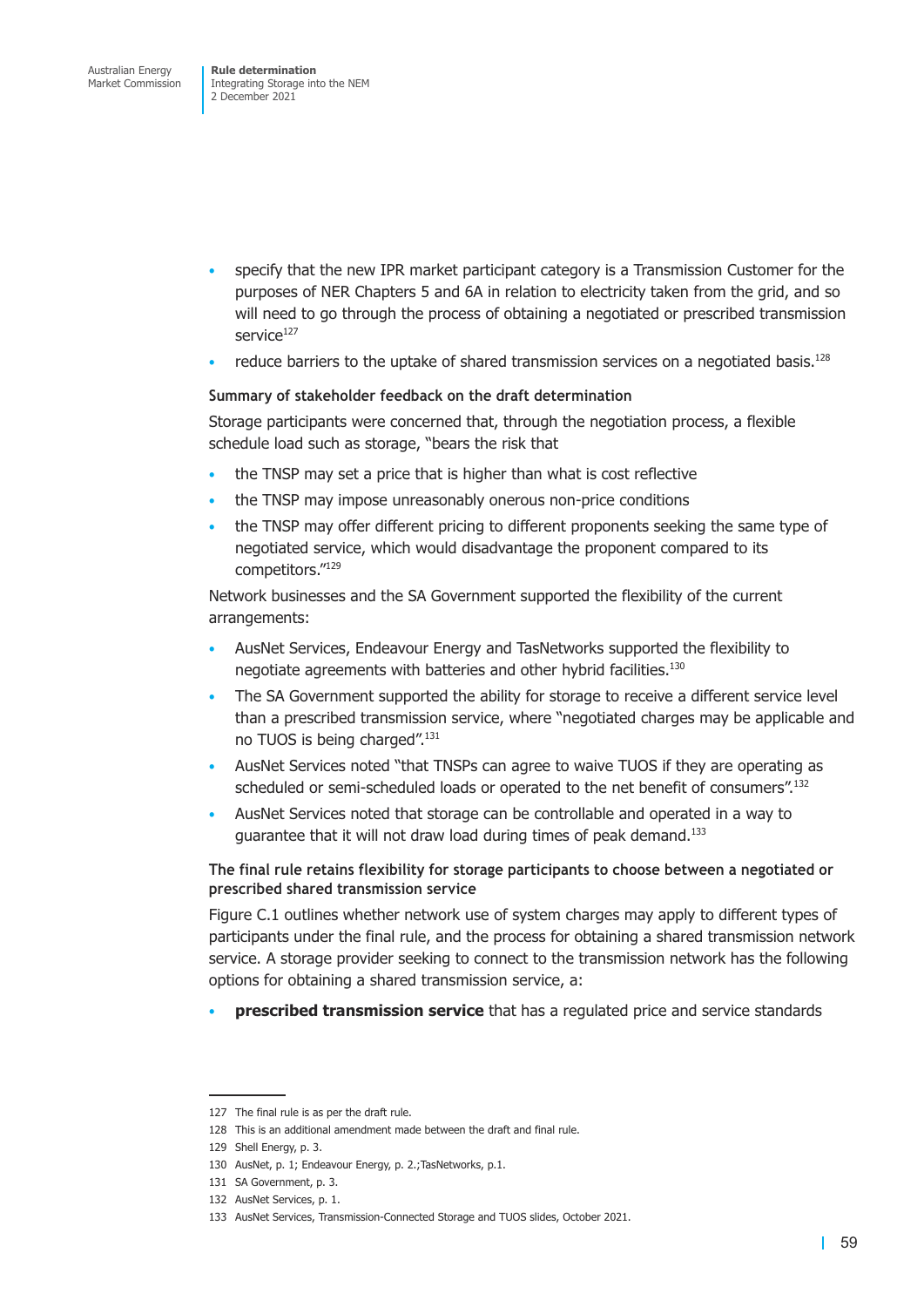• **negotiated transmission service** for a price and level of service that is negotiated with the TNSP. If the storage applicant and TNSP cannot reach an agreement, the storage provider may seek arbitration.



### <span id="page-76-0"></span>**Figure C.1: Network charges for bi-directional units connected to the transmission network**

Where a shared transmission service is provided as a negotiated transmission service, the TNSP may charge for the service. The amount of the charge is governed by existing principles in the NER, including:

- the difference between the price for a negotiated service, that does not meet or exceed the network performance requirements in schedules 5.1a and 5.1, and the price for a prescribed transmission service which meets these network performance requirements, should reflect the TNSP's avoided costs of providing the latter service<sup>134</sup>
- the price for the negotiated service must be the same for all transmission customers (including storage participants), unless there is a material difference in the cost of providing the service<sup>135</sup>
- the price may be reduced over time, if a portion of the costs of the relevant TNSP assets starts to be recovered from other participants.<sup>136</sup>

The final rule retains the current arrangements where a storage provider may seek a negotiated or prescribed transmission service. However, the final rule does not include the clause in the draft rule which stated that a shared transmission service may be classified as a prescribed or negotiated transmission service by reference to the network performance requirements in a connection agreement. The Commission now considers that draft clause

<sup>134</sup> NER Schedule 5.11(4).

<sup>135</sup> NER Schedule 5.11(5).

<sup>136</sup> NER Schedule 5.11(6).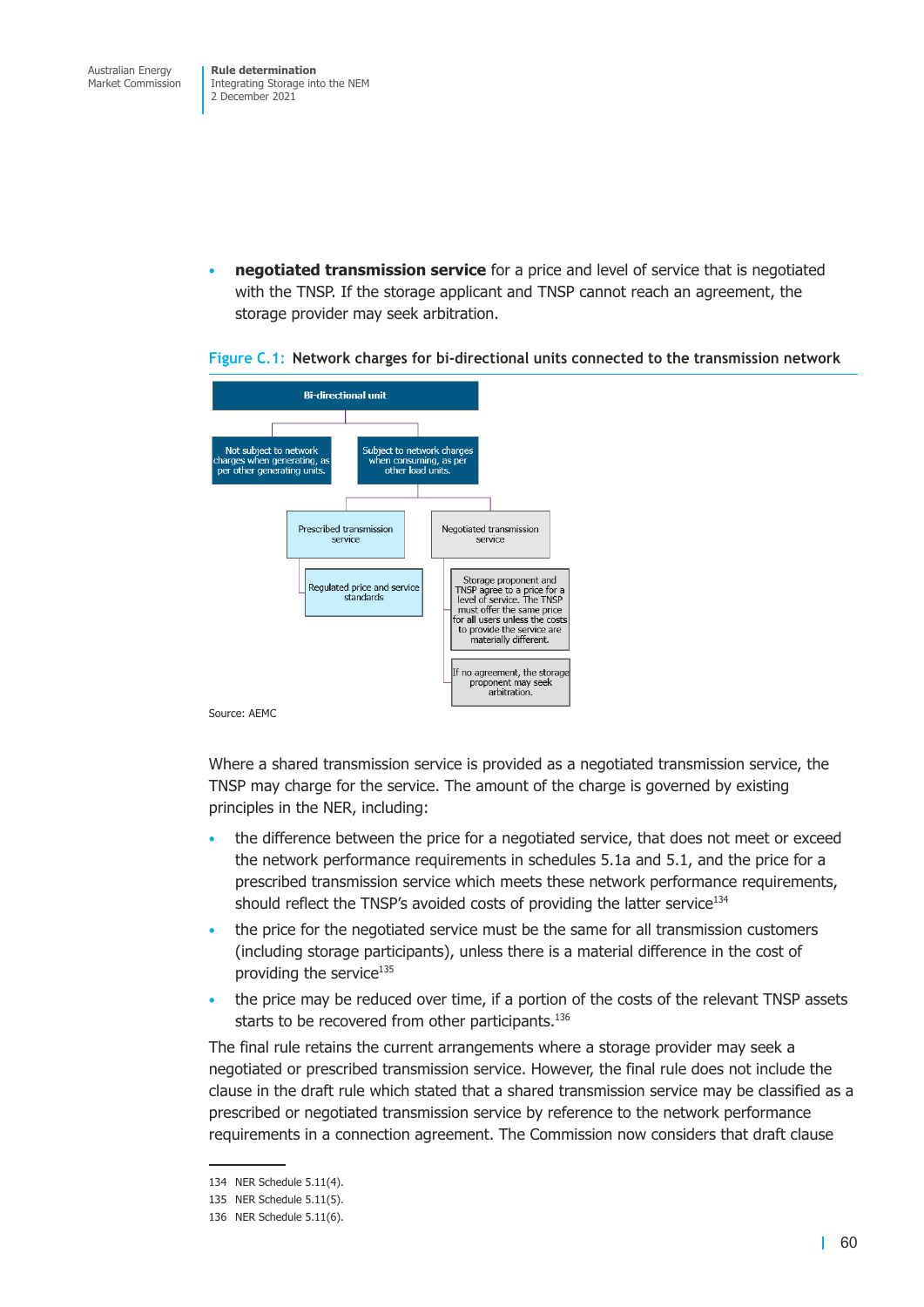(cl. 5.2A.3(b1)) was unnecessary and could cause confusion, as prescribed transmission service and negotiated transmission service are defined terms in the NER.

### **The final rule improves investor clarity related to the negotiation process**

While the process for negotiating a shared transmission service is clear in the NER, it does not appear to be straightforward in practice. The following issues were identified with the process to negotiate shared transmission services:

- CleanCo suggested that there was "uncertainty and transaction costs involved in negotiating an outcome with a TNSP"137
- Snowy Hydro suggested that "the unequal bargaining position is complicated by NSP's own storage investments"<sup>138</sup>

The Commission has made an amendment to reduce barriers to the uptake of negotiated shared transmission services. For example where a jurisdictional regulator must approve a different service performance standard for a negotiated transmission service, compared to the standard for a prescribed transmission service. The final rule requires that, where a connection applicant seeks a shared transmission service and jurisdictional legislation is, or may be, an impediment to the provision a negotiated transmission service, the TNSP must, where requested, provide:

- 1. information to the connection applicant about the nature of the issue and how it may be addressed; and
- 2. reasonable assistance with any governmental or regulatory approvals or coordination with the jurisdictional planning body required to address the issue.<sup>139</sup>

The Commission also notes that:

- the AER intends to re-commence its review of transmission ring-fencing guidelines in 2022. For more information, refer to appendix C.2.4.
- a further rule change, which the Commission will prioritise, which refined prescribed TUOS for large flexible loads would ideally reduce the need for storage to go through the negotiating process and therefore re[duce uncertainty](#page-78-0) and transaction costs.

### **The final rule does not change existing negotiated agreements**

The final rule is not intended to require parties to reopen existing negotiated agreements for shared transmission services. All storage providers currently connected to the transmission network have a negotiated agreement with the relevant TNSP, some of which provide for network charges of zero, and the final rule will not change this. While existing storage operators will be moved to the integrated resource provider category, this would not impact existing network charging arrangements between the storage provider and TNSP.

<sup>137</sup> CleanCo submission, p. 6.

<sup>138</sup> Snowy Hydro submission, p. 2.

<sup>139</sup> Clause 5.2A.6(2A).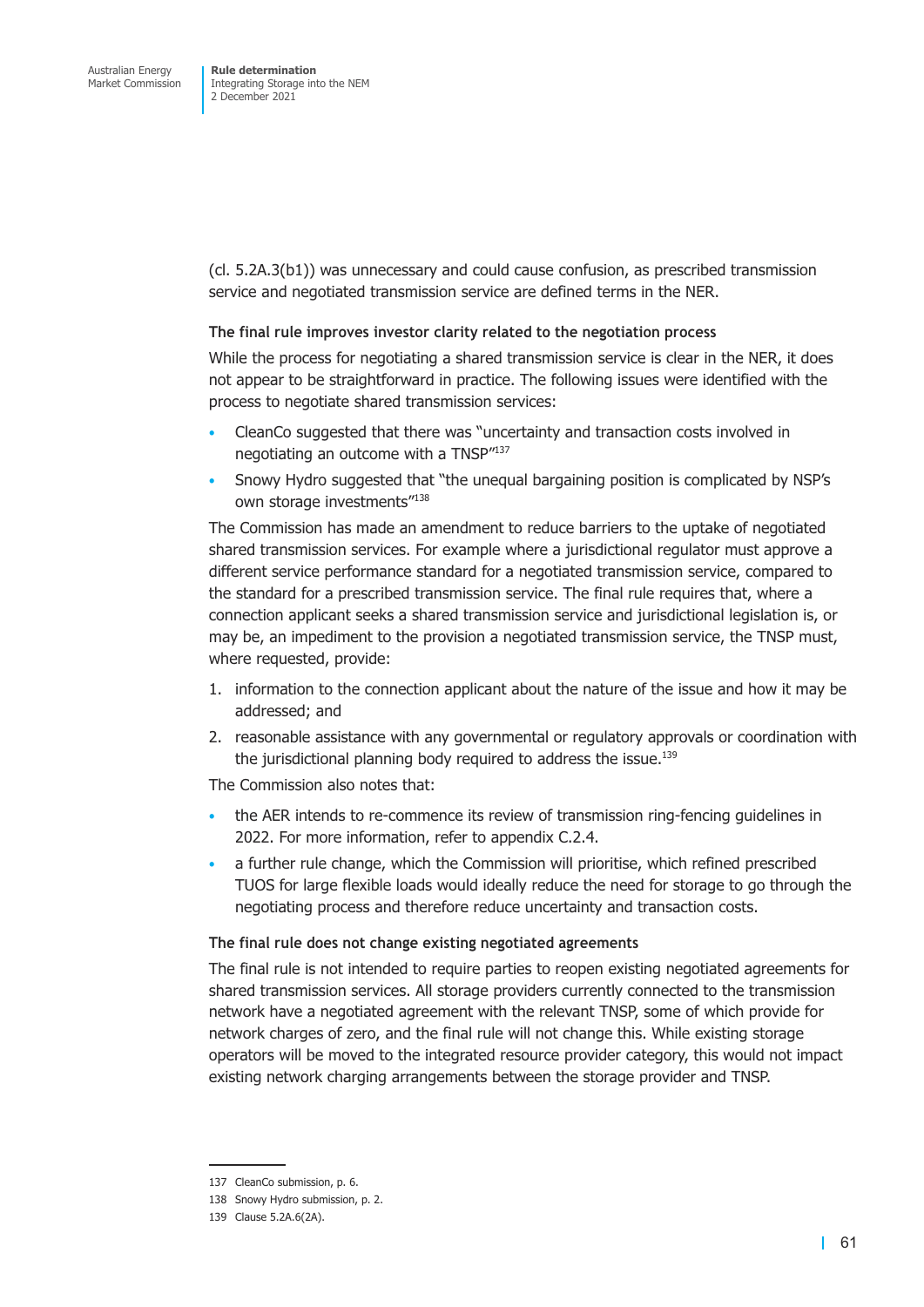Integrating Storage into the NEM 2 December 2021

The ENA and CleanCo considered that this rule change should not affect existing shared services arrangements.<sup>140</sup>

### **New negotiated agreements should be consistent with existing negotiated agreements for storage participants**

The Commission expects that, in accordance with schedule 5.11(5) of the NER, TNSP's and storage participants will negotiate prices for new shared transmission agreements that are consistent with existing negotiated agreements.

#### **C.2.4 Other reform processes that may support the final rule by improving signals for efficient investment and use of the network**

<span id="page-78-0"></span>The Commission considers that further work is required on how network costs are recovered from storage and other market participants, as the energy market transitions to more storage and to a more dynamic pricing environment. This includes determining the most efficient approach that sends the right price signals to storage to locate in the right areas and reward storage for doing so. As noted above in appendix C.2.2, this rule change is not the appropriate avenue to address these issues.

This section outlines other reform processes that may support or work alongside the final rule, including:

- the ESB's recommendation to develop a CMM-REZ
- changes to the transmission ring-fencing arrangements.

### **The ESB's post-2025 recommendation to develop a CMM-REZ**

On 26 August 2021, the ESB published its final advice to Energy Ministers on the post-2025 redesign of the NEM. As part of the transmission and access reform pathway, the ESB recommended a CMM. The CMM would complement the interim REZ framework and address the emerging congestion management needs of the system. A CMM-REZ is intended to:

- promote efficient investment by improving market signals for new generators and storage participants to locate in REZs<sup>141</sup>
- promote efficient operation and use of the network by providing better operational incentives for storage to be paid to alleviate transmission congestion $142$
- reduce uncertainty for investors.<sup>143</sup>

In October 2021, the National Cabinet endorsed the development of a CMM. The ESB proposed a CMM with both charges and rebates for generators.<sup>144</sup>

#### **The AER's upcoming transmission ring-fencing review**

The purpose of ring-fencing is to prevent regulated businesses from:

<sup>140</sup> CleanCo, p. 1.

<sup>141</sup> Energy Security Board, Post-2025 Market design final advice, Part a, 27 July 2021, p. 46.

<sup>142</sup> Ibid, p. 46.

<sup>143</sup> Ibid, p. 46.

<sup>144</sup> For more information, please refer to: ESB, Post-2025 Market Design, Transmission and access reform pathway, October 2021.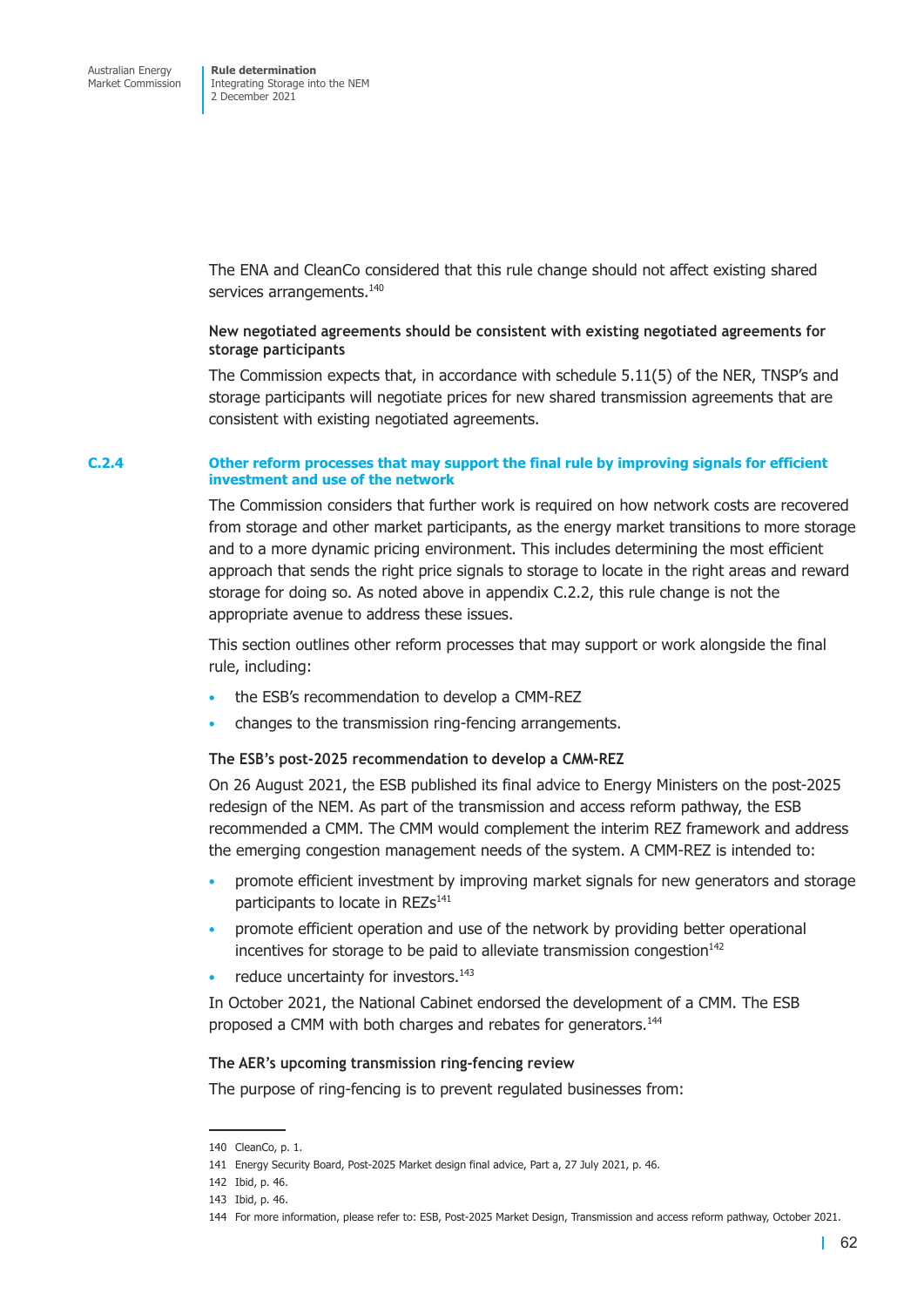- discriminating in favour of their related parties to disadvantage competitors operating in contestable markets; and
- not use revenue earned from regulated services to cross-subsidise contestable services.<sup>145</sup>

AEMO's concerns about inefficient storage location decisions, for example where a storage provider chooses to locate in a jurisdiction where network charges are favourable, are more likely to occur where ring-fencing is ineffective, rather than how network charges are applied.

The Commission notes that the AER considers that the current transmission ring-fencing guidelines, which were last updated in 2005, do not adequately address the risk of crosssubsidisation between prescribed transmission services and other services provided by the TNSP or an affiliate.<sup>146</sup>

The AER intends to re-commence its review of transmission ring-fencing guidelines in 2022. The Commission supports this review and notes that it is timely in the context of this final rule taking effect on XXX.

Additional information and analysis on ring-fencing is set out in the Commission's draft determination.<sup>147</sup>

## C.3 The Commission's analysis and final decision on distribution network use of system charges

This section provides:

- a summary of the final rule that retains the current arrangements relating to distribution charges with a minor amendment
- a summary of stakeholder feedback on this aspect of the draft rule
- the Commission's analysis on distribution charges under the final rule.

Information on the draft determination can be found here, see appendix D, section D.6.

#### **C.3.1 The final rule retains the current arrangements, with a minor amendment**

The final rule retains the current arrangements wher[e the](https://here) AER classifies services and approves the DNSP's tariff classes and levels in accordance with the pricing principles.<sup>148</sup>

The final rule includes a minor amendment to make clear that, in the event of a dispute, the tariffs that a DNSP charges for the provision of common distribution services for customers that are not retail customers should reflect the efficient costs of providing those services to the customer.<sup>149</sup> The final rule reflects the draft rule.

### **C.3.2 Summary of stakeholder feedback on the draft rule**

Key stakeholder feedback on the draft rule was:

<sup>145</sup> AER, Ring-fencing, website viewed 28 October 2021, https://www.aer.gov.au/networks-pipelines/ring-fencing

<sup>146</sup> AER, Electricity Transmission Ring-fencing - a review of current arrangements, Discussion paper, November 2019, p. 22.

<sup>147</sup> AEMC, Integrating Energy Storage into the NEM, Draft determination, 15 July 2021, pp. 113-114.

<sup>148</sup> For more information refer to AEMC, Integrating Energy Storage into the NEM, Draft determination, 15 July 2021, pp. 101-114.

<sup>149</sup> For more information refer to AEMC, Integrating Energy Storage into the NEM, Draft determination, 15 July 2021, pp. 111.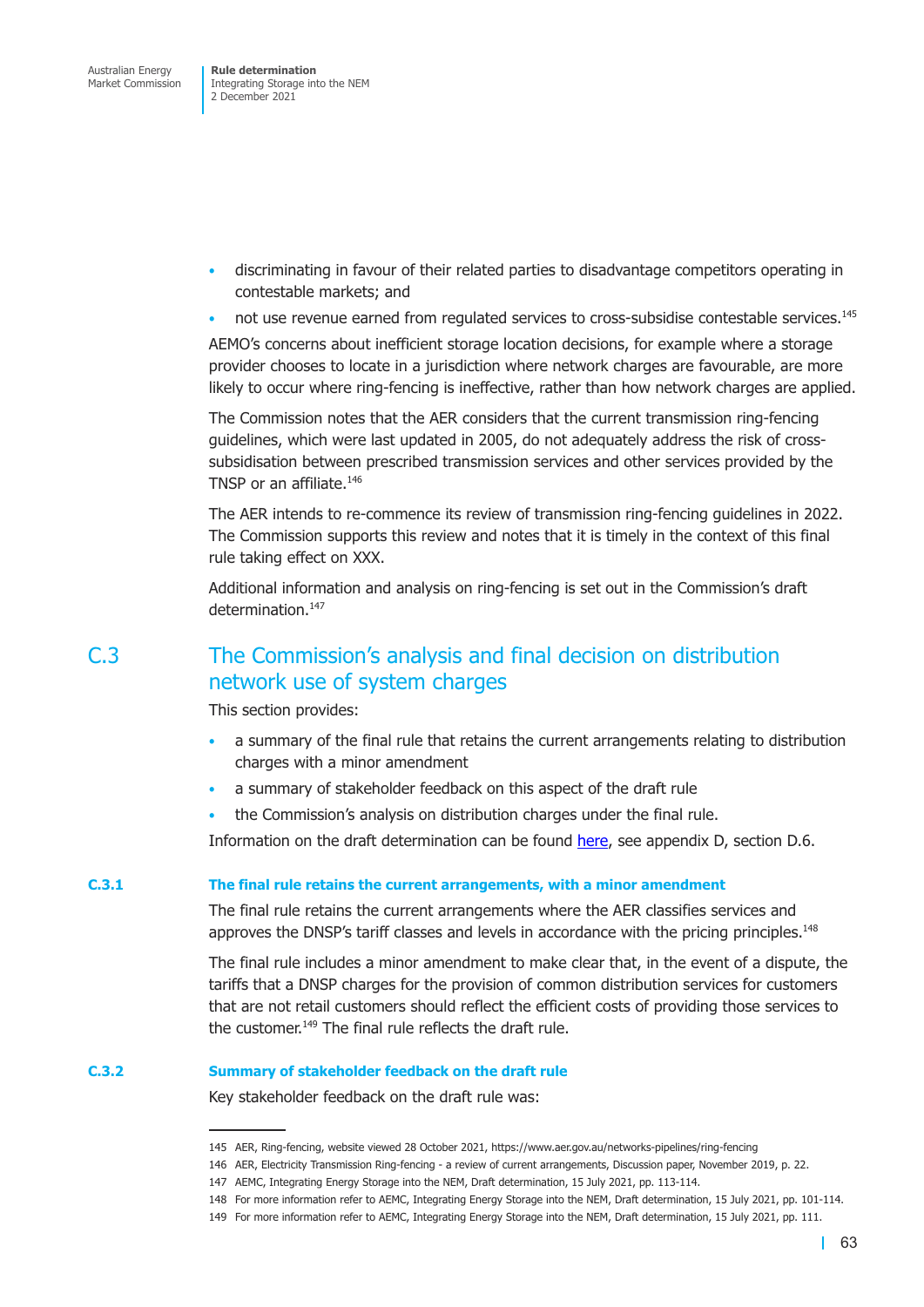- Distribution charges should be more cost reflective and it is inefficient to solely rely on the dispute resolution process to apply cost-reflective pricing principles<sup>150</sup>
- Terrain Solar suggested that, for consistency and transparency, DNSPs and TNSPs should be required to publish negotiated charges for individual projects.<sup>151</sup>
- The AER, Endeavour Energy and TasNetworks supported the draft decision to not exempt storage from transmission or distribution network charges.<sup>152</sup>
- AusNet Services suggested that a level playing field between incentives to invest in storage at the transmission and distribution levels is not necessary, given different drivers and benefits of storage at these levels.<sup>153</sup>
- TasNetworks noted that the inability to charge use of system would be inconsistent with the recent Access, Pricing and Incentive Arrangements for Distributed Energy Resources rule change that introduced the optionality for a DNSP to charge for export services<sup>154</sup>
- The AER noted that the proposal to exempt storage from TUOS "could lead energy storage proponents to invest at the transmission network, even if investment at the distribution network would be more efficient."155 CitiPower, Powercor and United Energy had similar views.156

### **C.3.3 The final decision reflects the draft decision**

### **The final decision retains consistency between distribution and transmission network charges**

The final rule retains consistency in that storage is not exempt from paying network use of system charges, for load, whether it is connected to the transmission or distribution network. The Commission notes that the *Access, pricing and incentive arrangements for distributed energy resources* final rule removes the prohibition on DNSPs charging for export services, which means distribution level generators and small and grid-scale storage may eventually face cost reflective DUOS export charges which could also include DNSPs making payments to providers of energy import or export services.

### **The final decision does not change network charging arrangements for existing storage**

The final decision provides greater focus on the need for network use of system charges to reflect the efficient cost to serve distribution customers that are not retail customers.

<sup>150</sup> Terrain Solar submission, p. 2 and 3; Shell Energy Submissions, p.7..

<sup>151</sup> Terrain Solar, p. 3.

<sup>152</sup> AER, p. 1; AusNet Services, p. 1; Endeavour Energy, p. 1 Tas Networks, p. 2.

<sup>153</sup> AusNet Services, Transmission-Connected Storage and TUOS slides, October 2021

<sup>154</sup> TasNetworks, p. 2.

<sup>155</sup> AER submission, p. 2.

<sup>156</sup> CitiPower, Powercor and United Energy, p. 2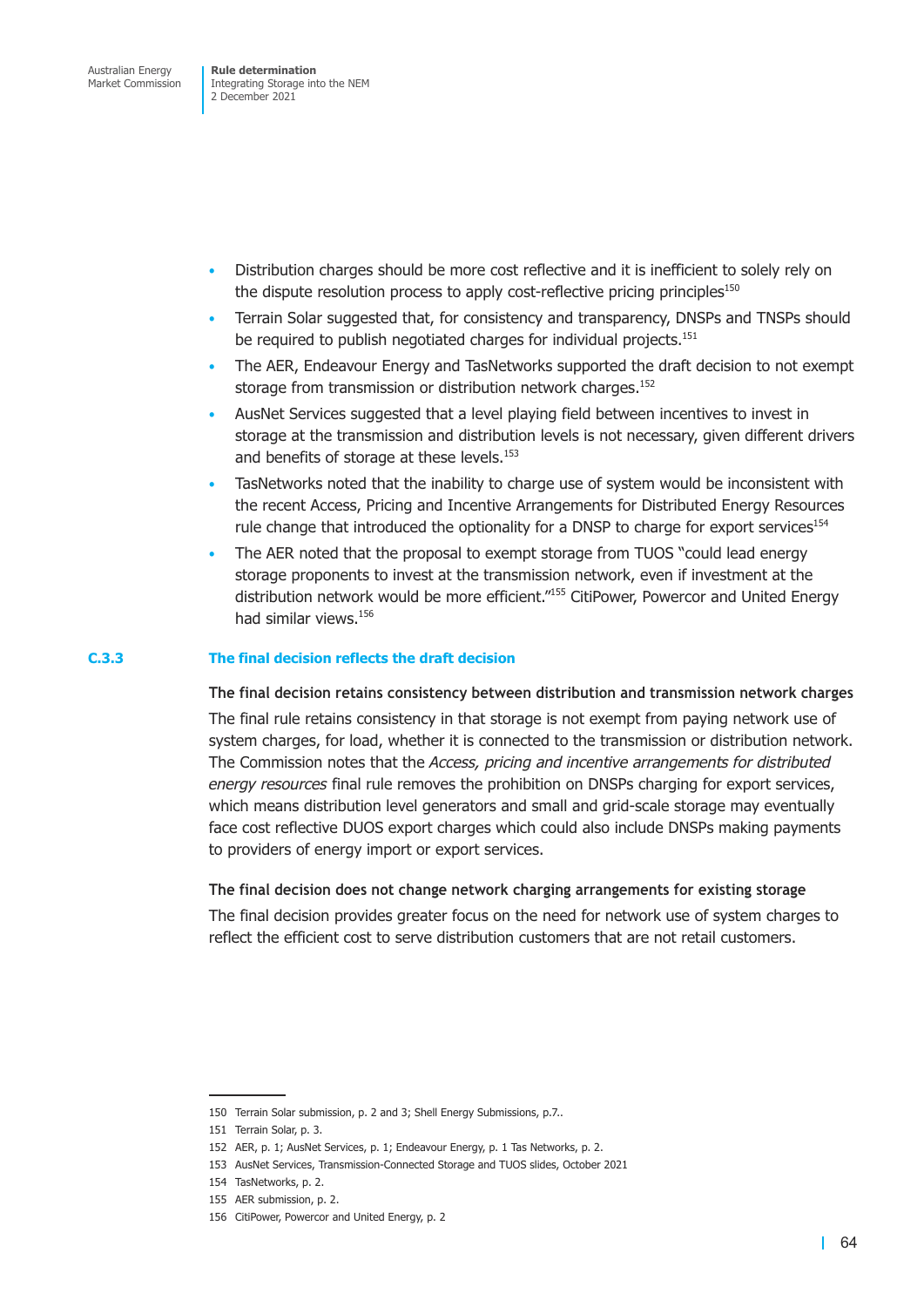Market Commission

Integrating Storage into the NEM 2 December 2021

### **C.3.4 Other reform processes may support the final rule by improving signals for efficient investment in and use of the network**

The Commission notes that Terrain Solar and Shell Energy suggested alternative approaches to distribution charges, such as developing additional more cost reflective service classes for storage and other participants.

<span id="page-81-0"></span>As outlined in appendix C.2.4, the Commission considers that further work is required on how network costs are recovered from storage and other market participants. The Commission anticipates a rule change request to consider network charging issues for storage and other participants i[n more depth, wh](#page-78-0)ich could include network charging arrangements at both the transmission and distribution network levels.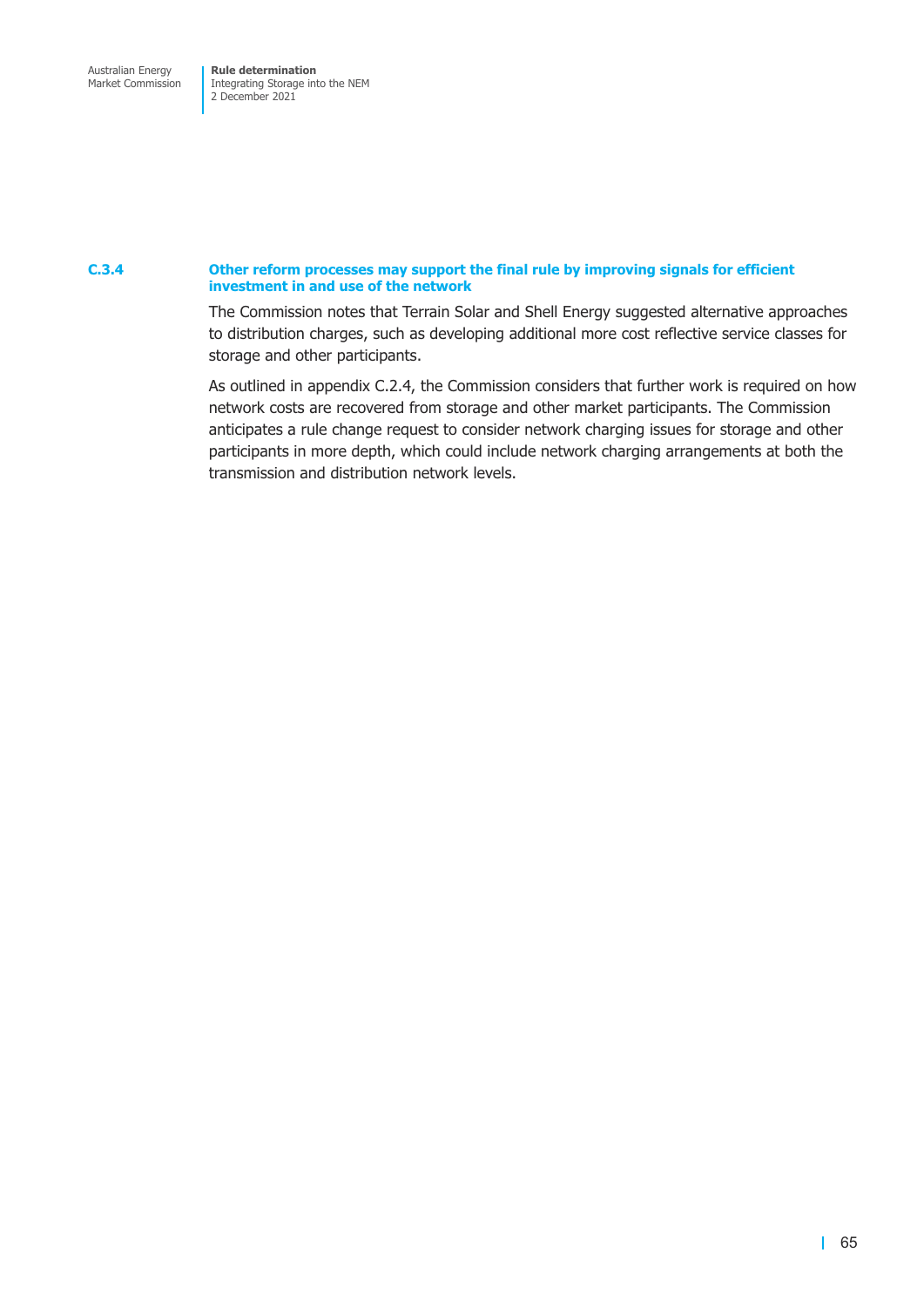Market Commission

Integrating Storage into the NEM 2 December 2021

# D OTHER ISSUES

This appendix considers stakeholder feedback and outlines the Commission's final decision on the remaining issues raised in this rule change. All of these final decisions have retained the draft decision and for most, stakeholders provided minimal feedback on the draft determination. Table D.1 below lists each issue and provides a summary of the Commission's final decision with more detail in the following sections.

### **Table D.1: Sum[mary of th](#page-82-0)e Commission's final decisions for other issues**

<span id="page-82-0"></span>

| <b>ISSUE</b>                                                     | <b>COMMISSION'S FINAL DECISION</b>                                                                                                                                                                                                                                                                                                                                                                                                                 |
|------------------------------------------------------------------|----------------------------------------------------------------------------------------------------------------------------------------------------------------------------------------------------------------------------------------------------------------------------------------------------------------------------------------------------------------------------------------------------------------------------------------------------|
| Retailer<br>Reliability<br>Obligation                            | The final rule makes IRPs liable entities under the RRO in respect of their<br>load if aggregate annual load exceeds 10GWh in a particular NEM region.<br>This is consistent with how Market Customers are treated.                                                                                                                                                                                                                                |
| Ancillary<br>service<br>provisions in<br>Chapter 2 of<br>the NER | The final rule defines a new umbrella term for the provision of ancillary<br>services to replace the separate clauses which relate to ancillary service<br>generating units and ancillary service loads. The required changes to the<br>definition of load have been made to achieve this. Additional changes have<br>also been made to properly integrate the IRP in these provisions, including<br>small resource aggregators (currently MSGAs). |
|                                                                  | Transitional provisions enable MSGAs to provide ancillary services from their<br>small generating units from March 2023.                                                                                                                                                                                                                                                                                                                           |
| Technology<br>specific<br>drafting in the<br>rules               | The final rule implements AEMO's proposal to change all mentions of 'offer'<br>to 'bid' in Chapter 3 of the NER and to make generic references to<br>scheduled plants and registered market participants throughout the rules<br>where possible. It makes a more preferable rule to address the ambiguity of<br>the terms 'load' and 'generation' as they apply throughout the NER.                                                                |
| Other<br>integration<br>issues                                   | The final rule makes a more preferable rule to address the majority of the<br>other integration issues identified by AEMO.                                                                                                                                                                                                                                                                                                                         |
| <b>Intervention</b><br>compensation<br>frameworks                | Other recent rule changes have focused on intervention compensation<br>provisions. The final rule integrates IRPs into these revised frameworks, for<br>example by including the generation and load of bidirectional units into the<br>compensation provisions for Affected Participants and Market Customers in<br>rule 3.12.                                                                                                                    |
| Network losses<br>and MLFs                                       | The final rule makes no changes to the way network losses and MLFs are<br>calculated for bi-directional connection points.                                                                                                                                                                                                                                                                                                                         |
| Reliability<br>Panel<br>representation                           | The final decision does not amend the Reliability Panel representation<br>provisions to require storage and hybrid representation.                                                                                                                                                                                                                                                                                                                 |
| <b>Network</b>                                                   | The final decision will not create a unique connection pathway for NSP                                                                                                                                                                                                                                                                                                                                                                             |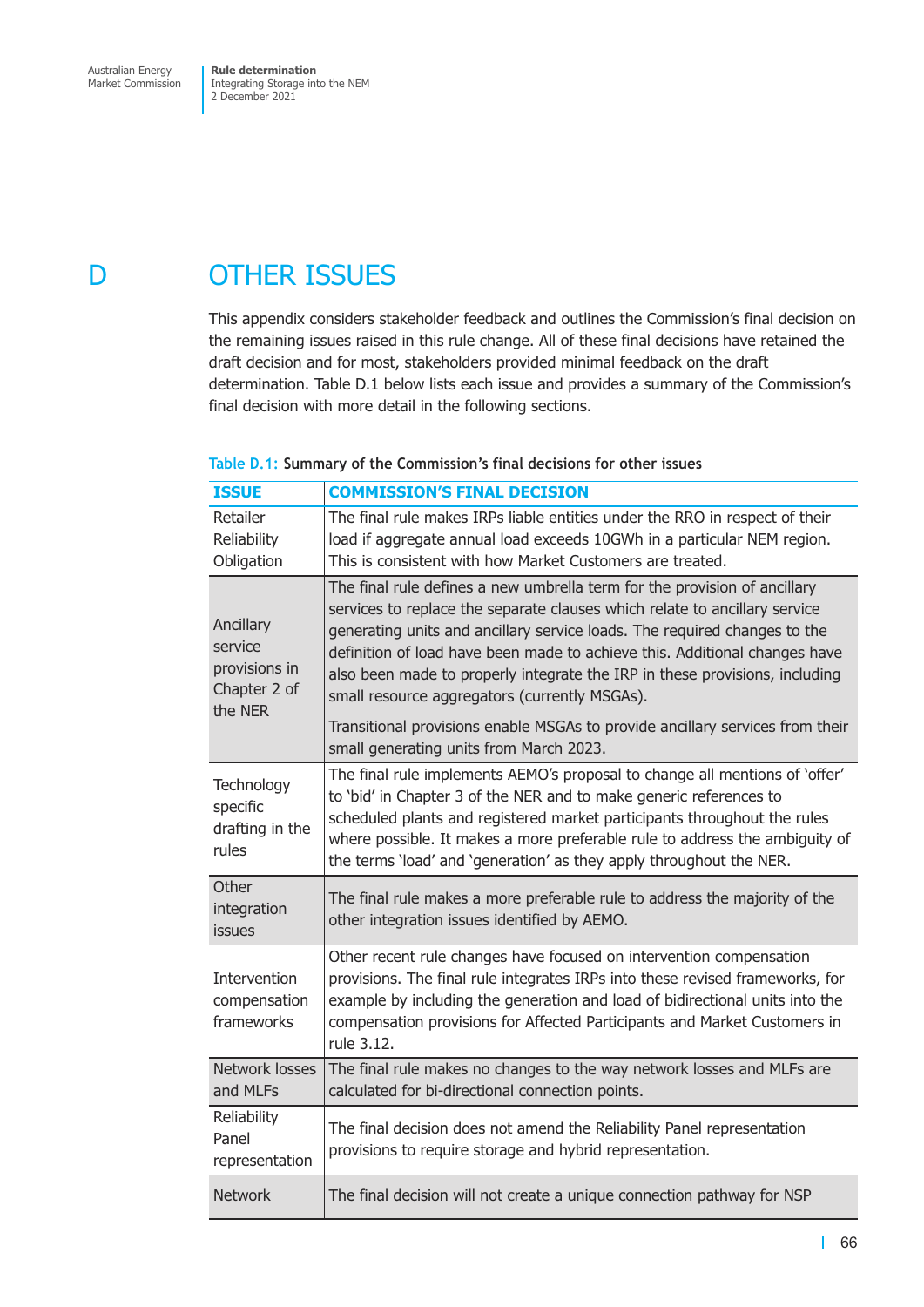Integrating Storage into the NEM 2 December 2021

| <b>ISSUE</b> | <b>COMMISSION'S FINAL DECISION</b>                                       |
|--------------|--------------------------------------------------------------------------|
| service      | owned energy storage systems. Therefore, the current arrangements will   |
| provider     | remain whereby an NSP owned battery must make use of a separate          |
| connection   | operator for contestable market services to file a connection agreement. |
| points       |                                                                          |

### D.1 Retailer Reliability Obligation

### **D.1.1 Overview**

The RRO is designed to encourage Market Customers to contract and invest in dispatchable capacity and demand response to support the reliability of the power system.<sup>157</sup> A Market Customer is considered a liable entity under the RRO if its aggregate annual load is over 10 GWh in a particular NEM region.<sup>158</sup>

In its rule change request, AEMO raised the issue of whether storage and hybrids should be liable entities under the RRO in respect of their loads. The Commission sought feedback on this issue in the consultation paper, asking if stakeholders thought it was appropriate for operators of these facilities to be liable entities under the RRO.

The Commission's final decision retains the draft decision, that is for IRPs to be treated the same as other participants with load (i.e. Market Customers), that is, considered liable entities under the RRO if their aggregate annual load exceeds the 10 GWh threshold.

#### **D.1.2 Stakeholder feedback to the draft determination**

Six stakeholders did not support the draft decision for storage participants to be liable entities under the RRO. These stakeholders considered:

- It may have the unintended consequence of disincentivising or preventing storage from providing load ancillary system security services during reliability events.<sup>159</sup>
- This draft decision is inconsistent as it carves out most existing storage except for Neoen's assets, the Hornsdale Power Reserve and Victorian Big Battery. Neoen stated the rule should apply equally to everyone or no one at all.<sup>160</sup>
- It would be counterproductive to require storage generation, required to firm supply of clean energy generation, to contract with ageing thermal plant to meet RRO liabilities.<sup>161</sup>
- Storage is an intermediary in the system and should not be treated as final consumption.162

Both the South Australian Department for Energy and Mining and Stanwell supported the draft decision for storage participants to be liable entities under the RRO, noting:

<sup>157</sup> COAG Energy Council Energy Security Board, *Retailer Reliability Obligation Final Rules Package*. Available here.

<sup>158</sup> See Part D in Chapter 4A of the NER.

<sup>159</sup> Submissions to the draft determination: AGL, p.2; Fluence, p. 11; Shell, pp. 11-12.

<sup>160</sup> Neoen, submission to the draft determination, pp. 5-6.

<sup>161</sup> Submissions to the draft determination: CEC, p. 2; Merdian Energy, p. 2.

<sup>162</sup> Submissions to the draft determination: BayWa, pp. 2-3; Neoen, p.2.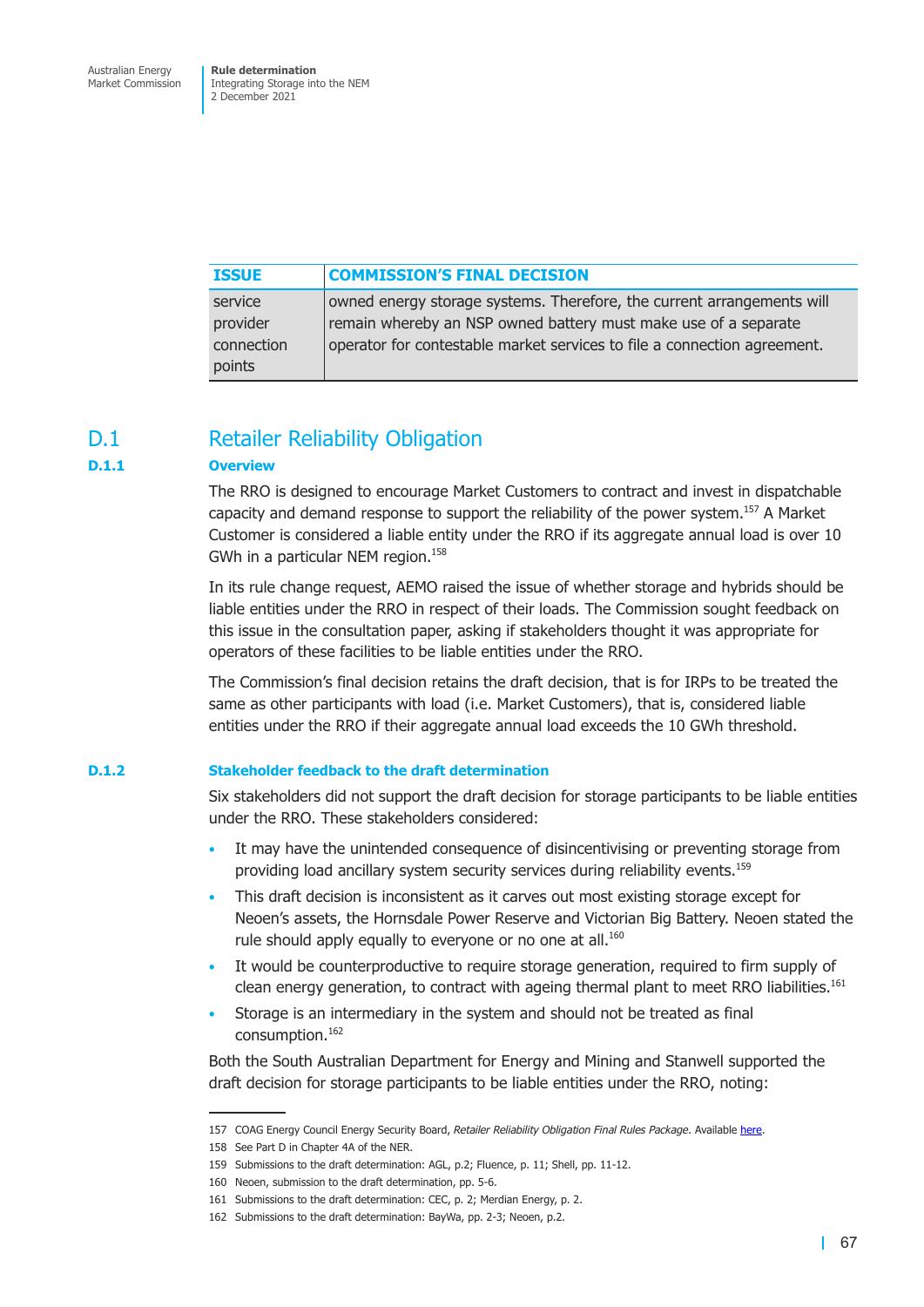- participants with significant amounts of load at their connection point should be subject to the same requirements under the RRO<sup>163</sup>
- this avoids perverse incentives to register in one category rather than another and is unlikely to materially affect the way these facilities participate in the market during a reliability event.<sup>164</sup>

### **D.1.3 The Commission's final decision**

The Commission's final decision retains the draft decision, which amends chapter 4A of the NER to include an IRP as a liable entity under the RRO if its load exceeds 10GWh in a particular NEM region in a year.

The Commission notes the scope of this issue was to integrate storage into the existing RRO framework, not to redesign the RRO framework and intent. Therefore, storage and hybrid facilities should not be exempt as being liable entities under the RRO, because:

- it is inappropriate to introduce technology-specific exemptions; obligations under the NER should be based on the services provided rather than an entity's technology or its participant category
- the annual consumption threshold was designed to exclude small batteries, and with the introduction of the IRP category (covering a battery's generation and load), this threshold will operate as it was originally intended.

### **Benefits of the final rule**

The final decision ensures there will be consistent treatment of load, in respect of RRO liability, across participant types, avoiding any inefficient incentives that may arise if the load of certain participant types was exempted.

### **Storage can still provide load ancillary services during reliability events**

The Commission notes stakeholder concern that storage may be discouraged from providing load ancillary services during RRO-triggered reliability events, but considers:

- it is more efficient to let the market provide the incentives, rather than exempting technology types
- the market price for ancillary services should accurately reflect the value of that service at the time
- if the ancillary service is valuable to the market, the price will be high, and the storage operator can decide whether to provide it and hedge, provide it and take the risk of not hedging, or not provide it.

### **The final decision maintains the intent of the RRO and treats storage and non-storage load consistently**

The Commission considers that the new IRP participant category, in which existing and new grid-scale storage participants would be required to register, should be treated consistently

<sup>163</sup> Stanwelll, submission to the draft determination, pp. 1-2.

<sup>164</sup> South Australian Dept. Energy and Mining, submission to the draft determination, p. 2.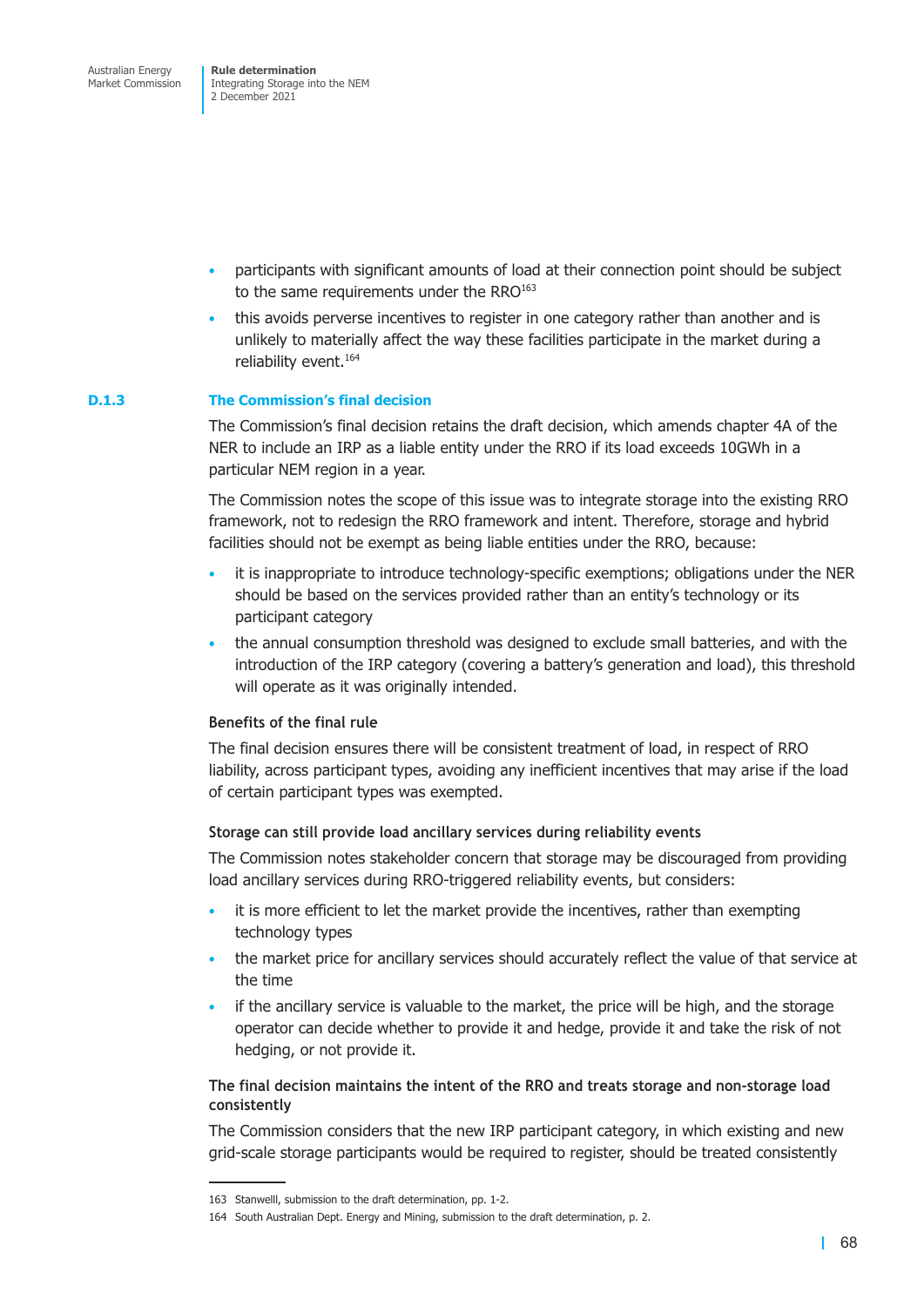with how Market Customer load is treated, for the purpose of liability under the RRO. This would mean that an IRP's aggregate load, like a Market Customer's, would be calculated with reference to its generation as well as its load.

The Commission notes this is a change from the existing treatment where storage, being registered in two different categories, has its liability under the RRO assessed on gross load. The Commission does not agree with Neoen's position that this change targets some participants and not others,.n. The final decision provides a consistent approach for all load, regardless of which category it registers in.

### **The RRO is not designed to reward or punish technology or fuel source types**

In response to the CEC's concern, the Commission notes the objective of the RRO is to ensure system reliability is achieved, not which technology and fuel sources are used to provide that reliability.

Further background and analysis behind this final decision can be found in the draft determination here, see Appendix E, section E.2.

### D.2 Ancillary service provisions in Chapter 2 of the NER

### **D.2.1 Overview**

The Commission's final decision retains the draft decision, which is to make a rule which streamlines the ancillary services provisions in Chapter 2 of the NER, similar to the approach that AEMO outlined in its submission to the consultation paper.

In its submission to the consultation paper, AEMO proposed revised drafting for ancillary services provisions in Chapter 2 of the NER as an improvement to its original rule change request. AEMO proposed a simpler drafting approach that is more in line with the traderservices model being developed as part of the ESB's post-2025 work. Given this was a new issue relating to the rule change request, the Commission sought feedback on this in the options paper.

#### **D.2.2 Stakeholder feedback to the draft determination**

The four stakeholders who commented on this issue supported the draft decision to create a new umbrella term for the provision of ancillary services to replace the separate clauses which relate to ancillary service generating units and ancillary service loads. These stakeholders all considered this change would create greater flexibility, improve competition in the provision of ancillary services, and facilitate innovation.<sup>165</sup>

Both Enel X and Tesla considered the implementation of this change should be prioritised given the benefits it would have.<sup>166</sup>

<sup>165</sup> Submissions to the draft determination: South Australian Dept. Energy and Mining, p. 2; Stanwell, p. 2; Tesla, p. 14; Enel X, p. 3.

<sup>166</sup> Submissions to the draft determination: Tesla, p. 14; Enel X, p. 3.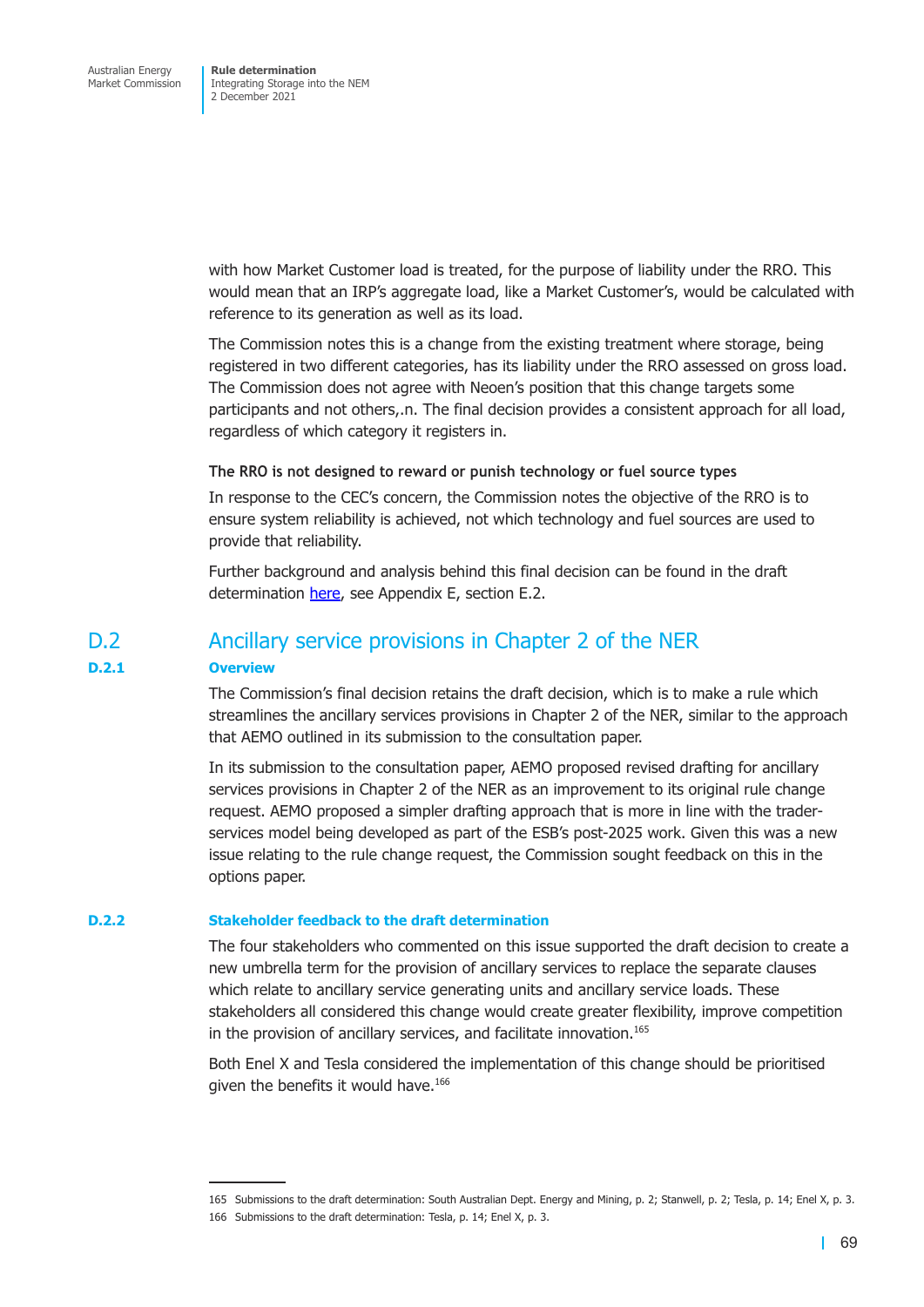Market Commission

Integrating Storage into the NEM 2 December 2021

### **D.2.3 The Commission's final decision**

The final decision retains the draft decision, which defines a new umbrella term for the provision of ancillary services to replace the separate clauses which relate to ancillary service generating units and ancillary service loads. The required changes to the definition of load have been made to achieve this. Additional changes have also been made to properly integrate the IRP (including small resource aggregators) in the ancillary service provisions.

The Commission notes that this drafting change will be implemented along with the majority of the rule in June 2024. However, to bring forward a key benefit of the revised provisions, the Commission has made a transitional rule which will allow market small generation aggregators to classify their small generating units as ancillary service generating units, and use them to provide ancillary services, from 31 March 2023. These units will automatically become ancillary service units under the new framework from June 2024.167

### **Benefit of the final rule**

The final rule:

- is consistent with the policy objectives of the ESB's two-sided market work stream by aligning the rules with the trader-services model reform agenda
- accommodates the reality that an increasing number of connection points (controlled by participants of various types) have two-way flow and may be able to provide ancillary services both by varying import and export quantities, not just one or the other
- reduces administrative burden by making the rules less complex by minimising the number of clauses that currently relate to the provision of ancillary services for each type of asset, and removing unnecessary distinctions between ancillary services provided by varying import quantities and those provided by varying export quantities
- increases competition in the provision of ancillary services as soon as practicable, by allowing market small generation aggregators to provide those services, as a transitional provision before AEMO is able to implement the other ancillary service changes.

Further background and analysis behind this final decision can be found in the draft determination here, see Appendix H.

### D.3 Technology specific drafting in the rules

### **D.3.1 Overview**

The final decision retains the draft decision, which implements AEMO's proposals to change all mentions of 'offer' to 'bid' throughout the NER, and to make generic references to scheduled plants and registered market participants throughout the NER where practicable. It makes a more preferable rule to address the ambiguity of the terms 'load' and 'generation' as used in different contexts throughout the NER. Some additional streamlining of drafting has been done between the draft and final rules.

<sup>167</sup> Final rule, new clause 11.142.19.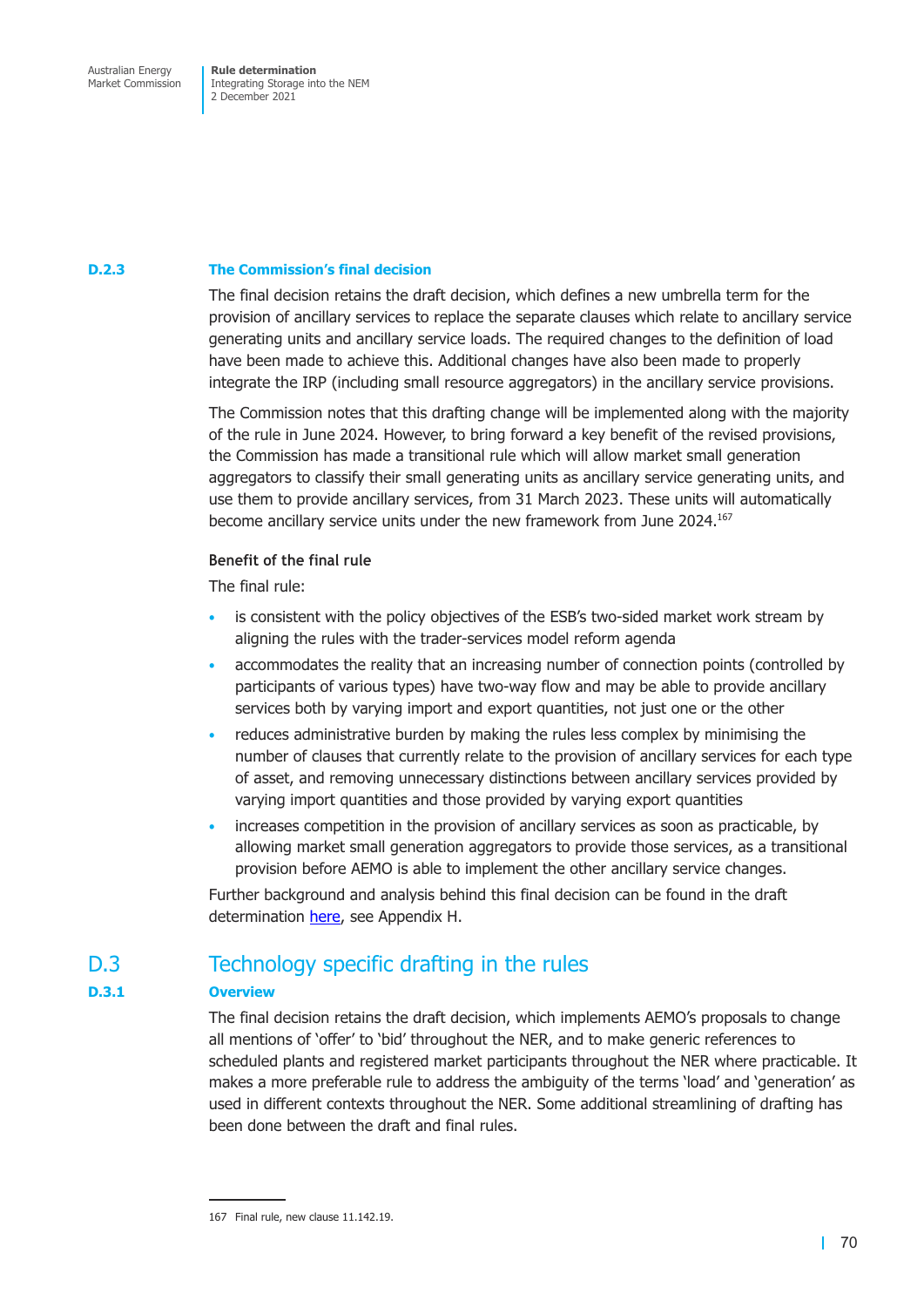Integrating Storage into the NEM 2 December 2021

In its rule change request, AEMO identified that the NER currently contain technology specific language which does not recognise bi-directional flows at a connection point. AEMO considered this impedes the effective integration of storage and hybrids into the NEM. This issue is separate from the decision on having a definition of storage in the NER. Instead, it focuses on amending existing terms and definitions in the NER to make them more consistent with the way the market is evolving.

### **D.3.2 Stakeholder feedback to the draft determination**

Only one stakeholder provided feedback on this draft decision. The South Australian Department of Energy and Mining supported the draft changes to address the ambiguity of the terms 'load' and 'generation' as they apply throughout the NER.<sup>168</sup>

#### **D.3.3 The Commission's final decision**

The final decision retains the draft decision, which is to makes a more preferable rule for addressing technology specific drafting. It directly incorporates two of the solutions proposed by AEMO for addressing this issue:

- replacing all mentions of 'offer' with 'bid' in the NER
- making generic references to scheduled plants and market participants where practicable.

The final rule also considers the use of the terms generation and load throughout the NER, and replaces them with clearer, more accurate terms where necessary (noting that these terms include the activities of storage technologies in producing and consuming electricity; there is no separate definition of 'storage' as an activity or service). This has been done to address the concerns AEMO raised about existing terms being based on an assumption of one-way electricity flows in the NER, which does not reflect the current reality of the NEM.

### **Benefits of the final rule**

The final rule will reduce regulatory burden in the longer term and make the NER more future-proof by:

- improving the drafting of the rules by reducing the extent of technology specific language in them
- addressing the ambiguity of how certain terms and concepts apply to energy storage and hybrids
- better reflecting the fact that a large and increasing number of connection points in the NEM have two-way flow
- updating the NER to provide a more suitable basis for future reforms under the ESB's P2025 program.

Further background and analysis behind this final decision can be found in the draft determination here, see Appendix E, section E.1.

<sup>168</sup> South Australian Dept. Energy and Mining, submission to the draft determination, p. 2.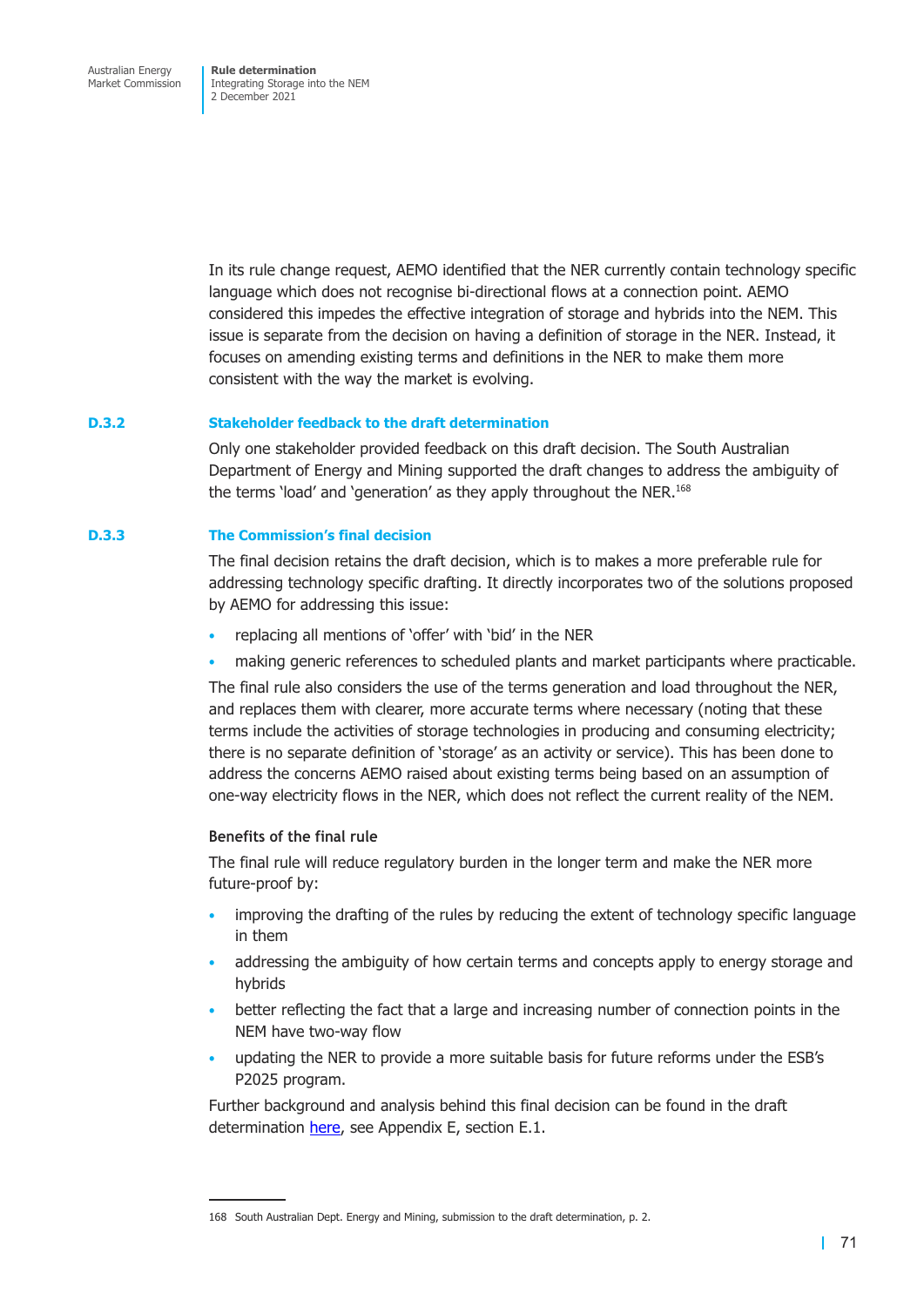Market Commission

Integrating Storage into the NEM 2 December 2021

## D.4 Other integration issues

### **D.4.1 Overview**

The Commission's final decision retains the draft decision, which is to address the majority of these drafting issues identified by AEMO. Other minor drafting issues identified by AEMO will be addressed, or have been addressed, in minor rule changes initiated by the Commission.

When writing its detailed drafting proposal for Chapters 2, 3 and 10 of the rules, AEMO also identified a collection of additional issues in the existing drafting of the NER that do not directly relate to the integration of storage and hybrid facilities. AEMO suggested the Commission consider these in the rule change process.169 However, these issues do not explicitly relate to achieving the core objectives of the rule change.

There has been minimal stakeholder feedback on this issue, with only one stakeholder commenting and supporting the draft decision.

### **D.4.2 Stakeholder feedback to the draft determination**

Only one stakeholder provided feedback to the draft decision. Stanwell supported streamlining the NER by fixing drafting errors and improving clarity of the provisions being amended as part of the rule change, improving the overall coherence of the NER.<sup>170</sup>

#### **D.4.3 The Commission's final decision**

The Commission's final decision retains the draft decision, which is to make a more preferable rule that addresses the majority of the other drafting issues identified by AEMO. Table D.2 outlines the issues and the Commission's analysis.

Although these issues do not directly relate to the integration of storage and hybrids into the NEM, the Commission considers it appropriate to address a number of these iss[ues, where](#page-88-0) they are minor corrections to errors in the NER. The Commission is comfortable addressing these issues as part of this rule change as they will improve the drafting of the rules by making them more coherent. Where the issues are more material, the Commission has carefully considered whether they are best dealt within this rule change or otherwise.

Further background and analysis behind this final decision can be found in the draft determination here, see Appendix E, section E.6.

| <b>CLAUSE</b>        | <b>ISSUE RAISED BY AEMO</b>                                                                                        | <b>COMMISSION'S ANALYSIS</b>                                                                                                                       |  |
|----------------------|--------------------------------------------------------------------------------------------------------------------|----------------------------------------------------------------------------------------------------------------------------------------------------|--|
| $2.2.1(c)$ and $(d)$ | Note in paragraph (c) is<br>incomplete and therefore<br>inaccurate. Paragraph (d) only<br>identifies that AEMO can | In relation to (c), the note has<br>been removed as the provision has<br>been redrafted. In relation to (d),<br>now moved to clause 2.1A.2(b), the |  |

#### <span id="page-88-0"></span>**Table D.2: Commission response to other drafting issues in the NER identified by AEMO**

<sup>169</sup> AEMO, *Integrating energy storage systems into the NER — rule change request, p. 24*

<sup>170</sup> Stanwell, submission to the draft determination, p. 2.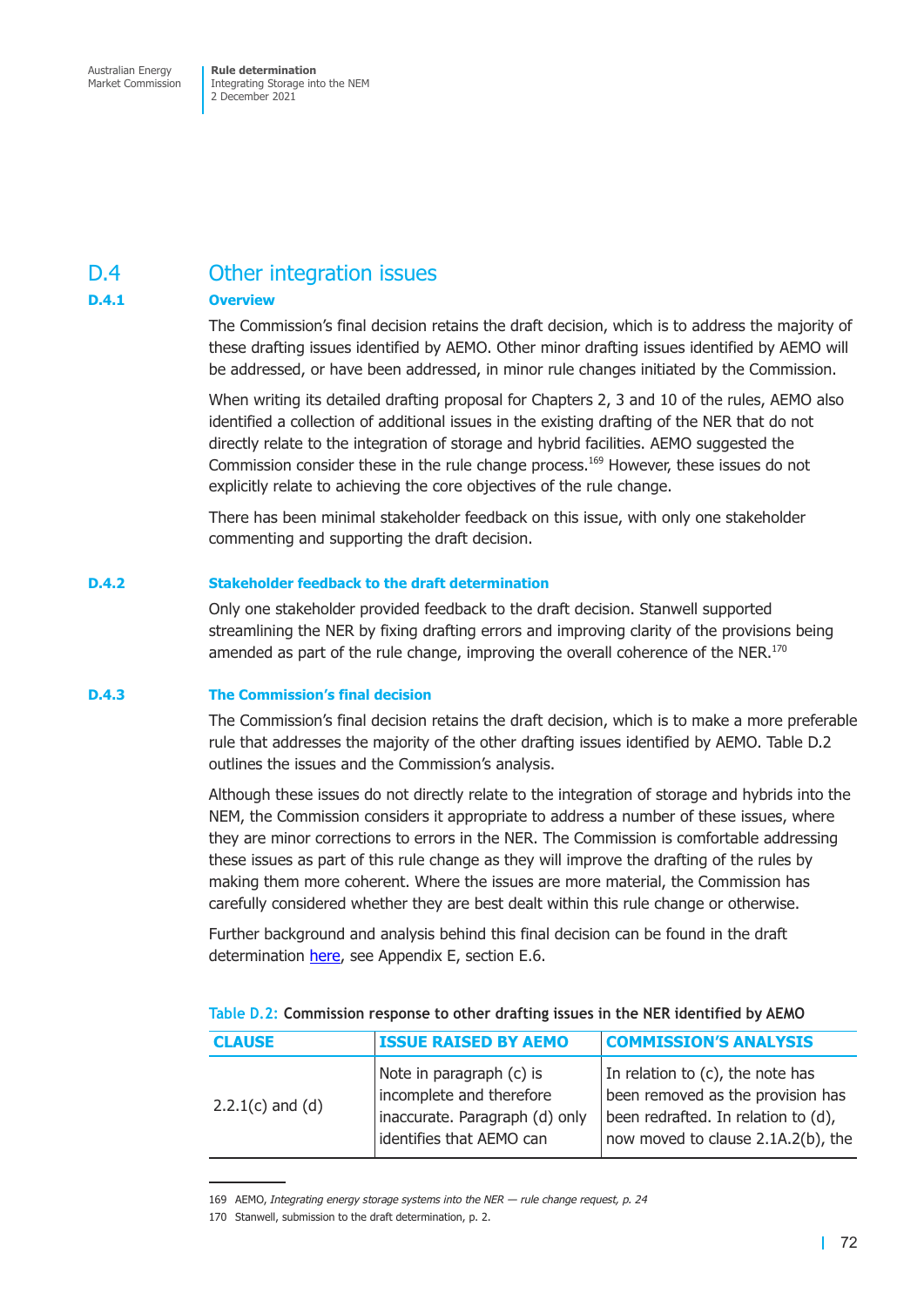| <b>CLAUSE</b>                                     | <b>ISSUE RAISED BY AEMO</b>                                                                                                                                                                                                                                                                                               | <b>COMMISSION'S ANALYSIS</b>                                                                                                                                                                                                                                                                                                                                                                                                                                                                           |
|---------------------------------------------------|---------------------------------------------------------------------------------------------------------------------------------------------------------------------------------------------------------------------------------------------------------------------------------------------------------------------------|--------------------------------------------------------------------------------------------------------------------------------------------------------------------------------------------------------------------------------------------------------------------------------------------------------------------------------------------------------------------------------------------------------------------------------------------------------------------------------------------------------|
|                                                   | exempt a person or class of<br>persons from the requirement<br>to register as a Generator for<br>only a generating system or<br>class of generating systems.<br>This should also include<br>generating units.                                                                                                             | Commission has determined not to<br>make this change given the<br>wording of the relevant registration<br>and exemption provisions in the<br>NEL.                                                                                                                                                                                                                                                                                                                                                      |
| $2.2.6(b)$ , (e)(2),<br>2.3.5(b)(1)(e)(1A), (2)   | Where occurring, the<br>references should be to an<br>'applicant' since the person is<br>not yet a registered participant.                                                                                                                                                                                                | These provisions have been<br>redrafted.                                                                                                                                                                                                                                                                                                                                                                                                                                                               |
| 2.2.6(d), 2.3.5(d),<br>$2.9.1(c)$ and $2.9A.2(d)$ | These clauses require AEMO to<br>deem an application as<br>withdrawn if AEMO has not<br>received all the necessary<br>information or clarifications<br>within 15 business days of<br>AEMO requesting the<br>information. It is more<br>appropriate to allow AEMO the<br>discretion to withdraw an<br>application instead. | The Commission agrees with<br>AEMO's suggestion to give it<br>discretion to treat an application as<br>withdrawn if an applicant does not<br>provide information or clarification<br>required by AEMO within 15<br>business days of a request by<br>AEMO. If AEMO exercises the<br>discretion then it must notify the<br>applicant. This approach is more<br>flexible compared to the current<br>provision that deems the<br>application to have been<br>withdrawn. Changes made in the<br>final rule. |
| $3.6.3(c)$ and $(d)(1)$                           | References to 'predominant<br>load flows' is incorrect. These<br>flows refer to NER clauses<br>$3.6.3(b)(2)(A)$ and (B), which<br>refers to consumed and sent<br>out electricity. Delete reference<br>to 'load'.                                                                                                          | The Commission's final<br>determination is not to make these<br>changes in light of subsequent<br>advice from AEMO that the<br>meaning of "load flow" is<br>understood and appropriate in this<br>context.                                                                                                                                                                                                                                                                                             |
| $3.6.5(a)(4)$ and $(4A)$                          | "then" is duplicated.                                                                                                                                                                                                                                                                                                     | The final rule makes this correction.                                                                                                                                                                                                                                                                                                                                                                                                                                                                  |
| 3.7C, 3.8.10, 3.9.3D                              | Consistent with other<br>provisions, new paragraphs are<br>proposed to be included to<br>allow AEMO to make minor and<br>administrative changes to the<br><b>Constraint Formulation</b><br>Guidelines, EAAP Guidelines                                                                                                    | The Commission does not consider<br>it appropriate to address this issue<br>in this rule change, as it will be<br>addressed more comprehensively in<br>the Improving consultation<br>procedures in the Rules rule<br>change.                                                                                                                                                                                                                                                                           |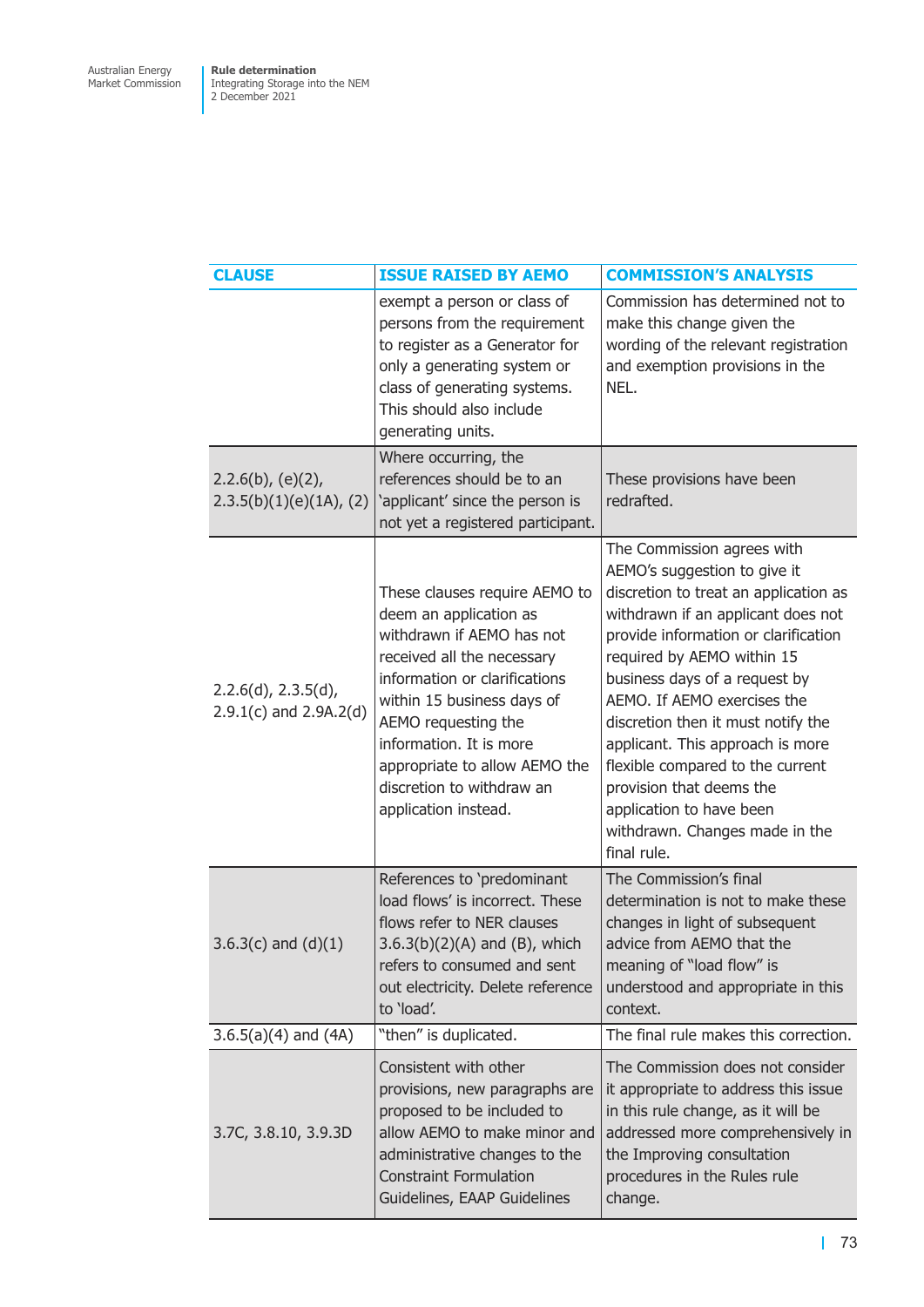| <b>CLAUSE</b>                                                      | <b>ISSUE RAISED BY AEMO</b>                                                                                                                                                                                                                                       | <b>COMMISSION'S ANALYSIS</b>                                                                                                                                                                             |
|--------------------------------------------------------------------|-------------------------------------------------------------------------------------------------------------------------------------------------------------------------------------------------------------------------------------------------------------------|----------------------------------------------------------------------------------------------------------------------------------------------------------------------------------------------------------|
|                                                                    | and reliability standard<br>implementation guidelines<br>without undertaking a Rules<br>consultation.                                                                                                                                                             |                                                                                                                                                                                                          |
| 3.8.4(c)(3)                                                        | Should refer to 'energy<br>constrained scheduled<br>generating units'.                                                                                                                                                                                            | The final rule makes this correction.                                                                                                                                                                    |
| 3.8.5(b)                                                           | Repetitive and extraneous<br>information. Requirement for<br>off-loading prices in the<br>generation dispatch offer is<br>also incorrect, this information<br>is not required.                                                                                    | The final rule adopts the simplified<br>drafting provided.                                                                                                                                               |
| $3.8.6(c)$ , (h)(3)(ii), (f),<br>$(h)(1)$ and $(2)$ ,<br>3.12.2(2) | Duplicated use of terms -<br>delete either 'multiplied by' or<br>'product of'.                                                                                                                                                                                    | The final rule makes these<br>corrections.                                                                                                                                                               |
| 3.8.7(m)                                                           | The reference to 'may' is<br>incorrect. Other references in<br>the clause refer to 'must'.<br>Where a scheduled generating<br>unit has an energy constraint it<br>must indicate its daily energy<br>availability.                                                 | The Commission considers AEMO's<br>proposed change appropriate, and<br>the final rule makes this correction.<br>Additionally, the Commission has<br>also amended clause 3.8.6(b) to<br>the same effect.  |
| $3.8.17(c)$ , $3.8.18(a)$                                          | Should refer to Scheduled<br>Generator, not Generator.                                                                                                                                                                                                            | The final rule makes these<br>corrections.                                                                                                                                                               |
| 3.8.18(e)                                                          | Reference to 'Market<br>Participant' is incorrect, the<br>obligation is only on Scheduled<br>Generators.                                                                                                                                                          | The final rule makes this correction.                                                                                                                                                                    |
| 3.8.21(d)                                                          | Dispatch instructions are not<br>always issued using automatic<br>generation control (AGC)<br>system and not via an<br>electronic display in the plant<br>control room. For future<br>proofing, the drafting should<br>only refer to electronic<br>communication. | The Commission agrees with<br>AEMO's issue with the current<br>drafting and recognises that the<br>proposed re-drafting helps to future<br>proof the rules. The final rule<br>makes the proposed change. |
| 3.13.3(a)(3)                                                       | Refers to 'Scheduled<br>Generators' and Semi-<br>Scheduled Generators', this is                                                                                                                                                                                   | The final rule makes this correction.                                                                                                                                                                    |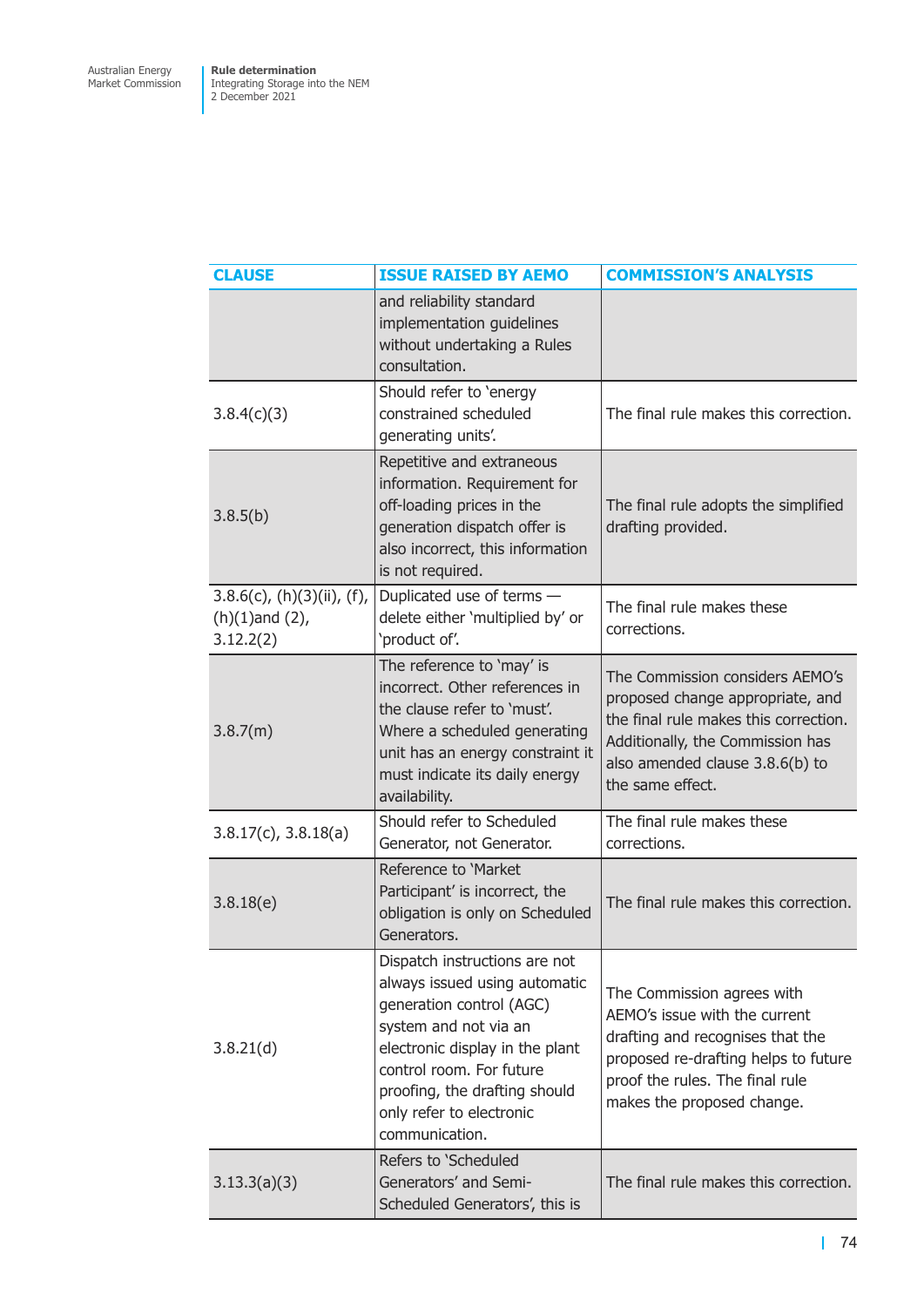| <b>CLAUSE</b>                                                                | <b>ISSUE RAISED BY AEMO</b>                                                                                                                                                                                                                                                                                           | <b>COMMISSION'S ANALYSIS</b>                                                                                                                                                                                                                                                                                                                                                                                                                                                                                                                                                                                                                                                                                |
|------------------------------------------------------------------------------|-----------------------------------------------------------------------------------------------------------------------------------------------------------------------------------------------------------------------------------------------------------------------------------------------------------------------|-------------------------------------------------------------------------------------------------------------------------------------------------------------------------------------------------------------------------------------------------------------------------------------------------------------------------------------------------------------------------------------------------------------------------------------------------------------------------------------------------------------------------------------------------------------------------------------------------------------------------------------------------------------------------------------------------------------|
|                                                                              | an error since only Market<br>Participants can be suspended.                                                                                                                                                                                                                                                          |                                                                                                                                                                                                                                                                                                                                                                                                                                                                                                                                                                                                                                                                                                             |
| 3.13.3(12)                                                                   | This clause misinterprets the<br>requirements in S5.2.4, which<br>currently only applies to<br>30MW+generating systems,<br>whether pre- or post-<br>registration. Therefore, the<br>requirement is not separate<br>from a registered Generator's<br>obligation and can be covered<br>by slightly expanding 3.13.3(a). | The Commission agrees with AEMO<br>that S5.2.4(b) is currently only<br>intended to capture generators with<br>a generating system of 30MW or<br>more, or connection applicants who<br>need to provide this information in<br>respect of a generating system of<br>30MW or more but are not yet<br>formally registered as a Generator.<br>The final rule extends this clause to<br>also cover integrated resource<br>systems with a combined<br>nameplate rating of 5MW or more.<br>The Commission has amended the<br>language in clause 3.13.3(l2) to<br>make this clearer and to clarify that<br>it applies to Generators, IRPs, or<br>persons required to register in<br>either category under the rules. |
| 3.13.3(12)(5)                                                                | <b>Transmission Network Service</b><br>Provider is not italicised.                                                                                                                                                                                                                                                    | The Commission is addressing this<br>error in the minor rule change<br>currently on foot, which will take<br>effect in January 2022, well before<br>the changes for this rule change<br>will be implemented.                                                                                                                                                                                                                                                                                                                                                                                                                                                                                                |
| 3.13.4(p)(5)                                                                 | Inappropriate reference to "as<br>measured by AEMO's telemetry<br>system". The Market<br>Participant's SCADA measures<br>and AEMO receives via SCADA.                                                                                                                                                                 | The final rule makes this correction.                                                                                                                                                                                                                                                                                                                                                                                                                                                                                                                                                                                                                                                                       |
| $3.15.8(f)(2)$ ,<br>$3.15.8A(g)(2)$ ,<br>3.15.10C(b)(7)(i)<br>(c)(3)(iii)(B) | Delete 'TSRP', this is not<br>defined.                                                                                                                                                                                                                                                                                | The final rule makes these<br>corrections.                                                                                                                                                                                                                                                                                                                                                                                                                                                                                                                                                                                                                                                                  |
| 3.15.8(f)(2)                                                                 | Delete 'TRSP', this is not<br>defined.                                                                                                                                                                                                                                                                                | This change has already been<br>made. The term no longer appears<br>in the clause as of NER v158.                                                                                                                                                                                                                                                                                                                                                                                                                                                                                                                                                                                                           |
| 3.15.21(c2)(2)(ii)                                                           | <b>Market Ancillary Service</b><br>Provider omitted from the                                                                                                                                                                                                                                                          | The final rule expands this<br>provision to all Market Participants                                                                                                                                                                                                                                                                                                                                                                                                                                                                                                                                                                                                                                         |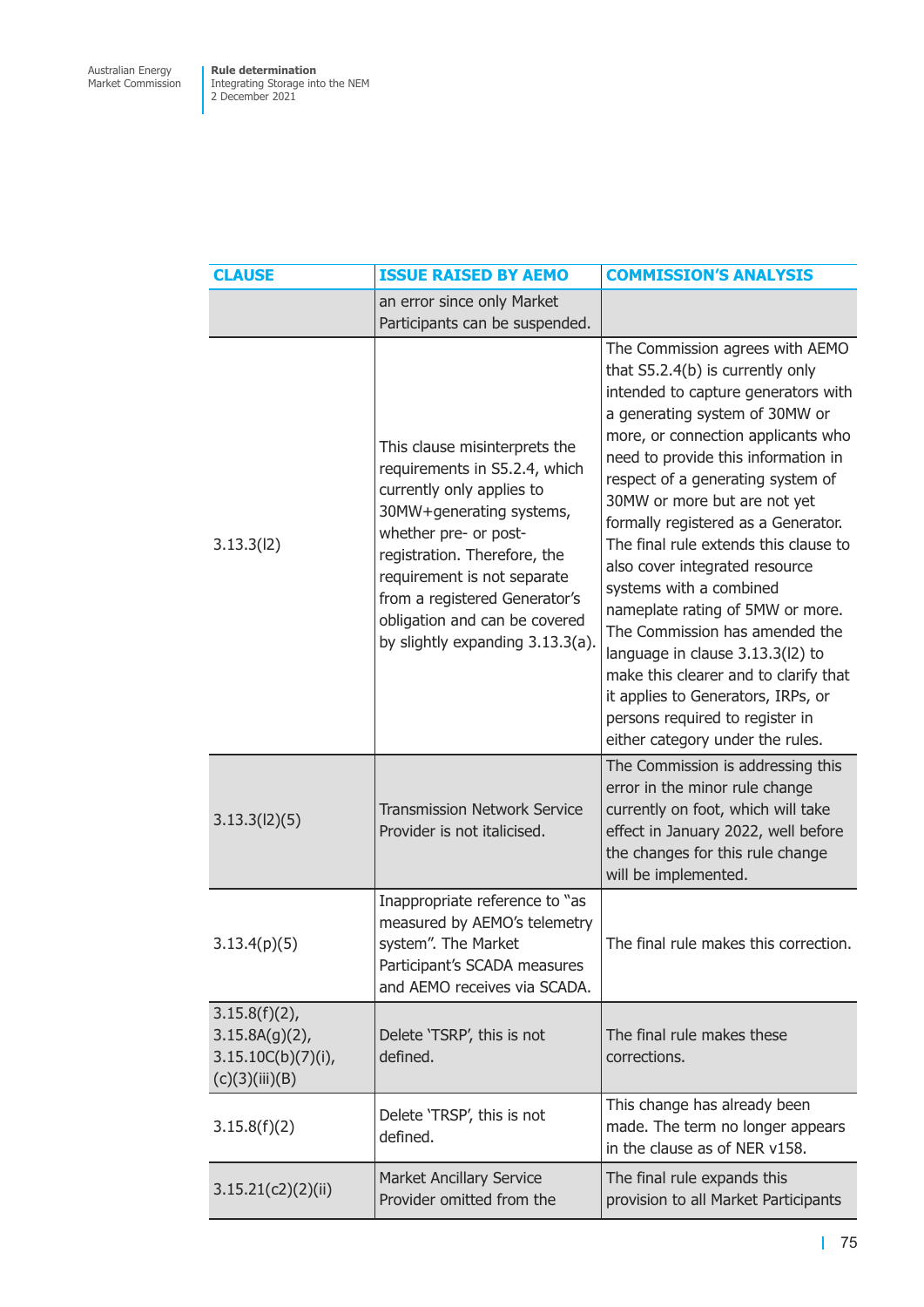| <b>CLAUSE</b>   | <b>ISSUE RAISED BY AEMO</b>                                                                                                                                                                                                                     | <b>COMMISSION'S ANALYSIS</b>                                                                                                                                                                                                                                                                                                 |
|-----------------|-------------------------------------------------------------------------------------------------------------------------------------------------------------------------------------------------------------------------------------------------|------------------------------------------------------------------------------------------------------------------------------------------------------------------------------------------------------------------------------------------------------------------------------------------------------------------------------|
|                 | clause. Under the Ancillary<br>Services Unbundling Rule 2016<br>this provision was to exclude<br>retailers (Market Customers)<br>only. Although it is unlikely that<br>a MASP would incur liabilities,<br>excluding them was not the<br>intent. | and makes a consequential change<br>to delete the following clause,<br>$3.15.21(c2)(2)(iii)$ .                                                                                                                                                                                                                               |
| 3.8.20(g)       | Reference to scheduled<br>generating unit and semi-<br>scheduled generating unit<br>omitted.                                                                                                                                                    | The Commission agrees with<br>AEMO's proposal to amend this<br>clause, which makes it clear that<br>dispatchable plants are obliged to<br>comply with clauses related to<br>central dispatch. Changes made in<br>the final rule.                                                                                             |
| 3.8.20(i)       | AEMO should make<br>documentation on the<br>operation of the pre-dispatch<br>process available only to<br>Market Participants.                                                                                                                  | The Commission agrees with<br>AEMO's proposal to only make<br>documentation available to Market<br>Participants. Market Participants<br>captures all registered participants<br>which participate in central dispatch<br>and non-market generators would<br>not require this information.<br>Changes made in the final rule. |
| 3.8.20(j)(2)    | This should refer to a unit<br>instead of an entity.                                                                                                                                                                                            | The final rule makes this correction.                                                                                                                                                                                                                                                                                        |
| 3.8.20(k)       | 'Scheduled load' omitted.                                                                                                                                                                                                                       | The final rule makes this correction.                                                                                                                                                                                                                                                                                        |
| 7.4.1(e)        | MSGA omitted from this clause.                                                                                                                                                                                                                  | The final rule makes this correction<br>(using the new term Small<br>Resource Aggregator).                                                                                                                                                                                                                                   |
| dispatched load | Redundant definition, this is<br>the same as scheduled load.                                                                                                                                                                                    | The final rule amends the<br>definitions of both dispatched load<br>and scheduled load, and with these<br>changes the definitions are not the<br>same. Both terms are retained.                                                                                                                                              |
| peak load       | Definition is circular.                                                                                                                                                                                                                         | The final rule retains this definition<br>following changes to the definition<br>of load.                                                                                                                                                                                                                                    |

Source: AEMO, *Integrating energy storage systems into the NEM — rule change request,* pp. 24-25, 46-47, and Commission analysis.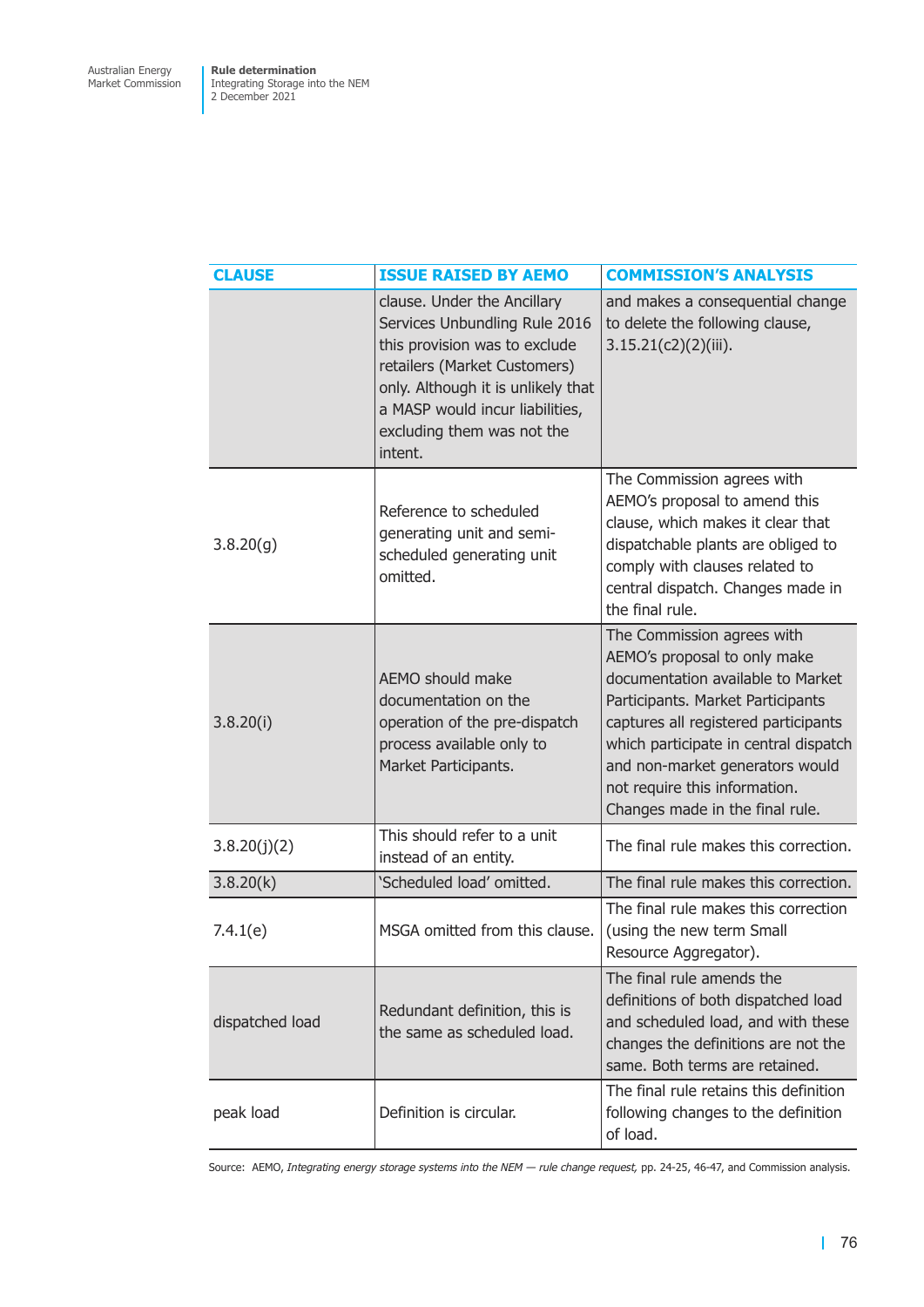Market Commission

Integrating Storage into the NEM 2 December 2021

# D.5 Intervention compensation frameworks

The Commission's final decision retains the draft decision, which is to not develop any unique arrangements for storage and hybrids in the intervention compensation frameworks. There was no feedback received on this issue in response to the draft determination.

In its rule change request, AEMO questioned how the intervention compensation frameworks should apply to storage and hybrid facilities. In particular, AEMO questioned how the frameworks would apply to the BDRP registered participant category it proposed. AEMO did not set out an approach for applying these frameworks to storage and hybrids because the frameworks were subject to rule change requests that were yet to be submitted at the time.

The Commission sought feedback from stakeholders in the consultation paper asking if the current frameworks can appropriately accommodate storage and hybrids, or if a unique intervention compensation framework would need to be developed for these kinds of facilities.

Further background and analysis behind this final decision can be found in the draft determination here, see Appendix E, section E.3. The *Compensation for market participants affected by intervention events* final rule determination, released alongside this final determination, also considered how the compensation framework in clause 3.12.2 (which applies to some market participants dispatched differently as a result of AEMO intervention events that tri[gger](https://www.aemc.gov.au/sites/default/files/2021-07/integrating_energy_storage_systems_into_the_nem_-_erc0280_-_draft_determination.pdf) intervention pricing) will apply to integrated resource providers in respect of bidirectional units.<sup>171</sup>

The final rule includes integrated resource providers in the compensation framework in clause 3.12.2 as follows: $172$ 

- generation from scheduled units classified by integrated resource providers (including generating units and generation from bidirectional units) is included with the provisions for compensation of Affected Participants
- energy consumed by scheduled units classified by integrated resource providers (including scheduled load and consumption by bidirectional units) is included with the provisions for compensation of Market Customers
- ancillary services from ancillary service units classified by integrated resource providers, including small resource aggregators, is included with the provisions for compensation of ancillary service providers (inserted by the *Compensation for market participants affected by intervention events* rule change).

<sup>171</sup> For further details on this rule change and its considerations relating to integrated resource providers, please refer to the final determination available here.

<sup>172</sup> Final rule, amendments to clause 3.12.2.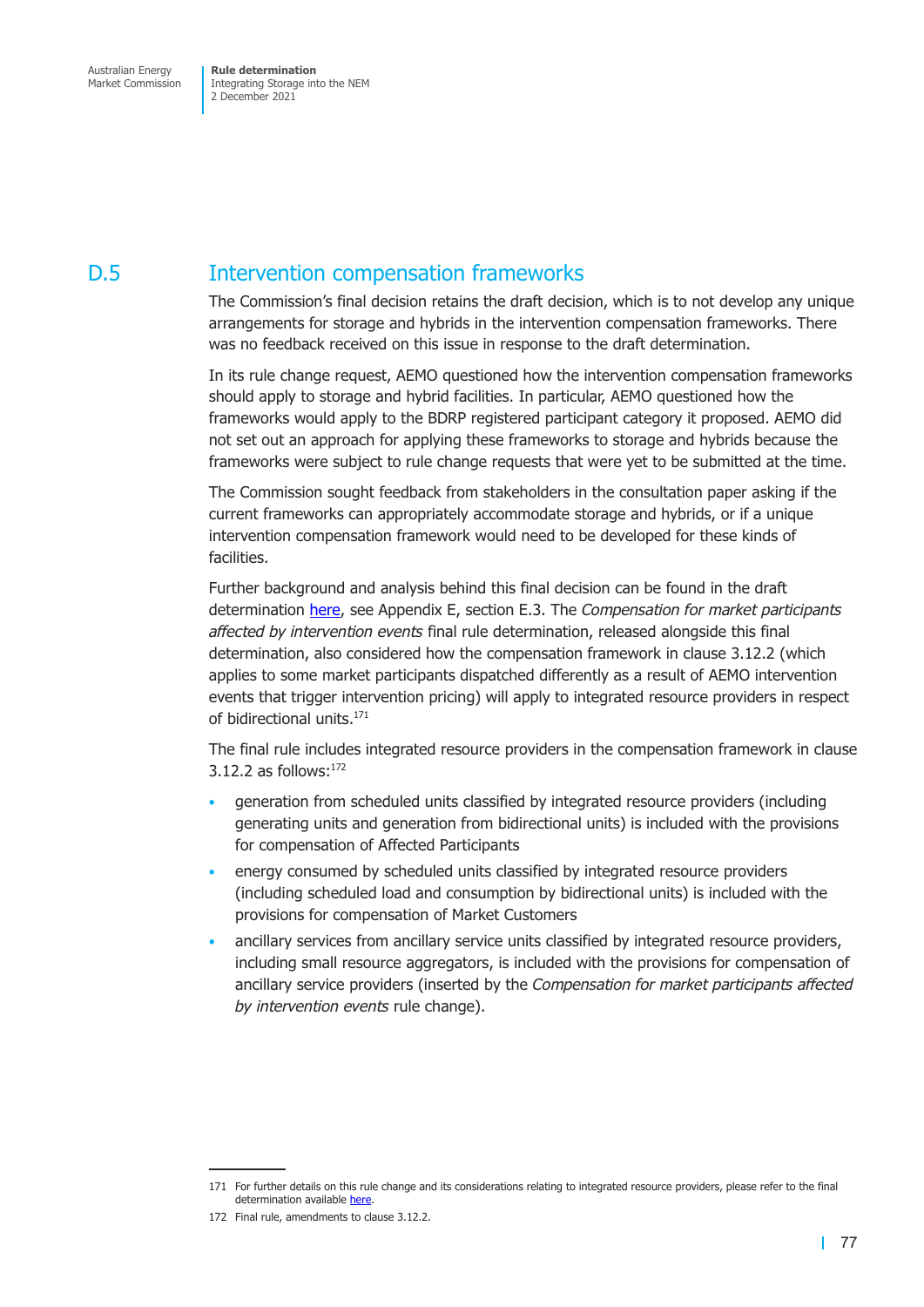## D.6 Network losses and marginal loss factors

### **D.6.1 Overview**

The Commission's final decision retains the draft decision, which is to apply MLFs to storage and hybrid systems consistently with the way they are currently applied to generating units and loads.

MLFs notionally describe the marginal electrical energy losses for electricity transmitted between a regional reference node and a transmission connection point in the same region for a defined time period and associated set of operating conditions.<sup>173</sup> MLFs are also commonly referred to as intra-regional loss factors, transmission loss factors and static loss factors.

In its rule change request, AEMO proposed how network losses and MLFs should apply to storage and hybrids. As AEMO did not propose any significant changes to how MLFs are calculated for these assets from the current arrangements, the Commission sought feedback in on whether these arrangements are appropriate.

### **D.6.2 Stakeholder feedback to the draft determination**

Four stakeholders supported the draft decision to not make changes to the way MLFs are calculated for storage and hybrid systems.<sup>174</sup>

Engevity sought clarity on how MLFs will be established for IRPs, noting that currently MLFs are calculated based on an assumed or historic generation profile, which is reasonably predictable for wind and solar. It argued that, if a battery is added, the dispatch profile would change daily if the IRP is responding to market signals. Engevity understands that IRPs will have input and output MLFs applied, but suggests the AEMC should consider a different MLF for dispatch and settlement as it is counter-productive to forecast a 5-min dispatch schedule to determine an IRP's generation profile when it exists to respond to market signals.<sup>175</sup>

### **D.6.3 The Commission's final decision**

The Commission's final decision retains the draft decision, which is to not make any amendments to how MLFs are applied to storage and hybrids. In response to Engevity's suggestion, the Commission notes that MLFs are already calculated separately for scheduled generators and loads (other than batteries) in the NEM. The Commission has not received any advice from AEMO or other stakeholders that adding storage to wind and solar generation could create any new issues in relation to MLFs.

### D.7 Reliability Panel representation

The Commission's final decision retains the draft decision, which is to not explicitly require storage participants to be represented on the Reliability Panel. There was no feedback received on this issue in response to the draft determination.

<sup>173</sup> Clause 3.6.2(b)(1) of the NER.

<sup>174</sup> Submissions to the draft determination: ENA, p. 6; EnergyAustralia, p. 2; AusNet Services, p. 3; CEC, p. 2.

<sup>175</sup> Engevity, submission to the draft determination, p. 4.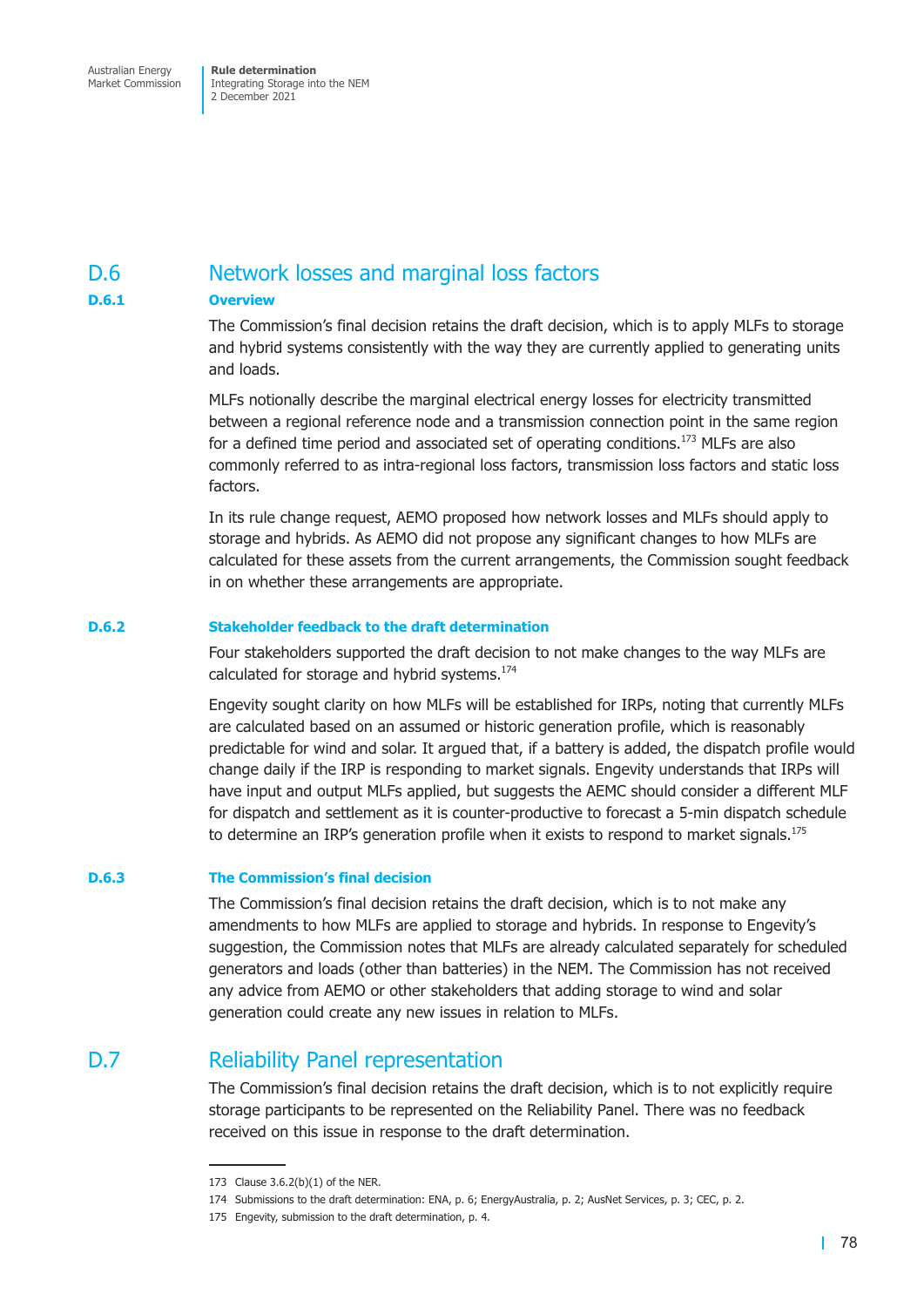In its rule change request, AEMO asked the Commission to consider if it would be appropriate to adjust Reliability Panel representation provisions to include a requirement for storage participants to be represented on the panel.<sup>176</sup> The consultation paper sought feedback from stakeholders on this issue, and whether storage and hybrids should be represented more generally.

Further background and analysis behind this final decision can be found in the draft determination here, see Appendix E, section E.5.

### D.8 Network service provider connection points

### **D.8.1 Overview**

The Commission's final decision retains the draft decision, which is to not create a unique connection pathway for NSP owned energy storage systems. Therefore, a connection agreement for an NSP-owned battery in relation to contestable market services must continue to be filed by a separate third party operator.

AEMO's submission to the consultation paper identified that the NER currently do not contemplate a connection agreement process for assets where the connection applicant and the local network service provider (NSP) are the same party. This was one of the issues which AEMO became aware of after submitting the rule change request in August  $2019$ <sup>177</sup>

AEMO did not propose a solution to this issue in its submission to the consultation paper. Because of this, the Commission proposed a solution to this issue and sought stakeholder feedback. Specifically, the Commission sought feedback on whether stakeholders supported the proposed solution and if they considered there to be a more preferable means of resolving this issue.

### **D.8.2 Stakeholder feedback to the draft determination**

Three stakeholders commented on the draft decision for this issue.

Endeavour Energy supported the draft decision, noting where network owned batteries are used to provide competitive services, networks will typically partner with appropriately registered and accredited third-party operators who will act as the connection applicant.<sup>178</sup>

Both Endeavour Energy and EnergyAustralia considered planned updates to the distribution and transmission ring-fencing guidelines would more clearly separate competitive and monopoly services provided from batteries and may further ensure networks do not connect their batteries on favourable terms to the detriment of third-party owned storage.<sup>179</sup>

Ausgrid sought clarity on how the rules will apply to smaller network-owned energy storage devices, generally smaller than 1 MWh in size. To get the full value out of these batteries,

<sup>176</sup> AEMO, *Integrating energy storage systems into the NEM —* rule change request, p. 46*.*

<sup>177</sup> AEMO, submission to the consultation paper, p. 6.

<sup>178</sup> Endeavour Energy, submission to the consultation paper, p. 2.

<sup>179</sup> Submissions to the draft determination: Endeavour Energy, p. 2; EnergyAustralia, p. 7.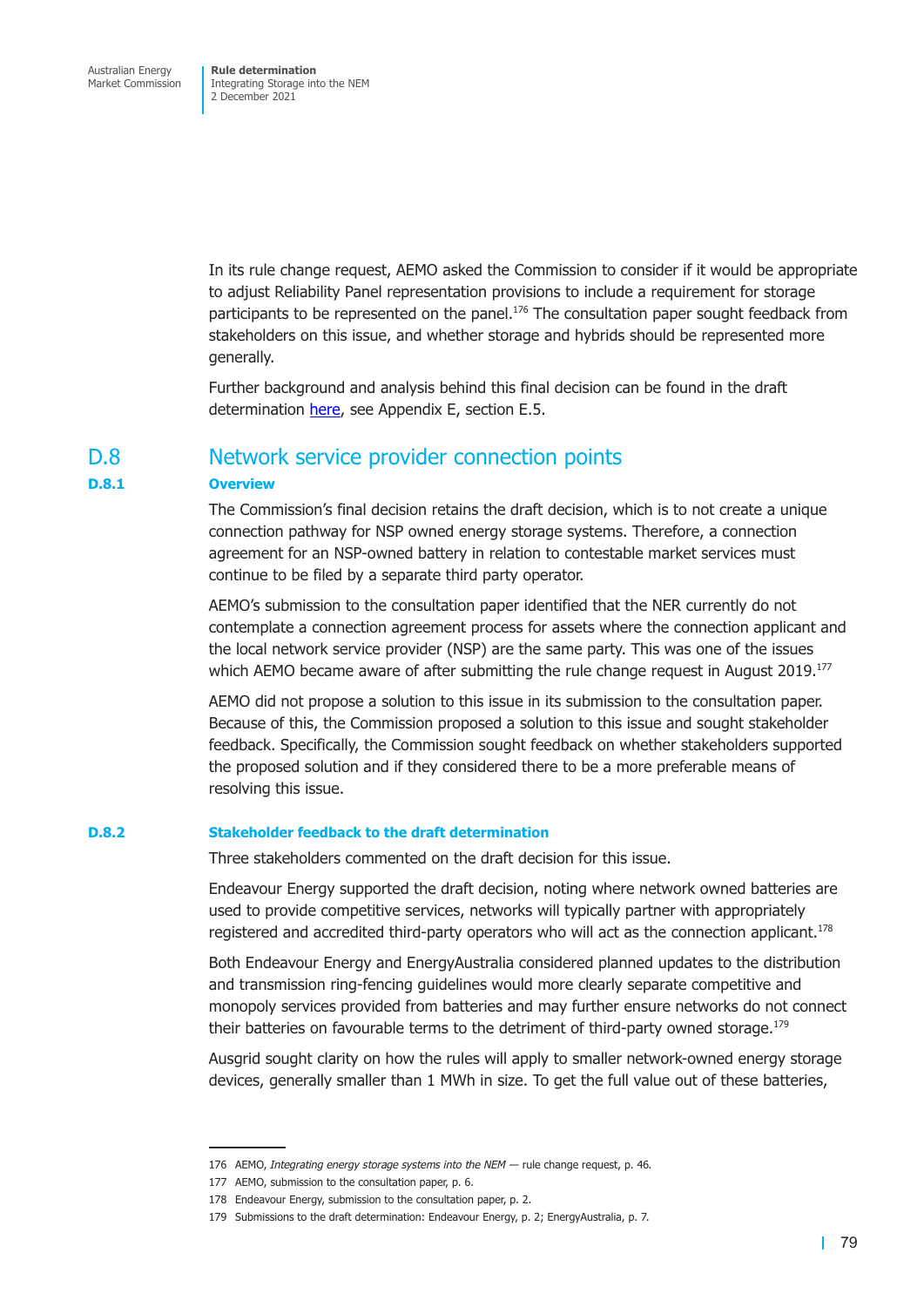network businesses are trialling leasing spare capacity to registered market participants for use in contestable market services.<sup>180</sup>

### **D.8.3 The Commission's final decision**

The Commission's final decision retains the draft decision, which is to not create a unique connection pathway for NSP owned energy storage systems. Therefore, a connection agreement for an NSP-owned battery in relation to contestable market services must continue to be filed by a separate third party operator.

In response to Ausgrid's request for clarity, the Commission:

- notes that small batteries (less than 5 MW) are exempt from the classification and connection processes, and therefore are not required to agree and meet system performance standards, but would still require a market participant (retailer or small resource aggregator) if they are used to provide contestable market services
- understands that NEMDE is limited to 1 MW increments in relation to dispatch for FCAS and energy, so a small battery less than 1 MW that is not aggregated would not be able to participate.

<sup>180</sup> Ausgrid, submission to the consultation paper, p. 1.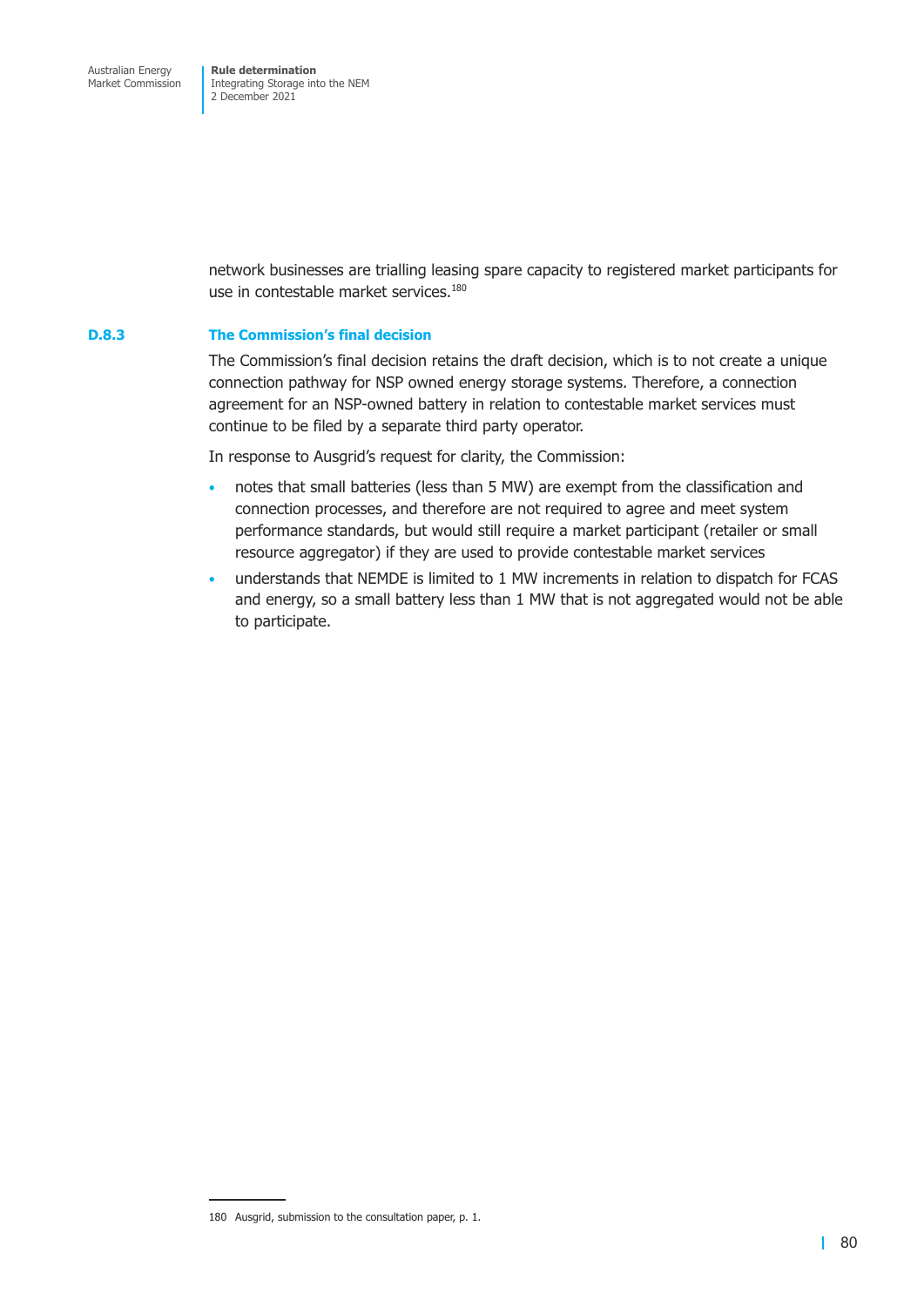Australian Energy Market Commission

**Rule determination**  Integrating Storage into the NEM 2 December 2021

# E LEGAL REQUIREMENTS UNDER THE NEL

This appendix sets out the relevant legal requirements under the NEL for the Commission to make this final rule determination.

### E.1 Final rule determination

In accordance with s. 102 of the NEL the Commission has made this final rule determination in relation to the rule proposed by the Australian Energy Market Operator.

The Commission's reasons for making this final rule determination are set out in chapter 2.

A copy of the more preferable final rule is attached to and published with this final rule determination. Its key features are described in appendix E.

### E.2 Power to make the rule

The Commission is satisfied that the more preferable final rule falls within the subject matter about which the Commission may make rules. The more preferable final rule falls within s. 34 of the NEL as it relates to regulating the operation of the national electricity market and to regulating the activities of persons (including registered participants) participating in the national electricity market (NEL ss. 34(1)(a)(i) and (iii)).

## E.3 Commission's considerations

In assessing the rule change request the Commission considered:

- its powers under the NEL to make the rule
- the rule change request
- submissions received during first, second and third round consultation
- the Commission's analysis as to the ways in which the more preferable final rule will or is likely to, contribute to the NEO.

There is no relevant Ministerial Council on Energy (MCE) statement of policy principles for this rule change request. $181$ 

The Commission may only make a rule that has effect with respect to an adoptive jurisdiction if satisfied that the proposed rule is compatible with the proper performance of AEMO's declared network functions.<sup>182</sup> The more preferable final rule is compatible with AEMO's declared network functions because it would not affect those functions.

<sup>181</sup> Under s. 33 of the NEL the AEMC must have regard to any relevant MCE statement of policy principles in making a rule. The MCE is referenced in the AEMC's governing legislation and is a legally enduring body comprising the Federal, State and Territory Ministers responsible for energy.

<sup>182</sup> Section 91(8) of the NEL.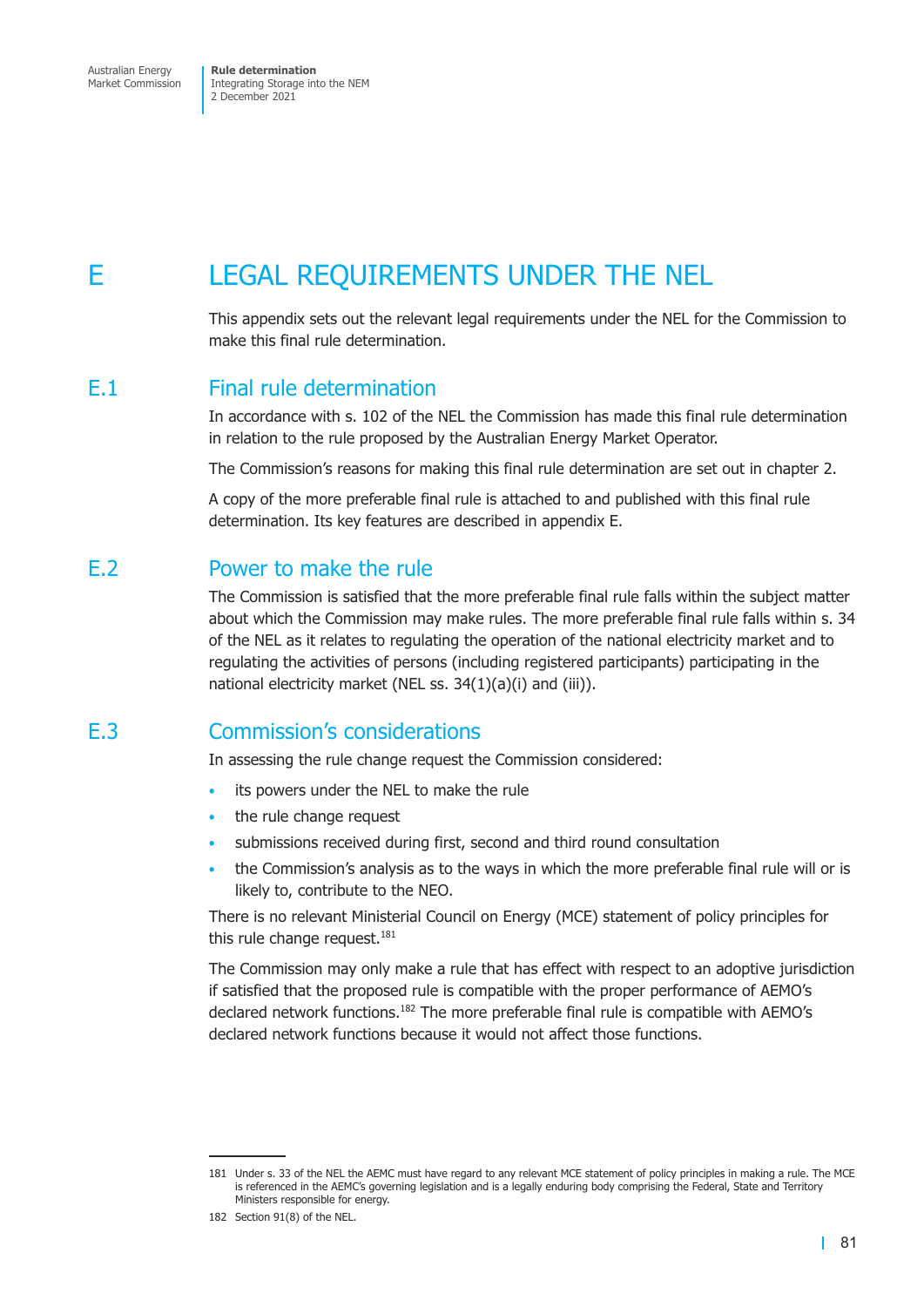# E.4 Rule making in the Northern Territory

Under the NT Act, the Commission must regard the reference in the NEO to the "national electricity system" as a reference to whichever of the following the Commission considers appropriate in the circumstances having regard to the nature, scope or operation of the proposed rule:183

- (a) the national electricity system
- (b) one or more, or all, of the local electricity systems $184$
- (c) all of the electricity systems referred to above.

Under the NT Act and its regulations, only certain parts of the NER have been adopted in the Northern Territory.185

As the more preferable final rule relates to parts of the NER that apply in the Northern Territory, the Commission has assessed whether to make a uniform or differential rule (defined below) under Northern Territory legislation.

Under the NT Act, the Commission may make a differential rule if, having regard to any relevant MCE statement of policy principles, a differential rule will, or is likely to, better contribute to the achievement of the NEO than a uniform rule.<sup>186</sup> A differential rule is a rule that:

- varies in its term as between:
	- the national electricity system, and
	- one or more, or all, of the local electricity systems, or
- does not have effect with respect to one or more of those systems,

but is not a jurisdictional derogation, participant derogation or rule that has effect with respect to an adoptive jurisdiction for the purpose of s. 91(8) of the NEL.

A uniform rule is a rule that does not vary in its terms between the national electricity system and one or more, or all, of the local electricity systems, and has effect with respect to all of those systems.<sup>187</sup>

The Commission's determinations in relation to the meaning of the "national electricity system" and whether to make a uniform or differential rule are set out in chapter 2.

<sup>183</sup> Clause 14A of Schedule 1 to the NT Act, inserting section 88(2a) into the NEL as it applies in the Northern Territory.

<sup>184</sup> These are specified Northern Territory systems, listed in schedule 2 of the NT Act.

<sup>185</sup> The version of the NER that applies in the Northern Territory is available on the AEMC website at

www.aemc.gov.au/regulation/energy-rules/northern-territory-electricity-market-rules/current.

<sup>186</sup> Clause 14B of Schedule 1 to the NT Act, inserting section 88AA into the NEL as it applies in the Northern Territory.

<sup>187</sup> Clause 14 of Schedule 1 to the NT Act, inserting the definitions of "differential Rule" and "uniform Rule" into section 87 of the NEL as it applies in the Northern Territory.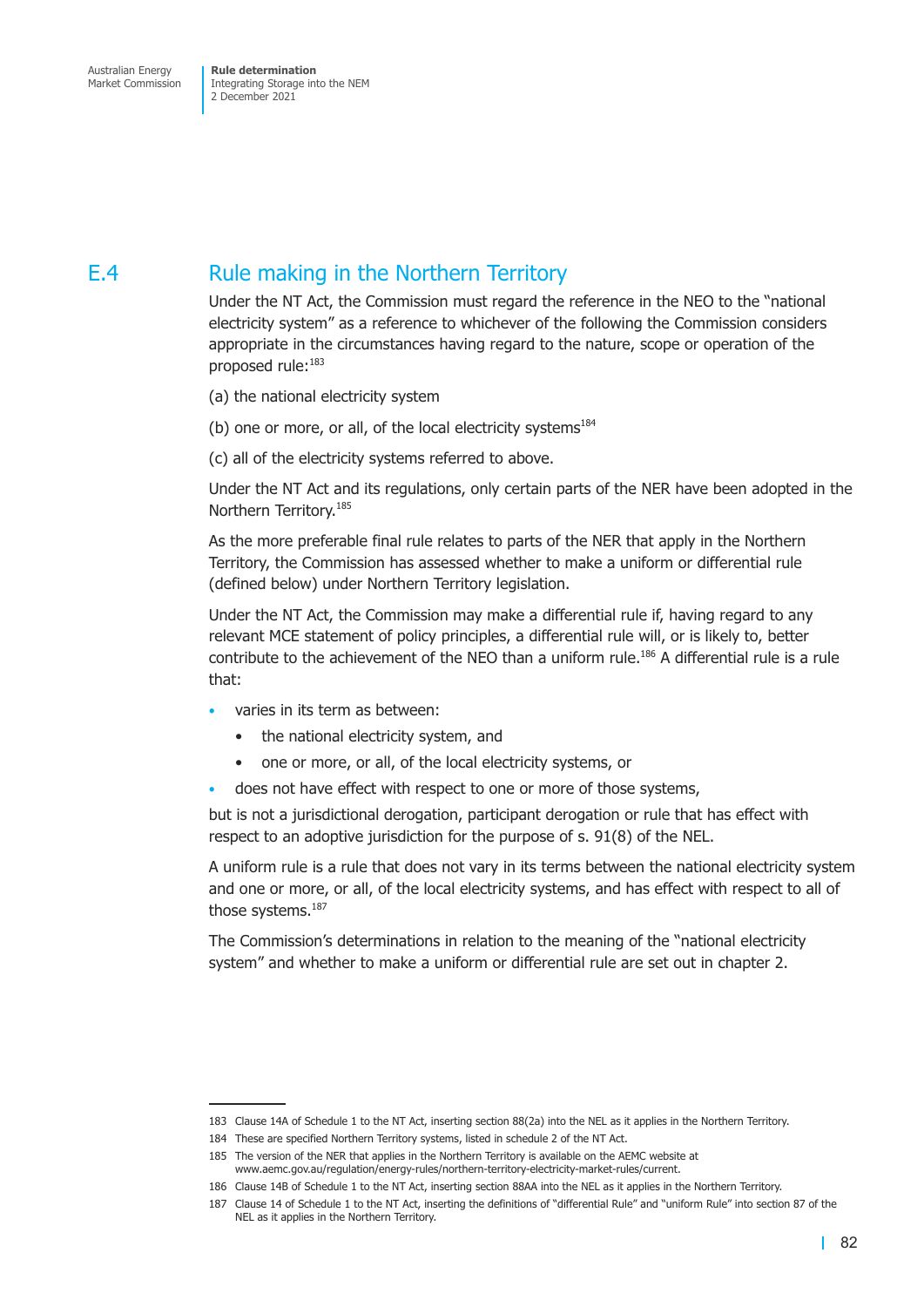Market Commission

Integrating Storage into the NEM 2 December 2021

# E.5 Civil penalties

The Commission cannot create new civil penalty provisions. However, it may, jointly with the AER, recommend to the Energy Ministers Meeting that new or existing provisions of the NER be classified as civil penalty provisions.

The NEL sets out a three-tier penalty structure for the NEL and NER.<sup>188</sup> A Decision Matrix and Concepts Table,189 approved by Energy Ministers, provides a decision-making framework that the Commission applies, in consultation with the AER, when undertaking the assessment of whether to recommend that provisions of the NER be classified as civil penalties, and if so, under which tier.

### **E.5.1 New provisions the Commission proposes to recommend be classified as civil penalty provisions**

The Commission's more preferable final rule inserts the provisions set out in the table below into the NER (among other changes).

The Commission considers that these new provisions should be classified as civil penalty provisions for consistency with similar provisions (currently classified as civil penalty provisions) that apply to other types of registered participants, and to promote compliance with these new obligations so that they operate effectively. The Commission has consulted with the AER on these recommendations and the AER supports these decisions.

| <b>CLAUSE</b> | <b>SUBJECT OF CLAUSE</b>                                                                                                                                                                                        | <b>PROPOSED</b><br><b>CLASSIFI-</b><br><b>CATION</b> | <b>REASON</b>                                                                |
|---------------|-----------------------------------------------------------------------------------------------------------------------------------------------------------------------------------------------------------------|------------------------------------------------------|------------------------------------------------------------------------------|
| 2.2.5A(b)     | Requirement on Integrated Resource<br>Providers (IRPs) to sell all sent out<br>generation through the spot market and<br>accept payments from AEMO in accordance<br>with Chapter 3.                             | Tier 1                                               | Align with<br>existing<br>provisions for<br>other participant<br>categories. |
| 2.2.5A(c)     | Requirement on IRPs to purchase all<br>electricity supplied through the national grid<br>to the IRP at that connection point from the<br>spot market and make payments to AEMO in<br>accordance with Chapter 3. | Tier 1                                               | Align with<br>existing<br>provisions for<br>other participant<br>categories. |
| 2.2.7(c2)     | Requirement on a person who wishes to<br>classify a semi-scheduled generating unit to<br>comply with terms and conditions imposed by                                                                            | Tier 1                                               | Align with<br>existing<br>provisions for                                     |

### **Table E.1: New provisions in more preferable final rule proposed to be recommended as civil penalty provisions**

<sup>188</sup> Further information is available at: https://www.aemc.gov.au/regulation/energy-rules/civil-penalty-tools.

<sup>189</sup> The Decision Matrix and Concept Table are available here.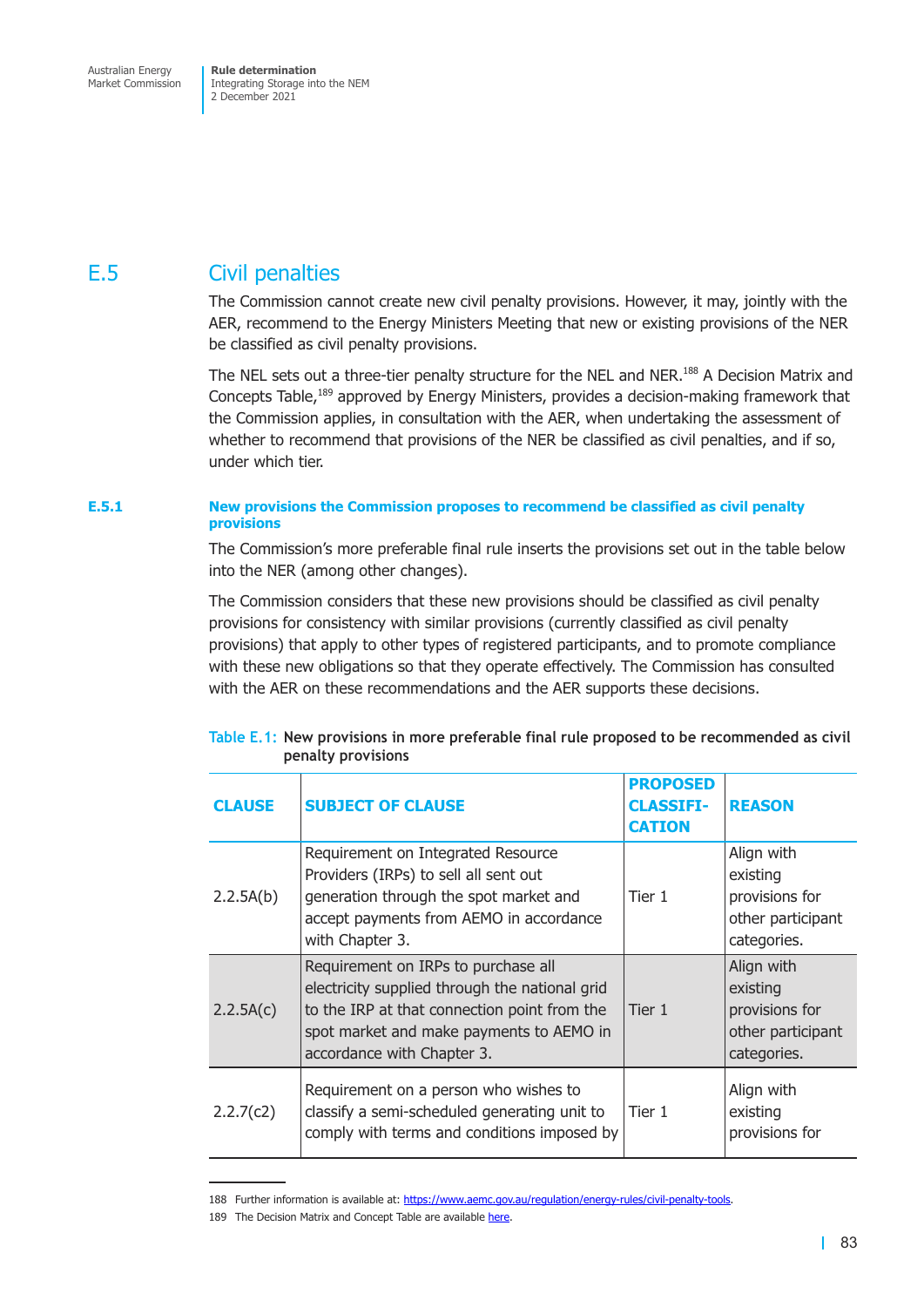| <b>CLAUSE</b> | <b>SUBJECT OF CLAUSE</b>                                                                                                                                                                                                                   | <b>PROPOSED</b><br><b>CLASSIFI-</b><br><b>CATION</b> | <b>REASON</b>                                                                |
|---------------|--------------------------------------------------------------------------------------------------------------------------------------------------------------------------------------------------------------------------------------------|------------------------------------------------------|------------------------------------------------------------------------------|
|               | AEMO under clause 2.2.7(c1).                                                                                                                                                                                                               |                                                      | other participant<br>categories.                                             |
| 2.2.8(d)      | Requirement on Small Resource Aggregators<br>(SRAs) to sell all sent out generation from<br>their market supply points through the spot<br>market and accept payments from AEMO in<br>accordance with Chapter 3.                           | Tier 1                                               | Align with<br>existing<br>provisions for<br>other participant<br>categories. |
| 2.2.8(e)      | Requirement on SRAs to purchase all<br>electricity supplied through the national grid<br>to their market connection points from the<br>spot market and make payments to AEMO in<br>accordance with Chapter 3.                              | Tier 1                                               | Align with<br>existing<br>provisions for<br>other participant<br>categories. |
| 2.3.4(f)      | Requirement on Market Customers to<br>purchase all electricity supplied to their<br>connection points from the spot market and<br>make payments to AEMO in accordance with<br>Chapter 3.                                                   | Tier 1                                               | Align with<br>existing<br>provisions for<br>other participant<br>categories. |
| 2.3.4(g)      | Requirement on Market Customers to sell all<br>sent out generation from connection points<br>they have classified as market connection<br>points through the spot market and accept<br>payments from AEMO in accordance with<br>Chapter 3. | Tier 1                                               | Align with<br>existing<br>provisions for<br>other participant<br>categories. |
| 2.3D.2(a)     | Requirement on Ancillary Service Providers<br>(ASPs) to comply with terms and conditions<br>imposed by AEMO under clause 2.3D.1(g).                                                                                                        | Tier 1                                               | Align with<br>existing<br>provisions for<br>other participant<br>categories. |
| 2.3D.2(b)(1)  | Requirement on ASPs to ensure that the<br>market ancillary services provided are in<br>accordance with the co-ordinated central<br>dispatch process operated by AEMO and the<br>market ancillary service specification.                    | Tier 1                                               | Align with<br>existing<br>provisions for<br>other participant<br>categories. |
| 2.3D.2(c)     | Requirement on ASPs with an ancillary<br>service unit to sell the market ancillary<br>services produced using that ancillary service<br>unit through the spot market.                                                                      | Tier 1                                               | Align with<br>existing<br>provisions for<br>other participant<br>categories. |
| 4.9.8(a3)     | A requirement on Registered Participants to                                                                                                                                                                                                | Tier 1                                               | Align with                                                                   |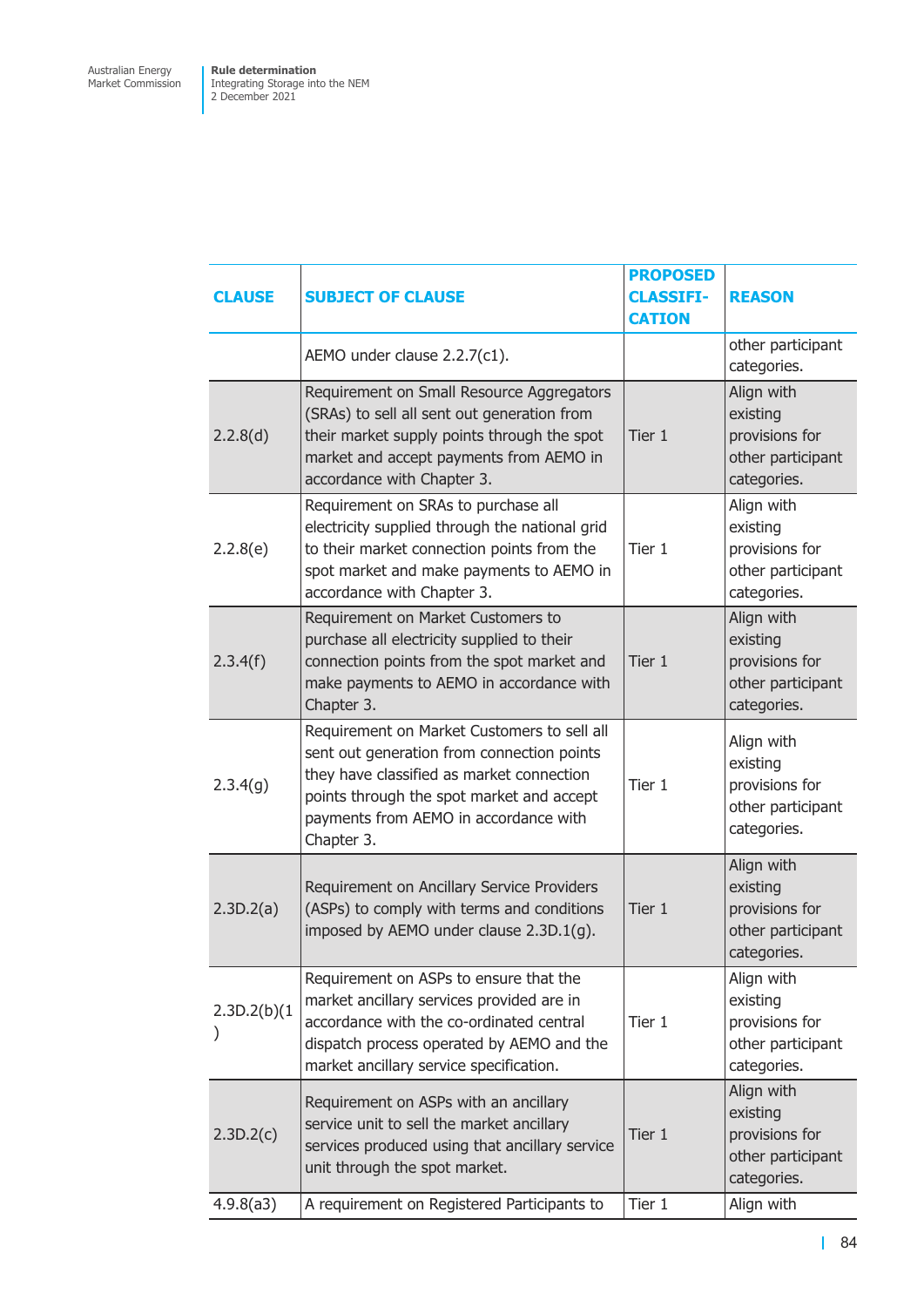| <b>CLAUSE</b> | <b>SUBJECT OF CLAUSE</b>                                                                                                                                                                                                                                                                                                              | <b>PROPOSED</b><br><b>CLASSIFI-</b><br><b>CATION</b> | <b>REASON</b>                                                                |
|---------------|---------------------------------------------------------------------------------------------------------------------------------------------------------------------------------------------------------------------------------------------------------------------------------------------------------------------------------------|------------------------------------------------------|------------------------------------------------------------------------------|
|               | ensure their scheduled resources are at all<br>times able to comply with the latest dispatch<br>bid under Chapter 3.                                                                                                                                                                                                                  |                                                      | existing<br>provisions for<br>other participant<br>categories.               |
| 5.2.5A(a)     | Requirement on IRPs to plan and design their<br>facilities and ensure they operate to comply<br>with the relevant and applicable performance<br>standards, connection agreement and system<br>standards.                                                                                                                              | Tier 1                                               | Align with<br>existing<br>provisions for<br>other participant<br>categories. |
| 5.2.5A(c)     | Requirement on IRPs to comply with any<br>terms and conditions of a connection<br>agreement for their systems that provide for<br>the implementation, operation, maintenance<br>or performance of a system strength<br>remediation scheme.                                                                                            | Tier 1                                               | Align with<br>existing<br>provisions for<br>other participant<br>categories. |
| 5.2.5A(d)     | Requirement on IRPs to provide information<br>to AEMO and the relevant NSP in accordance<br>with the Power System Model Guidelines, the<br>Power System Design Data Sheet and the<br>Power System Setting Data Sheet if AEMO<br>believes there is a risk that the IRPs' plant<br>will adversely affect the network or other<br>users. | Tier 2                                               | Align with<br>existing<br>provisions for<br>other participant<br>categories. |
| 5.2.5A(e)     | Requirement on IRPs to provide certain<br>information to AEMO and the relevant NSP, if<br>requested by AEMO, to allow the NSP to<br>conduct the assessment required under<br>clause 5.3.4B.                                                                                                                                           | Tier 2                                               | Align with<br>existing<br>provisions for<br>other participant<br>categories. |
| 5.3.9(b)(2A)  | Requirement that an IRP submit to the<br>relevant NSP and AEMO, in respect of a<br>proposed alteration to a unit, design data and<br>setting data in accordance with the Power<br>System Model Guidelines, Power System<br>Design Data Sheet and Power System Setting<br>Data Sheet.                                                  | Tier 2                                               | Align with<br>existing<br>provisions for<br>other participant<br>categories. |
| 5.3.10(a1)    | Requirement on IRPs not to commission<br>altered generating plant until the NSP has<br>advised the Generator that the provider and<br>AEMO are satisfied.                                                                                                                                                                             | Tier 1                                               | Align with<br>existing<br>provisions for<br>other participant                |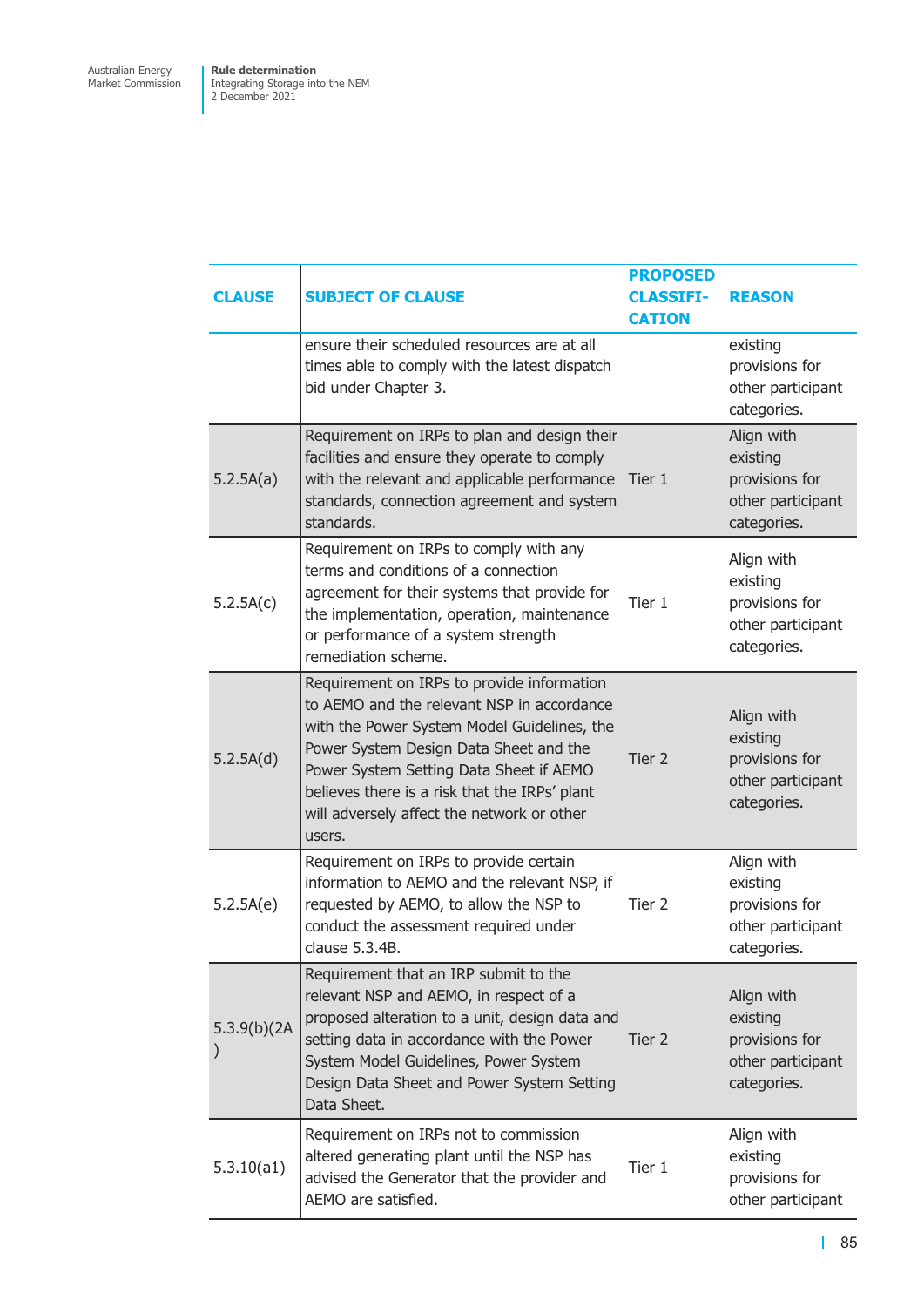| <b>CLAUSE</b> | <b>SUBJECT OF CLAUSE</b>                                                                                                                                                                                                                                                                                                                                                                                                    | <b>PROPOSED</b><br><b>CLASSIFI-</b><br><b>CATION</b> | <b>REASON</b>                                                                                         |
|---------------|-----------------------------------------------------------------------------------------------------------------------------------------------------------------------------------------------------------------------------------------------------------------------------------------------------------------------------------------------------------------------------------------------------------------------------|------------------------------------------------------|-------------------------------------------------------------------------------------------------------|
|               |                                                                                                                                                                                                                                                                                                                                                                                                                             |                                                      | categories.                                                                                           |
| 5.7.3(a1)     | Requirement for IRPs to, in accordance with<br>rule 4.15, provide evidence to any relevant<br>NSP with which that IRP has a connection<br>agreement and to AEMO, that its generating<br>system or integrated resource system (as<br>applicable) complies with the applicable<br>technical requirements and connection<br>agreement.                                                                                         | Tier 3                                               | Align with<br>existing<br>provisions for<br>other participant<br>categories.                          |
| 5.20B.6(b1)   | Requirement on Inertia Service Providers to<br>register the BDU with AEMO as an inertia unit<br>and specify that the BDU may be periodically<br>used to provide inertia network services and<br>will not be eligible to set spot prices when<br>constrained on to provide inertia.                                                                                                                                          | Tier 2                                               | Align with<br>existing<br>provisions for<br>other participant<br>categories.                          |
| 5.20C.4(b1)   | Requirement on System Strength Service<br>Providers that procure system strength<br>services from an IRP under a system strength<br>services agreement to register the BDU with<br>AEMO as a system strength unit and specify<br>that the BDU may be periodically used to<br>provide system strength services and will not<br>be eligible to set spot prices when<br>constrained on to provide system strength<br>services. | Tier 2                                               | Align with<br>existing<br>provisions for<br>other participant<br>categories.                          |
| 11.145.2(c)   | Requirement for Registered Participants to<br>whom clause 11.145.2 applies to apply to<br>AEMO under rule 2.9 to change their<br>registration category to IRP and to reclassify<br>their integrated resource system under the<br>new Chapter 2.                                                                                                                                                                             | Tier 2                                               | To ensure that<br>relevant<br>Registered<br>Participants are<br>transferred into<br>the IRP category. |
| 11.145.2(d)   | Requirement for Existing Non-Customer Load<br>Participants, in respect of their scheduled<br>loads, to apply to AEMO under new Chapter 2<br>to register as a Customer or an Integrated<br>Resource Provider and take such steps<br>necessary to classify their plant as a<br>scheduled load.                                                                                                                                | Tier 2                                               | To ensure that<br>relevant<br>Registered<br>Participants are<br>transferred into<br>the IRP category. |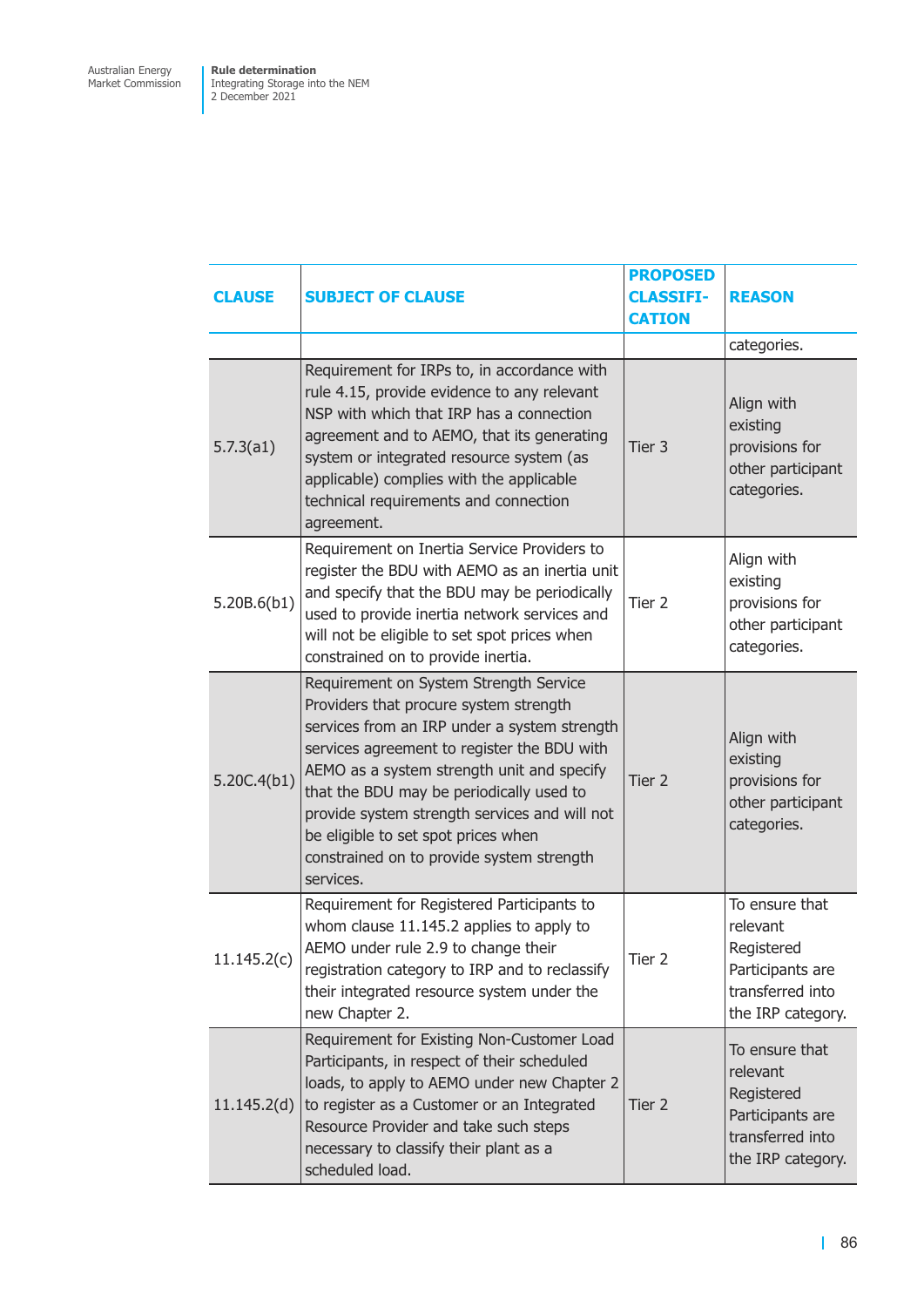### **E.5.2 Amendments to existing provisions**

The Commission's more preferable final rule amends, or removes, various provisions of the NER that are currently classified as civil penalty provisions under Schedule 1 of the National Electricity (South Australia) Regulations. The Commission considers that:

- provisions that have been amended should continue to be classified as civil penalty provisions, at the same tier; and
- provisions that have been removed should not continue to be classified as civil penalty provisions.

The Commission does not propose to recommend any change to the classification of amended civil penalty provisions to the Energy Ministers Meeting, but will recommend to the Energy Ministers Meeting that provisions that have been removed should not longer be classified as civil penalty provisions.

### E.6 Conduct provisions

The Commission cannot create new conduct provisions. However, it may recommend to the Energy Ministers Meeting that new or existing provisions of the NER be classified as conduct provisions.

The more preferable final rule does not amend any rules that are currently classified as conduct provisions under the NEL or National Electricity (South Australia) Regulations. The Commission does not propose to recommend to the Energy Ministers Meeting that any of the proposed amendments made by the more preferable final rule be classified as conduct provisions.

# E.7 Review of operation of the rule

The more preferable final rule does not require the Commission to conduct a formal review of the operation of the rule. The Commission may however self-initiate a review of the operation of the rule at any time if it considers such a review would be appropriate, pursuant to section 45 of the NEL.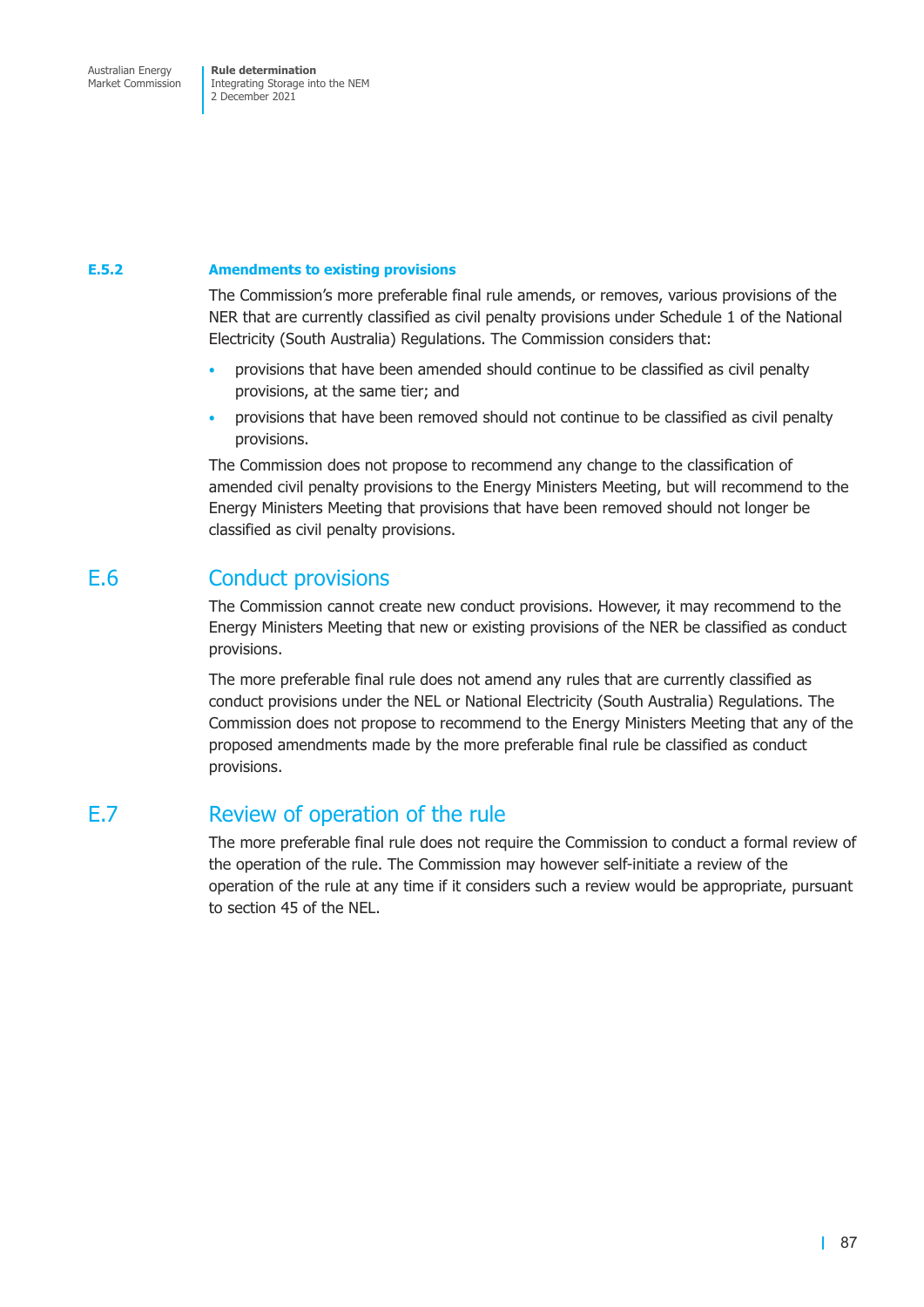# F SUMMARY OF AMENDMENTS TO THE NATIONAL ELECTRICITY RULES

This appendix outlines the amendments to the NER made under the more preferable final rule. Appendix B provides an overview of the key changes between the draft rule and the final rule.

The final rule, other than the savings and transitional provisions in rule 11.145, commences on 3 June 2024. References to the "current rules" in this appendix are references to the rules in force at the date of this determination.

## F.1 **Introduction to key concepts**

Under the final rule, several new concepts have been introduced or existing concepts have been modified.

### **F.1.1 Unit categories**

- The defined term *generating unit* (covering 'plant used in the production of electricity and all related equipment essential to its functioning as a single entity') becomes the new term *production unit*. The term *generating unit* is redefined as a production unit that is not a bidirectional unit*.*
- A new term, *bidirectional unit*, is a production unit that also consumes electricity that is not, or is in addition to, its auxiliary load. A new defined term *auxiliary load* covers electricity consumption used for the operation of a production unit but does not include electricity consumption used to create the source of energy converted by the production unit to electrical power.
- The current terms *ancillary service generating unit* and *ancillary service load* are replaced with a new umbrella term, *ancillary service unit* which encompasses generating units, bidirectional units and other connected plant classified as an ancillary service unit.
- The new term *small bidirectional unit* corresponds to the existing term *small generating unit*.
- The new terms *distribution connected bidirectional unit* corresponds to the existing term *embedded generating unit,* in turn replaced with *distribution connected generating unit.* A new collective term *distribution connected unit* means a *distribution connected generating unit* or a *distribution connected bidirectional unit.*

### **F.1.2 System Categories**

- A *generating system* is defined as in the current NER but excludes an *integrated resource system*.
- A new defined term *integrated resource system* covers:
	- a system comprising one or more bidirectional units (and which may also comprise one or more generating units or other connected plant that is not part of a bidirectional unit); or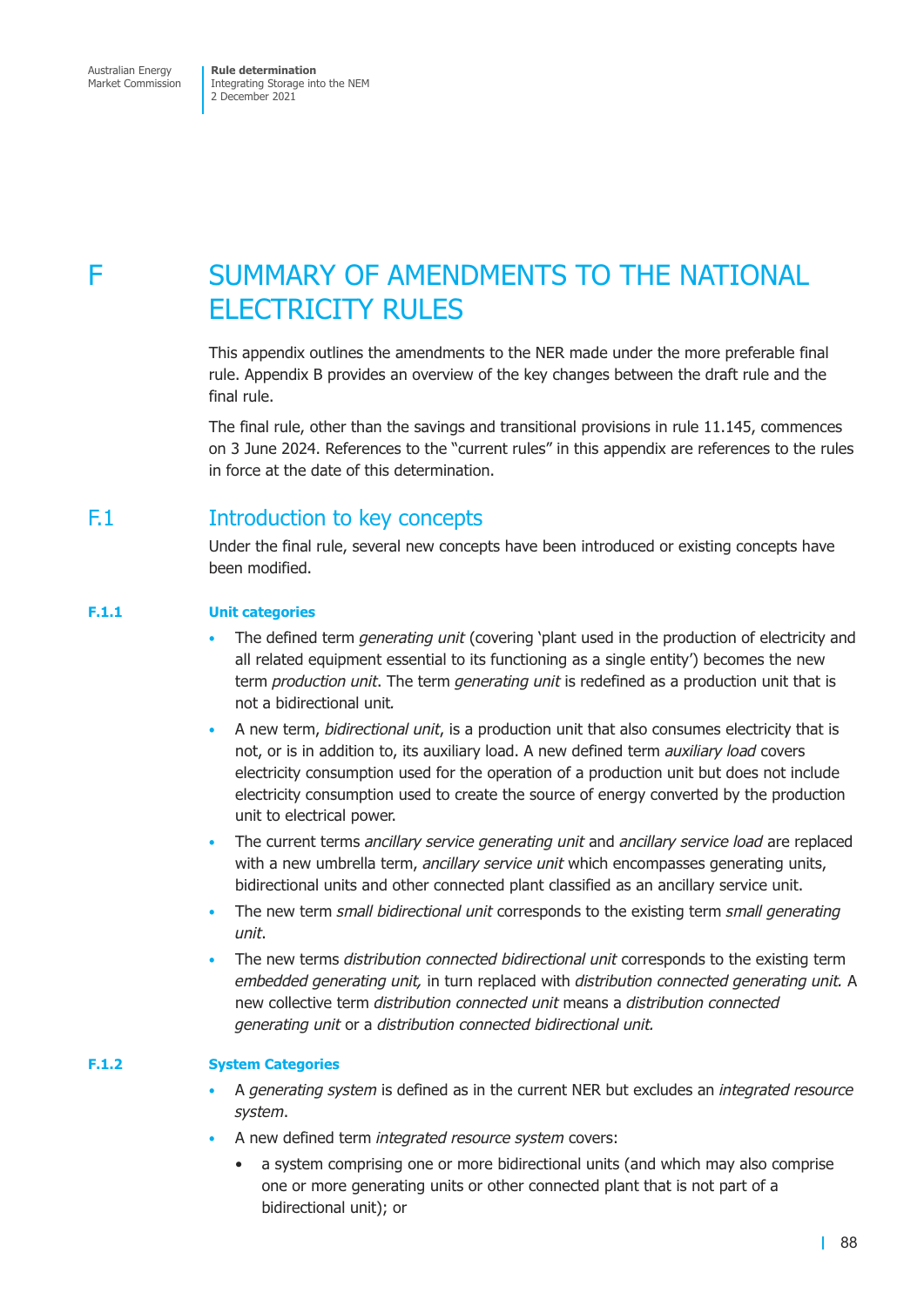> • a system comprising one or more generating units where the connection point for the system is used to supply electricity for consumption that is not, or is in addition to, auxiliary load (but not solely auxiliary load).

### **F.1.3 Registration categories**

- An *Integrated Resource Provider* (IRP) is a person registered as such. The units and plant that can be classified by an IRP are described below.
- The new term *Small Resource Aggregator* replaces the Market Small Generation Aggregator registration category. A Small Resource Aggregator is an IRP that has classified the connection point for a small generating unit or a small bidirectional unit (small resource connection points) as one of its market connection points.

#### **F.1.4 Other new or replacement terms**

- References to dispatch offers are replaced with references to *dispatch bids* and references to market ancillary service offers are replaced with references to *market ancillary service bids*.
- References to bid and offer validation data are replaced with references to *bid validation data*.
- References to *market load* are removed and connection points at which electricity supplied through the national grid is purchased or sold by an end user (end user connection points) are classified as market connection points by a registered Customer or an Integrated Resource Provider.
- A new term *scheduled resource* refers to all plant subject to AEMO's central dispatch process - scheduled generating units, semi-scheduled generating units, scheduled bidirectional units, scheduled load, wholesale demand response units and scheduled network services.

### F.2 Changes to Chapter 2

Chapter 2 has been amended to introduce the new IRP registration category and the classification arrangements for bidirectional units. Other changes have been made to remove redundant registration and classification categories from the rules and to rearrange chapter 2 to clarify meaning and improve readability.

### **F.2.1 Obligations to register or classify**

The obligation to register under the NER in relation to the generation of electricity (or to be exempt) and for the purchase and sale of electricity through the spot market is derived from the NEL. The current NER in turn sets out the registration requirements in more specific terms. The amendments to chapter 2 bring these obligations together in a new rule 2.1A.

This rule covers the obligation to register in relation to generating systems, integrated resource systems, purchasing and selling electricity directly in the spot market, providing wholesale demand response and providing market ancillary services.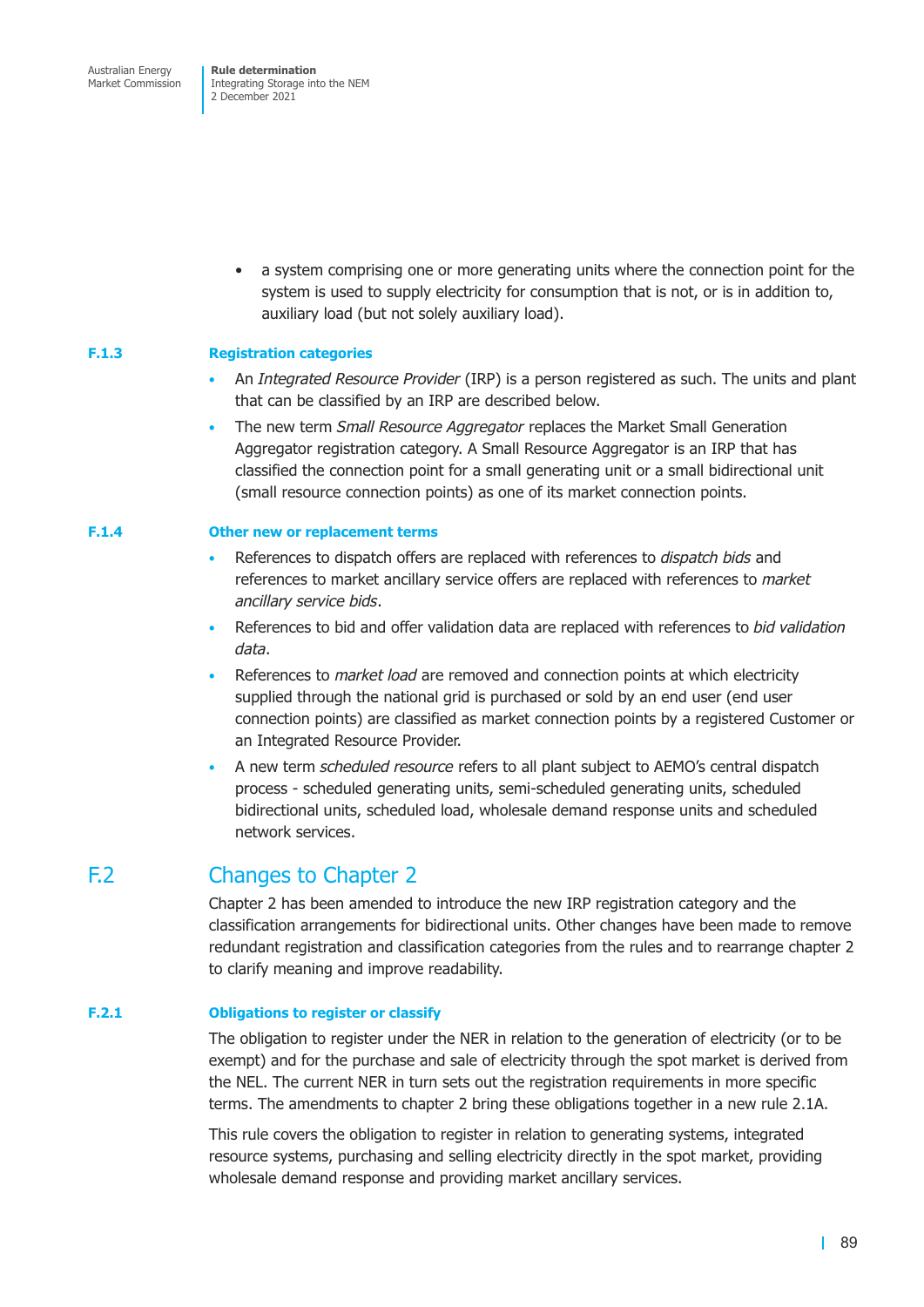AEMO's power to exempt a person or class of persons from the requirement to register in relation to a generating system is extended to integrated resource systems and included as new clause 2.1A.2.

### **F.2.2 Market Participant registration categories for the sale or purchase of electricity**

A new rule 2.1B brings together the requirements for registration as a Generator, Customer or Demand Response Service Provider and is extended to cover the requirements for registration as an IRP. The rule also includes, in modified form, the current requirements for the provision of closure year notices.

The *Generator* registration category continues to be available for a person who wishes to be the Registered Participant for a generating unit but not as an IRP.

The *Customer* registration category continues to be available for a person who wishes to be the Market Participant for electricity supplied to end users but is modified to recognise that the end users may be exporting electricity to the grid as well as importing. The Customer registration category also continues to be available for registration in relation to a scheduled load.

The *Demand Response Service Provider* registration category is open to a person that wishes to classify a connection point to provide wholesale demand response or who wishes to classify plant at a connection point as an ancillary service unit to provide market ancillary services.

The new *Integrated Resource Provider* registration category applies as follows:

- as a Market Participant category for registration as the owner, operator or controller of a generating system or an integrated resource system,
- as a Market Participant category for a person who wishes to participate in the market in relation to connection points that connect small generating units or small bidirectional units, acting as a *Small Resource Aggregator*,
- as a Market Participant category for a person who wishes to purchase or sell electricity directly in the market in relation to any other customer connection point, including a connection point that connects scheduled load, acting as a Market Customer.

Under the final rule, the terms Market Generator and Market Customer continue to be used as labels to identify Market Participants who are financially responsible for generating units or end user connection points.

New rule 2.9B allows Generators and Customers to transfer to the new Integrated Resource Provider registration category.

### **F.2.3 Classification of generating units and bidirectional units**

The requirements for classification of generating units and bidirectional units are brought together in a revised rule 2.2.

As under the current NER, a generating unit may be classified as a scheduled generating unit, a semi-scheduled generating unit or a non-scheduled generating unit.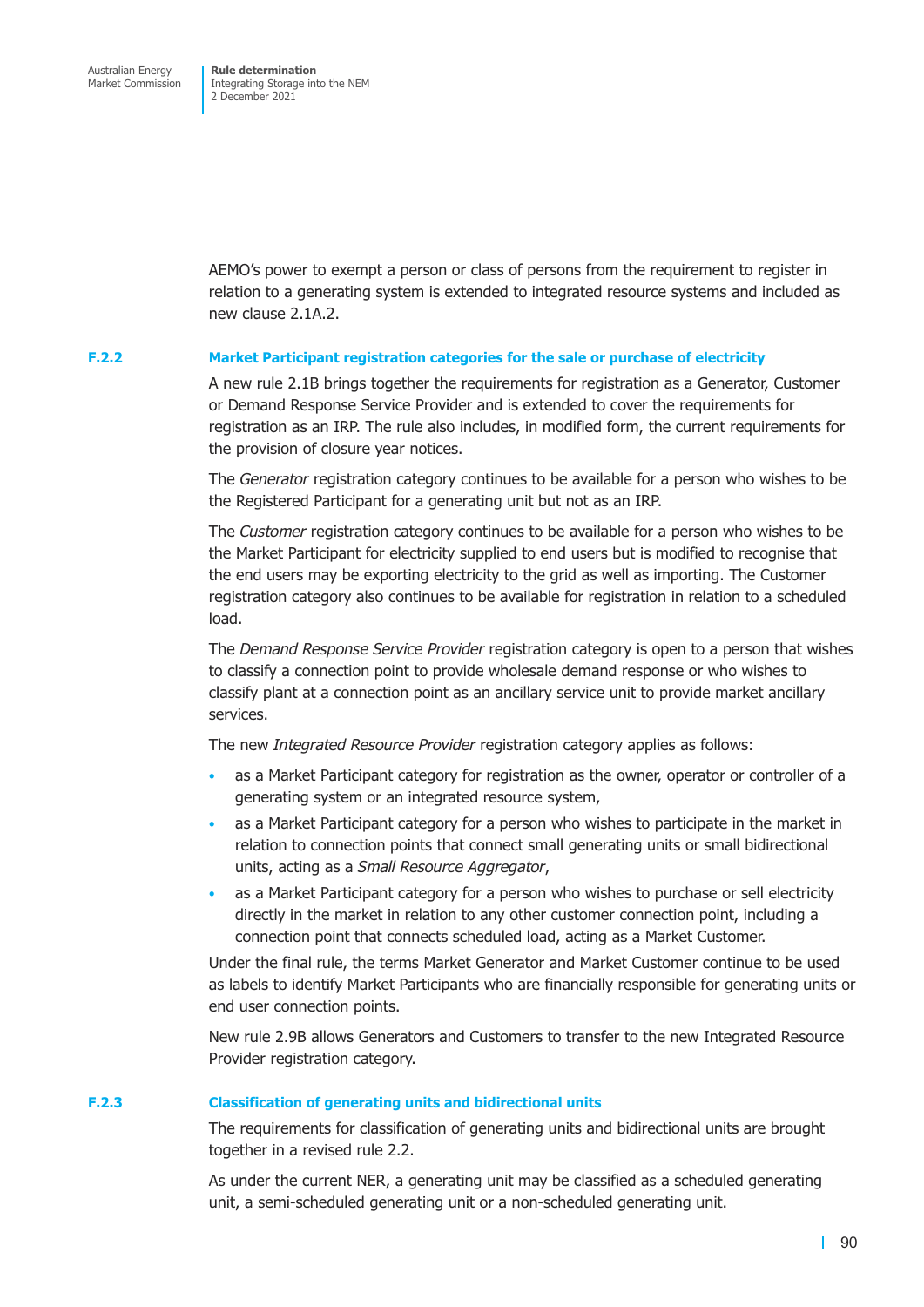Under the final rule a bidirectional unit can be classified as a scheduled bidirectional unit or a non-scheduled bidirectional unit. In general:

- a scheduled bidirectional unit is a bidirectional unit with a nameplate rating for both production and consumption of 5MW or more unless AEMO has approved the classification of the bidirectional unit as a non-scheduled bidirectional unit.
- a non-scheduled bidirectional unit is a bidirectional unit with a nameplate rating for both production and consumption of less than 5MW.

There is no concept under the final rule of a semi-scheduled bidirectional unit. However, to allow flexibility for 'DC-coupled systems' (integrated resource systems comprising intermittent generation such as wind and bidirectional units where the units use a single inverter), the final rule allows these to be classified as scheduled bidirectional units, separate units with separate classification or, subject to conditions in the rules, as a semi-scheduled generating unit. These options are provided for under clause 2.2.2(a1) of the final rule, together with clauses 2.2.2(b4) and 2.2.7(c1).

Some facilities that would satisfy the definition of 'bidirectional unit' (pumped hydro) cannot move linearly from one mode of operation to the other (ie from generation to consumption or vice versa). The final rule requires these units to be classified as a scheduled generating unit and a scheduled load. This is provided for in clauses  $2.2.2(a1)(2)$  of the final rule, together with clauses 2.2.2(b2) and 2.3.4A.

Under the final rule, Generators may only classify scheduled generating units, semischeduled generating units and non-scheduled generating units. IRPs are able to act in several different roles and so may classify:

- scheduled bidirectional units and non-scheduled integrated bidirectional units
- scheduled generating units, semi-scheduled generating units and non-scheduled generating units
- scheduled load
- market connection points (other than market connection points which connect a market generating unit, market bidirectional unit or network service to the national grid), and
- small resource connection points (as a Small Resource Aggregator).

Generators and IRPs are also be required to classify their generating units and bidirectional units as 'market' or 'non-market'. The 'market' classification is required unless AEMO approves the 'non-market' classification. The 'non-market' classification is only permitted where the generating unit or bidirectional unit is non-scheduled and a Market Customer has classified the connection point for the plant as one of its market connection points.

### **F.2.4 Connection point classifications**

Under the final rule, current rule 2.3 is amended extensively to provide for classification of connection points other than connection points for generating units or bidirectional units.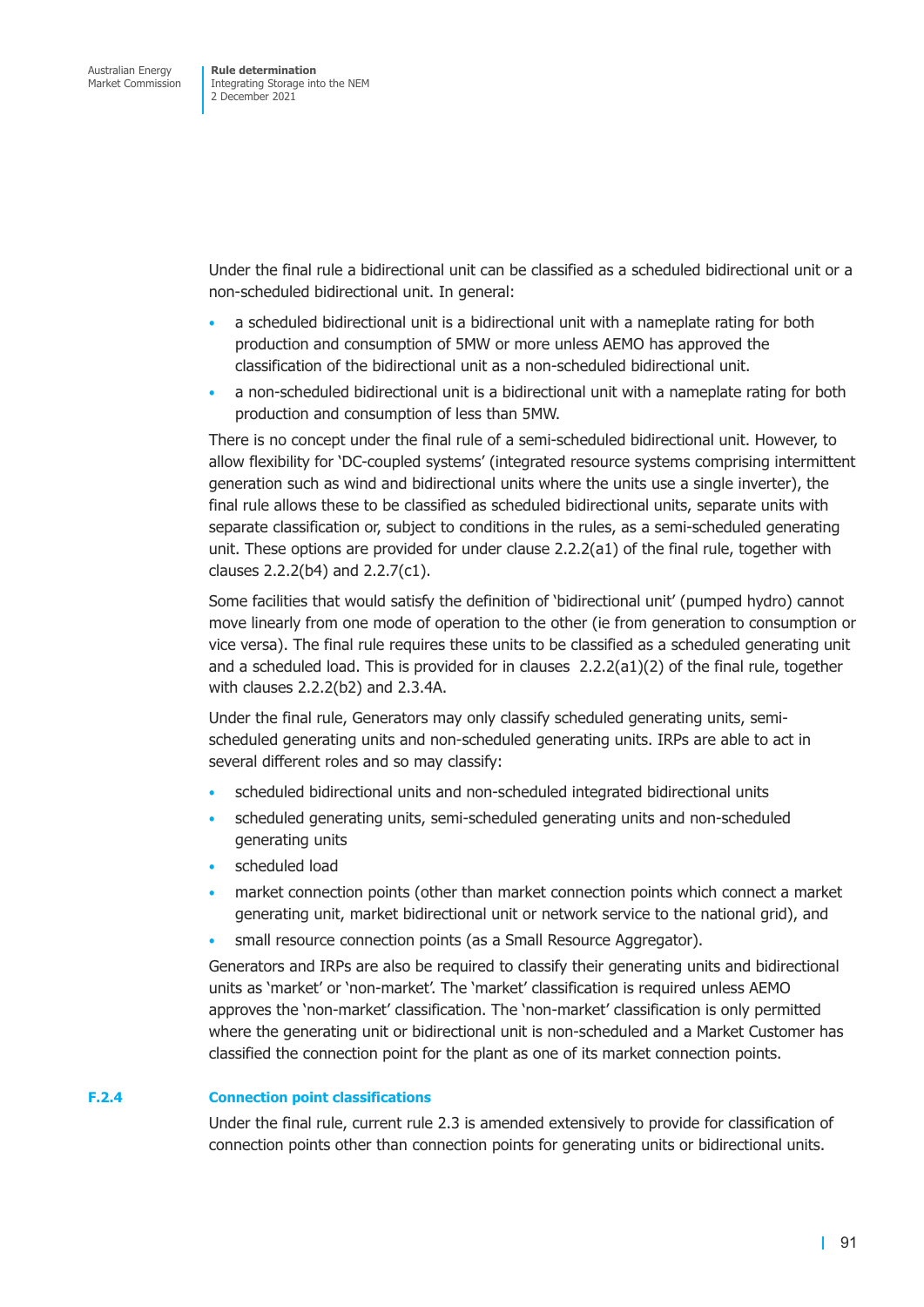- The jurisdictional classification requirements and thresholds have been preserved in clause 2.3.1A and a provision added to prevent classification of connection points without appropriate authorisations or exemptions.
- The First-Tier Customer and Second-Tier Customer registration and classification categories are deleted.
- The provision for registration as a Customer have been moved to rule 2.1B.
- Clause 2.3.4 provides that:
	- the connection points for classified generating units, bidirectional units and market network services are the market connection points of the Market Participant which has classified the relevant unit or service;
	- small resource connection points which have been classified by an IRP are market connection points of that IRP;
	- end user connection points are to be classified by a Customer or an IRP, and
	- as required by the current rules, local retailers must classify the connection points of franchise customers as their market connection points.
- The final rule no longer uses the term 'market load' for classification since end users buying from retailers may both import and export electricity. The final rule removes the term 'market load' from chapter 2 and elsewhere in the NER.<sup>190</sup>

### **F.2.5 Ancillary services**

Under the final rule, the ancillary service classification provisions and the Ancillary Service Provider compliance provisions in current clauses 2.2.6 (ancillary service generating units) and 2.3.5 (ancillary services load) have been merged into new clause 2.3D.

The final rule removes distinctions between classification of generating units or load for the provision of ancillary services by different Market Participant categories by allowing a Market Participant, in respect of plant at a market connection point for which it is the financially responsible Market Participant, or a Demand Response Service Provider in respect of plant connected at a market connection point, to seek its classification as an ancillary service unit. This approach is consistent with the overall approach to 'load' in the final rule. The final rule specifies that it is plant at a connection point (whether a generating unit, bidirectional unit or other connected plant) that is classified as an ancillary service unit, rather than classification of the connection point or the electrical load.

### **F.2.6 Market Participant labels**

Consistent with the approach in the current rules, under the final rule, participant 'labels' are used to identify a Market Participant according to the plant or connection points it has classified. The following table summarises the approach under the final rule.

<sup>190</sup> The term "market load" is preserved in Chapter 10 of the NER for the purposes of its use in the National Electricity (South Australia) Regulations.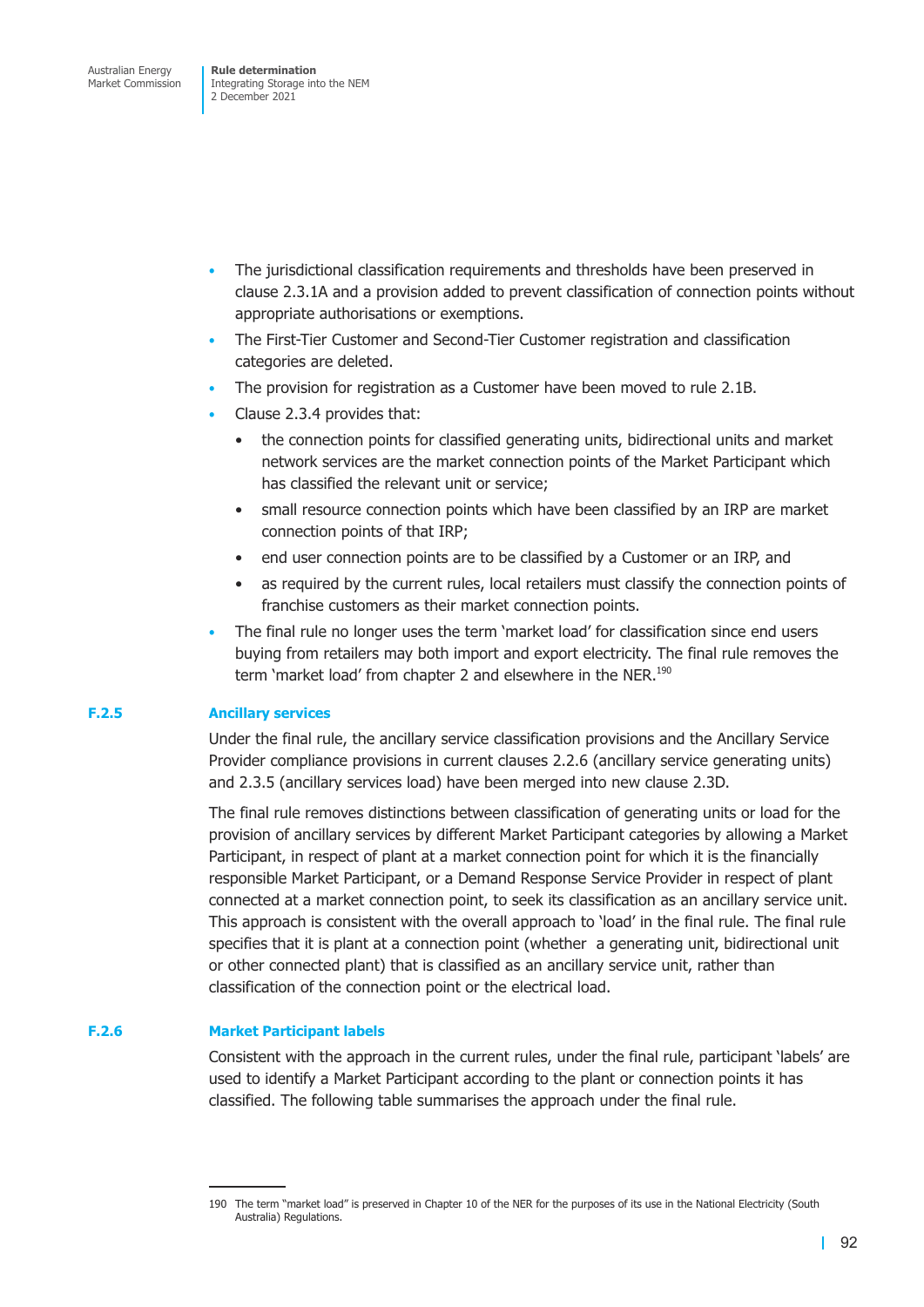|  |  | Table F.1: Market Participant labels |  |
|--|--|--------------------------------------|--|
|--|--|--------------------------------------|--|

| <b>WHAT HAS BEEN CLASSIFIED?</b> | <b>REGISTERED PARTICIPANT</b><br><b>WHO MAY CLASSIFY</b>                                  | <b>LABEL USED IN</b><br><b>THE NER</b>                  |
|----------------------------------|-------------------------------------------------------------------------------------------|---------------------------------------------------------|
| scheduled bidirectional unit     | <b>Integrated Resource Provider</b>                                                       | Scheduled<br>Integrated<br><b>Resource Provider</b>     |
| non-scheduled bidirectional unit | Generator or Integrated Resource<br>Provider                                              | Non-Scheduled<br>Integrated<br><b>Resource Provider</b> |
| scheduled generating unit        | Generator or Integrated Resource<br>Provider                                              | Scheduled<br>Generator                                  |
| semi-scheduled generating unit   | Generator or Integrated Resource<br>Provider                                              | Semi-Scheduled<br>Generator                             |
| non-scheduled generating unit    | Generator or Integrated Resource<br>Provider                                              | Non-Scheduled<br>Generator                              |
| small resource connection point  | <b>Integrated Resource Provider</b>                                                       | <b>Small Resource</b><br>Aggregator                     |
| scheduled load                   | Customer or Integrated Resource<br>Provider                                               | Market Customer                                         |
| end user connection point        | Customer or Integrated Resource<br>Provider                                               | <b>Market Customer</b>                                  |
| ancillary service unit           | Generator, Integrated Resource<br>Provider, Customer, Demand<br>Response Service Provider | <b>Ancillary Service</b><br>Provider                    |
| scheduled network service        | Network Service Provider                                                                  | <b>Scheduled Network</b><br>Service Provider            |

### **F.2.7 Redundant classification categories removed from the NER**

The final rule removes redundant classification categories from the rules. The following classification categories are removed on this basis:

- First-Tier Customers and first-tier loads
- Second-Tier Customers and second-tier loads
- non-market scheduled generating units
- non-market semi-scheduled generating units
- intending load.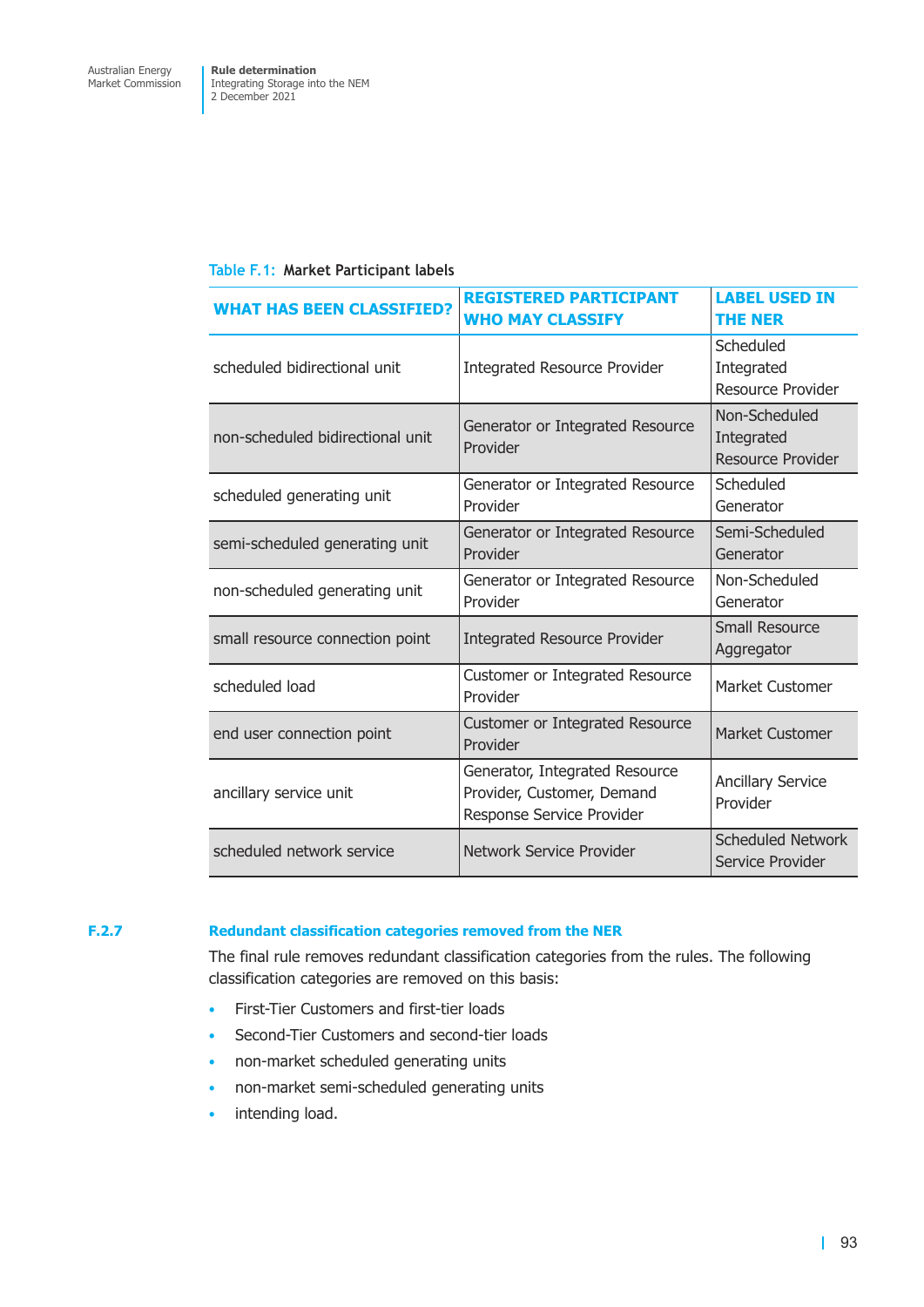### **F.2.8 Other consequential changes**

- Some redundant provisions have been deleted (such as 2.2.2(g) and (h)) and the semischeduled generating unit aggregation provisions (2.2.7(i) to (l)) have been deleted in chapter 2 and moved to clause 3.8.3.
- Clause 2.3A which relates to the categories of Small Generation Aggregator and Market Small Generation Aggregator has been deleted as this registration category would be transferred into the IRP registration category, using the label 'Small Resource Aggregator'.
- Clause 2.3B, which relates to Demand Response Service Providers, has been deleted as the provisions are covered under new clause 2.1A.4 and clause 2.3.6.
- Consequential changes have been made to the Metering Coordinator registration provision (rule 2.4A) and the administration and interpretation provisions in the chapter.

### **F.2.9 Registration information resource and guidelines**

The final rule requires AEMO to consult on certain amendments to the materials in the registration information resource and guidelines under clause  $2.1.3^{191}$  in accordance with the Rules consultation procedures. These amendments are:

- the process for applying for an exemption from the requirement to register for an exemption from the requirement to register in respect of generating systems or integrated resource systems, and
- the circumstances under which AEMO will impose terms and conditions in relation to classification under new provisions included in the final rule, being:
	- clauses 2.2.2(b1), (b3) and (b4) (alternative classifications for bidirectional units),
	- clause 2.2.7(c1) (classifications of coupled production units),
	- clause 2.3.6(g) (terms and conditions for classification of wholesale demand response units), and
	- clause 2.3D.1(g) (terms and conditions for classification of ancillary service units).

# F.3 Changes to Chapter 3

Chapter 3 has been amended to introduce the new IRP registration category and bidirectional units into the market rules and to use terms such as 'load' and 'generation' in a more consistent manner. Other changes have been made to give effect to the policy for

recovery of non-energy costs.

### **F.3.1 Incorporation of the IRP and bidirectional units**

Under the final rule, chapter 3 is amended to incorporate the new IRP registration category.

In respect of bidirectional units it has classified as scheduled bidirectional units, an IRP is a Scheduled IRP. Under chapter 3, Scheduled IRPs have the same obligations in respect of

<sup>191</sup> Under the National Electricity Amendment (Generator registrations and connections) Rule 2021 No.12, AEMO is required to publish the initial registration information resource and guidelines under clause 2.1.3 by 21 April 2022.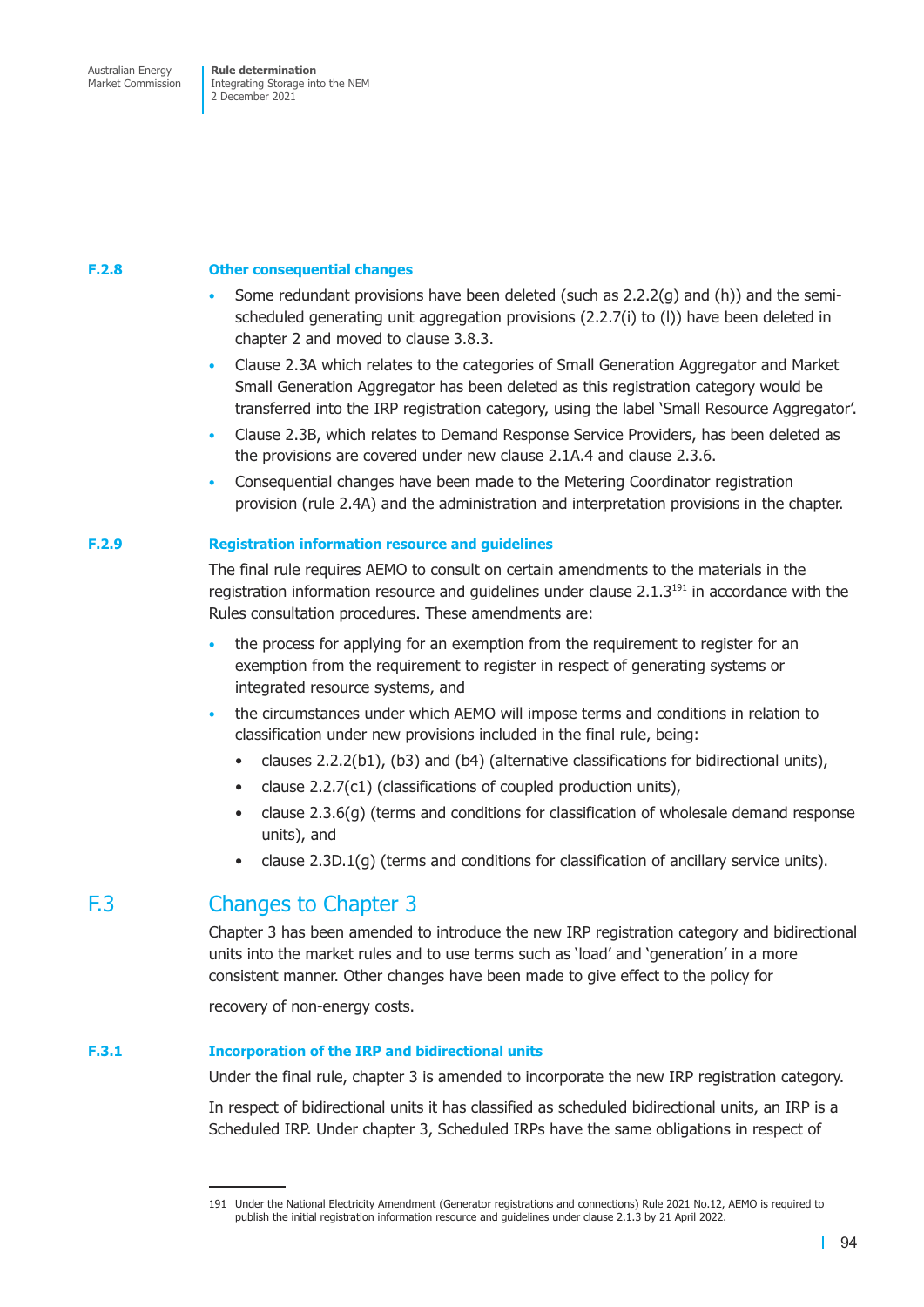scheduled bidirectional units as Scheduled Generators have in respect of scheduled generating units except as follows:

- Dispatch bids for scheduled bidirectional units, unlike dispatch bids for scheduled generating units:
	- are not required to specify an intended self-dispatch level<sup>192</sup>,
	- are not required to specify loading and off-loading prices for quantities above and below the intended self-dispatch level<sup>193</sup> and
	- may contain up to 10 price bands for generation and 10 price bands for load (clause 3.8.6(g1)).
- There is no concept of slow start bidirectional units. Slow start generating units are generating units which are unable to synchronise and increase generation within 30 minutes of receiving an instruction from AEMO and must self-commit to be eligible for dispatch.194
- Scheduled IRPs are not required to self-commit or self-decommit (synchronise and desychronise from the power system) in accordance with clauses 3.8.17 and 3.8.18.

AEMO is required to prepare and publish the same type of information to the market in respect of scheduled bidirectional units as it does in respect of scheduled generating units except that the rules recognise that bidirectional units both consume and produce electricity and so bidirectional units are taken into account in respect of both their consumption and generation. For example, clause  $3.7.2(f)(1)$  requires AEMO to take into account the load of scheduled bidirectional units in its PASA forecasts of peak load.

In respect of bidirectional units classified as non-scheduled bidirectional units:

- IRPs have the same obligations as Generators in respect of non-scheduled generating units, and
- AEMO is required to prepare and publish the same type of information to the market.

In respect of generating units an IRP classifies as scheduled generating units, semi-scheduled generating units or non-scheduled generating units, an IRP has the same obligations as a person registered as a Generator. In relation to these units, the IRP has the same label as a Generator — that is, Scheduled Generator, Semi-Scheduled Generator or Non-Scheduled Generator respectively.

In respect of small resource connection points classified by an IRP, the IRP is called a Small Resource Aggregator. A Small Resource Aggregator has the same rights that a Market Small Generation Aggregator currently has in relation to obtaining site-specific distribution factors (clause 3.6.3(b1)). It is the financially responsible Market Participant for the small resource connection points it has classified as its market connection points and contributes to the

<sup>192</sup> The requirement for Scheduled Generators to specify an intended self-dispatch level in their dispatch bids for scheduled generating units is in clause 3.8.6(a)(1).

<sup>193</sup> The requirement for Scheduled Generators to specify loading and off-loading prices in their dispatch bids for scheduled generating units is in clause 3.8.6(a)(3).

<sup>194</sup> Clause 3.8.17(a).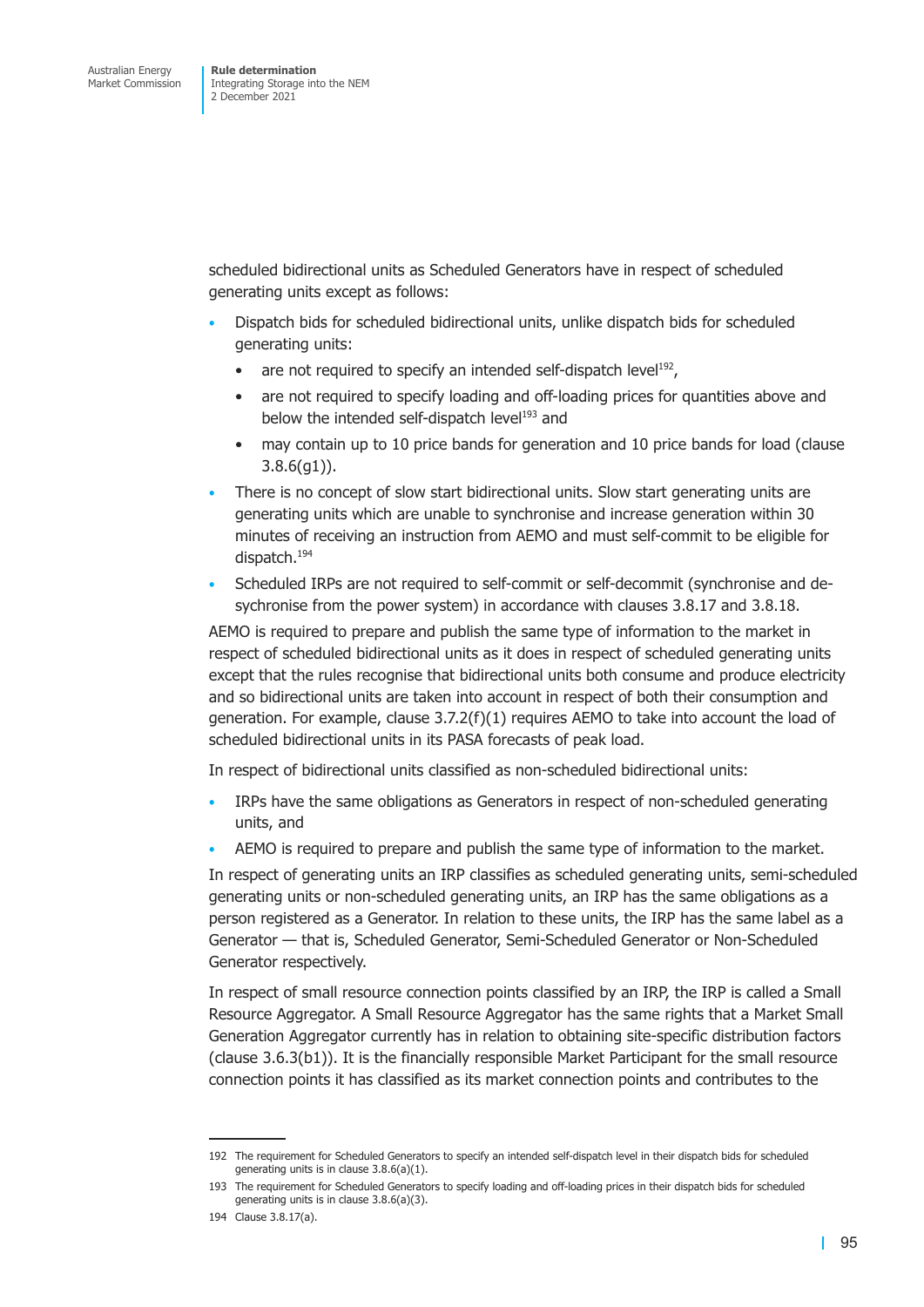recovery of non-energy costs in relation to any consumption of electricity at the small resource connection points it has classified as its market connection points.

In respect of end user connection points an IRP classifies as market connection points or connected plant it classifies as a scheduled load, the IRP has the same obligations as a Customer and has the label Market Customer.

#### **F.3.2 Non-energy costs**

The provisions in chapter 3 under which non-energy costs are recovered have been amended to give effect to the policy aim of determining liability to contribute to those costs according to energy flows at market connection points, rather than according to the category in which a Market Participant is registered.

A new defined term, *Cost Recovery Market Participant* is included in chapter 10. The definition covers all Market Participant categories other than a Market Network Service Provider and a Demand Response Service Provider.

The calculation of adjusted gross energy or AGE in clause 3.15.4 is replaced. AGE at a market connection point is the sum of the adjusted consumed energy (ACE, expressed as a negative value) and the adjusted sent out energy (ASOE, expressed as a positive value) at the connection point. ACE for a transmission connection point is the metered value. ACE for a distribution connection point is the metered value adjusted for distribution losses using the applicable distribution loss factor plus the unaccounted for energy allocated under clause 3.15.5.

The result is to have both a net consumption calculation for each market connection point (AGE), a gross consumption figure (ACE) and a gross generation figure (ASOE).

The cost recovery provisions have been amended to provide for Cost Recovery Market Participants to contribute to non-energy costs according to their gross consumption (ACE). These amendments are in clauses 3.15.6A (Ancillary service transactions), 3.15.8 (Funding of compensation for directions), 3.15.8A (Funding of compensation for market suspension pricing schedule periods), 3.15.9 (Reserve settlements), 3.15.10 (Administered price cap or administered floor price compensation payments) and 3.15.10C (Intervention and Market Suspension Pricing Schedule Period Settlements).

The final rule also makes drafting changes to rule 3.15.6A (Ancillary service transactions) to take a more consistent approach to the drafting and to assist readability by including headings and relocating some provisions.

Provisions inserted in chapter 3 by the *National Electricity Amendment (NEM settlement under low, zero and negative demand conditions) Rule 2021* have been deleted.

#### **F.3.3 Drafting of ancillary service provisions**

Under the final rule, Market Participants can provide market ancillary services from a broader range of plant (ancillary service units) than under the current rules, provided the relevant plant meets the market ancillary service specification. Throughout chapter 3, references to ancillary service loads and ancillary service generating units have been replaced with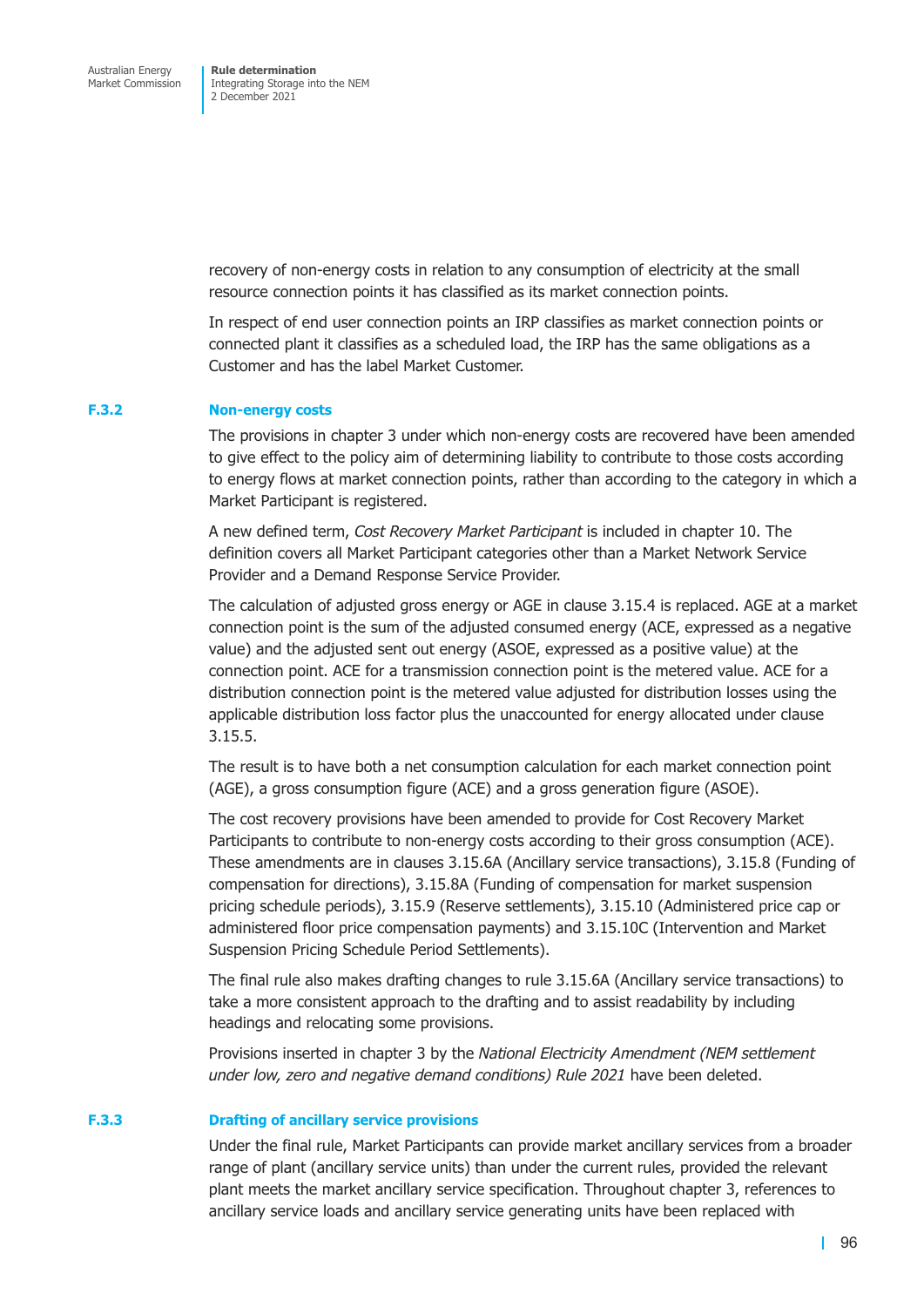references to ancillary service units, which are defined in chapter 10 to include generating units, bidirectional units and other connected plant that has been classified under chapter 2 as an ancillary service unit.

### **F.3.4 Aggregation of units for dispatch**

Under the current rules, provisions relating to the process by which units or connected plant can be aggregated for dispatch are contained in both chapters 2 and 3. Under the final rule, all provisions dealing with aggregation for dispatch are relocated to clause 3.8.3.

### **F.3.5 Ramp rates**

The final rule proposes to amend clause 3.8.3A (ramp rates) to improve the clarity of drafting. The changes also require minimum ramp rates for scheduled bidirectional units. Scheduled IRPs are required to provide an up ramp rate or down ramp rate to AEMO in respect of both the generation and consumption of a scheduled bidirectional unit, with each being at least the *minimum ramp rate requirement* for non-aggregated units. The minimum ramp rate requirement is a new defined term and for a generating unit, scheduled bidirectional unit or scheduled load is the lower of 3MW/minute or 3% of the maximum generation provided in accordance with clause 3.13.3(b). For a scheduled network service, it remains at 3MW/minute.

The final rule also amends the minimum ramp rate requirement for scheduled load so that it is the same as for scheduled generating units and scheduled bidirectional units. This is a change to the current minimum ramp rate requirement for scheduled load of 3MW/minute.

### **F.3.6 Generic references to plant and participants**

The final rule streamlines the drafting of chapter 3 by replacing references to specific plant or participants with more generic references where the amendment does not change the meaning of the clause. For example:

- a new chapter 10 defined term 'scheduled resource' is used where provisions apply to all plant subject to AEMO's central dispatch process (scheduled generating units, semischeduled generating units, scheduled bidirectional units, scheduled load, wholesale demand response units and scheduled network services), and
- references to lists of specific participants are replaced with references to Market Participants or Registered Participants.

### **F.3.7 Bid and offer terminology**

Under the current rules, Generators and Scheduled Network Service Providers submit dispatch offers, Market Customers submit dispatch bids in respect of scheduled load and Ancillary Service Providers submit market ancillary service offers. Under the final rule, chapter 3 is streamlined by replacing:

- all references to dispatch offers with references to dispatch bids,
- all references to market ancillary service offers with references to market ancillary service bids,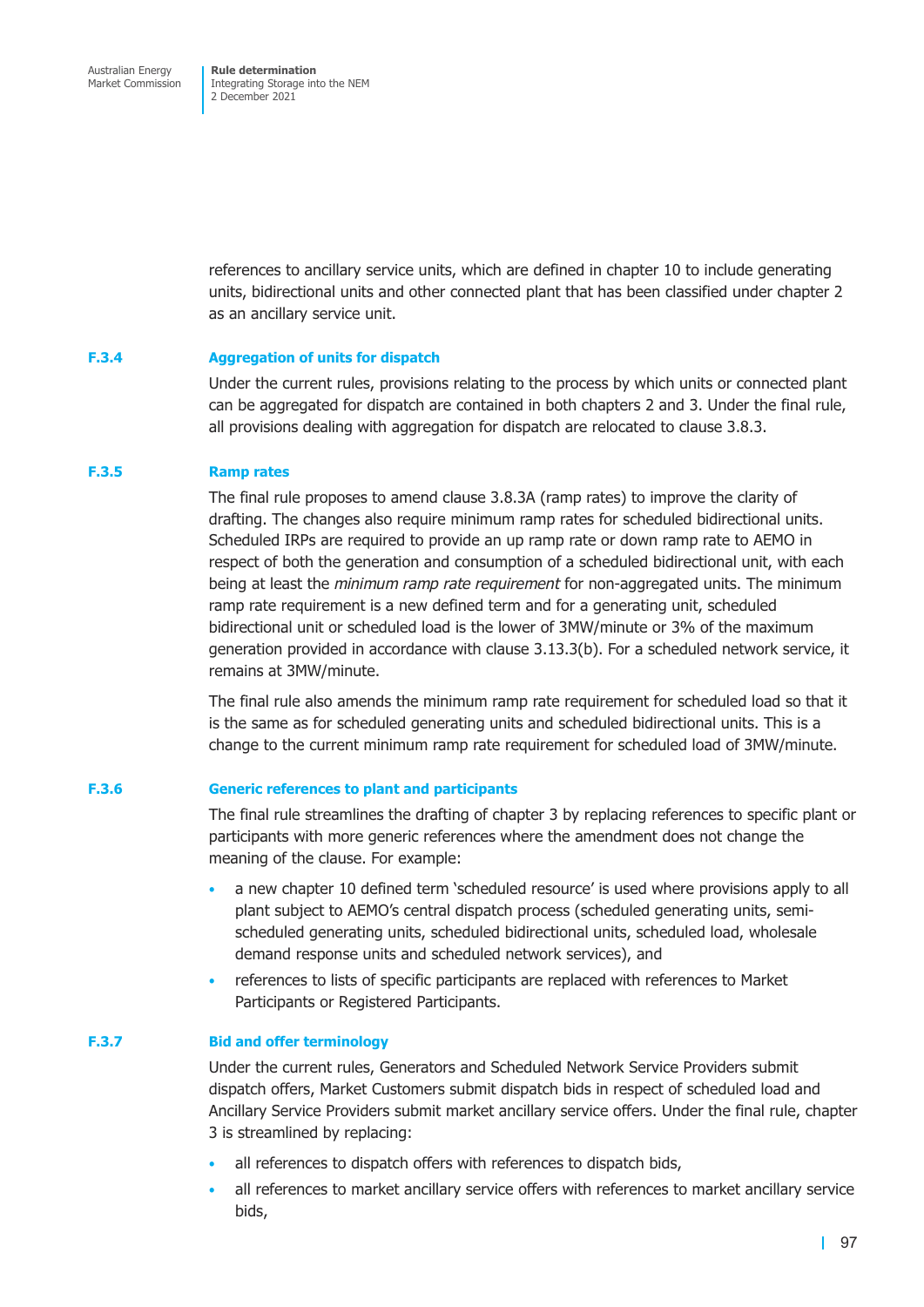- all references to default dispatch bids and market ancillary service offers with references to a new defined term - default bid (clause 3.8.9), and
- all references to bid and offer validation data with references to bid validation data.

### **F.3.8 Load and generation terminology**

Amendments to chapter 3 and related definitions in chapter 10 have been made so that the terms 'generation', 'consumption', 'load' and 'sent out generation' are used in a consistent manner.

- The defined term 'generation' is extended to reflect its use in chapters 3 and 4 and elsewhere, so that it means, depending on context:
- the production of electrical power by converting another form of energy in a generating unit or bidirectional unit,
- the amount of electrical power (measured in MW) produced by a generating unit or bidirectional unit and measured at its terminals, or
- the amount of electrical power (measured in MW) at a defined instant at a connection point or defined set of connection points.
	- Where the rules refer to the amount of electricity supplied to the transmission network or distribution network at a connection point by a generating unit or a bidirectional unit, the term 'sent out generation' is used.
	- The defined term 'load', consistent with its current definition in chapter 10, is used in the rules where the intention is to refer to points at which electricity is delivered or to the amount of electrical power (in MW) delivered at a defined instant at a connection point or across connection points.
	- The general term 'consumption' is used to refer to end use of electricity, including when used to charge a battery.

Where the intention is to refer to MWh produced or consumed, an undefined term such as 'electricity consumed' or 'produced electricity' is used.

# F.4 Changes to Chapter 4

Chapter 4 is amended to incorporate the new IRP registration category into the power system security rules. This section provides an overview of the changes in chapter 4 to incorporate Scheduled IRPs and scheduled bidirectional units, including a new power system operating procedure for dispatch of hybrid integrated resource systems.

Other changes to chapter 4 align with the changes to chapter 3 described above. References to dispatch offers are replaced with references to dispatch bids, references to market ancillary service offers are replaced with references to market ancillary service bids and changes are made to use the terms 'generation', 'load' and 'sent out generation' in a consistent manner.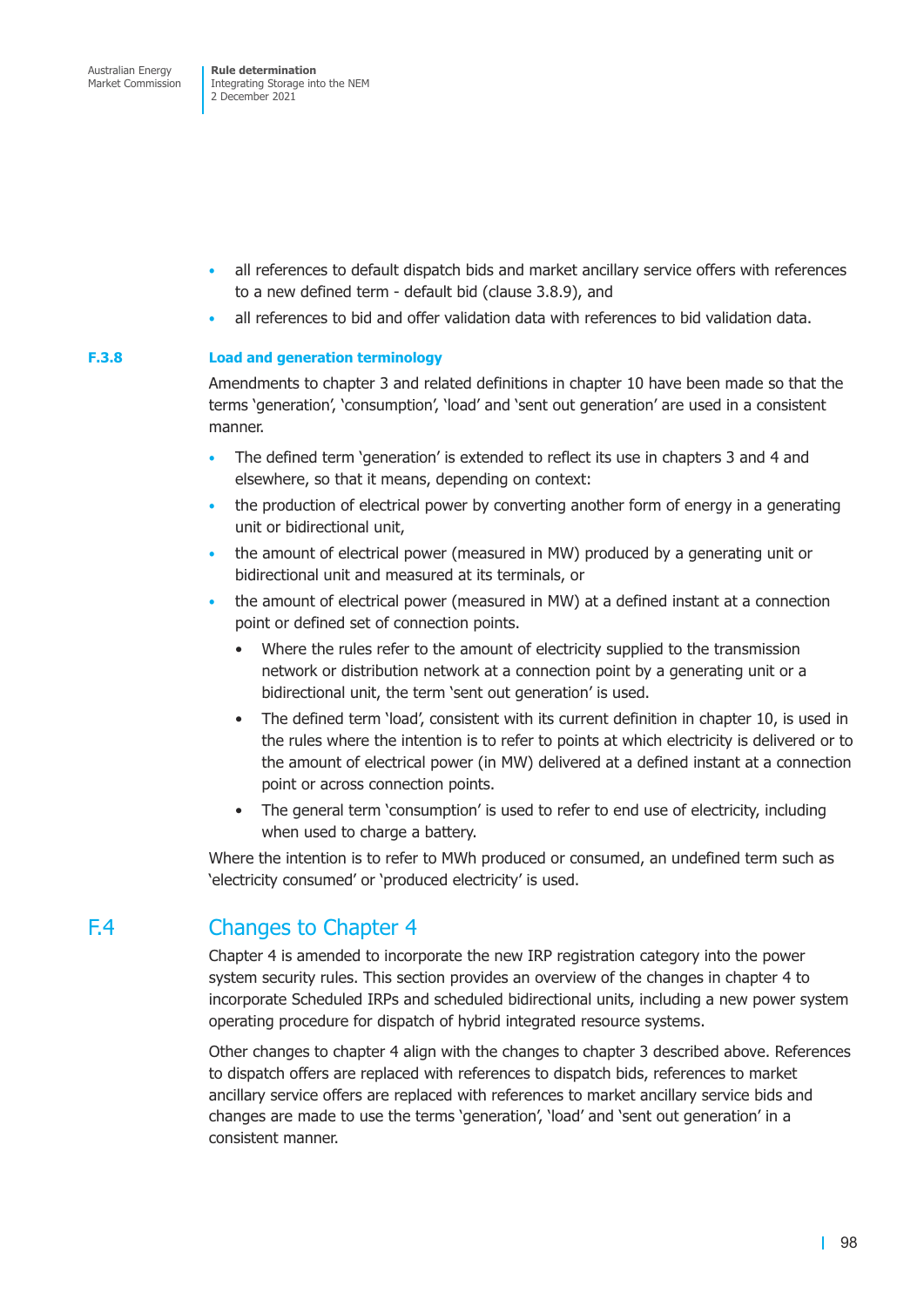### **F.4.1 Scheduled IRPs and scheduled bidirectional units**

Except as specified below, Scheduled IRPs have the same obligations in respect of scheduled bidirectional units and integrated resource systems as Scheduled Generators have in respect of scheduled generating units and generating systems. This is given effect in the drafting either through generic references to plant and participants that include scheduled bidirectional units and Scheduled IRPs, specific inclusion of Scheduled IRPs and scheduled bidirectional units in provisions of chapter 4. The new defined term *scheduled resources* is used to refer to plant that is subject to central dispatch (other than ancillary service units) and Scheduled IRPs fall within the definition of Registered Participants and Market Participants. Where the use of generic drafting is not appropriate, Scheduled IRPs and scheduled bidirectional units are referred to expressly or, in the case of units connected to distribution networks, by using the new collective term *distribution connected units*.

Under the final rule, the obligations imposed on Scheduled IRPs in respect of scheduled bidirectional units and integrated resource systems in chapter 4 differ from those on Scheduled Generators in respect of scheduled generating units and generating systems in the following respects:

- Under clause 4.9.2(b), AEMO may instruct a Generator or IRP in relation to any of its generating units with a nameplate rating of 30MW or more, or its generating systems of combined nameplate rating of 30 MW or more in relation to transformer tap settings, voltage control settings and operation to supply or absorb reactive power. Under clause 4.9.2(b1) of the final rule, AEMO is permitted to give such instructions to IRPs in respect of bidirectional units with a nameplate rating of 5 MW or more for production or consumption, or its integrated resource systems of combined nameplate rating for either production or consumption of 5 MW.
- Scheduled IRPs do not require AEMO's approval under clause 4.9.4(d) to synchronise or de-synchronise a scheduled bidirectional unit.
- Scheduled IRPs are not required to follow the processes for self-commitment and selfdecommitment of scheduled bidirectional units under clauses 4.9.6 and 4.9.7.

### **F.4.2 Dispatch instructions to each scheduled resource in an integrated resource system**

Integrated resource systems may comprise a combination of generating units, bidirectional units and loads. The policy aim is to allow flows between different parts of an integrated resource system even when the flows are not dispatched (for example, a solar panel could charge a battery), subject to system security requirements. To give effect to this policy aim, (clause 4.9.2A) applies to dispatch instructions to scheduled resources in integrated resource systems that comprise more than one scheduled resource (a hybrid integrated resource system). Under new clause 4.9.2A:

• an IRP for a hybrid integrated resource system could comply in aggregate with the dispatch instructions for a trading interval for two or more of its scheduled resources, except for any scheduled resource in relation to which AEMO has specified that 'resource level compliance' is required,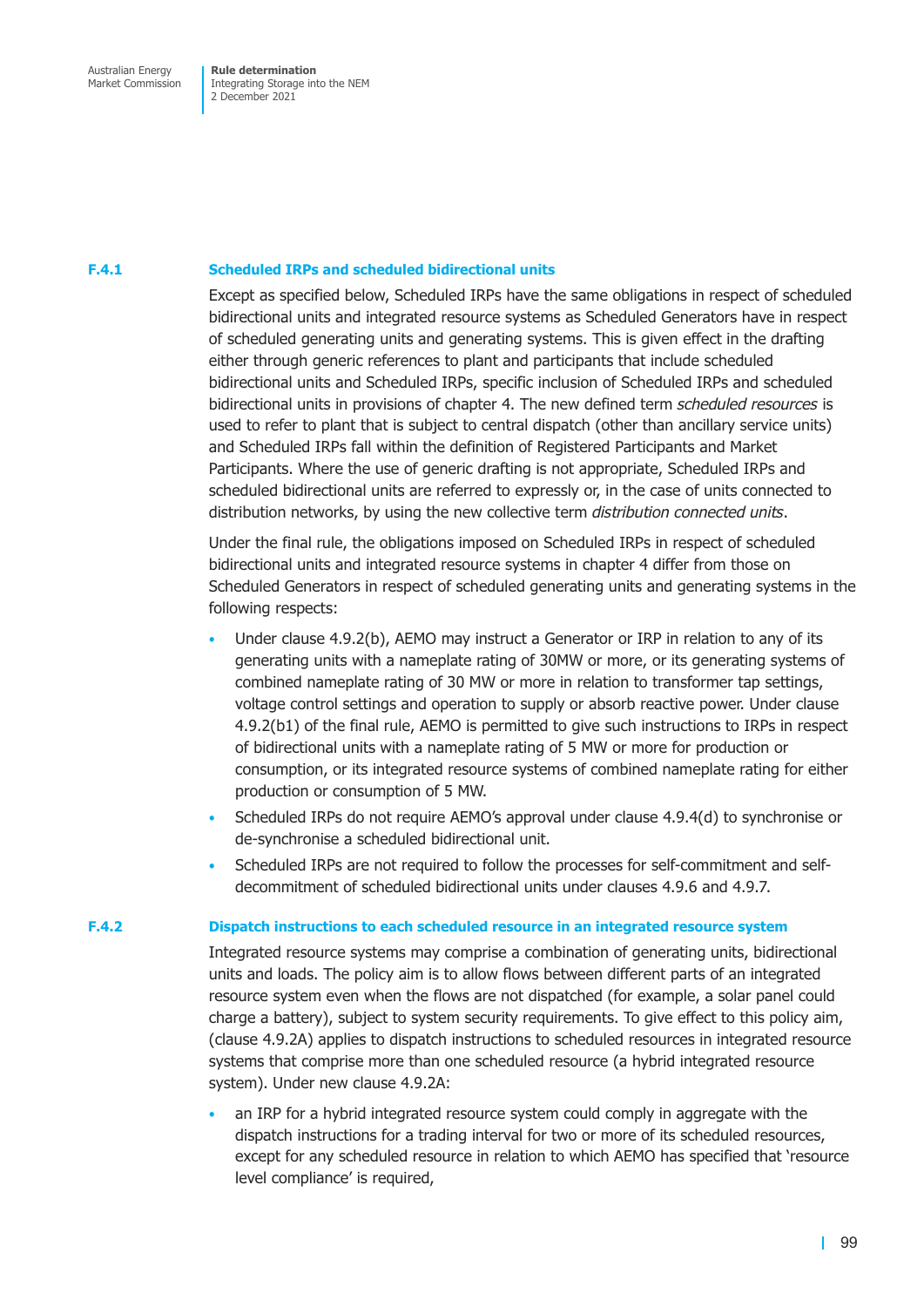Australian Energy Market Commission

**Rule determination**  Integrating Storage into the NEM 2 December 2021

- AEMO may specify in a dispatch instruction that the scheduled resource the subject of the dispatch instruction is required to operate in accordance with that dispatch instruction (resource level compliance) where a network constraint would be violated if the scheduled resource were to operate other than in accordance with the dispatch instruction, due to technical characteristics of the scheduled resource, and
- AEMO must make a power system operating procedure setting out permitted forms of aggregated dispatch compliance by scheduled resources in hybrid integrated resource systems and arrangements for AEMO to specify when unit level compliance is required.

### **F.4.3 Other changes to incorporate bidirectional units**

### **Definition of contingency events**

- The definition of a contingency event in clause  $4.2.3(a)$  includes the failure or removal from operational service of one or more bidirectional units.
- The definition of a credible contingency event in clause  $4.2.3(b)(1)$  includes the unexpected automatic or manual disconnection of, or the unplanned reduction in capacity of, one operating bidirectional unit.
- An example of a non-credible contingency event in clause 4.2.3(e) includes simultaneous disruptive events such as multiple bidirectional unit failures.

### **System restart ancillary services**

• The requirements for SRASs are amended to provide that sufficient SRASs should be available in accordance with the system restart standard to allow the restoration of power system security and any necessary restarting of generating units or bidirectional units following a major supply disruption (clause 4.2.6(e)).

### **Power system security responsibilities**

- When developing the emergency frequency control schemes (EFCS) settings schedule, AEMO is required to consult with both Generators and IRPs in the case of information in the schedule relating to an over-frequency scheme (clause 4.3.2 (ha)(3)).
- For each over-frequency scheme, the applicable EFCS setting schedule is required to set out the manner in which generating units or bidirectional units will be interrupted or have output reduced (clause 4.3.2(n)).
- IRPs (as well as Generators) are required to participate in system restart tests if required by AEMO under clause 4.3.6.

### **Power system frequency control**

- IRPs are required to ensure that all of their generating units and bidirectional units meet the technical requirements for frequency control in clause S5.2.5.11 (clause 4.4.2(b)).
- IRPs are required, in accordance with schedule 5.2 and chapter 5, to provide any necessary automatically initiated protective device or systems to protect their plant and associated facilities against abnormal voltage and extreme frequency excursions of the power system (clause 4.4.3).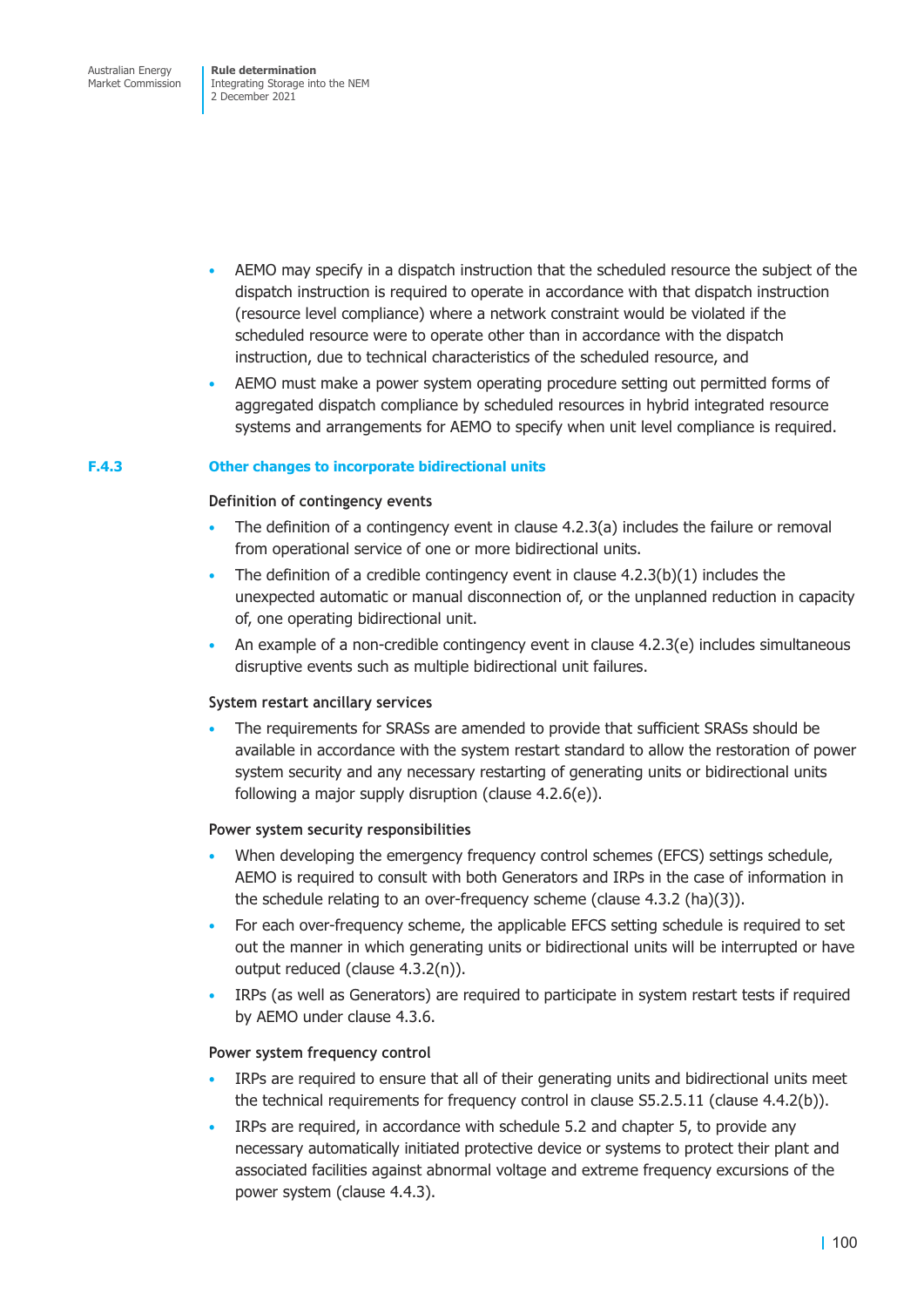Australian Energy Market Commission **Rule determination**  Integrating Storage into the NEM 2 December 2021

• Clause 4.4.4(d) which relates to instructions by AEMO to enable inertia network services, has been amended to refer to inertia units rather than inertia generating units. Clause 4.4.5(d), which relates to instructions by AEMO to enable system strength services, is amended to refer to system strength production units rather than system strength generating units. The new defined terms 'system strength production unit' and 'inertia unit' refer to both generating units or bidirectional units registered with AEMO to provide system strength services and inertia network services (respectively) under chapter 5.

### **Power system security operations**

- Clause  $4.8.7(a)(1)$  is amended to require AEMO to identify the impact of a contingency event on power system security in terms of the capability of bidirectional units.
- Clause 4.8.9(a1) is amended to provide that a direction given by AEMO to a Registered Participant could be in relation to scheduled resources, ancillary service units (other than wholesale demand response units), market generating units or market bidirectional units.
- Clause 4.8.10, which provides for the process to be followed by AEMO in disconnecting units and services, is expanded to cover bidirectional units. IRPs are required to provide reasonable assistance to AEMO for the purposes of a disconnection under the rules.
- Clause 4.8.12 is amended to require each IRP to develop, and submit to AEMO for approval, local black system procedures.
- Clause 4.8.14 is amended to require IRPs to comply with local black system procedures if notified of a major supply disruption and comply with AEMO's directions or clause 4.8.9 instructions regarding the restoration of the power system.

### **Power system related market operations**

• AEMO's load forecasts under clause 4.9.1 must include expected sent out generation from distribution connected units.

### **Power system security support**

- Clause  $4.11.1(d)$  has been amended to allow AEMO to require an IRP to install remote monitoring equipment to enable AEMO to remotely monitor a bidirectional unit or require upgrades, modifications or replacement of that equipment.
- Clause 4.11.1(g) has been amended to require an IRP wishing to receive dispatch instructions electronically from AEMO's automatic generation control system to comply with AEMO's requirements in relation to use of that system.

### F.5 Changes to Chapter 4A

Under the final rule, chapter 4A has been amended to incorporate the IRP and bidirectional units. The final rule:

- amends defined terms as required,
- provides for IRPs to be liable entities in relation to market connection points for which they are the financially responsible Market Participant, including connection points for bidirectional units (but not generating units), and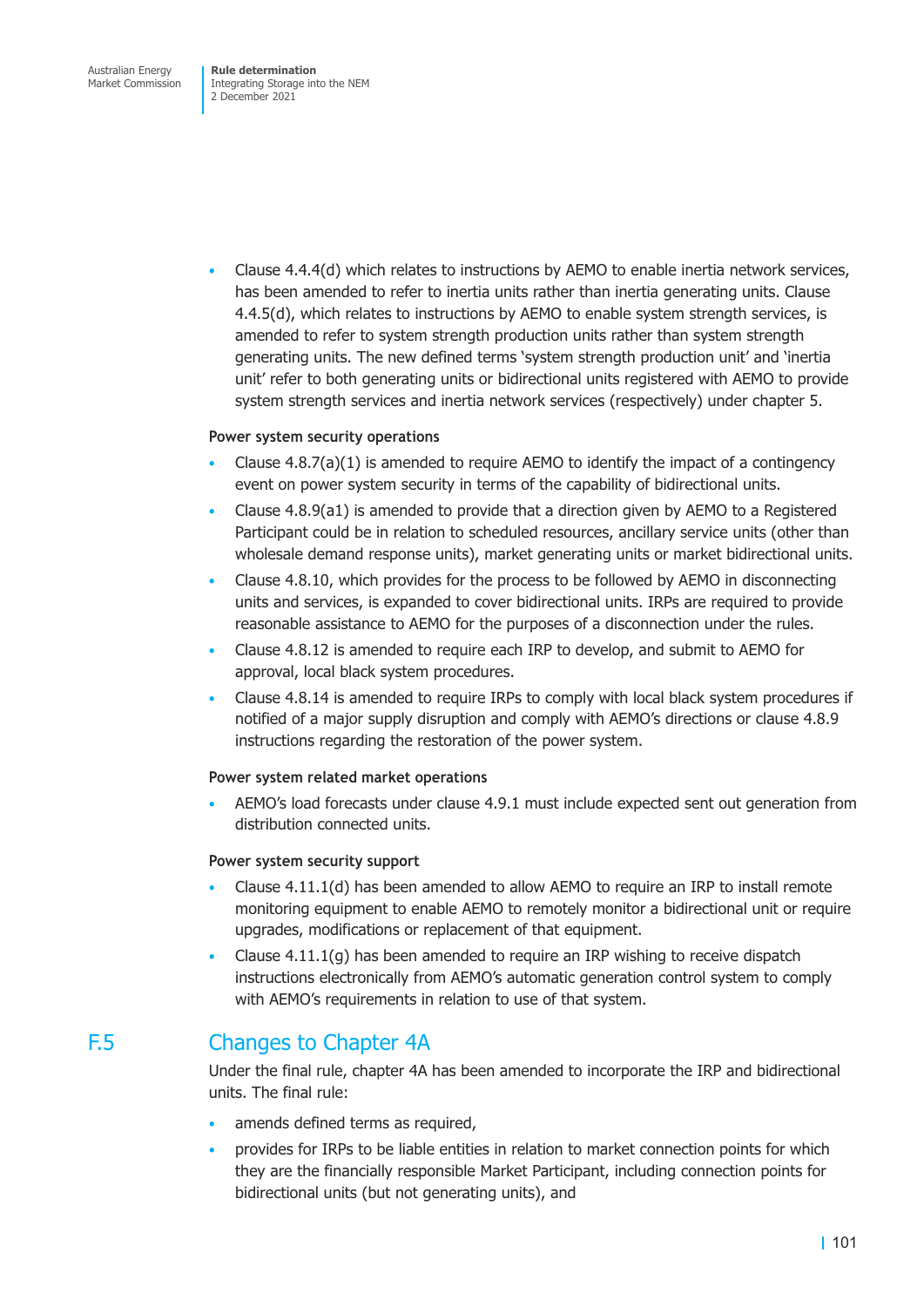• provides for IRPs to be subject to the Market Liquidity Obligations in respect of their production capacity.

The amendments to the definitions in Part A of the chapter replace 'generator capacity' with 'production capacity' and extend the defined term 'registered capacity' to the production capacity of a bidirectional unit.

In Part D, under which liable entities are defined, IRPs are included alongside Market Customers or the term changed to refer to the financially responsible Market Participant for the connection point. As IRPs are able to classify generating units but export from those units is not intended to be included in calculations under Part D or F, the threshold calculation excludes consumption at connection points for market generating units and at small resource connection points. Corresponding changes are made to the new entrant provisions (4A.D.3).

In Part F of chapter 4A, in the calculation of the liable load of liable entities, references to Market Customers have been changed to Market Participant. Consistent with the changes to Part D, connection points for market generating units and small generating units are excluded from the calculation.

In Part G, references to IRPs are included alongside references to Market Generators and references to bidirectional units included where appropriate. The term *generated capacity* has been changed to *production capacity*, a new term to be defined under clause 4A.G.3(b).

Drafting changes in clauses 4A.D.2(b)(2), 4A.D.3(c) and 4A.D.5(a)(3) give effect to the policy aim to ensure that 'load' is used in a consistent manner in the rules.

# F.6 Changes to Chapter 5

Under the final rule, chapter 5 is amended to:

- provide for the obligations of IRPs as owners or operators of plant connected to a network, modelled on the obligations of Generators,
- implement the policy clarifications relating to TUOS charges for services provided in relation to bidirectional units,
- extend the connection arrangements to allow for the connection of bidirectional units and distribution connected bidirectional units and determination of performance standards for connected bidirectional units, and
- extend the inertia and system strength frameworks to bidirectional units.

### **F.6.1 Connection obligations and performance standards**

As the Registered Participant in relation to connected plant, an IRP has obligations similar to those of a Generator in relation to its generating units. New clause 5.2.5A is modelled on the clause applicable to Generators (clause 5.2.5). Among other things, it requires an IRP to plan and design its facilities to ensure they are operated to comply with its performance standards, its connection agreement and the system standards. The other relevant obligations of a Generator under clause 5.2.5 also apply to the IRP under the new clause.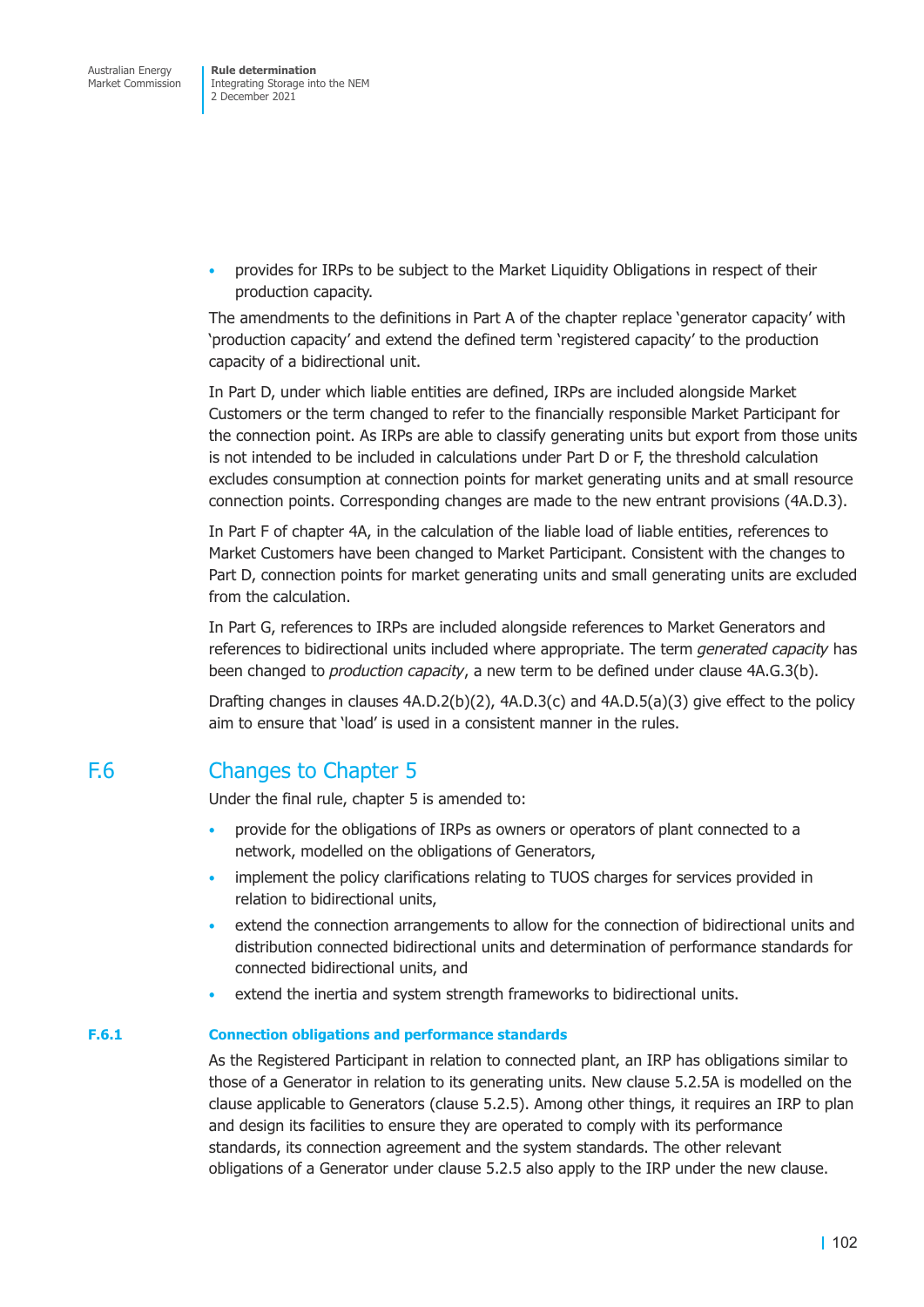To support the operation of this clause, the final rule amends Schedule 5.2 of chapter 5. Schedule 5.2 sets out the conditions for connection of Generators. Under the final rule, the schedule is extended to IRPs in respect of their integrated resource systems, bidirectional units, generating systems and generating units. Changes to the schedule in the final rule include extending the technical requirements in S5.2.5 in order to apply to a bidirectional unit across its full range of operation, and in both consumption and production modes.

### **F.6.2 TUOS charges**

To support the policy clarifications with respect to the payment of TUOS in relation to a bidirectional unit, a new clause 5.2A.6(2A) provides for Connection Applicants to request information about impediments under jurisdictional electricity legislation to the provision of a shared transmission service as a negotiated transmission service, and assistance to address them.

In clause 5.3AA(f), the term *negotiated use of system charges* is replaced with a new term, *negotiated augmentation and extension charges,* to describe more accurately the costs these charges are intended to recover. Consequential changes have been made to clauses 5.3AA(g) and clause 5.1.2(e)(2).

### **F.6.3 Connection and planning**

The final rule amends chapter 5 to incorporate IRPs and bidirectional units in the connection arrangements under Part B and in the related schedules (Schedules 5.5 and 5.6), in the postconnection provisions in Part C of chapter 5 and in the network planning and expansion provisions in Part D and related schedules (Schedules 5.8 and 5.9). The register of large generator connections in rule 5.18A has been extended to large bidirectional connections and the register of completed distribution connected generation projects in rule 5.18B have been extended to completed connections of all distribution connected resources.

### **F.6.4 Inertia and system strength services**

The final rule extends the provisions for the procurement of inertia services under rule 5.20B and for system strength services under rule 5.20C to bidirectional units and replaces the defined term *inertia generating unit* with a new umbrella term *inertia unit* and the term *system strength generating unit* with the new umbrella term *system strength production unit*, in each case covering generating units and bidirectional units that provide the relevant services.

### **F.6.5 Other changes**

Consequential changes in chapter 5 update the overview table in clause 5.1.2 and provide for the consistent use of the terms load and generation.

### F.7 Changes to Chapter 5A

Under the final rule, chapter 5A is amended to create consistency between the connection arrangements for distribution connected bidirectional units and the current arrangements for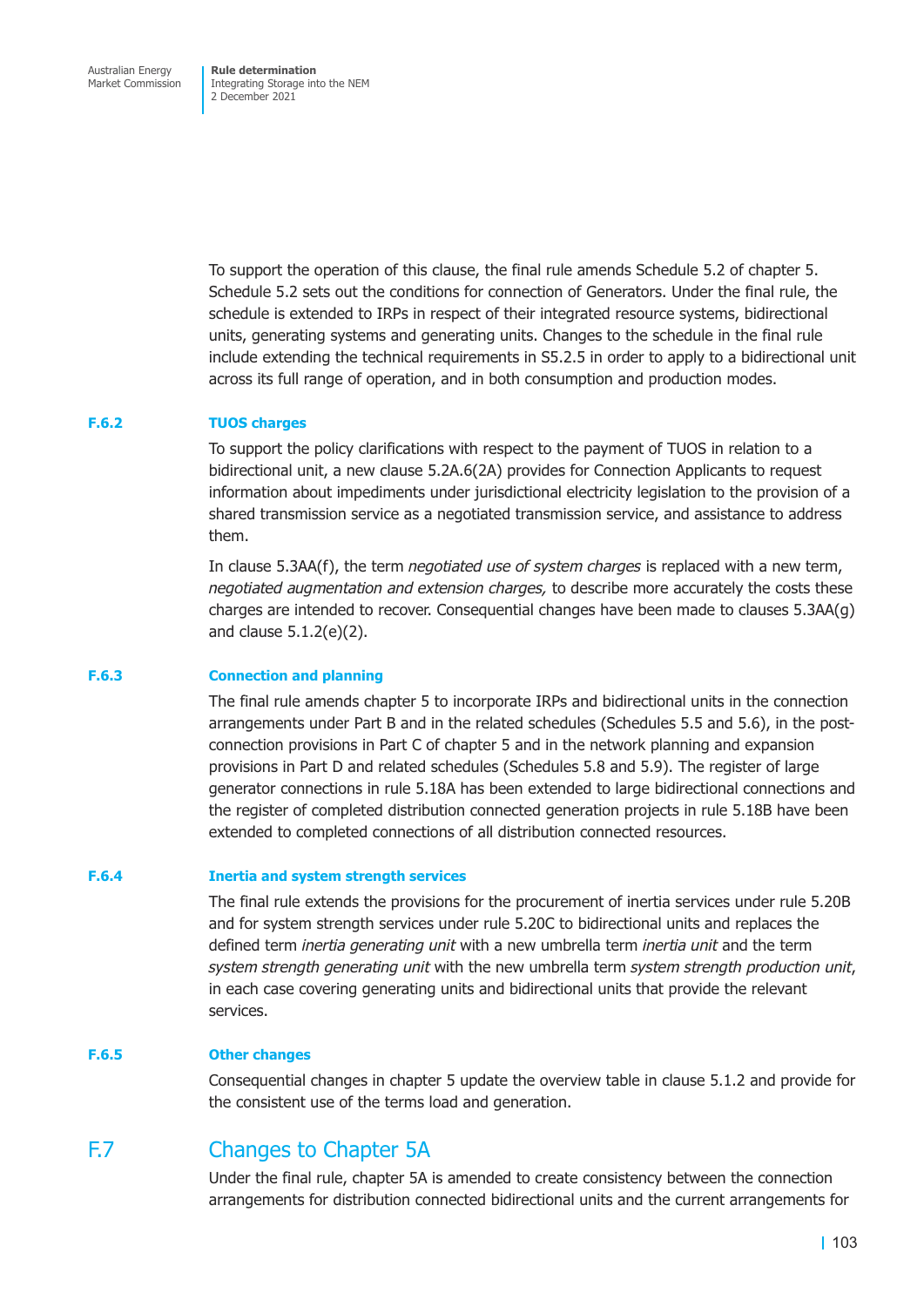distribution connected generating units. These units are now referred to using a new collective term *distribution connected units* and a person that owns, controls or operates a *distribution connected unit* is referred to as a *distribution connected unit operator*.

Change to the chapter also reflect the change in registration category for aggregators of small units from Market Small Generation Aggregator to IRP (Small Resource Aggregator).

The final rule makes other changes to chapter 5A as follows:

- The defined terms *micro EG connection* and *micro embedded generator* used in chapter 5A have been renamed *micro DER connection* and *micro resource operator* respectively and both terms have been amended to refer to *distribution connected units* (clause 5.A.A.1, chapter 10).
- The defined term *non-registered embedded generator* has been renamed *non-registered DER provider* and now captures *distribution connected unit operators* that are not *micro resource operators* or Registered Participants. As a result, all rights and obligations that applied to *non-registered embedded generators* under chapter 5A before the final rule commences will apply to owners, controllers or operators of distribution connected bidirectional units in the same way as they apply to owners, controllers or operators of distribution connected generating units under the current rules.
- The Distribution Network Service Provider's obligations in relation to the connection process and connection offers for distribution connected bidirectional units has been made consistent with those for distribution connected generating units, again by using the new collective term *distribution connected unit* to refer to both *distribution connected generating units* and *distribution connected bi-directional units* (clause 5A.B.2(b)(7)(v), 5A.C.3(a)(3)(v), 5A.D.1(a)(7) and Part B of Schedule 5A.1).
- Clause 5A.D.1A has been amended to require a Distribution Network Service Provider to include all distribution connected projects in its register of completed projects, now called the register of completed resource projects.
- Clause 5.A.A.3 has been amended to deem Small Resource Aggregators to be the agent of a retail customer where there is an agreement between the Small Resource Aggregator and the retail customer relating to the retail customer's small generating unit or small bidirectional unit under which the Small Resource Aggregator is financially responsible for the market connection point at which the unit is connected to the national grid.

### F.8 Changes to Chapter 6

Changes to chapter 6 incorporate IRPs and bidirectional units and give effect to the policy clarifications relating to TUOS and DUOS.

Under the final rule, chapter 6 has been amended to incorporate IRPs and bidirectional units connected to a distribution network. A new term *Distribution Connected Resource Provider*  replaces *Embedded Generators* and extends it to *Integrated Resource Providers* with a distribution connected system and a new term *distribution connected unit* refers to *distribution connected generating units* and *distribution connected bidirectional units*.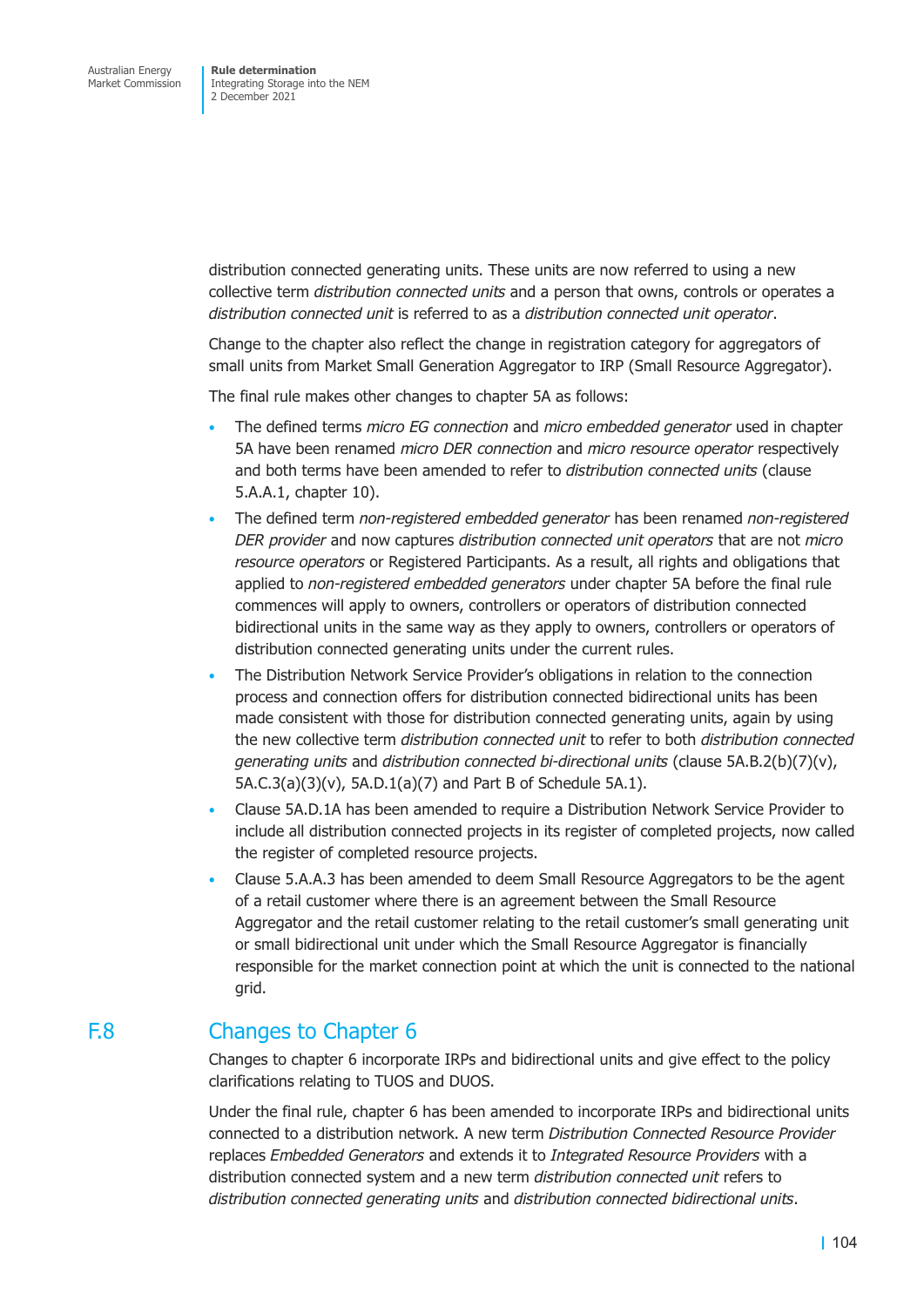Australian Energy Market Commission

**Rule determination**  Integrating Storage into the NEM 2 December 2021

- Distribution Network Service Providers are required to bill Distribution Connected Resource Providers in the same way they bill Embedded Generators under the current rules (clauses  $6.20.1(a)(1)$  and  $(e)$ ).
- Distribution Network Service Providers may require a Distribution Connected Resource Provider to establish prudential requirements for a new connection or a modification in service for an existing connection on the same basis as for Embedded Generators and Distribution Customers under the current rules (clause 6.21.1).

In order to implement the policy clarifications relating to TUOS and DUOS charges for services provided in relation to bidirectional units, new clause 6.22.2(b1) specifies the principles to be applied by the AER when determining an access dispute about the terms and conditions of access to a direct control service for a Distribution Network User other than a retail customer. The clause requires the AER to apply the principles in clause 6.7.1 as if the direct control service were a negotiated distribution service for the purposes of that clause.

Other changes to chapter 6 remove references to registration categories in the rules that are now redundant (see 'redundant classification categories' in the chapter 2), replace references to Market Small Generator Aggregators with references to Small Resource Aggregators, use new terminology for distributed energy resources (see chapter 5A summary) and correct cross-references to clauses in chapter 5.

# F.9 Changes to Chapter 6B

Under the final rule, chapter 6B has been amended to change references to Market Small Generator Aggregators with references to Small Resource Aggregators and extend provisions that apply to small generating units to small bidirectional units.

# F.10 Changes to Chapter 7

Under the final rule, chapter 7 has been amended to apply to IRPs and bidirectional units and Small Resource Aggregators in a manner consistent with other Market Participants.

Many of the provisions in chapter 7 apply to an IRP in its capacity as a Registered Participant, financially responsible Market Participant or Market Customer. Specific amendments have been made where the provisions apply to Generators or generating units, so as to:

- extend to IRPs the provision under which a Generator which is involved in the trading of energy is prevented from being registered as a Metering Provider for connection points where the metering data relates to its own use of energy (clause 7.4.1(e)),
- extend to Small Resource Aggregators the provision under which a Market Customer must not be registered as a Metering Provider at any connection point (clause 7.4.1(f)),
- extend to IRPs the provision under which a Generator which is involved in the trading of energy is prevented from being registered as a Metering Data Provider for connection points where the metering data relates to its own use of energy (clause 7.4.2(e)),
- extend to Small Resource Aggregators the provision under which a Market Customer must not be registered as a Metering Data Provider at any connection point (clause 7.4.2(f)),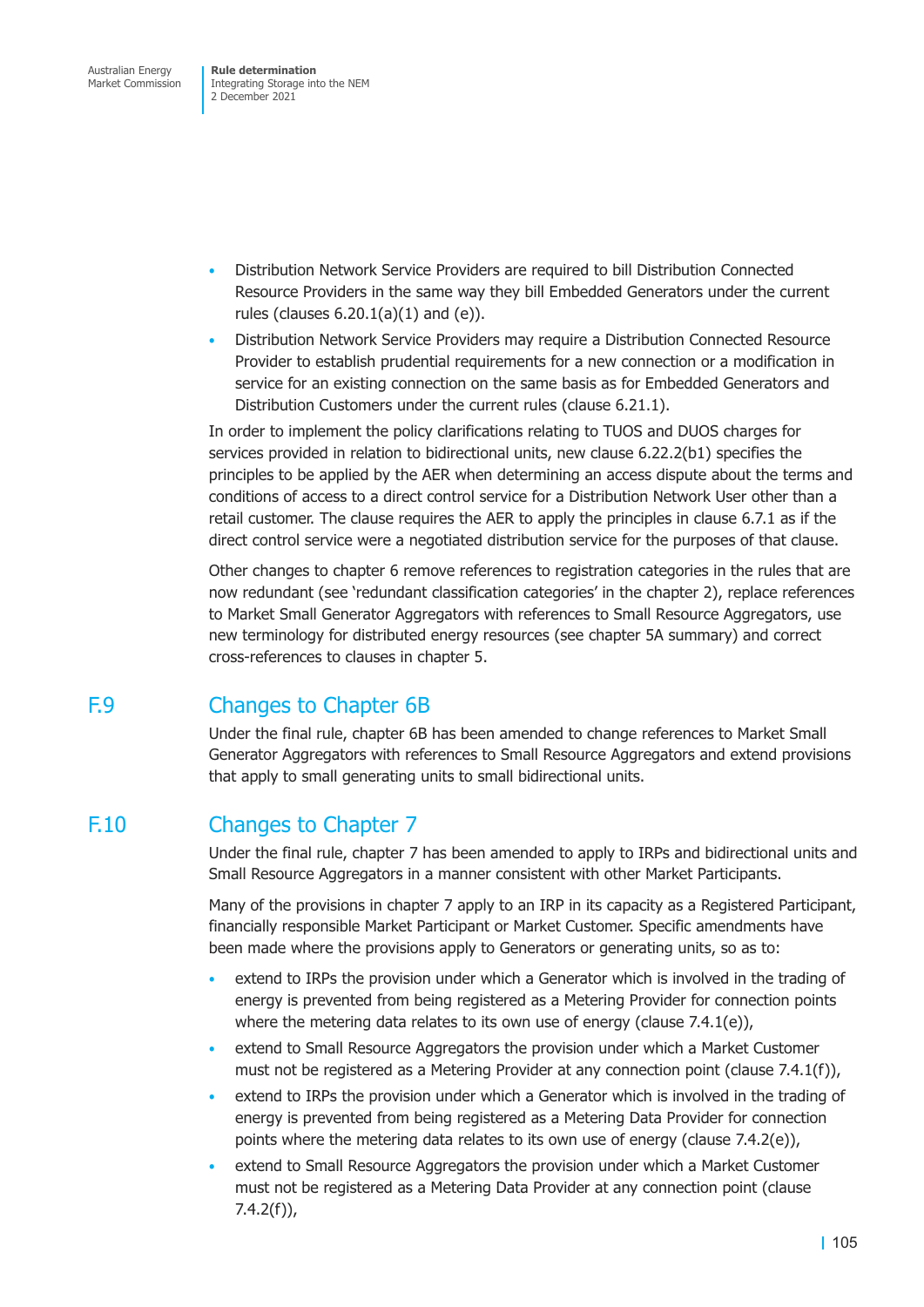- extend the provision specifying who may appoint Metering Coordinators for a generating system connected, or proposing to connect, to a distribution network to integrated resource systems (clause 7.6.2(a)),
- extend the requirement for type 4 metering installations to be capable of recording and providing, and configured to record and provide, trading interval energy data to all type 4 metering installations (clause 7.8.2(b1)), and
- extend the provision permitting retailers to access baseline data relating to wholesale demand response units to Small Resource Aggregators (clause 7.15.6(f))

Amendments to clause 7.8.2(f) and (g) extend the application of the requirements for metering installations for non-market generating units to non-market bidirectional units and extend the application of the requirements for metering installations for small generating units to small resource connection points (connection points at which one or more small generating units or small bidirectional units are connected).

Other change to chapter 7 in the final rule clarify provisions referring to load and generation for consistency with the load and generation changes referred to in the chapter 3 overview and remove all references to market load, as that classification has been removed from chapter 2.

# F.11 Changes to Chapter 8

Under the final rule, chapter 8 has been amended to incorporate the new registration category of IRP and the Small Resource Aggregator by:

- providing that the following decisions of AEMO are not subject to dispute resolution under rule 8.2:
	- a decision by AEMO under clause 2.2.2 not to approve the classification of a bidirectional unit as a scheduled integrated bidirectional unit, a bidirectional unit as a scheduled generating unit and a scheduled load or a bidirectional unit as a semischeduled generating unit and a scheduled bidirectional unit (clause  $8.2.1(h)(2)(ii)$  – (iv)),
	- a decision by AEMO under clause 2.2.3 not to approve the classification of a bidirectional unit as a non-scheduled integrated bidirectional unit (clause 8.2.1(h)(3)),
	- a decision by AEMO under clause 2.2.5 or clause 2.2.5B not to approve the classification of a generating unit as a non-market generating unit or the classification of a bidirectional unit as a non-market bidirectional unit (clause 8.2.1(h)(3A)), and
	- a decision by AEMO to reject a notice from a Small Resource Aggregator under clause 2.10.1(d1) (8.2.1(h)(5)), and
- amending the exceptions to the confidentiality provisions in rule 8.6 to provide that disclosure of NMI Standing Data by an IRP or the IRP's Disclosees is subject to the exception in clause 8.6.2(b1). The clause currently only applies to disclosures by Customers or their Disclosees.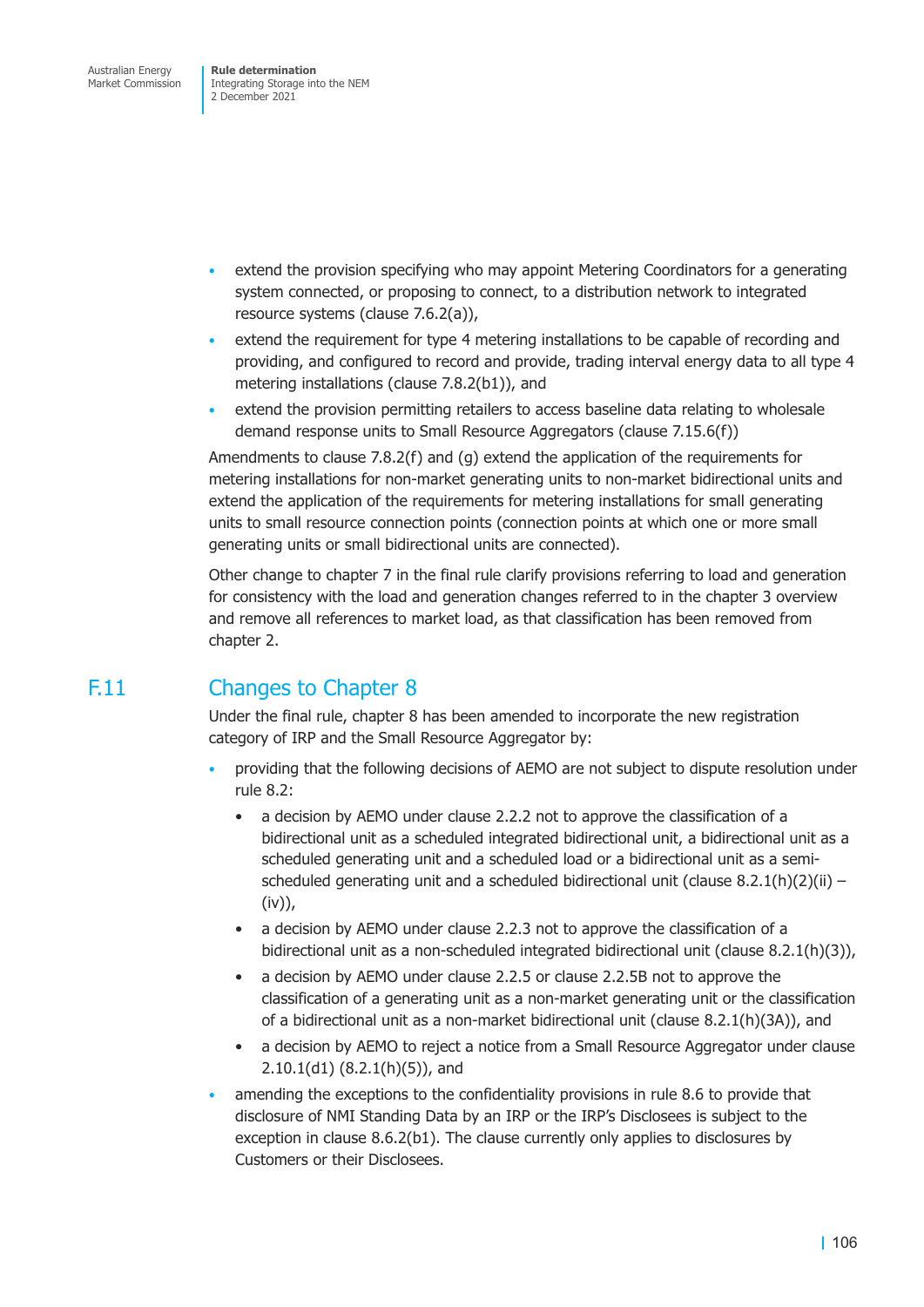Australian Energy Market Commission

**Rule determination**  Integrating Storage into the NEM 2 December 2021

# F.12 Changes to Chapter 9

Minor amendments have been made to the Chapter 2 jurisdictional derogations for New South Wales (clause 9.12.2), South Australia (clause 9.26), Queensland (clause 9.3.4) and Tasmania (clause 9.44) to update the cross-references to chapter 2 in those derogations.

# F.13 Changes to Chapter 10

Under the final rule, chapter 10 is substantially amended. A list of the defined terms that have been added, deleted or amended is set out below and amended terms have been grouped as:

- new defined terms,
- deleted defined terms,
- amendments to reflect the changes to chapter 2 in the final rule,
- amendments to incorporate the IRP, and
- minor amendments, including amendments to address the changes in bid and offer terminology described in the chapter 3 summary above.

### **F.13.1 New defined terms**

- Adjusted consumed energy
- Adjusted gross energy
- Adjusted sent out energy
- Affected load
- Affected Load Participant
- Affected plant
- Ancillary service unit
- Asynchronous bidirectional unit
- Asynchronous production unit
- Auxiliary load
- Basic micro DER connection
- Bidirectional unit
- Bid validation data
- Cost Recovery Market Participant
- Coupled production unit
- Default bid
- Directed resource
- Dispatched network service
- Distribution connected bidirectional unit
- Distribution connected generating unit
- Distribution Connected Resource Provider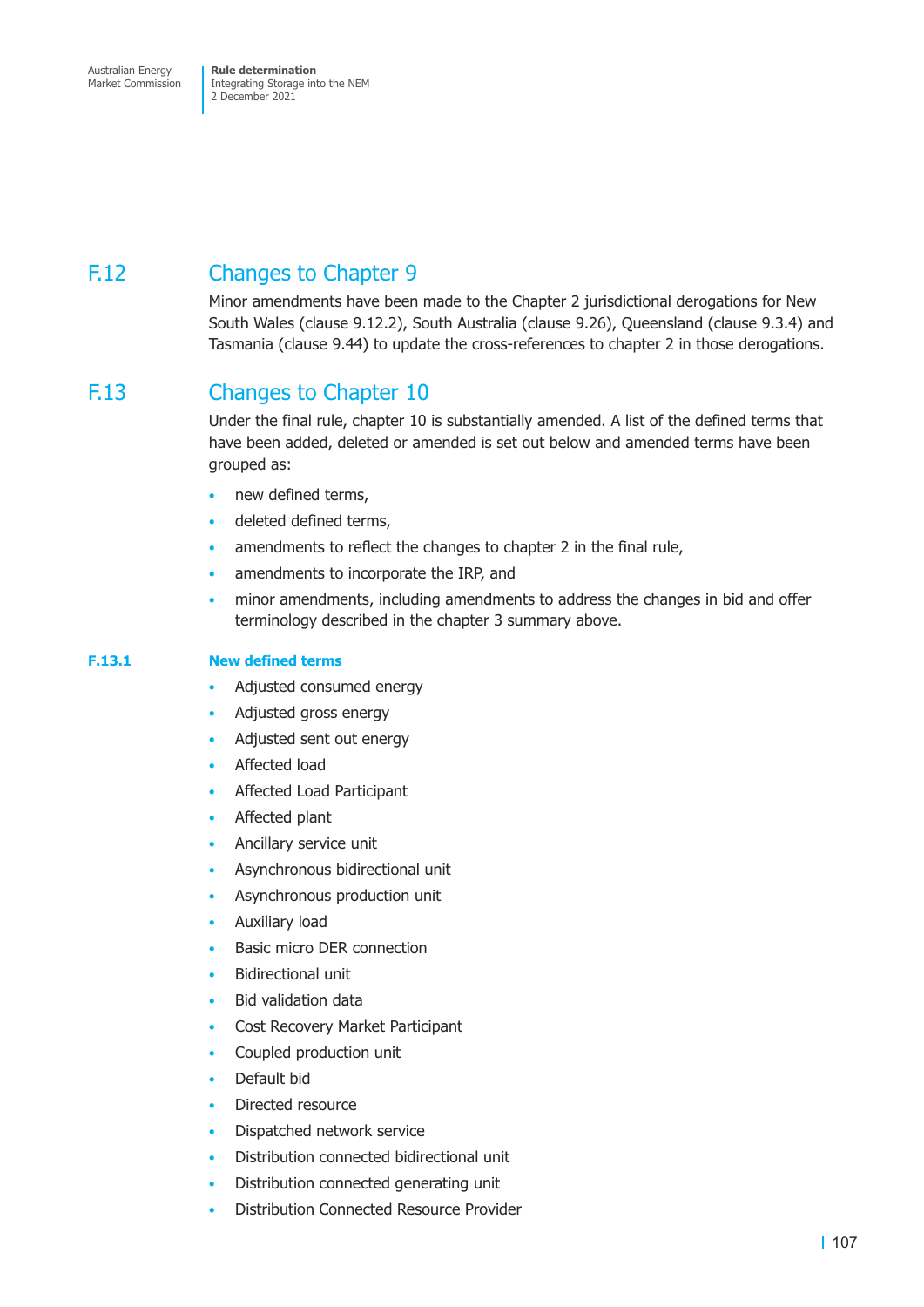- Distribution connected unit
- Distribution connected unit operator
- Energy constrained scheduled bidirectional unit
- Failed Small Resource Aggregator
- Inertia unit
- Integrated Resource Provider
- Integrated resource system
- Market ancillary service bid
- Market bidirectional unit
- Micro DER connection
- Micro resource operator
- Minimum ramp rate requirement
- Nameplate rating
- Negotiated augmentation and extension charges
- Network dispatch bid
- Non-market bidirectional unit
- Non-Market Integrated Resource Provider
- Non-registered DER provider
- Non-scheduled bidirectional unit
- Non-Scheduled Integrated Resource Provider
- Non-scheduled integrated resource system
- Production unit
- Rated maximum demand
- Resource minimum ramp rate requirement
- Scheduled bidirectional unit
- Scheduled integrated resource system
- Scheduled Integrated Resource Provider
- Scheduled resource
- Small bidirectional unit
- Small Resource Aggregator
- Small resource connection point
- SRA customer
- Synchronous bidirectional unit
- Synchronous production unit
- System strength production unit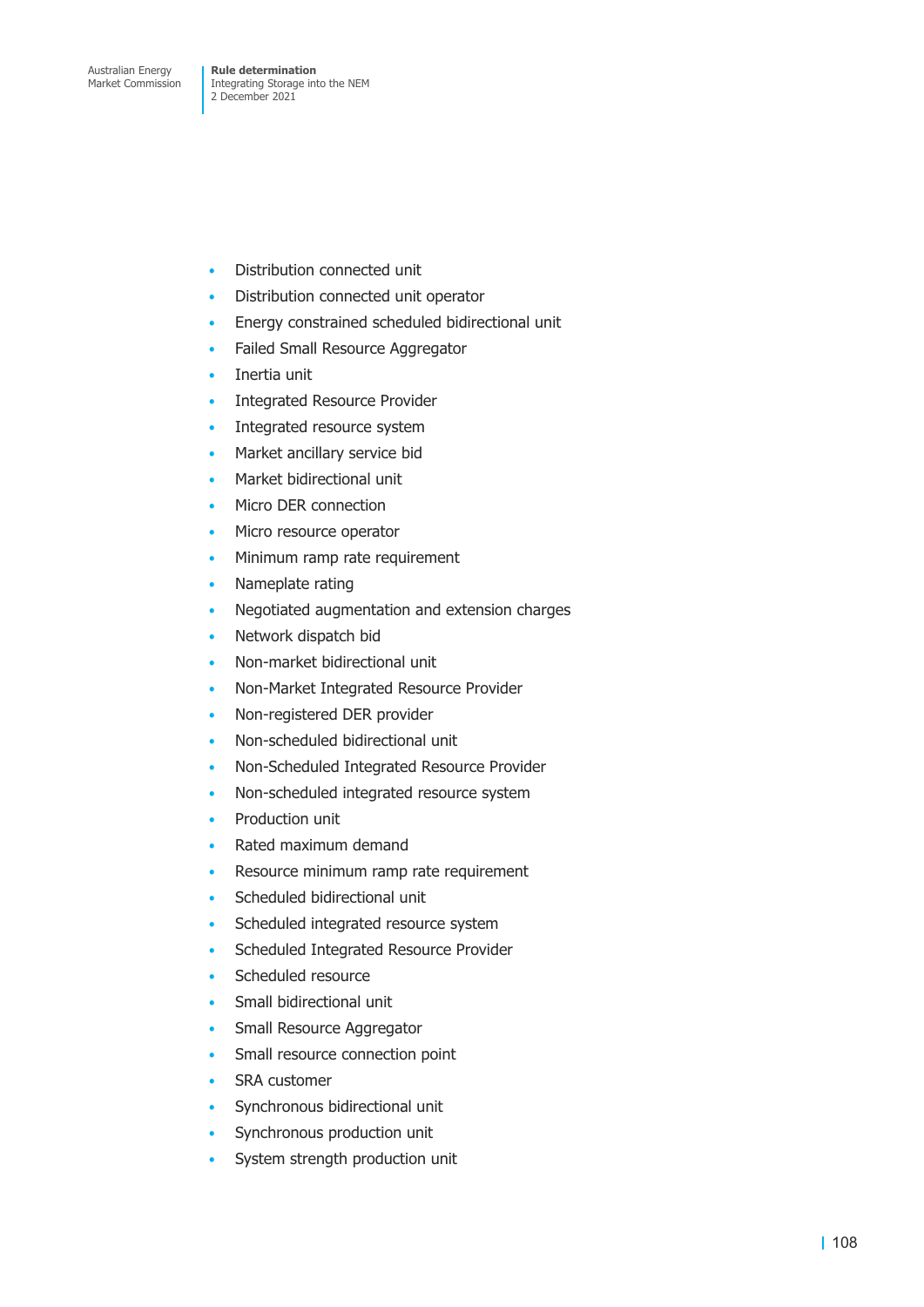### **F.13.2 Deleted defined terms**

- Ancillary service generating unit replaced with new definition of ancillary service unit
- Ancillary service load replaced with new definition of ancillary service unit
- Basic micro EG connection replaced with new definition of basic micro DER connection
- Bid and offer validation data replaced with new definition of bid validation data
- Customer energy  $-$  term no longer used in rules
- Default dispatch bid  $-$  replaced with new definition of default bid
- Default dispatch offer replaced with new definition of default bid
- Dispatch offer replaced by amended definition of dispatch bid
- Dispatch offer price replaced by amended definition of dispatch bid price
- Embedded generating unit replaced with distribution connected generating unit
- $E$ mbedded generating unit operator  $-$  replaced with distribution connected unit operator
- Embedded Generator incorporated in Distribution Connected Resource Provider
- Failed Market Small Generation Aggregator replaced by definition of failed Small Resource Aggregator
- First-Tier Customer redundant classification
- $First$ -tier load  $-$  redundant classification
- Generating unit minimum ramp rate requirement replaced with new definition of resource minimum ramp rate requirement
- Generation dispatch offer replaced by amended definition of dispatch bid
- Inertia generating unit  $-$  replaced with new definition of inertia unit
- Intending load  $-$  redundant classification
- Market ancillary service offer replaced with new definition of market ancillary service bid
- Market Small Generation Aggregator market participant category replaced with Integrated Resource Provider (Small Resource Provider)
- MGSA customer replaced with new definition of SRA Customer
- Micro EG connection replaced with new definition of micro DER connection
- Micro embedded generator replaced with new definition of micro resource operator
- Negotiated use of system charges replaced with new definition of negotiated augmentation and extension charges
- Network dispatch offer replaced with new definition of network dispatch bid
- Non-registered embedded generator replaced with new definition of non-registered DER provider
- Scheduled plant replaced with new definition of scheduled resource
- Second-Tier Customer redundant classification
- Second-tier load redundant classification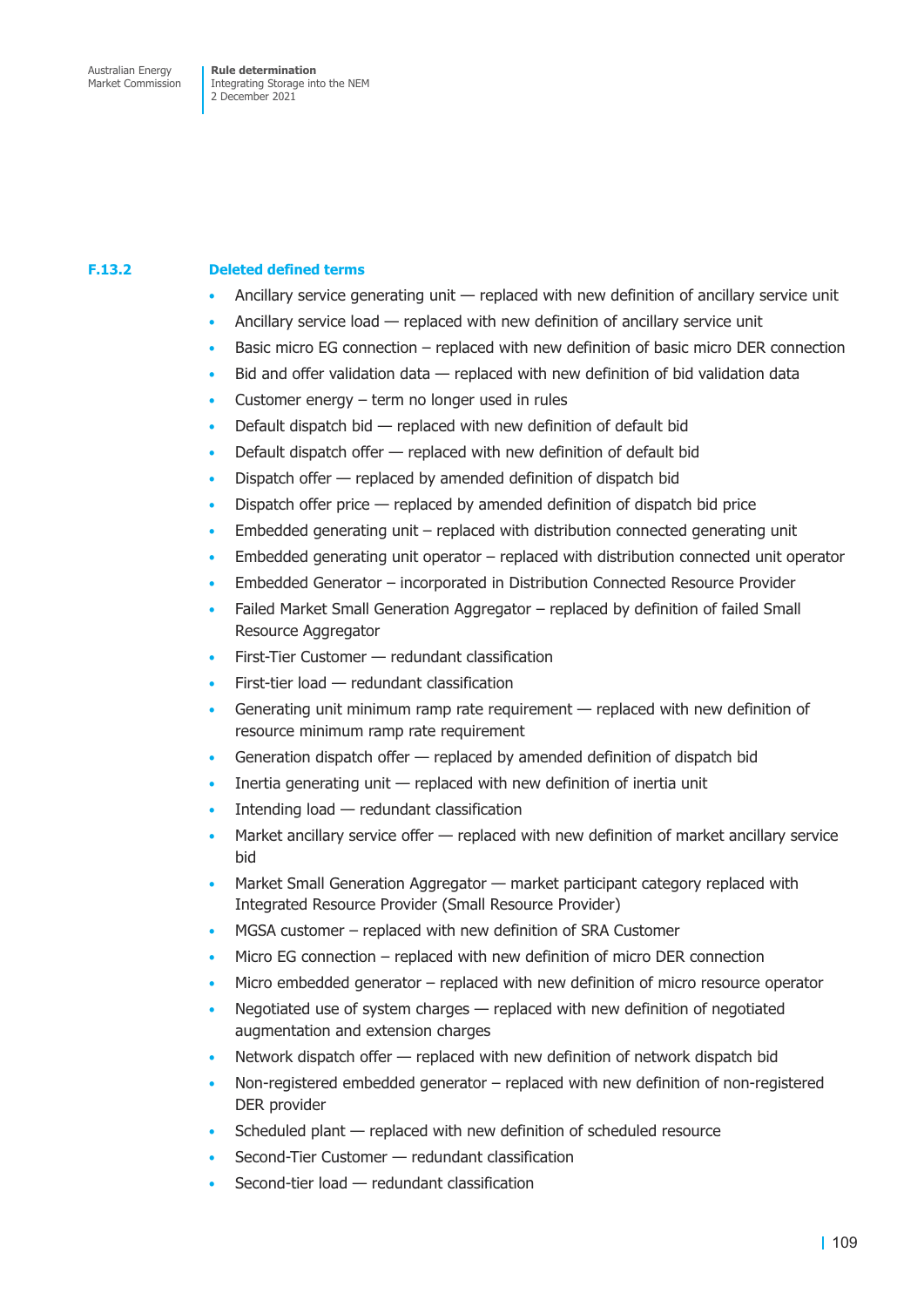- Small Generation Aggregator registration category replaced with Integrated Resource Provider (Small Resource Provider)
- System strength generating unit replaced by new definition of system strength production unit

### **F.13.3 Defined terms amended to reflect chapter 2 changes to registration and classification**

- Ancillary Service Provider
- **Customer**
- Demand Response Service Provider
- Financially responsible
- Generating system
- Generating unit
- **Generator**
- Market connection point
- Market Customer
- Market load
- Market generating unit
- Market Generator
- Non-market generating unit
- Non-Registered Customer
- Non-Scheduled Generator
- Non-scheduled load
- Plant
- Referred Participant
- Registration information resource and guidelines
- Scheduled Generator
- Scheduled load
- Semi-Scheduled Generator
- Small generating unit

### **F.13.4 Defined terms amended to incorporate Integrated Resource Provider**

- Activate
- Active power capability
- Adverse system strength impact
- Affected Participant
- AGC (automatic generation control system)
- Available capacity
- Billed but unpaid charges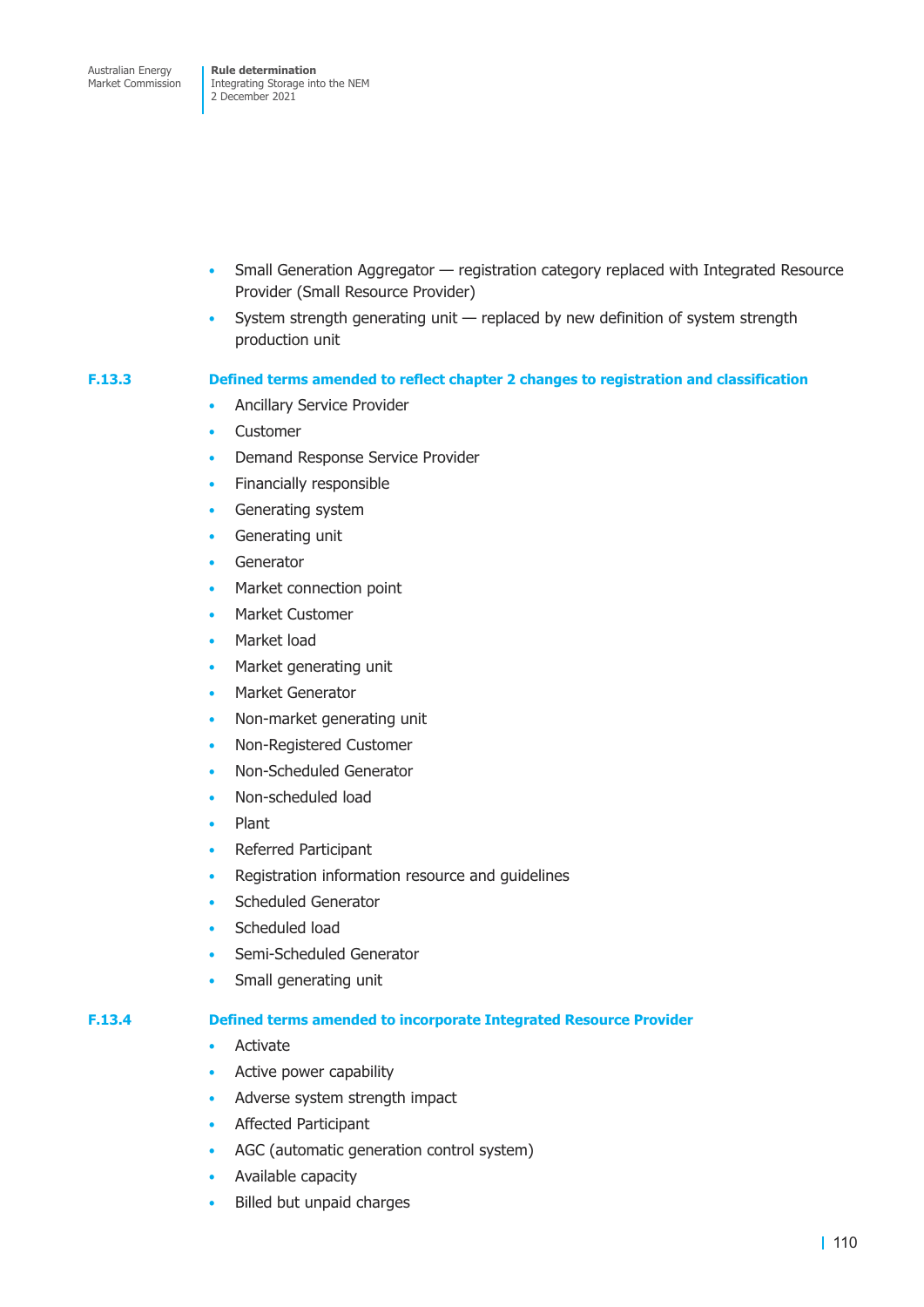- Black start capability
- Capacity reserve
- Child connection point
- Connection service
- Constrained off
- Constrained on
- Constraint, constrained
- Continuous uninterrupted operation
- Control system
- Dedicated connection asset
- DER generation information
- DER Technical Standards
- de-synchronising/de-synchronisation
- Directed Participant
- Dispatch inflexibility profile
- Dispatched load
- Distribution Network User
- Distribution network user access
- Embedded Generator
- Enable
- Energise
- Energy constraint
- Energy support arrangement
- Entry service
- Excitation control system
- **Export tariff**
- facilities
- Frequency response mode
- GELF parameters
- General system strength impact
- generated
- Generation centre
- Generator Energy Limitation Framework (GELF)
- Generator transmission use of system, Generator transmission use of system service
- Inertia
- Inflexible, inflexibility
- Intermediary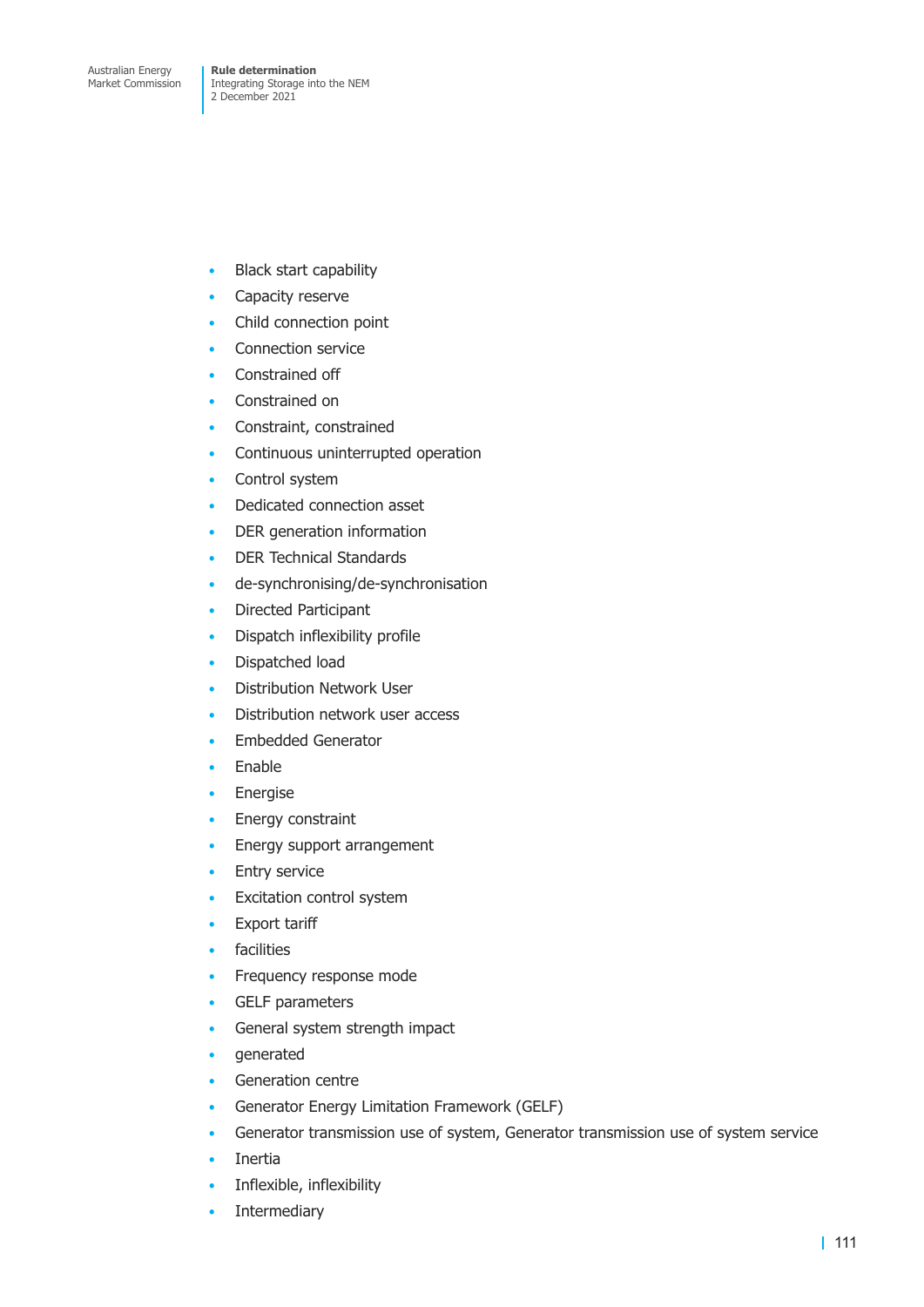- Intermittent
- Inverter based load
- Inverter based resource
- Key connection information
- Loading level
- Market Participant
- Market Suspension Compensation Claimant
- Market suspension pricing schedule period
- Network support payment
- **Network User**
- PASA availability
- Performance standards commencement date
- Planned network event
- Plant availability
- Power station
- Primary frequency response
- Rated active power
- Reactive power capability
- Regulating duty
- Releaseable user guide
- Retail customer
- Retailer insolvency costs
- Retailer insolvency event
- Scheduled reserve
- Sent out generation
- Short circuit ratio
- SRAS (system restart ancillary service)
- Supplementary carbon dioxide equivalent intensity indicator
- Supply scarcity mechanism
- **Switchvard**
- Synchronise
- Synchronising
- Synchronous generator voltage control
- System strength connection point
- System strength connection works
- System strength impact assessment
- Tap-changing transformer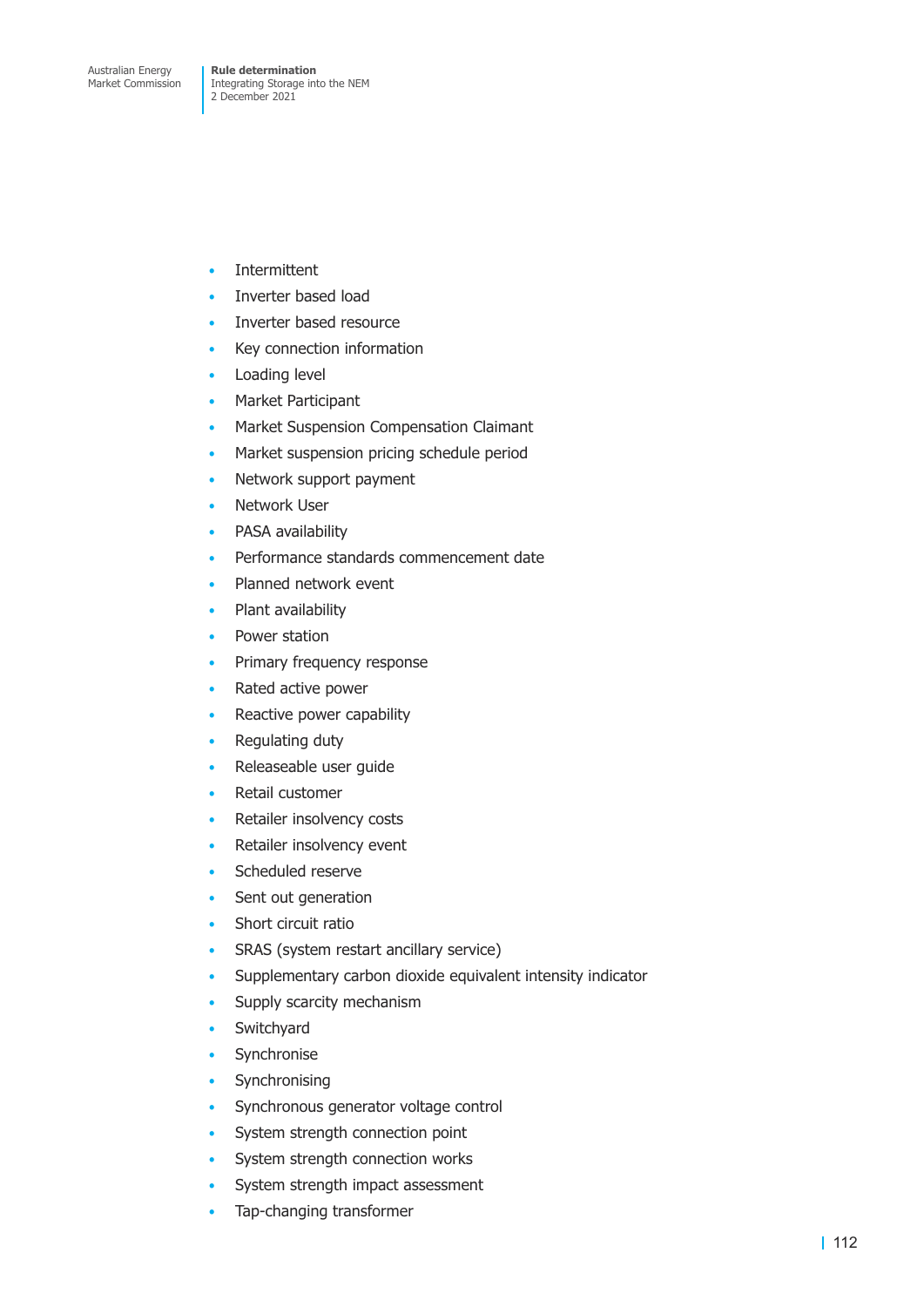- Transmission Customer
- Transmission Network User
- Unscheduled reserve

### **F.13.5 Defined terms – minor amendments**

- AEMO intervention event
- Central dispatch
- **Dispatch**
- Dispatch bid
- Dispatch bid price
- Dispatchable unit identifier
- Enablement limit
- Energy constrained scheduled generating unit
- Energy constrained scheduled load
- Expected closure year
- generation
- Generation shedding
- load
- Loading price
- Off-loading price
- Price band
- rebid
- Registered participant
- Response breakpoint
- Response capability
- Self-dispatch level
- Very fast lower service
- Very fast raise service
- Wholesale demand response
- Wholesale demand response unit

# F.14 Changes to Chapter 11

The final rule includes a new Part ZZZZU in Chapter 11 setting out transitional arrangements required to implement the rule. The key transitional provisions are:

• arrangements for existing Registered Participants in relation to integrated resource systems with related scheduled load to apply to transfer their registration to the new Integrated Resource Provider framework and to reclassify each bidirectional unit comprised in an integrated resource system under new Chapter 2 (clause 11.145.2)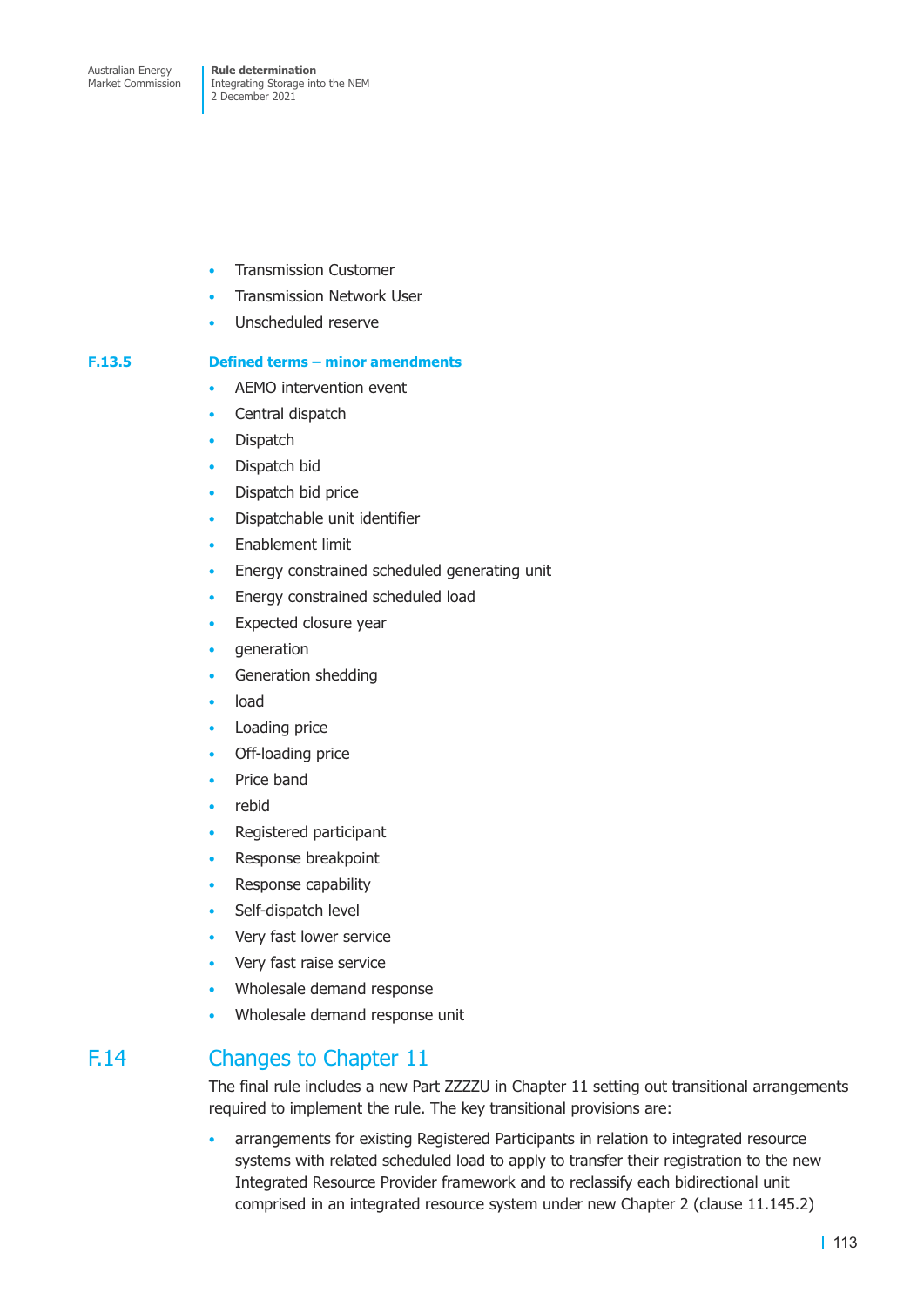- arrangements for Registered Participant who is not a Market Customer but has scheduled load to classify that load as either a Customer or Integrated Resource Provider (clause 11.145.2)
- the option for existing Registered Participants in relation to integrated resource systems with related scheduled load to apply to transfer their registration to the new Integrated Resource Provider framework (clause 11.145.2 and clause 11.145.)
- arrangements for Registered Participants in relation to new integrated resource systems to transfer automatically to the new Integrated Resource Provider framework by agreeing the new classifications of their units at the time of registration (clause 11.145.3)
- the deeming, under clause 11.145.4, of a person who immediately before the commencement of the rule is registered with AEMO as a Small Generation Aggregator to be registered with AEMO as an Integrated Resource Provider and a Small Resource Aggregator in respect of each of the small resource connection points classified by the Small Generation Aggregator immediately prior to commencement of the rule,
- provision in clause 11.145.4 for the continuing registrations and classifications for participants and plant at the commencement of the rule in order to clarify the impact of the changes to chapter 2 registration and classification arrangements on existing participants,
- the requirement under clause 11.145.5 for applications made to AEMO under chapter 2 before the effective date to be determined by AEMO under chapter 2 as amended by the new rule,
- the deeming, under 11.145.6, of generating units that immediately before the commencement of the rule were system strength generating units or inertia generating units to be system strength production units and inertia units respectively on and from the commencement of the new rules,
- the requirement under clause 11.145.9 for the market bodies (AEMO, the AER and the Reliability Panel) to amend and publish procedures, guidelines and other documents published under the Rules to take into account the new rules,
- clauses 11.145.10 to 11.145.12 to explain how new chapter 5 will apply to connection enquiries and connection applications on foot on the effective date
- clause 11.145.13 to allow for application of the new performance standards to integrated resource systems commencing the connection process after the start of the demand side arrangements under the system strength rule
- clause 11.145.14 to clarify that the final rule is not intended to affected existing connection agreements, nor require reclassification of services under those agreements
- clauses 11.145.15 and 11.145.16, establishing arrangements for early implementation of measures to allow MSGAs to provide ancillary services and for aggregated dispatch conformance.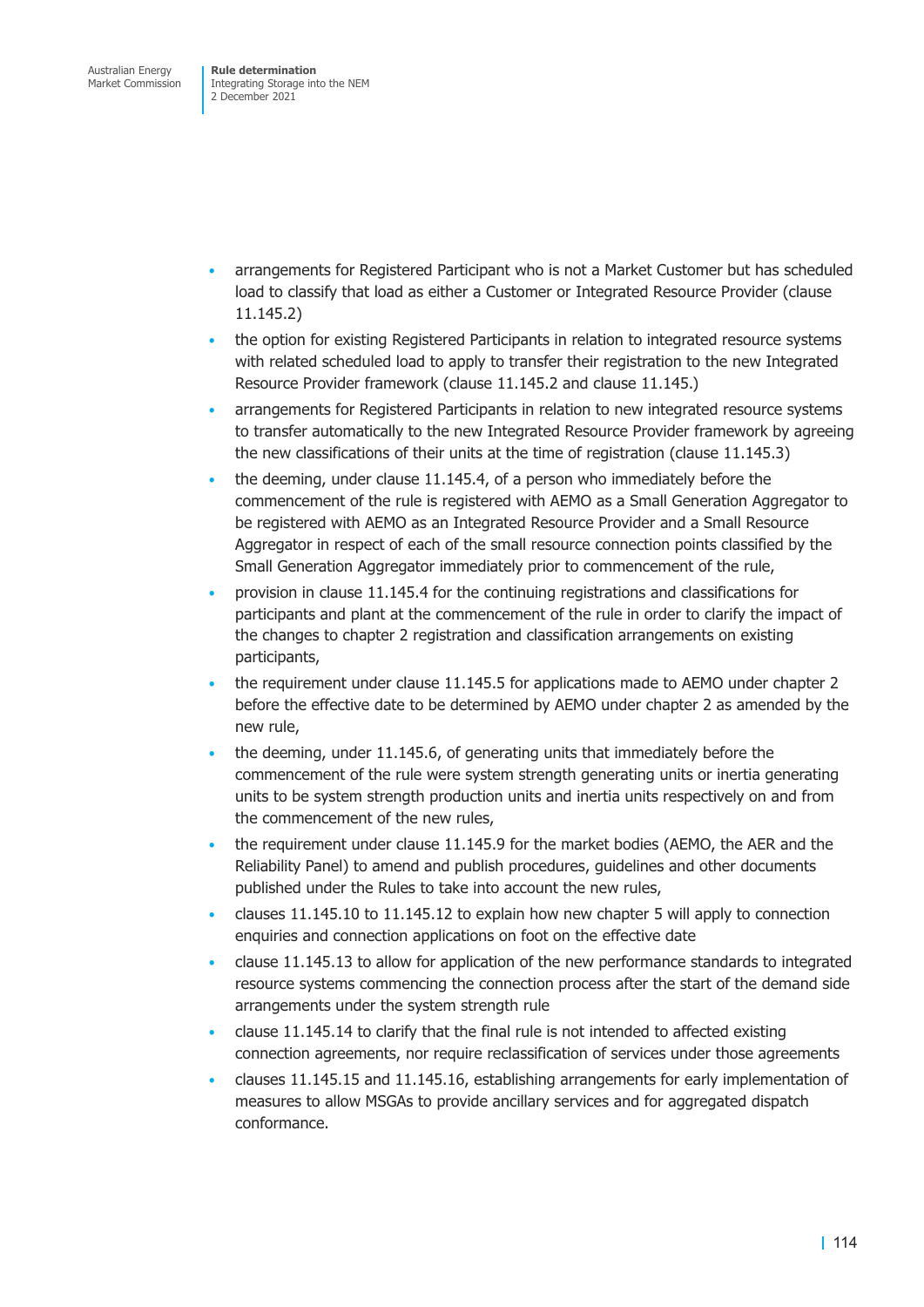# G DESCRIPTION OF CHANGES FROM DRAFT RULE TO FINAL RULE

This appendix summarises changes between the draft and final rule. Some of these arise from changes to policy, as explained elsewhere in this determination. Others reflect new rules made by the Commission since the determination was made, which have altered the provisions being amended by the final rule compared to the draft rule. The change in implementation timing for the final rule has resulted in a revised sequencing of the commencement of the changes in the final rule compared to other rules due to commence in 2023, also resulting in changes to the provisions being amended. Technical review of the access standards for integrated resource systems have resulted in clarifications to schedule 5.2. Finally, changes from draft to final rule reflect changes in terminology used for the new Integrated Resource Provider framework and drafting corrections, clarifications and streamlining.

More detailed information about the changes is set out below, commencing with an explanation of some of the changes to terminology from draft to final rule.

### G.1 Changes in terminology

As a result of consultation responses, for the final rule, the proposed term 'integrated resource unit' has been changed to 'bidirectional unit', since an 'integrated resource system' may comprise both generating units and bidirectional units. As a result, the terms used to describe the classification categories for bidirectional units have also been amended. This includes 'scheduled bidirectional unit', 'non-scheduled bidirectional unit', 'market bidirectional unit' and 'non-market bidirectional unit'.

To streamline drafting, greater use has been made of the term 'production unit' in the final rule to refer collectively to generation units and bidirectional units. For the same reason, a new term 'synchronous production unit' is used to refer to synchronous generating units and synchronous bidirectional units collectively, and the corresponding term 'asynchronous production unit' has been introduced.

The rules have historically used the term 'embedded generating unit' to refer to generating units connected to a distribution network, with several related terms such as Embedded Generator, non registered embedded generator, micro embedded generator and micro EG connection used largely in chapters 5 and 5A. The draft rule created corresponding terms for integrated resource units. For the final rule, new terminology has been introduced to replace 'embedded generating unit' and 'embedded integrated resource unit' and the related set of definitions. These changes assist to streamline drafting and are also intended to use a term for distribution connected plant that is more clearly descriptive of the facilities it applies to. The new terms are summarised in the following table.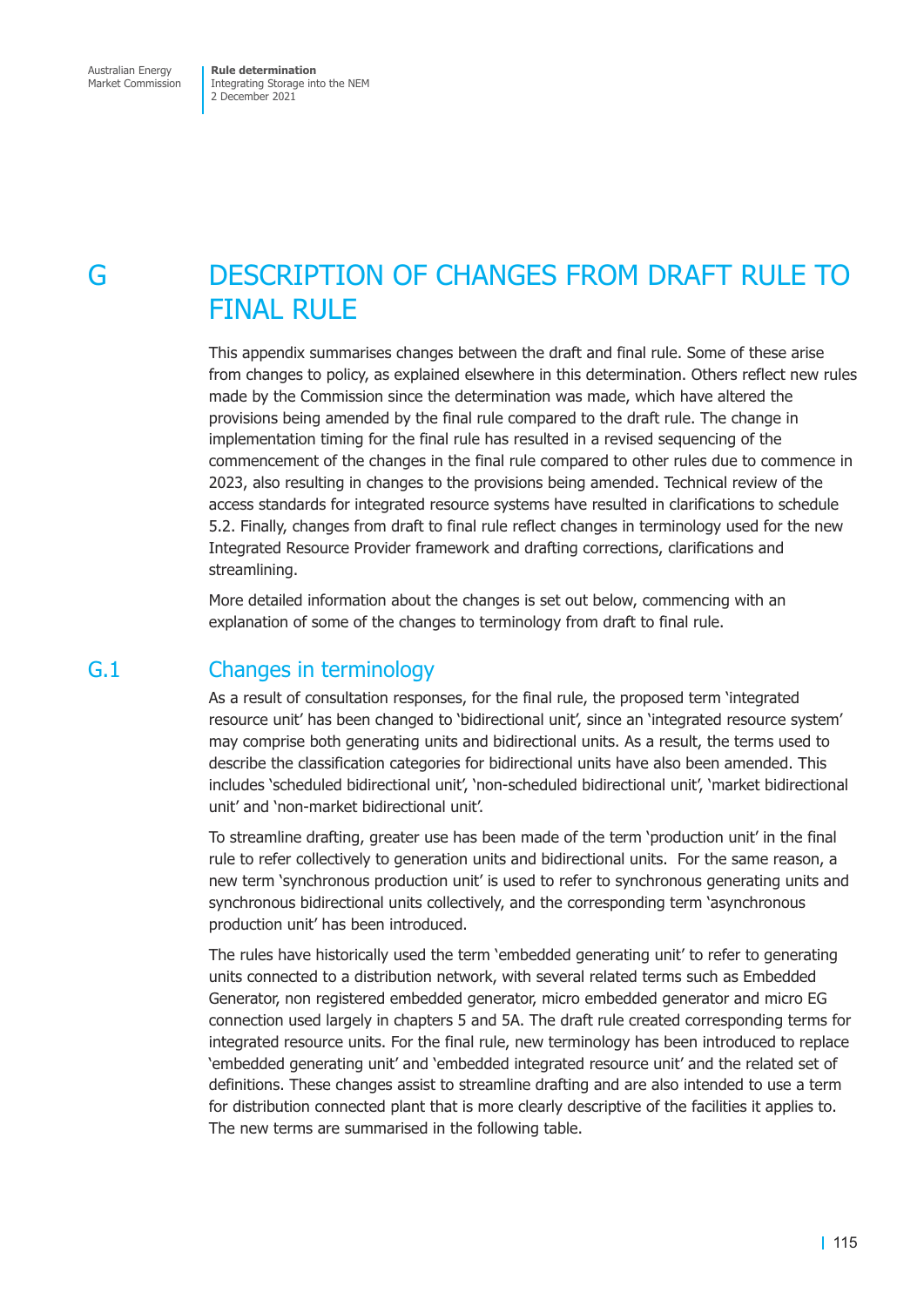### **Table G.1: New terminology introduced in the final rule**

| <b>NEW TERMS</b>                                   | <b>SUMMARY OF CHANGE</b>                                                                                                                                                                                                                                                 |
|----------------------------------------------------|--------------------------------------------------------------------------------------------------------------------------------------------------------------------------------------------------------------------------------------------------------------------------|
| distribution connected<br>bidirectional unit       | This new term is used to refer to a bidirectional unit<br>connected within a distribution system and not having<br>direct access to the transmission network.                                                                                                            |
| distribution connected generating<br>unit          | This term replaces embedded generating unit and refers<br>to a generating unit connected within a distribution<br>system and not having direct access to the transmission<br>network.                                                                                    |
| distribution connected unit                        | A new term used to refer to collectively to distribution<br>connected generating units and distribution connected<br>bidirectional units.                                                                                                                                |
| <b>Distribution Connected Resource</b><br>Provider | A new term to replace and extend Embedded Generator.<br>It refers to a Generator or Integrated Resource Provider<br>who owns, operates or controls a distribution connected<br>unit.                                                                                     |
| distribution connected unit<br>operator            | This new term replaces and extends embedded<br>generating unit operator. It refers to a person who<br>owns, controls or operates a distribution connected unit.                                                                                                          |
| micro DER connection                               | This replaces micro EG connection, used in Chapter 5A.<br>It refers to a connection between a distribution<br>connected unit and a distribution network of the kind<br>contemplated by Australian Standard AS 4777 (Grid<br>connection of energy systems via inverters). |
| micro resource operator                            | This replaces and extends micro embedded generator,<br>largely used in Chapter 5A. In general terms it refers to<br>customers who operate, or propose to operate, a<br>distribution connected unit for which a micro DER<br>connection is appropriate.                   |
| non-registered DER provider                        | This replaces non-registered embedded generator and<br>refers to a distribution connected unit operator that is<br>neither a micro resource operator nor a Registered<br>Participant.                                                                                    |
| basic micro DER connection<br>service              | This term is used in Chapter 5A and replaces basic micro<br>EG connection service. It refers to a basic connection<br>service for a retail customer who is a micro embedded<br>resource operator.                                                                        |

Other changes in terminology are explained in context below.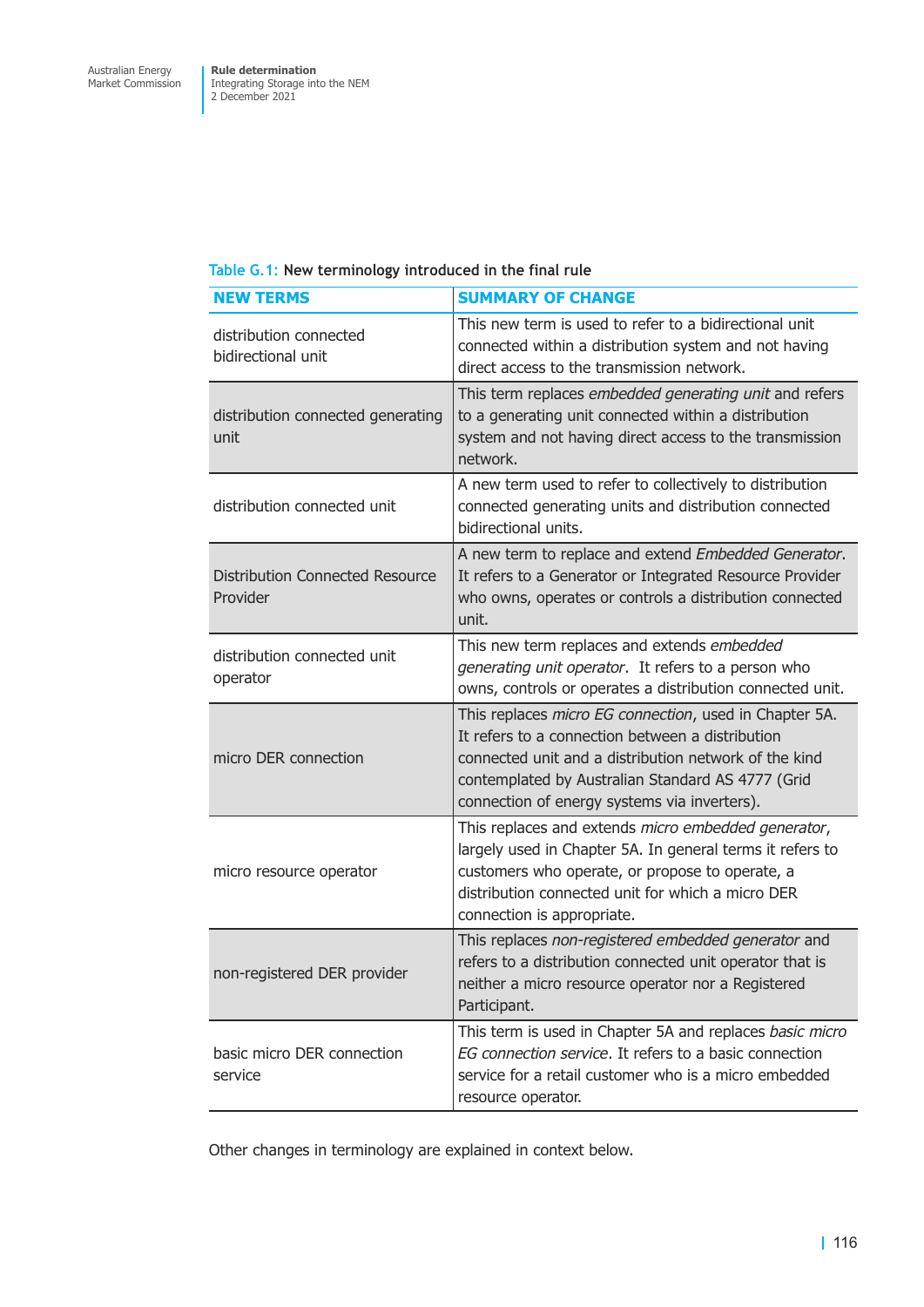# G.2 Changes to chapter 2

The changes to chapter 2 have been made against an updated version of the rules that takes into account rules made since publication of the draft rule and that will come into effect before the effective date. In particular, clause 2.1.3(d) provides for the circumstances in which AEMO must consult on amendments to materials in the registration information resource and guidelines, a new instrument introduced by the National Electricity Amendment (Generator registrations and connections) Rule 2021 No. 12.

In rule 2.1B, drafting changes clarify the need to classify production units both for their scheduling status and for their market or non market status.

In rule 2.2, changes reflect amendments to the definition of 'nameplate rating' in chapter 10 to describe how the nameplate rating should be calculated for a bidirectional unit.

Clause 2.2.8, dealing with Small Generation Aggregators classifying the connection points of small generating units and small bidirectional units, has been substantially revised for the final rule, and uses the new term 'small resource connection point' to refer to a point at which, in general terms, a small generating unit or small bidirectional unit is connected and there is no retail customer load. The change reflects a change in policy between the draft and final rule. Under the draft rule, a Small Generation Aggregators was able to classify connection points that that included retail customer load. The final rule aligns more closely with the current rules under which an MSGA can only classify small generating units with a separate connection point - that is, separate from retail customer load. This allows Small Generation Aggregators to operate as wholesale market only participants, subject to obtaining any necessary authorisations or exemptions.

As in the draft rule, clause 2.2.7 of the final rule allows for the classification of coupled production units (DC coupled units) as semi-scheduled generating units subject to the conditions in the clause. The final rule adds a new condition to the effect that the maximum generation for the semi-scheduled generating unit must be limited to the maximum generation of that part of the coupled production unit that is intermittent. A corresponding change has been made in schedule 3.1.

A new paragraph in clause 2.3.1A prevents classification of connection points for retail customers unless the person has authorisations or exemptions required by a participating jurisdiction or by the National Energy Retail Law.

The final rule removes the reference to the classification of child connection points in clause 2.3.4(d). The clause was not necessary since the need for classification of child connection points as a market connection point is covered under clause 2.3.4(b).

Provisions relating to the classification of scheduled load have been clarified so that they provide for the Market Customer or Integrated Resource Provider to classify plant as scheduled load, with the approval of AEMO, rather than AEMO classifying the plant on request.

Clause 2.3D.1 deals with classification of ancillary service units. In addition to changes to clarify the drafting, an additional restriction has been added such that where more than one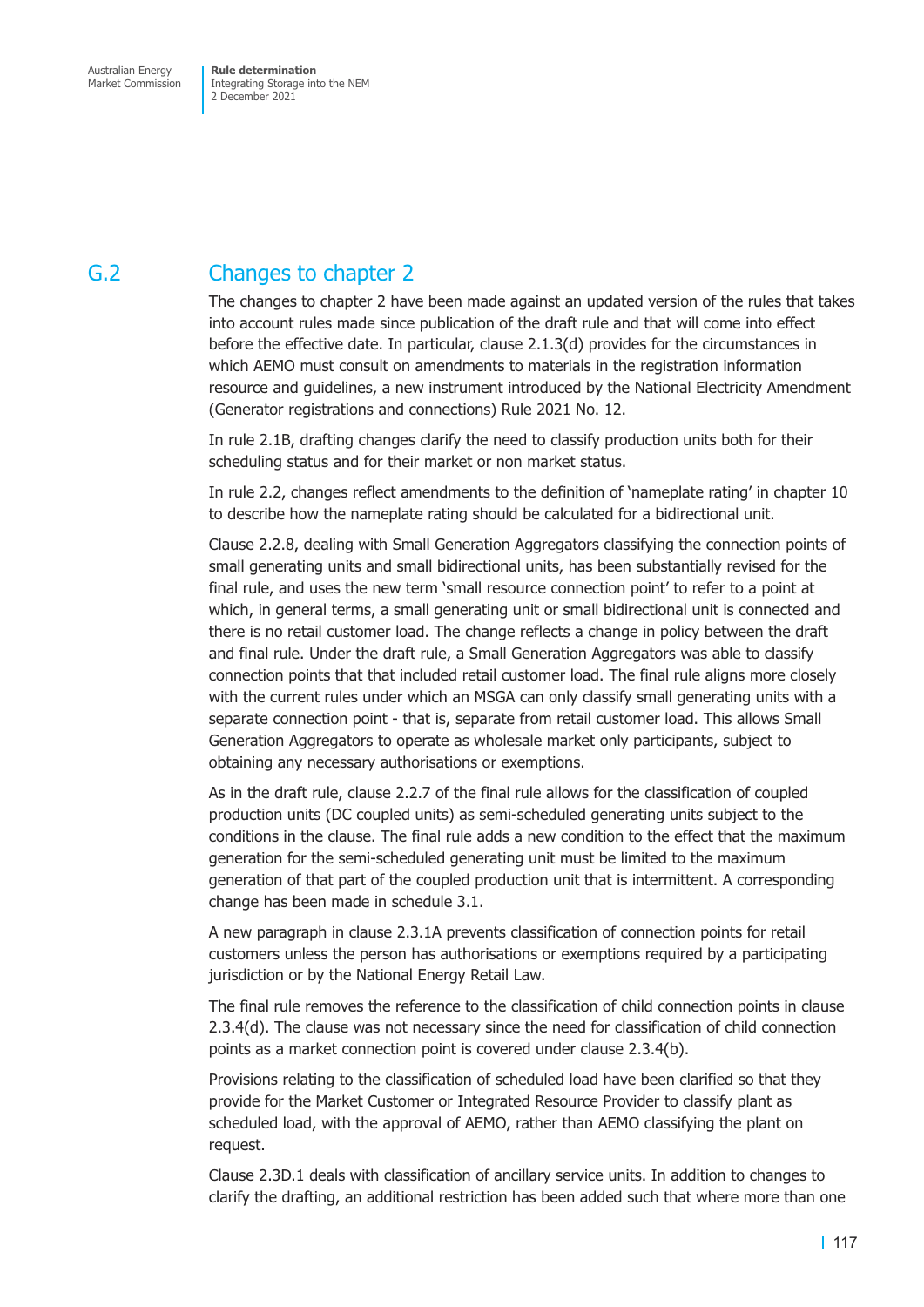facility behind a connection point can provide ancillary services, they cannot be classified as ancillary service units by different people.

Rule 2.9B was introduced by the draft rule to provide for the transfer of Generators and Customers to the new Integrated Resource Provider registration category. For the final rule the clause has been amended to clarify the process, including that the usual eligibility criteria apply where a person is seeking to transfer registration under this rule. A separate process for re-registration for existing bidirectional units and existing integrated resource systems has been included in chapter 11.

Several redundant paragraphs in chapter 2 have been deleted such as clause 2.3.6(i) which restated obligations in chapter 3 to comply with dispatch instructions and parts of clause 2.3D.2(b).

### G.3 Changes to chapter 3

Many changes to chapter 3 for the final rule relate to the use of new terminology such as 'bidirectional unit' and aim to take a more consistent approach when referring to the generation or consumption of plant. The chapter has also been updated to take into account rules made since publication of the draft rule.

Clause 3.6.3 deals with calculation and allocation of distribution losses. For the final rule, terminology changes in paragraph (b) have been made for consistency, but are not intended to change the meaning of the clause. For example, the clause now uses the term 'maximum demand' in relation to connection points rather than 'peak load' which is used elsewhere in the rules to refer to the load on the system as a whole.

In response to feedback and consultation, changes have been made to clauses 3.7.3(e), 3.8.4(c) and 3.8.6(g2) dealing with the provision of information by bidirectional units that are energy constrained.

For the final rule, changes have been made to the statement in clause 3.8.1(b) about the objective of the central dispatch process. The changes are intended for clarification and are not intended to alter the meaning of the clause. Similarly, proposed changes to subparagraph (8) in the clause have been reversed in the final rule in order to avoid an unintended change in meaning.

Clause 3.8.4 of the final rule provides for a separate capacity profile, and separate ramp rates, to be provided for the generation and consumption sides of a bidirectional unit. Consequential changes have been made elsewhere in the chapter. Drafting changes to clause 3.8.3A and related definitions in chapter 10 clarify how the minimum ramp rate is to be set for a bidirectional unit and to correct the drafting.

Clause 3.12.2 is to be substantially amended by the recently made *National Electricity Amendment (Compensation for market participants affected by intervention events) Rule 2021 No. 14*. The final rule makes further changes to the clause to provide for compensation to be available to an Integrated Resource Provider in relation to generation from its affected generating units or bidirectional units in the same way it would be available to a Generator. Compensation will also be available to an Integrated Resource Provider in relation to the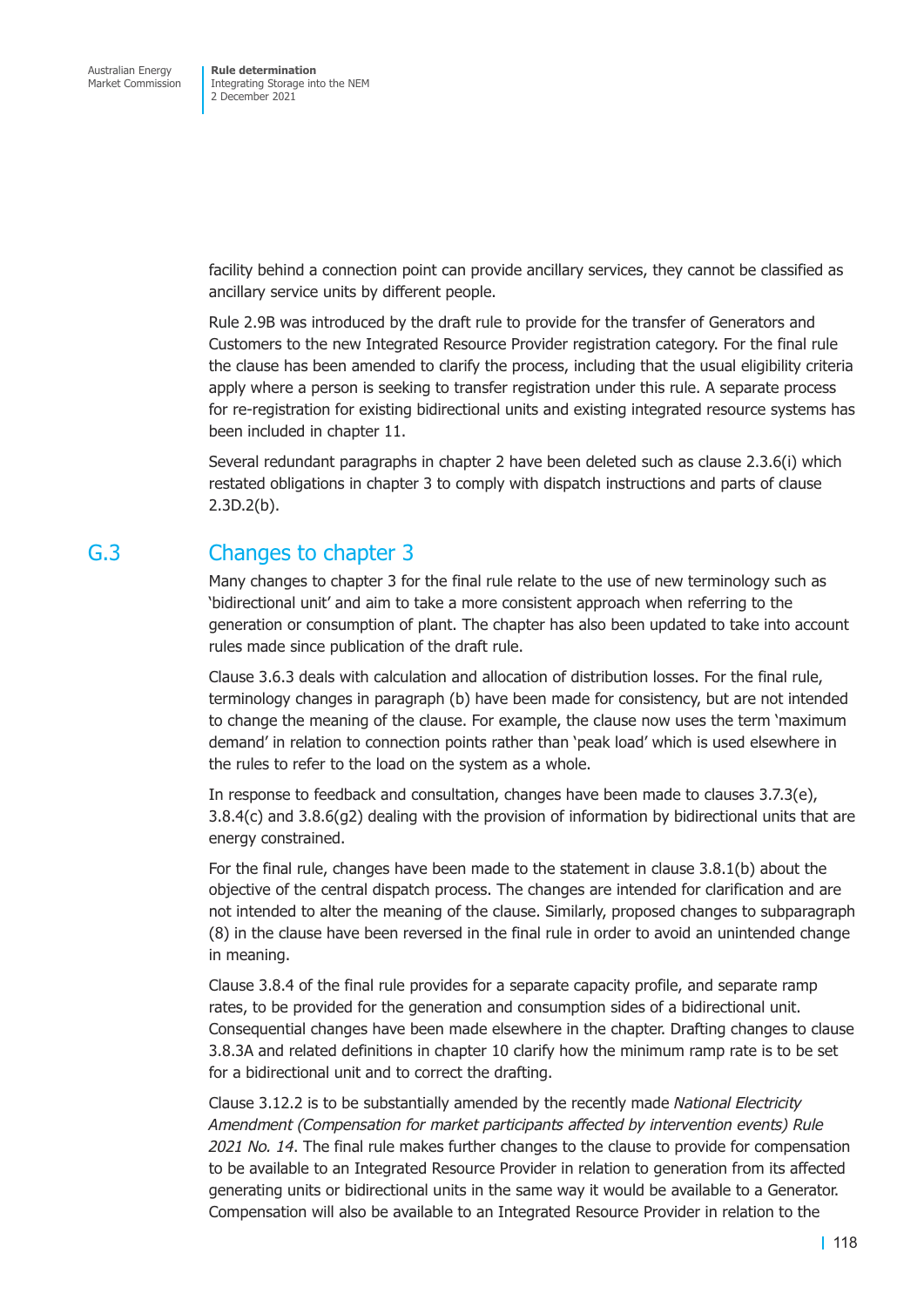consumption side of its bidirectional unit in the same way it is available in relation to scheduled load. The final rule also extends compensation to all affected ancillary service units, and not just those that are also scheduled for energy.

Clause 3.13.3 deals with standing data. The final rule makes drafting corrections to use new terminology in a more consistent manner and to clarify what is required from bidirectional units. A change to schedule 3.1 gives effect to the principle that the maximum generation of a DC coupled unit classified as a semi scheduled generating unit is limited to the maximum generation of the part of its unit that is intermittent.

Clause 3.13.14 deals with calculation of the carbon dioxide equivalent intensity index published by AEMO. The final rule updates the terminology in the clause and removes a paragraph (a1) which is no longer required since under the final rule, small generating units are not classified as market generating units. Instead, their connection points are classified as market connection points.

Clause 3.14.6 deals with the payment of compensation due to the application of an administered price cap or administered floor price. The final rule makes drafting corrections to incorporate the new Integrated Resource Provider categories in the manner intended.

Rule 3.15 deals with settlements including payment for non-energy costs. The final rule adopts the approach in the draft rule, with some drafting corrections and a change to the definition of *Cost Recovery Market Participant*, which no longer includes Demand Response Service Providers, consistent with the intended policy outcome. Other changes for the final rule use the new term 'Affected Load Participant', which has been introduced for the compensation payments provision in clause 3.12.2.

# G.4 Changes to Chapter 4

Chapter 4 has been updated for the final rule to use the new terms such as bidirectional unit and to clarify drafting. Other changes arise from the later implementation date, since some provisions proposed to be amended in the draft rule will be omitted from the rules in 2023 by rule changes already made.

Clause 4.9.2A provides for aggregated dispatch conformance for hybrid systems. The drafting has been updated and for the final rule, the circumstances in which AEMO may require resource level conformance have been more clearly linked with the need to require resource level compliance to avoid violating a network constraint, due to technical characteristics of the relevant scheduled resource.

Clause 4.9.8 sets out general responsibilities of Registered Participants with respect to dispatch. These include requirements to ensure scheduled resources are at all times able to comply with its latest dispatch bid. The final rule allows for some streamlining by replacing the separate paragraphs for each participant type with an overarching paragraph. The final rule inserts the new paragraph and the paragraphs it is intended to replace will be removed as a minor rule change after the new paragraph is classified as a civil penalty provision.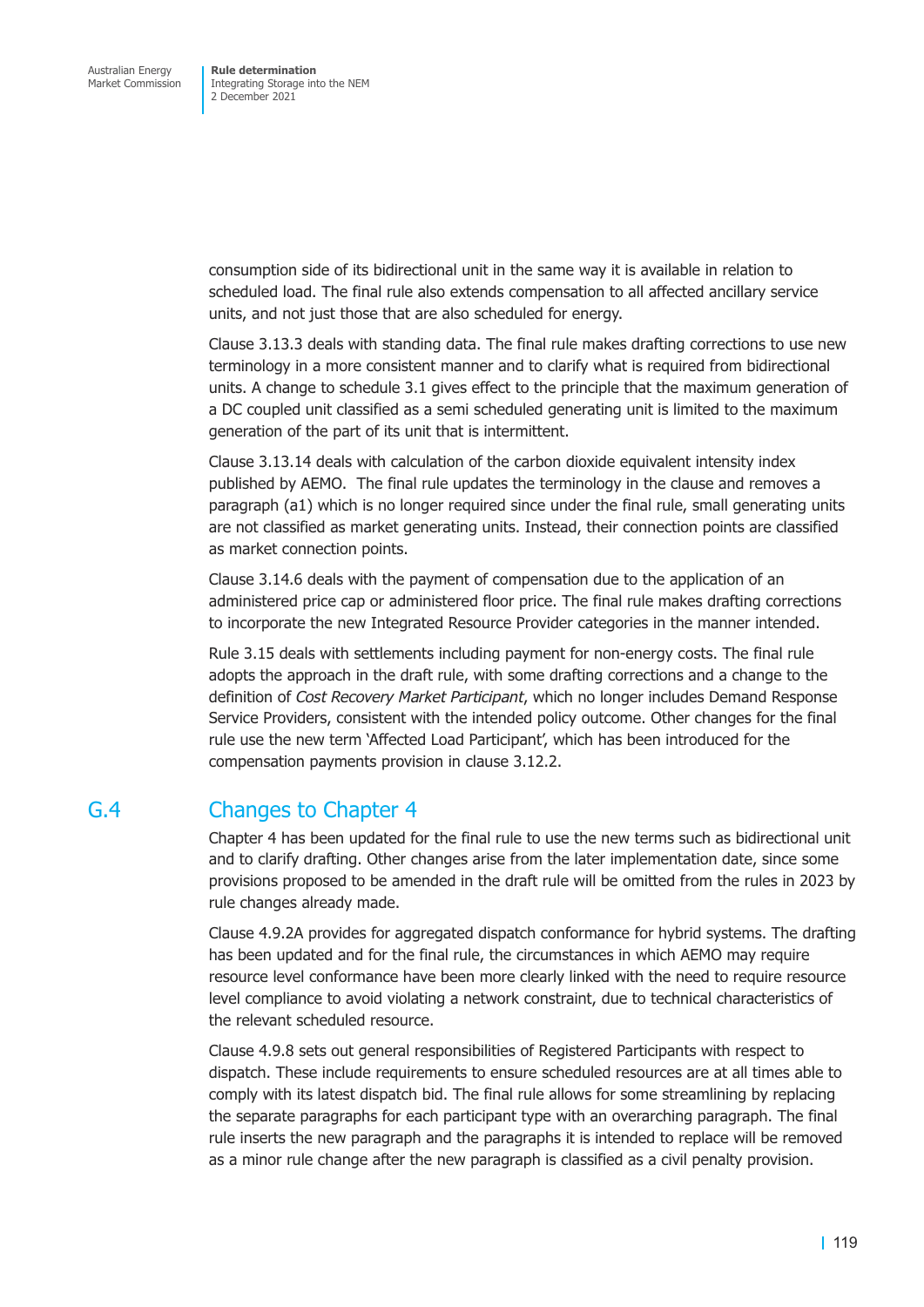Australian Energy Market Commission

**Rule determination**  Integrating Storage into the NEM 2 December 2021

# G.5 Changes to Chapter 4A

Chapter 4A has been updated for the final rule to use the new terminology such as bidirectional unit.

# G.6 Changes to Chapter 5

Chapter 5 has been updated for the final rule to use the new terms such as bidirectional unit and the new set of definitions relating to distribution connected units and their operators. To improve readability, the term 'production unit' has been used to refer to generating units and bidirectional units collectively, 'synchronous production unit' has been used to refer to synchronous generating units and synchronous bidirectional units collectively, and a corresponding term 'asynchronous production unit' has also been introduced.

The draft rule proposed a new clause 5.2A.3(b1) to clarify that a Connection Applicant should always have the option to seek a transmission service as a prescribed transmission service where there is a choice. The final rule omits the clause in light of consultation feedback, since the rules are sufficiently clear that this choice is available without the addition of the new paragraph. In its place, a new clause 5.2A.6(2A) provides for Connection Applicants to request information about impediments under jurisdictional electricity legislation to the provision of a shared transmission service as a negotiated transmission service, and assistance to address the impediments.

In the final rule, the provisions dealing with the connection of generating units and bidirectional units to distribution networks, principally clause 5.3.1A and rules 5.3A, 5.3AA and 5.18B, have been updated to use the new terminology relating to distribution connected units and their operators and, and also to apply the provisions in respect of the connection of a generating system or integrated resource system as a whole, not just the units comprising the system.

Since publication of the draft rule, the National Electricity Amendment (Efficient management of system strength on the power system) Rule 2021 No 11 has been made. The final rule has therefore been updated to take that rule into account, including the use of new terminology and a change from the proposed new term 'system strength unit' to 'system strength production unit' to avoid confusion with the separate concept, the system strength unit charge. The final rule also amends the definitions of short circuit ratio, inverter based resource and inverter based load to be introduced by the system strength rule change.

Clause 5.9.3 deals with disconnection and reconnection and the drafting has been amended for the final rule (compared to the draft rule) to avoid an unintended change in meaning.

Schedule 5.2 deals with a range of technical issues for the connection of generating systems and integrated resource systems. Follow a technical review of the amendments proposed in the draft rule, the final rule clarifies when the standards apply only to the production units within an integrated resource system, since an integrated resource system can contain sources of load as well as generating units or bidirectional units. Other changes avoid an unintended result of the draft rule, that would have resulted in standards applying to generating units with nameplate ratings less than 30 MW when not intended. The drafting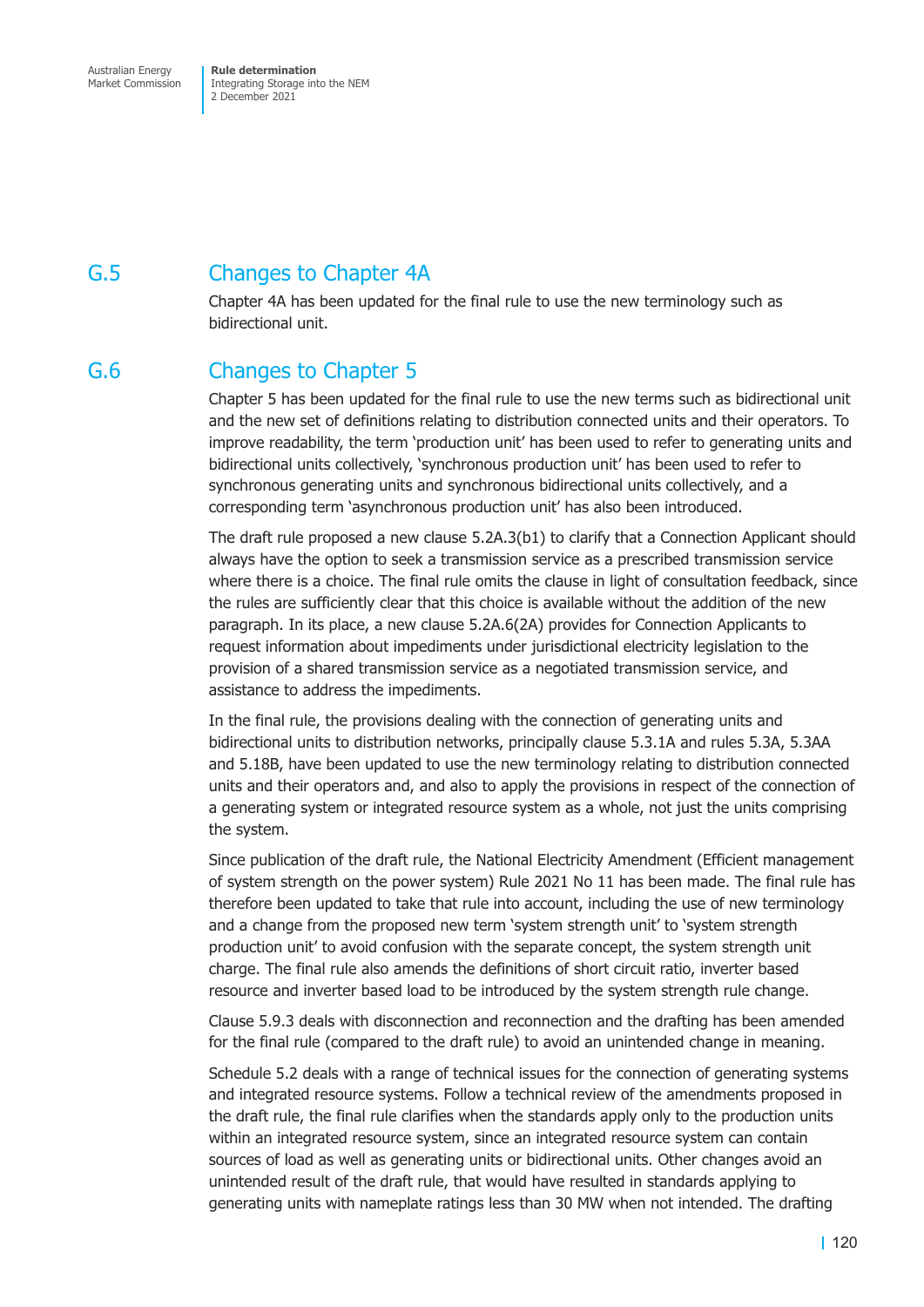Australian Energy Market Commission

**Rule determination**  Integrating Storage into the NEM 2 December 2021

has also been streamlined through the use of the terms 'production unit', 'synchronous production unit' and 'asynchronous production unit'. The final rule includes changes to the new standards in S5.2.6.15 and S5.2.5.16, introduced by the system strength rule, to extend them to bidirectional units.

### G.7 Changes to Chapters 5A and 6B

Since publication of the draft rule, the National Electricity Amendment (Access, pricing and incentive arrangements for distributed energy resources) Rule 2021 No. 9 has been made, including amendments to Chapters 5A and 6B. The final rule has been updated to take those changes into account and to use the new terminology, in particular non-registered DER provider, basic micro DER connection service and micro DER connection. Chapter 5A will also be amended by the National Electricity Amendment (Efficient management of system strength on the power system) Rule 2021 No 11 and the final rule takes those changes into account.

# G.8 Changes to Chapter 6

The final rule updates the drafting to use new terminology and to take into account changes made by recent rules.

# G.9 Changes to Chapter 7

The final rule corrects or clarifies the changes to chapter 7 proposed by the draft rule, in light of consultation feedback and to use the new terminology such as bidirectional unit. In clauses 7.4.1 and 7.4.2, a Small Resource Aggregator will be subject to the same restrictions on becoming a Metering Provider and Metering Data Provider as a Market Customer, rather than aligning them with Market Generators. Under clause 7.15.6(f) Small Resource Aggregators will, like retailers, be given access to baseline data information relating to a wholesale demand response unit where it is the financially responsible Market Participant for the relevant connection point. Other provisions have been amended for clarification or to correct inadvertent omissions from the draft rule.

# G.10 Changes to Chapter 8

Clause 8.2.1 deals with the application of the dispute resolution arrangements. Paragraph (h) includes a list of provisions that are not subject to rule 8.2. For the final rule, the list has been updated to reflect changes to chapter 2. Other changes to the chapter use the revised terminology adopted for the final rule.

In the final rule, a change proposed in the draft rule to the arrangements for consumer advocacy funding has not been made in light of consultation feedback.

# G.11 Changes to Chapter 9

The draft rule proposed a change relating to Victoria's Smelter Trader, which is no longer operating and so the change has been removed from the final rule. The final rule also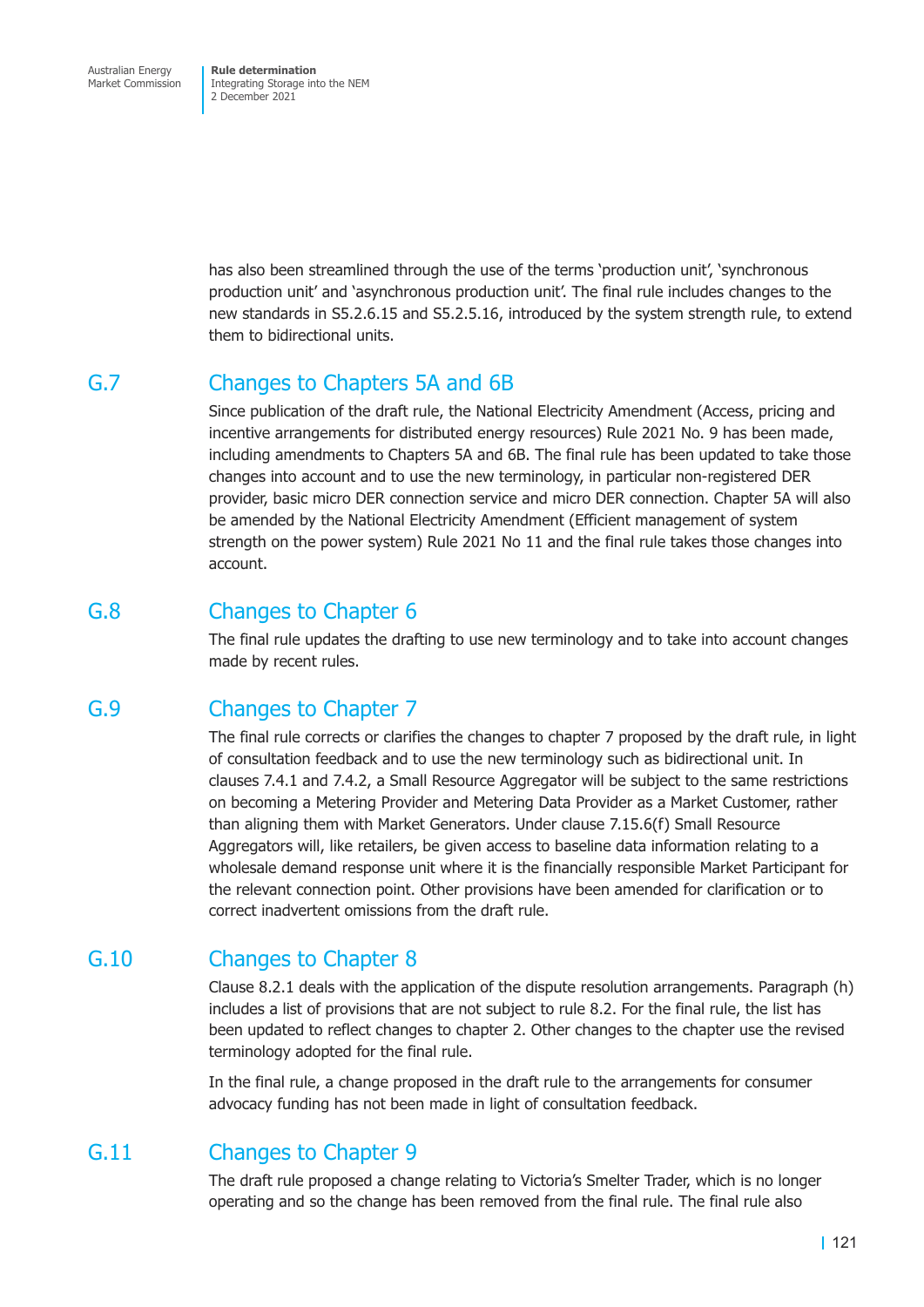updates clause references in four provisions to take into account the new clause reference in chapter 2.

# G.12 Changes to Chapter 10

The definitions in chapter 10 have been revised for the final rule to create and use the revised terminology explained above. New definitions that will be incorporated in chapter 10 by rules made after the draft rule was published have been included in chapter 10 and amended as required for the final rule. Other key changes made for the final rule are as follows:

- A new definition of 'Affected Load Participant' has been included for use primarily in clause 3.12.2. In that process 'Affected Participant' has also been restructured to make it easier to follow given the need to extend it to bidirectional units and Integrated Resource Providers. New terms 'affected load', 'affected network service' and 'affected production unit' also support the operation of clause 3.12.2.
- 'auxiliary load' has been revised to more clearly explain that it is intended to cover consumption other than where used as a source of the energy converted to electricity in a production unit.
- 'bidirectional unit' replaces 'integrated resource unit' and has been revised to clarify what is intended, including with respect to the meaning of 'consume' and the use of the term for a bidirectional unit that not capable of transitioning linearly from consuming to producing electricity and vice versa. Corresponding changes have been made to 'generating unit', 'integrated resource system' and 'generating system'.
- 'minimum ramp rate requirement' replaces the term 'resource minimum ramp rate' from the draft rule and has been amended to provide for the ramp rates for the consumption of a bidirectional unit, and scheduled load.
- 'minimum ramp rate' is now used to refer to the minimum ramp rate calculated using the minimum ramp rate requirement provisions.
- 'nameplate rating' includes a new paragraph to explain how this is calculated for a bidirectional unit or group of bidirectional units.
- 'plant' has been amended to use terms more consistent with other changes made for the final rule.
- 'small resource connection point' has been added to the final rule to describe the points that may be classified by a Small Resource Aggregator.
- 'Transmission Customer' has been amended, consistent with intended policy outcomes, to include Integrated Resource Providers when acting as Market Customers and in relation to supply to an integrated resource system from the grid, not just supply to bidirectional units within the system.

# G.13 Changes to Chapter 11

Part ZZZZQ contains the transitional rules for the National Electricity Amendment (Access, pricing and incentive arrangements for distributed energy resources) Rule 2021. Where these